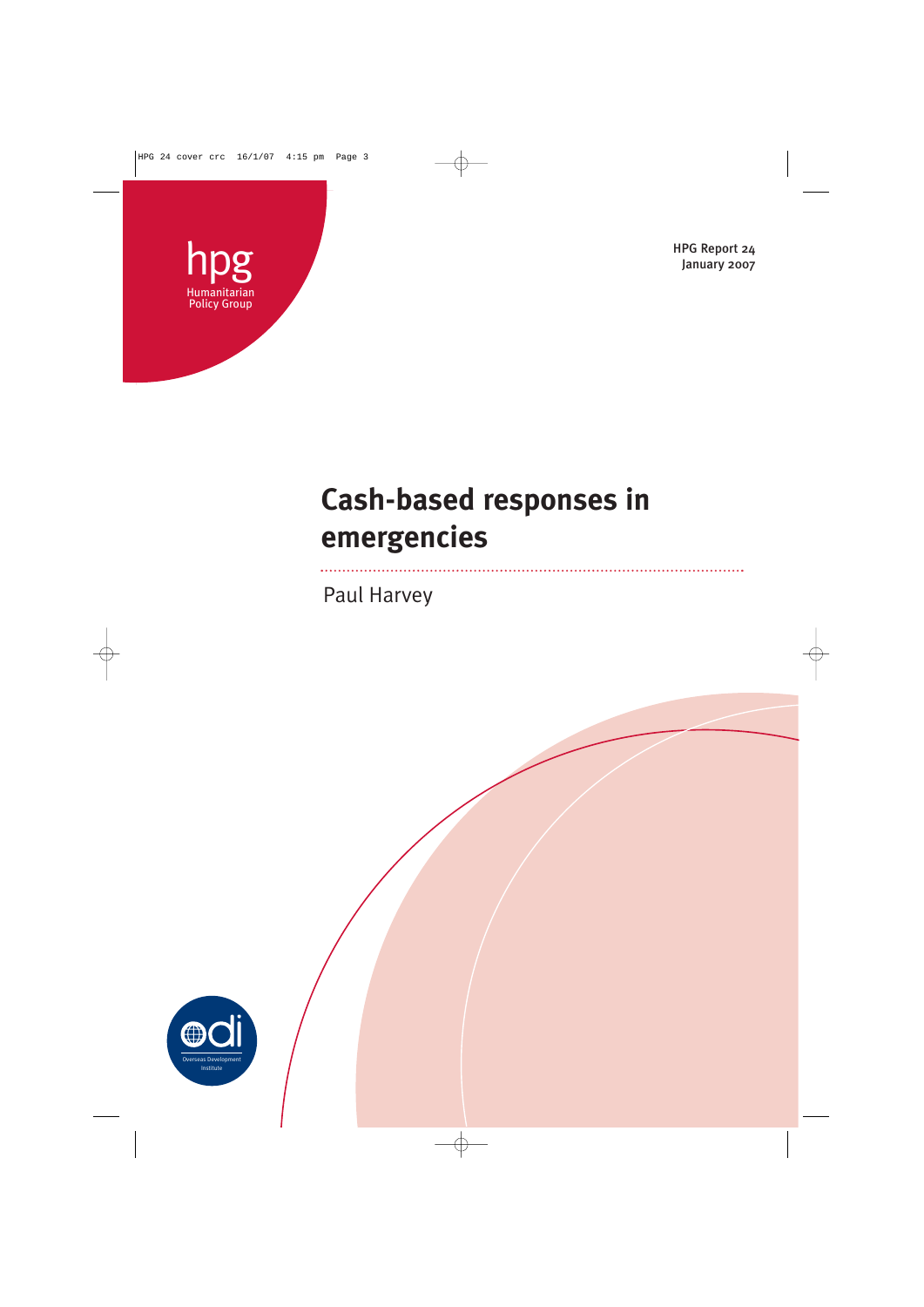# **About the author**

Paul Harvey is a Research Fellow in the Humanitarian Policy Group (HPG) at the Overseas Development Institute (ODI).

Humanitarian Policy Group Overseas Development Institute 111 Westminster Bridge Road London SE1 7JD United Kingdom

Tel: +44(0) 20 7922 0300 Fax: +44(0) 20 7922 0399 Website: www.odi.org.uk/hpg Email: hpgadmin@odi.org.uk

# **ISBN: 978 0 85003 836 1**

© Overseas Development Institute, 2007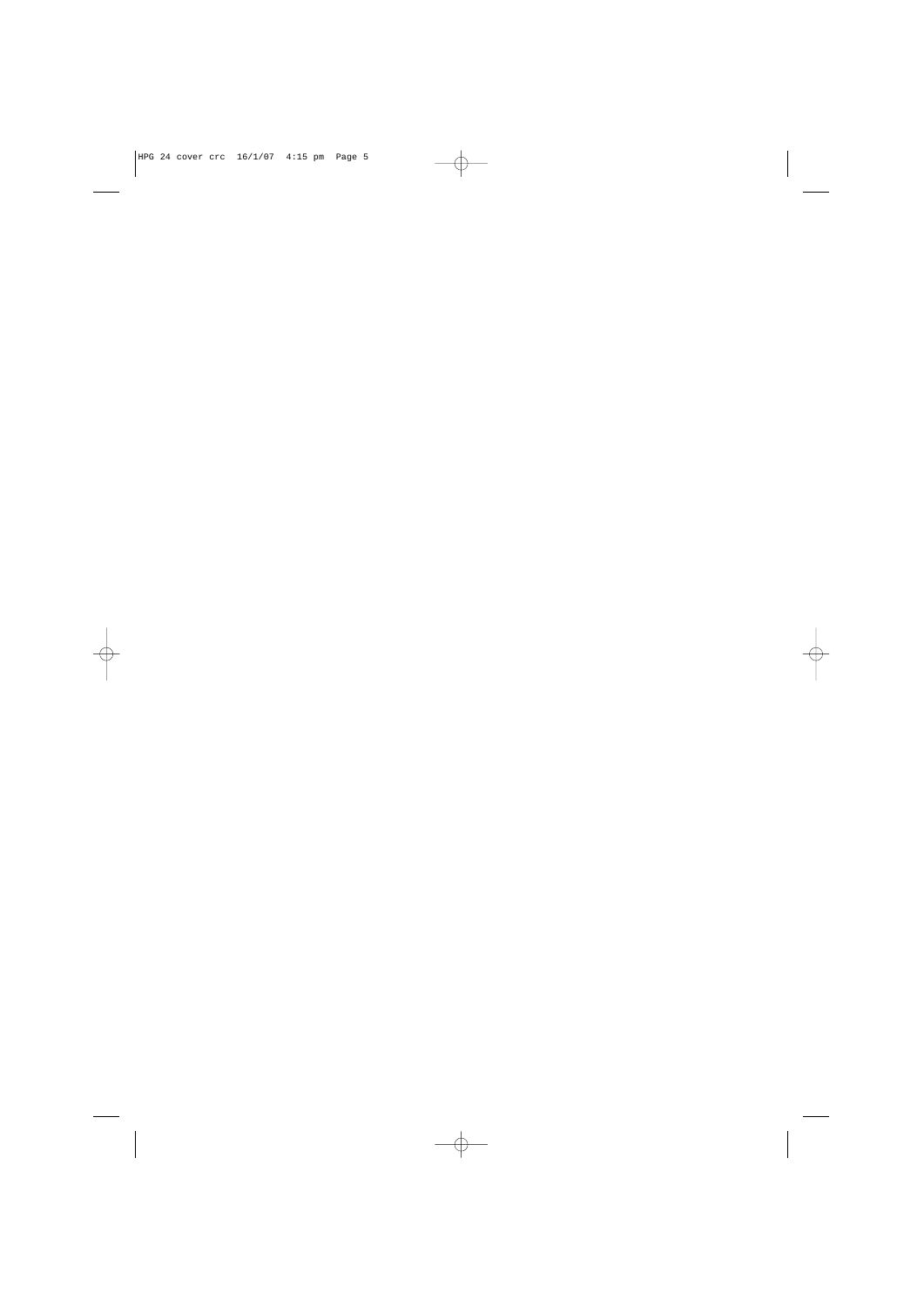# **Contents**

| <b>Acknowledgements</b>                                                  | iii            |
|--------------------------------------------------------------------------|----------------|
| <b>Chapter 1 Introduction</b>                                            | 1              |
| 1.1 Methodology                                                          | $\mathbf{1}$   |
| 1.2 Structure                                                            | $\overline{2}$ |
| Chapter 2 Types of cash response and emergency context                   | 3              |
| 2.1 Comparing cash and in-kind assistance                                | 4              |
| 2.2 Emergency contexts                                                   | 4              |
| Chapter 3 Current and past experiences of cash-based responses           | 7              |
| 3.1 The Indian Ocean tsunami                                             | $\overline{7}$ |
| 3.2 The South Asia earthquake                                            | $\overline{7}$ |
| 3.3 Southern Africa, Ethiopia, Kenya and Somalia                         | $\,8\,$        |
| 3.4 Afghanistan                                                          | $\,8\,$        |
| 3.5 Other examples                                                       | 9              |
| 3.6 Experiences in the West: examples from the United States and Germany | 9              |
| 3.7 Cash relief in history                                               | 9              |
| <b>Chapter 4 Assessment and appropriateness</b>                          | 11             |
| 4.1 Cash and the assessment process                                      | 11             |
| 4.2 Judging the appropriateness of cash                                  | 11             |
| 4.3 Analysing markets                                                    | 13             |
| 4.4 Support to markets                                                   | 16             |
| <b>Chapter 5 Sectoral issues</b>                                         | 17             |
| 5.1 Objectives                                                           | 17             |
| 5.2 Cash and basic needs                                                 | 17             |
| 5.3 Cash for work                                                        | 18             |
| 5.4 Cash support for livelihoods recovery                                | 20             |
| 5.5 Cash and shelter                                                     | 21             |
| 5.6 Cash and disarmament, demobilisation and reintegration               | 24             |
| 5.7 Vouchers                                                             | 24             |
| <b>Chapter 6 Implementation challenges</b>                               | 29             |
| 6.1 Targeting                                                            | 29             |
| 6.2 Disbursement mechanisms                                              | 29             |
| 6.3 Corruption                                                           | 32             |
| 6.4 Security                                                             | 33             |
| 6.5 Timing and timeliness                                                | 35             |
| Chapter 7 Assessing the impact of cash                                   | 37             |
| 7.1 Nutrition                                                            | 37             |
| 7.2 Livelihoods                                                          | 37             |
| 7.3 Access to services                                                   | 38             |
| 7.4 'Anti-social' or inappropriate use                                   | 38             |
| 7.5 Debt and credit                                                      | 39             |
| 7.6 Dignity                                                              | 40             |
| 7.7 Gender                                                               | 40             |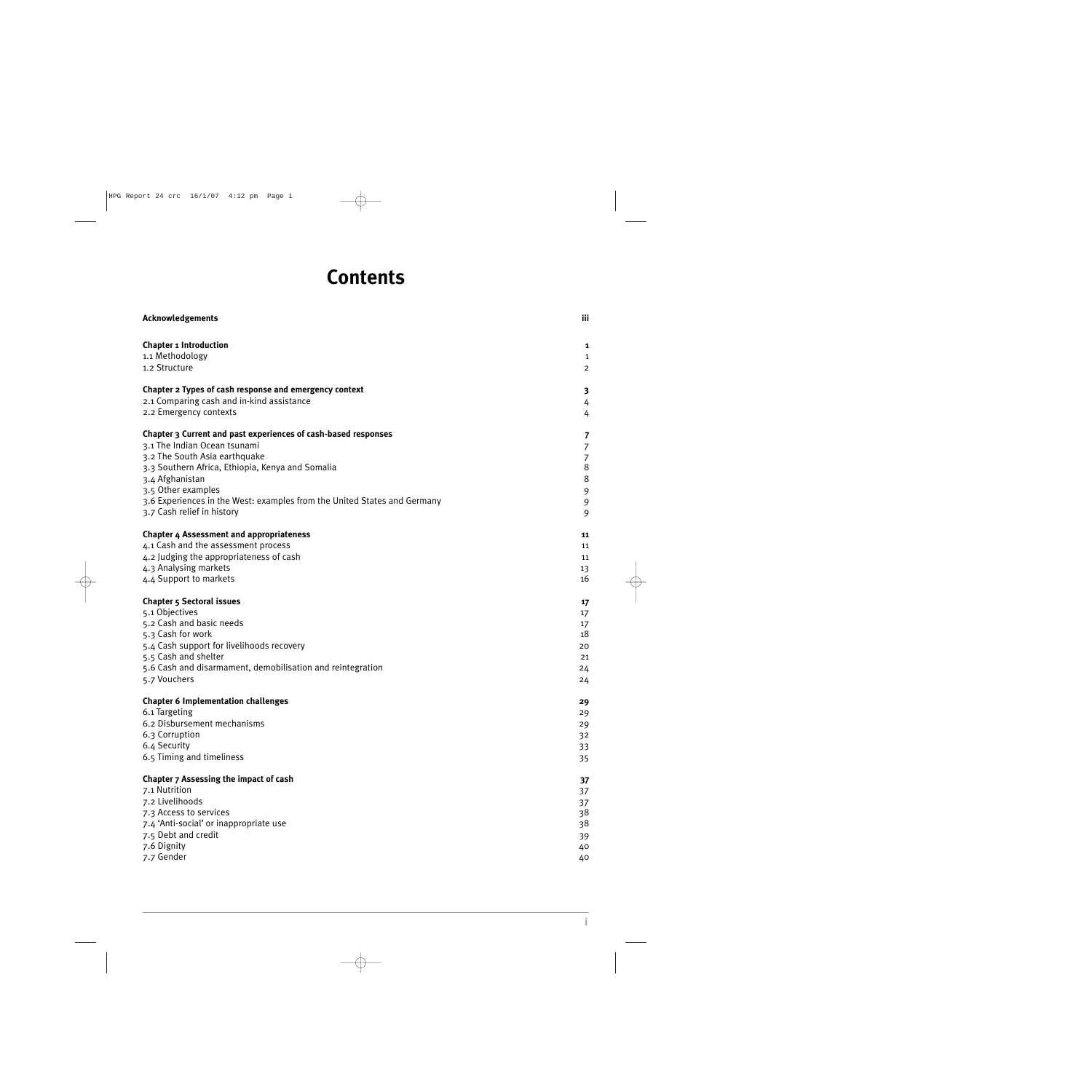| <b>Chapter 8 Monitoring and evaluation</b>                 | 43 |
|------------------------------------------------------------|----|
| 8.1 Process and methods                                    | 43 |
| Chapter 9 Cash, relief and development                     | 49 |
| 9.1 Complementary interventions                            | 49 |
| 9.2 Social protection and its links to humanitarian relief | 49 |
| Chapter 10 Cash transfers and the humanitarian system      | 53 |
| 10.1 Skills and expertise                                  | 53 |
| 10.2 Donor views on cash                                   | 53 |
| 10.3 Attitudes and assumptions                             | 54 |
| 10.4 Organisational barriers                               | 55 |
| <b>Chapter 11 Conclusion</b>                               | 57 |
| 11.1 Recommendations                                       | 57 |
| <b>References</b>                                          | 59 |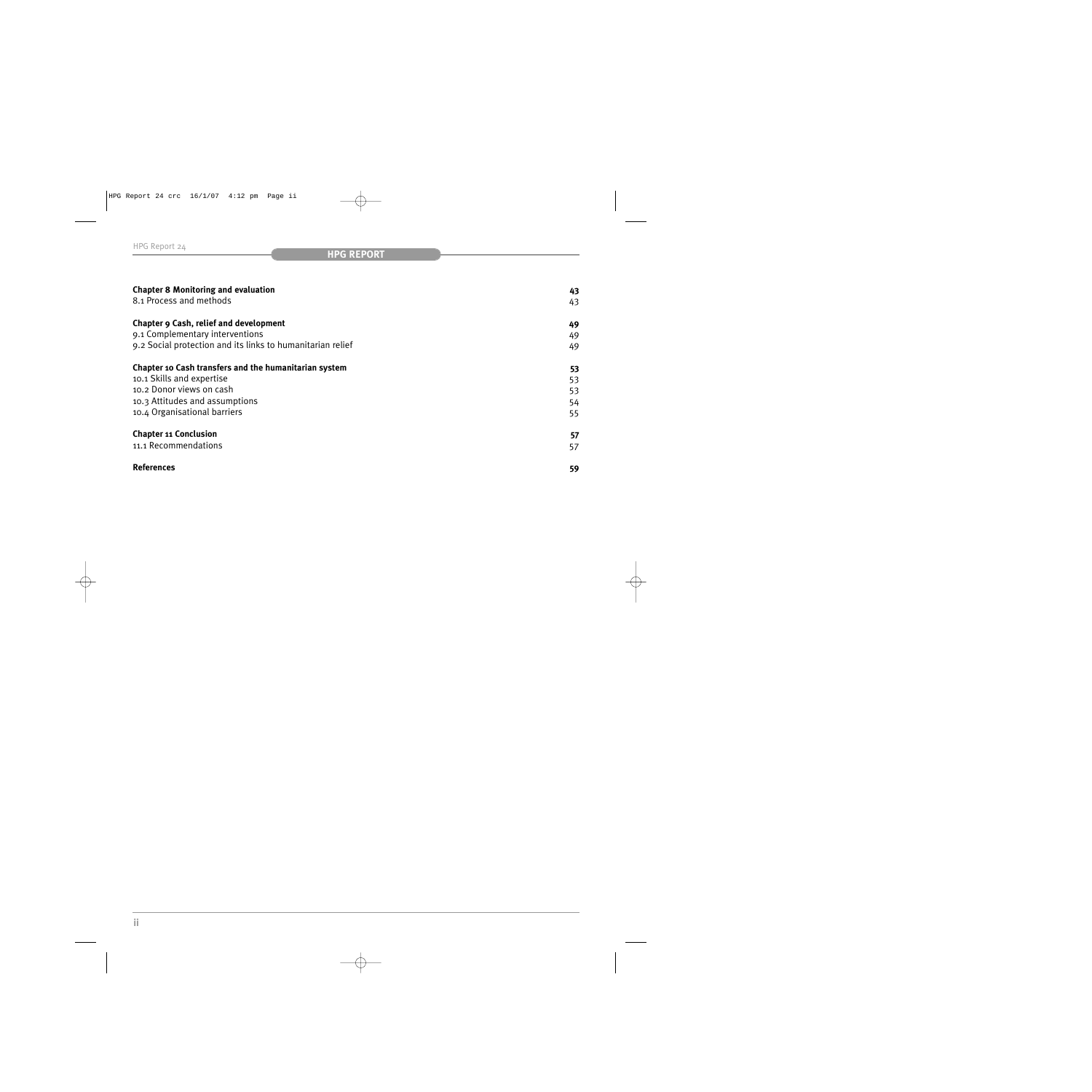# **Acknowledgements**

Funding for this research project has come from the Humanitarian Policy Group's Integrated Programme, which is supported by a wide range of donor governments and aid agencies. Funding for the project documenting cashbased responses to the tsunami, on which this report has drawn, was provided by Oxfam, Save the Children UK, British Red Cross, Mercy Corps and Concern Worldwide. Particular thanks are also due to the authors of the background papers that support this work: Lesley Adams, Kate Longley, Charles-Antoine Hofmann, Kevin Savage, Nelson Marongwe and Eric Umar. Thanks are also due to the project's advisory board, whose members commented extensively on the report and earlier discussion paper. Many other individuals also provided comments.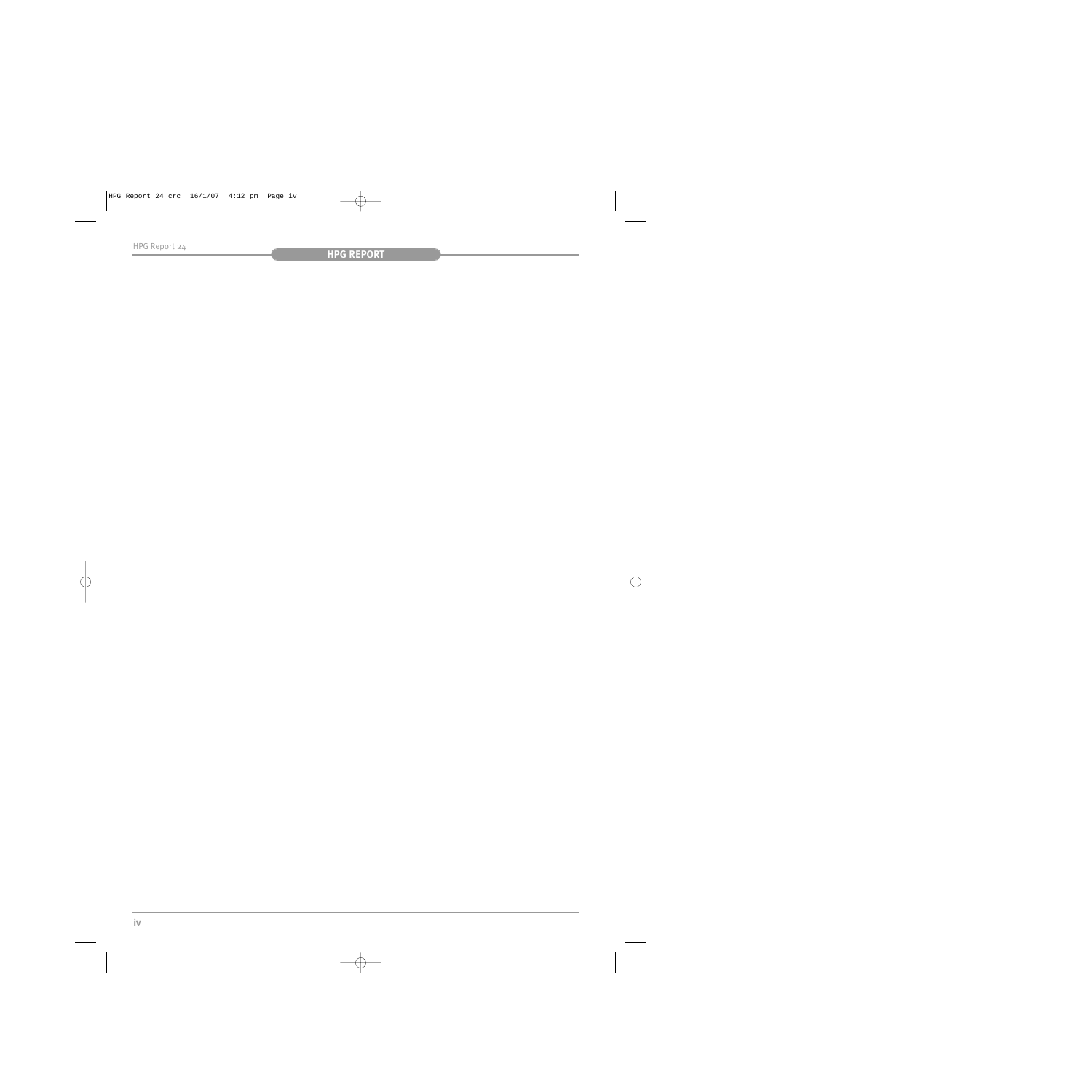# **Chapter 1 Introduction**

People affected by disasters may need external assistance in order to survive and recover. To the extent that this involves transfers to individuals, this assistance can either be provided in-kind, in the form of food aid, shelter materials, seeds or blankets, or it can be provided in cash, enabling people to decide for themselves what they most need, and to buy it in local markets.

This paper is the final product of a three-year research project looking into when the option of giving people money instead of, or as well as, in-kind assistance is feasible and appropriate. It builds on a discussion paper published in early 2005 on the role of cash and vouchers in emergencies, on background papers, a project to document learning around cash-based responses to the tsunami and a conference held in January 2006 (Adams 2006; Adams and Kebede 2005; Harvey 2005; Hofmann 2005; ODI, 2006). The discussion paper concluded that 'a strong body of evidence is starting to emerge that providing people with cash or vouchers works' (Harvey, 2005: 47). Since then, cashbased responses to emergencies have become more common, with each new emergency bringing a growing body of experience, evaluation and documentation. Relief responses by national governments to the Indian Ocean tsunami and the South Asia earthquake included substantial cash-based assistance (Government of Thailand, 2005; Government of Pakistan, 2006; Adams, 2006). Disaster responses in rich countries also include a substantial amount of cash assistance (Government of Australia, 2006). In response to hurricanes Katrina and Rita in the United States, the US government provided over \$4 billion and the American Red Cross \$1.57 billion in cash grants to affected households (FEMA, 2006; American Red Cross, 2006). Meanwhile, valuable tools and guidelines are being developed to help practitioners plan and implement cash-based responses (Creti and Jaspars, 2006; Jaspars, 2006; Rauch and Scheurer, 2003).

Concurrent with the expanding use of cash in emergencies, there is growing interest in the role of cash transfers as part of long-term development and social protection. Lesotho has introduced a universal pension, plans are under way for a national safety net programme in Kenya and conditional cash transfer programmes are expanding in Latin America (Samson et al., 2006). In countries such as Ethiopia, which face chronic or recurrent crises, it is hoped that these long-term safety nets will reduce the need for external humanitarian assistance.

The case for greater use of cash-based responses in emergencies is not new; it was made eloquently by Dreze and Sen in *Hunger and Public Action* in 1989, and again by Peppiat and Mitchell in 2001 (Dreze and Sen, 1989; Peppiat et al., 2001). Given the theoretical case for cash, and the positive experiences

being accumulated around the implementation of cash-based responses, why does international relief remain dominated by in-kind assistance? Humanitarian aid agencies still overwhelmingly provide people with food aid and other material items (shelter kits, non-food items, agricultural inputs). Projects to rebuild livelihoods are still more likely to give people sewing machines or fishing boats than to provide money to enable people to invest in their own priorities for recovery.

Obstacles to the use of appropriate cash are partly institutional, in the sense that some donors continue to tie assistance to food aid (Clay and Riley, 2005). Reluctance to use cash is also a function of the individual attitudes of aid providers, and the sense that cash is threatening because it implies handing over power from the agency to the beneficiary. These barriers are, however, beginning to erode. The World Food Programme (WFP) has piloted cash-based responses in a number of countries, and is revising its assessment guidelines to make more explicit the process by which planners choose between different response options (Sharma, 2006; WFP, 2005a; Mwale, 2006; Gentilini et al., 2006). Donors have started to revise their policies and are becoming more receptive to funding cash-based responses.

This growing interest in cash programming is welcome, and we believe there is a strong case for continuing to expand the use of cash in emergency responses. At the same time, however, it is important to recognise that cash-based responses are not a panacea, nor are they universally appropriate. They are one element of the humanitarian toolbox – a complement to in-kind assistance, not a replacement for it. Cash-based responses have their own risks; cash transfers may trigger inflation in local markets, are just as likely to be poorly implemented and managed, and suffer from problems of exclusion, poor targeting and corruption, just like any other type of project.

Despite these reservations, we argue that cash-based responses should play a growing role in humanitarian response to crises. This paper analyses recent experience with cash programming to highlight emerging lessons and issues that need further analysis. This is a relatively new field for aid agencies and, while a foundation is being laid for developing learning, skills and capacities, much remains to be done. This report therefore also considers what the key next steps should be in taking forward cash-based responses to emergencies.

## **1.1 Methodology**

This report draws on the findings of an initial literature review and discussion paper, a case study of a cash project in Ethiopia, a study on the use of vouchers in agriculture, a desk review of responses in Afghanistan, a project documenting learning from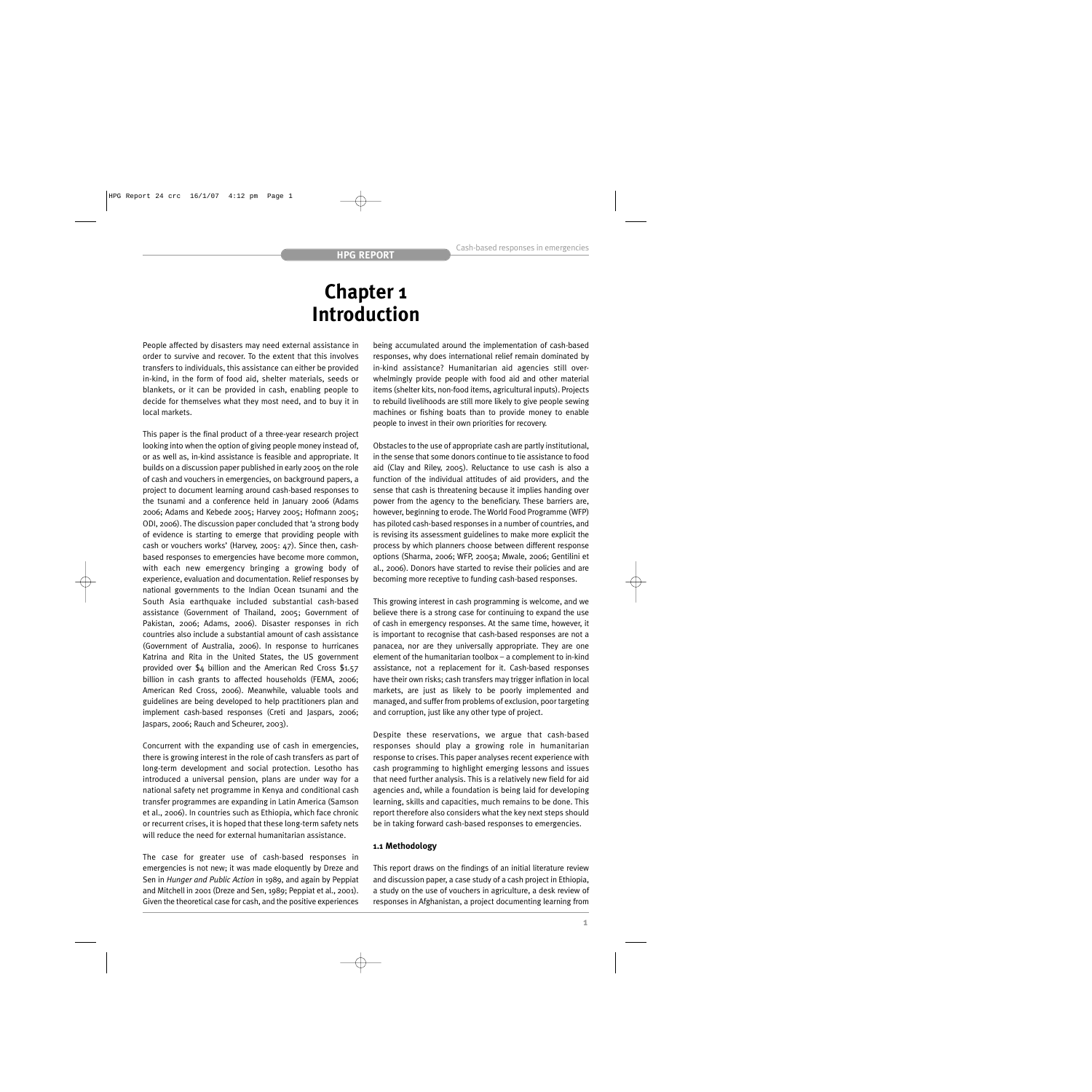cash-based responses to the tsunami, a conference held in the UK, a study for Save the Children in Sri Lanka and evaluations of Oxfam programmes in Zambia and Malawi.<sup>1</sup> Throughout the project, an effort has been made to gather and analyse grey literature such as proposals, reports and evaluations from agencies implementing cash-based responses around the world. All of the background reports and many additional resources are available at: http://www.odi.org.uk/hpg/Cash\_ vouchers.html.

# **1.2 Structure**

This report is structured as follows:

- Chapter 2 sets out the sort of interventions focused on in this report, explains what we mean by cash-based responses and examines the appropriateness of cash in different types of emergency context.
- Chapter 3 sketches out past experience with cash-based responses.
- Chapter 4 examines how to assess whether cash is appropriate and feasible, and what this implies for the analysis of markets.
- Chapter 5 examines key issues in particular sectors, focusing on cash support for basic needs and access to food, livelihoods recovery, shelter and disarmament, demobilisation and reintegration and support through cash for work and vouchers.
- Chapter 6 looks at key implementation issues related to targeting, timing, disbursement mechanisms and managing corruption and security risks.
- Chapter 7 examines issues of impact.
- Chapter 8 explores the question of how to monitor and evaluate cash projects, and assess their cost-effectiveness.
- Chapter 9 discusses how cash-based responses fit into the debate around relief, development and the emerging social protection agenda, and the links between cash responses and other emergency interventions.
- Chapter 10 examines some of the key barriers to the further adoption of cash-based approaches, the position of donor governments and what new skills need to be developed to enable the effective delivery of cash.
- The conclusion (chapter 11) looks at what expanding the use of cash in emergencies implies for the actors involved in the provision of humanitarian relief.

<sup>1</sup> These sources are: Adams, 2006; Adams and Harvey, 2006; Adams and Kebede, 2005; Adams and Winahyu, 2006; Aheeyar, 2006a and 2006b; Deshingkar et al., 2006; Harvey, 2005; Harvey and Savage, 2006; Harvey and Marongwe, 2006; Hofmann, 2005; Longley, 2006; ODI, 2006; Savage and Umar, 2006; and Schubert, 2006.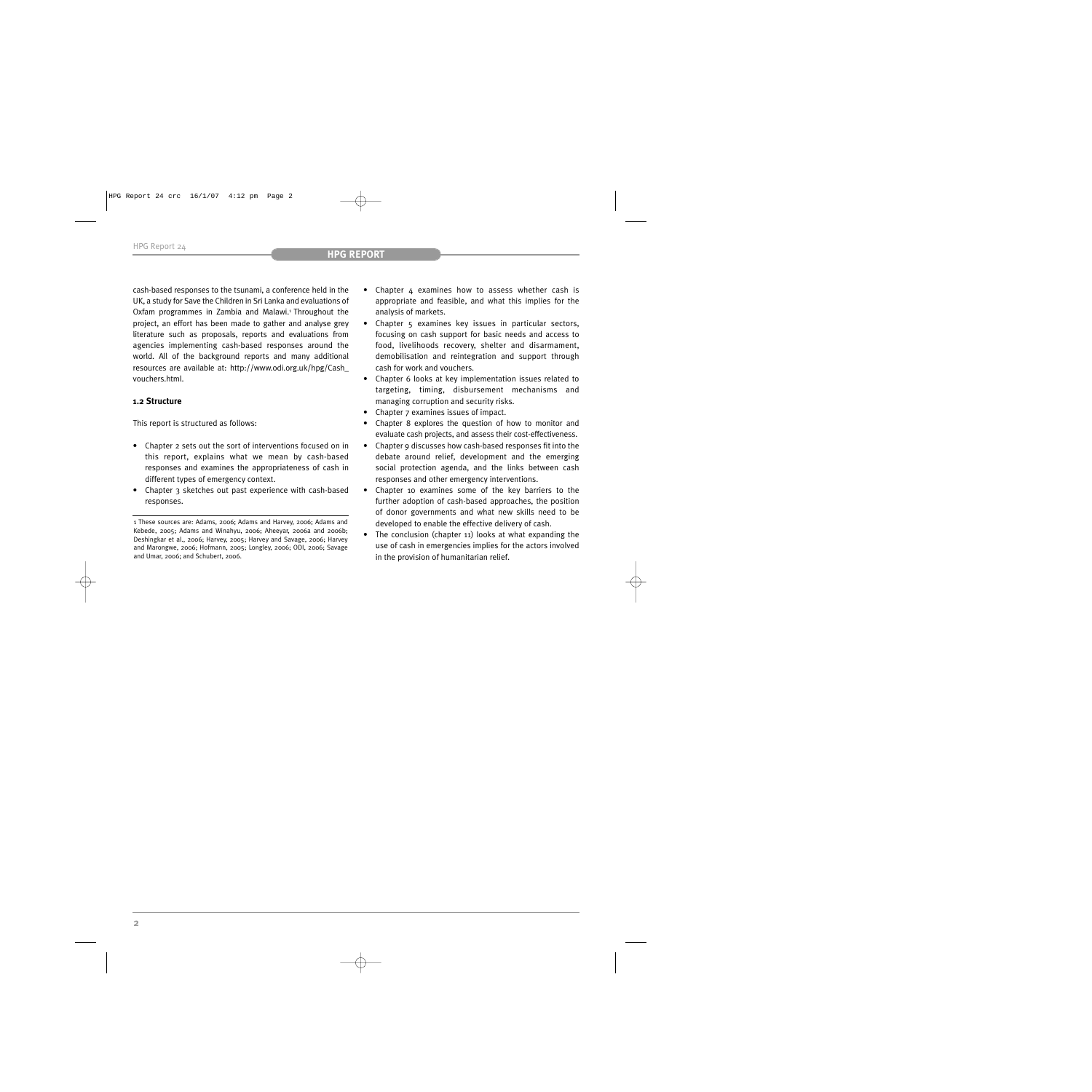# **Chapter 2 Types of cash response and emergency context**

One of the difficulties of writing about cash-based responses is what to include in the analysis. Cash is a possible alternative for any form of relief provision, as long as a private market exists. Even health and education could in theory be provided in the form of vouchers, or supported through cash grants. Cash is also fundamentally fungible. We might give people a grant in the expectation that they will use it to build a house, buy livestock or carry out a business plan, and aid agencies often attach conditions to grants to ensure that this happens. But once cash has been given to people, it is their choices rather than those of aid agencies that determine what that cash will be spent on. This flexibility and fungibility make it much harder to assign cashbased responses to the categories that relief actors are familiar with. Does cash fit within food security interventions, livelihoods or shelter, or all three? Is it a sector in its own right? Or a crosscutting issue? Who should take the lead?

We argue that cash-based responses are a mechanism or tool for providing people with resources in emergencies. As such, they need to be considered across all sectors. All humanitarian actors involved in the transfer of resources to disaster-affected populations need to consider whether these resources should be provided in the form of cash, or as in-kind assistance. Cash has most often been considered as a replacement for food aid, but whenever in-kind assistance is provided in any sector cash is a possible alternative. In the shelter sector, cash can be given as an alternative to building materials to allow people to build their own homes. It can be provided to purchase non-food items such as blankets and pots and pans, and to buy livestock, seeds, tools or other agricultural inputs. Cash could also be provided to increase access to public goods such as health, education or veterinary services.

A number of interventions fall under the general banner of 'cash and voucher responses', and an array of different terms are used to describe them. Table 1 sets out the basic types of intervention that this report covers, and some of the names by which these interventions are commonly known.

The types of intervention described in Table 1 are the main focus of this study. In order to restrict the scope of the project and keep it to manageable proportions, the focus has been on cash for work and cash grants to individuals and households, as opposed to the provision of cash to support national governments, communities or organisations. Other types of intervention that are not considered here include:

- Monetisation of food aid where food aid is sold by aid agencies, and the funds raised are used for development projects (Cekan et al., 1996; Tschirley and Howard, 2003; Barrett and Maxwell, 2005).
- Microfinance/credit where people are given loans and/or encouraged to save (Mathison, 2003; Miamidian, 2005).
- Insurance schemes for emergencies (Twigg, 2004; WFP, 2005b).
- Budget support  $-$  the provision of cash to national governments to deal with emergencies through, for example, importing food.
- Grants to communities for particular projects.
- Waiving school fees or user fees for health care (Bate and Witter, 2003; Bitran and Giedion, 2003; Poletti et al., 2004: Save the Children UK, 2006).
- Suspending taxes.

The fact that this report does not have the scope to examine these issues should not be seen as minimising their importance. Waiving school fees or healthcare charges or suspending taxes may be particularly effective in supporting incomes, and could be relatively easy to implement. For instance, food economy surveys in Africa consistently show that school fees are one of the biggest and most difficult items of expenditure for poor households.

It is also commonplace that a portion of commodity distributions (food aid, non-food items, shelter) are sold by the recipients to meet other essential needs. In any situation where a significant proportion of a commodity is being sold by

# **Table 1: Types of cash and voucher interventions**

| <b>Type of intervention</b>                                                                         | Labels commonly used                                    |
|-----------------------------------------------------------------------------------------------------|---------------------------------------------------------|
| Giving people money as a direct grant with no conditions or work<br>requirements                    | Cash grants<br>Cash relief                              |
| Paying people in cash for taking part in a public works programme                                   | Cash for work<br>Employment, public works               |
| Giving people money on condition that they do something (attend school,<br>plant seeds, demobilise) | Conditional cash transfers<br>Demobilisation programmes |
| Giving people vouchers for a particular type of good (e.g. seeds) or a<br>bundle of goods           | Voucher programmes                                      |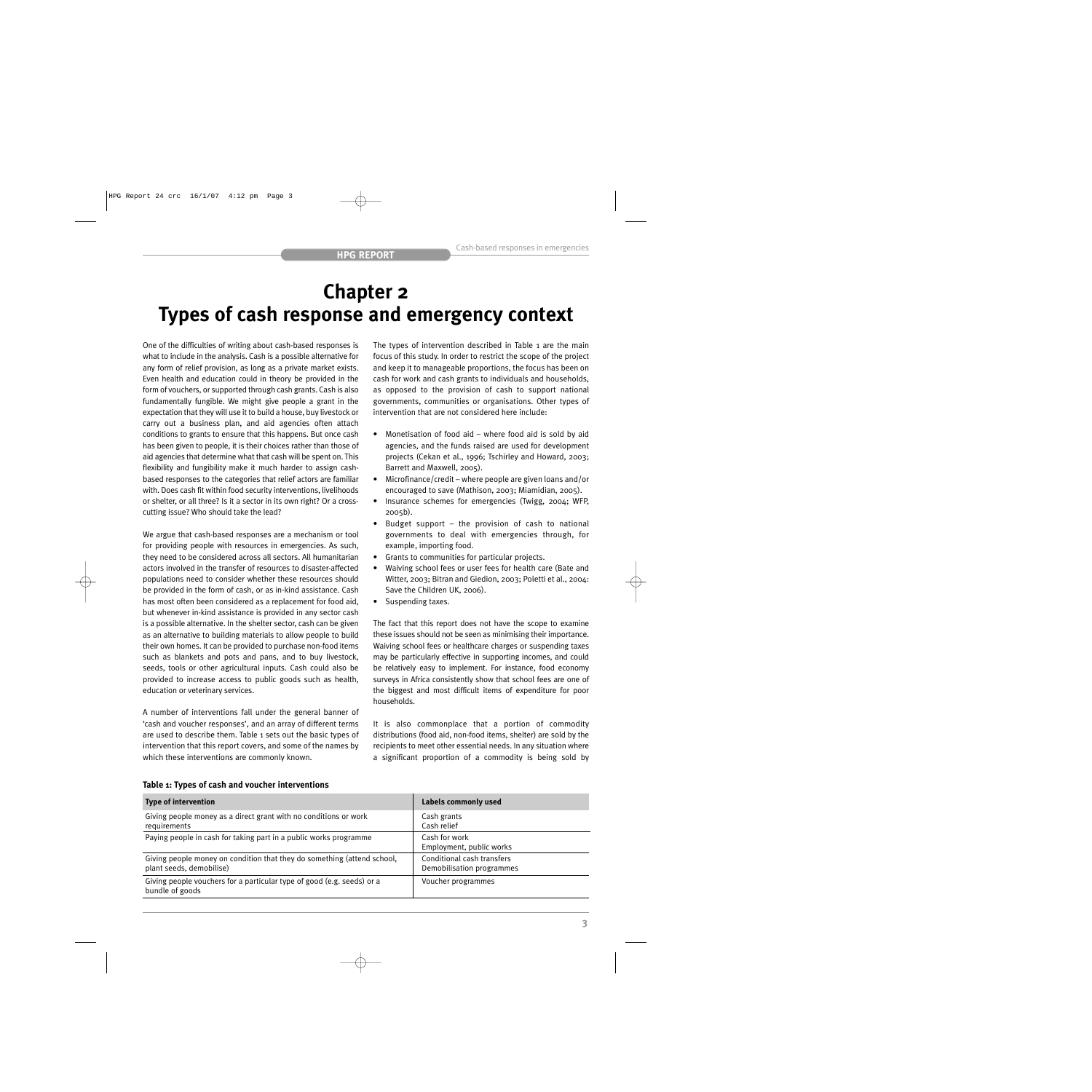beneficiaries, the end result is a transfer of a combination of cash and commodities, and as such could be seen as a cash transfer, albeit an inefficient one. A study of food aid in Afghanistan found that beneficiaries were selling a portion of this assistance for between three and six times less than it had cost to deliver (Development Researchers Network, 2003).

Often, the cash provided by aid agencies or governments accounts for only a small proportion of the total cash affected people receive, and is dwarfed by private transfers of funds. Remittances and transfers through religious groups, kin groups, death and burial societies, rotating fund societies and other forms of community association often play a substantial role in maintaining people's incomes in developing economies (Black, 2003; Kapur, 2003; Van Hear, 2003). Remittances can play an important role in survival during crises, and recovery after disasters (Bhatia, 2003; Deshingkar and Aheeyar, 2006; Fagen, 2006; Lindley, 2006; Savage and Suleri, 2006; Wu, 2006; Young, 2006). Remittance flows can demonstrate that distributing cash safely is feasible and, in Somalia and Afghanistan, remittance systems have provided aid agencies with a mechanism for distributing cash.

## **2.1 Comparing cash and in-kind assistance**

Cash-based responses have often been compared to in-kind assistance, particularly food aid, and there has been a tendency to present the key issues in terms of the advantages and disadvantages of cash (Harvey, 2005; Devereux, 2002; Peppiat et al., 2001). This approach often presents theoretical drawbacks which may not be borne out in practice. It also tends to suggest that advantages and disadvantages are fixed rather than context-specific, whereas cash may be more effective than food aid in some contexts, but not in others. To get around this problem, Table 2 sets out some of the key issues that arise in comparing cash and in-kind assistance programmes, not in terms of advantages or disadvantages but as open questions, which need to be evaluated on a case-by-case basis.

## **2.2 Emergency contexts**

Humanitarian relief is delivered in a huge range of contexts, from natural disasters to wars, from rich developed countries to poor developing ones. This study accordingly looks at the suitability of cash and vouchers in the full range of emergency contexts. Sometimes, it is assumed that cash provision may be possible in relatively well-developed countries with banking systems, but not in less developed contexts, or that cash can be used in peaceful environments but not in complex emergencies. The experience reviewed here challenges these assumptions, suggesting that cash or vouchers are a possible response even where states have collapsed, conflict is ongoing or there is no banking system.

Clearly, however, some of these factors make implementing a cash- or voucher-based response more difficult. Table 3 (page 6)

suggests one way of approaching this. It proposes two main distinctions: between wars or complex emergencies and natural disasters, and between quick-onset disasters, slowonset emergencies and chronic or long-running crises. So, for instance, an earthquake would be a quick-onset natural disaster, and Burundi would be a chronic complex emergency. Floods in Bangladesh could be seen as a quick-onset natural disaster or, given their frequency, a recurrent or chronic one. Table 3 suggests some of the issues that arise in different types of emergencies (these are elaborated in more detail in later chapters). Cash or vouchers will only be appropriate in situations where food or the other items that people need are available in local markets, or can be supplied relatively quickly through market mechanisms. In some situations there may be an absolute shortage of food or other items at local or national levels, or markets may be disrupted. In these circumstances cash or vouchers will not be appropriate. Judging the ability of markets to respond to an injection of cash is a critical component of assessing the appropriateness of cash, and will be considered in detail below.

Cash responses are simpler in situations that are relatively peaceful and secure and banking systems and markets are strong. They are harder in contexts of conflict, corruption and insecurity, and at the start of an emergency when markets and financial systems are more likely to be disrupted. What must be stressed again is that factors such as insecurity and weak markets make cash interventions more difficult to implement, but they do not necessarily make them impossible, as demonstrated by successful cash interventions in very difficult environments such as Somalia and Afghanistan.

The contextual difficulties presented by emergencies do not apply only to cash responses. Interventions of any sort, whether cash or in-kind, are difficult and prone to diversion in complex emergencies and the predatory political economies that characterise them. In difficult complex emergencies such as in the Democratic Republic of Congo (DRC), Burundi or Afghanistan, the question is not whether cash is harder than in more peaceful environments, but whether cash is more or less difficult than possible alternatives.

The type and stage of an emergency is clearly important in making judgements about the possible appropriateness of cash. In the early stages of an emergency, particularly a quickonset crisis, markets may be particularly disrupted and in-kind assistance may more appropriate. Yet even during quick-onset emergencies markets may still be functioning, and it may be possible to deliver cash more quickly than in-kind alternatives because it is logistically less demanding. In long-running crises, where the distinction between chronic poverty and acute emergency needs is often difficult to locate, such as northern Kenya and Ethiopia, there is increasing interest in the potential of longer-term cash-based safety nets to reduce people's reliance on regular humanitarian relief, largely in the form of food aid.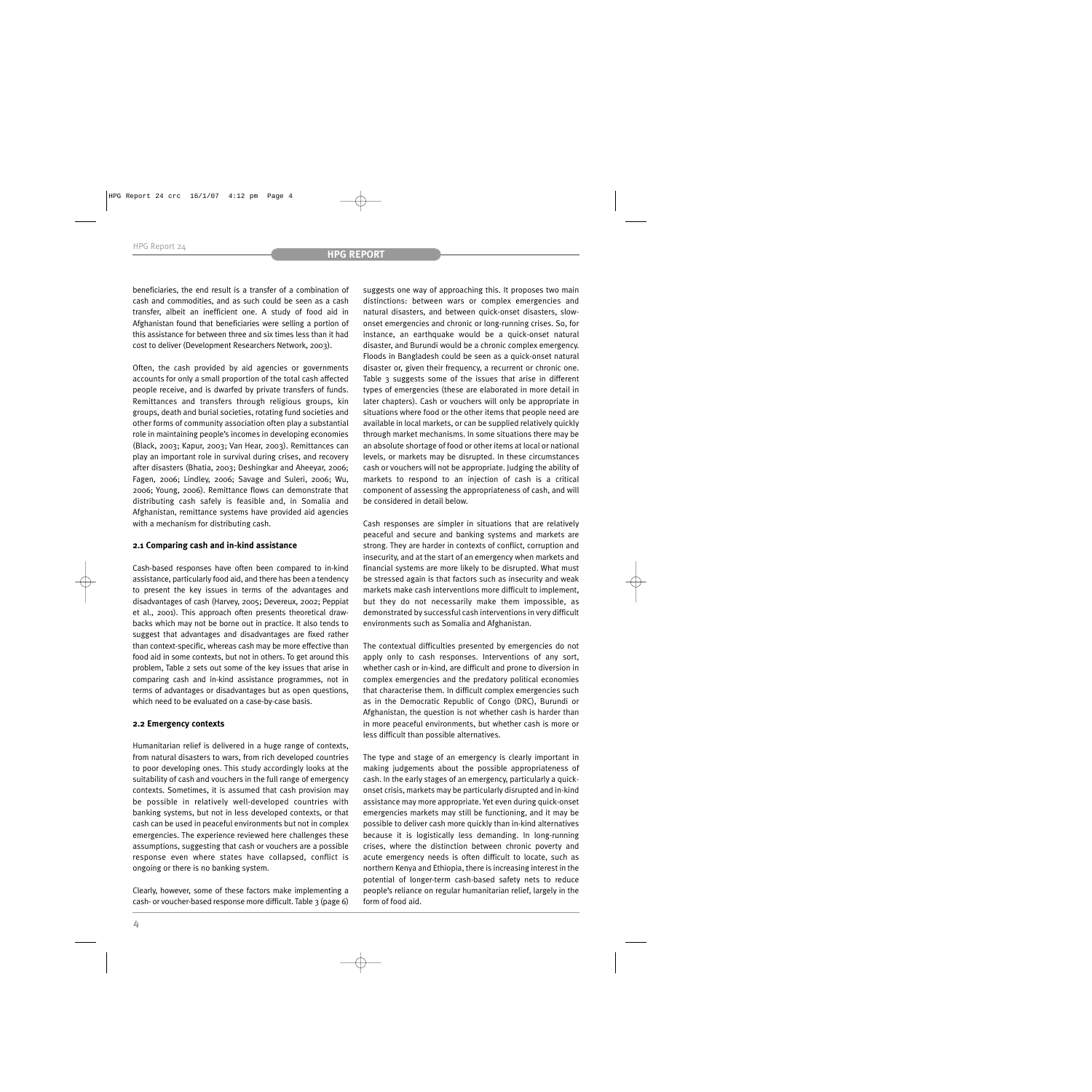# **Table 2: Key issues in comparing cash and in-kind assistance**

| <b>Cost-effectiveness</b>             | Cash programmes are likely to have lower transport and logistics costs. However,<br>there may be other costs, such as a need for additional finance staff. Whether a cash<br>grant is more cost-effective for recipients will depend on the prices of goods they<br>purchase in local markets compared to the price it would cost an aid agency to<br>deliver. There is also a need to take into account the relative costs to recipients of<br>transporting in-kind assistance against the costs of travel to and from markets. |
|---------------------------------------|----------------------------------------------------------------------------------------------------------------------------------------------------------------------------------------------------------------------------------------------------------------------------------------------------------------------------------------------------------------------------------------------------------------------------------------------------------------------------------------------------------------------------------|
| <b>Security risks</b>                 | The attractiveness of cash may create risks both for staff transporting cash and for<br>recipients once they have received it. However, cash may also be less visible than<br>in-kind options and there may be ways of distributing it that reduce possible<br>security risks. The risks of cash compared to in-kind alternatives are different and<br>context-specific.                                                                                                                                                         |
| <b>Corruption and diversion risks</b> | Cash may be more attractive than in-kind assistance, and so particularly prone to<br>being captured by elites, to diversion or to seizure by armed groups. However, it may<br>also be safer to deliver than in-kind aid, and avoids the risk of corruption, diversion<br>or looting during procurement and transport.                                                                                                                                                                                                            |
| 'Anti-social' use                     | Cash can be used to buy anything, and can be spent for anti-social purposes such as<br>alcohol consumption. Equally, in-kind assistance can be sold and used anti-socially.                                                                                                                                                                                                                                                                                                                                                      |
| Gender                                | Concerns that cash may disadvantage women because they have less say in how it<br>is spent have largely not been realised. Where cash has been specifically targeted<br>at women it has sometimes given them greater control within the household.                                                                                                                                                                                                                                                                               |
| Choice, flexibility and dignity       | Cash allows recipients to decide what they should spend the money on. Greater<br>choice may help to foster dignity in the receipt of assistance. Using banks as<br>delivery mechanisms can also enhance dignity in the receipt of assistance by<br>removing the need for people to queue at distribution sites.                                                                                                                                                                                                                  |
| <b>Market impacts</b>                 | Any kind of resource transfer will impact on markets and local economies, and in<br>deciding whether to provide cash or in-kind assistance these impacts need to be<br>assessed. The main possible negative effect of cash transfers is the risk that they<br>will cause or contribute to inflation in the prices of key goods. Cash transfers are<br>also likely to have positive effects on local economies and less likely than in-kind<br>transfers to have disincentive effects by discouraging local trade or production.  |
| <b>Consumption/nutrition</b>          | If a transfer has particular food consumption or nutrition objectives then food aid<br>may be more likely to be consumed, and can be fortified to address micronutrient<br>deficiencies. It has sometimes been argued that cash promotes dietary diversity by<br>enabling people to buy a wider range of foodstuffs.                                                                                                                                                                                                             |
| <b>Targeting</b>                      | Because cash is attractive to everybody it may be more difficult to target, as even<br>the wealthy will want to be included. In practice, targeting cash projects does not<br>seem to have been any more problematic than targeting in-kind assistance.                                                                                                                                                                                                                                                                          |
| <b>Skills and capacity</b>            | Implementing cash projects requires different types of skills and capacity. Logistics<br>are often simpler, but there may be a need for additional finance capacity.<br>Assessments and monitoring need to include analysis of markets. Both cash and<br>in-kind assistance still require a focus on targeting, registration, robust distribution<br>systems and transparency and accountability.                                                                                                                                |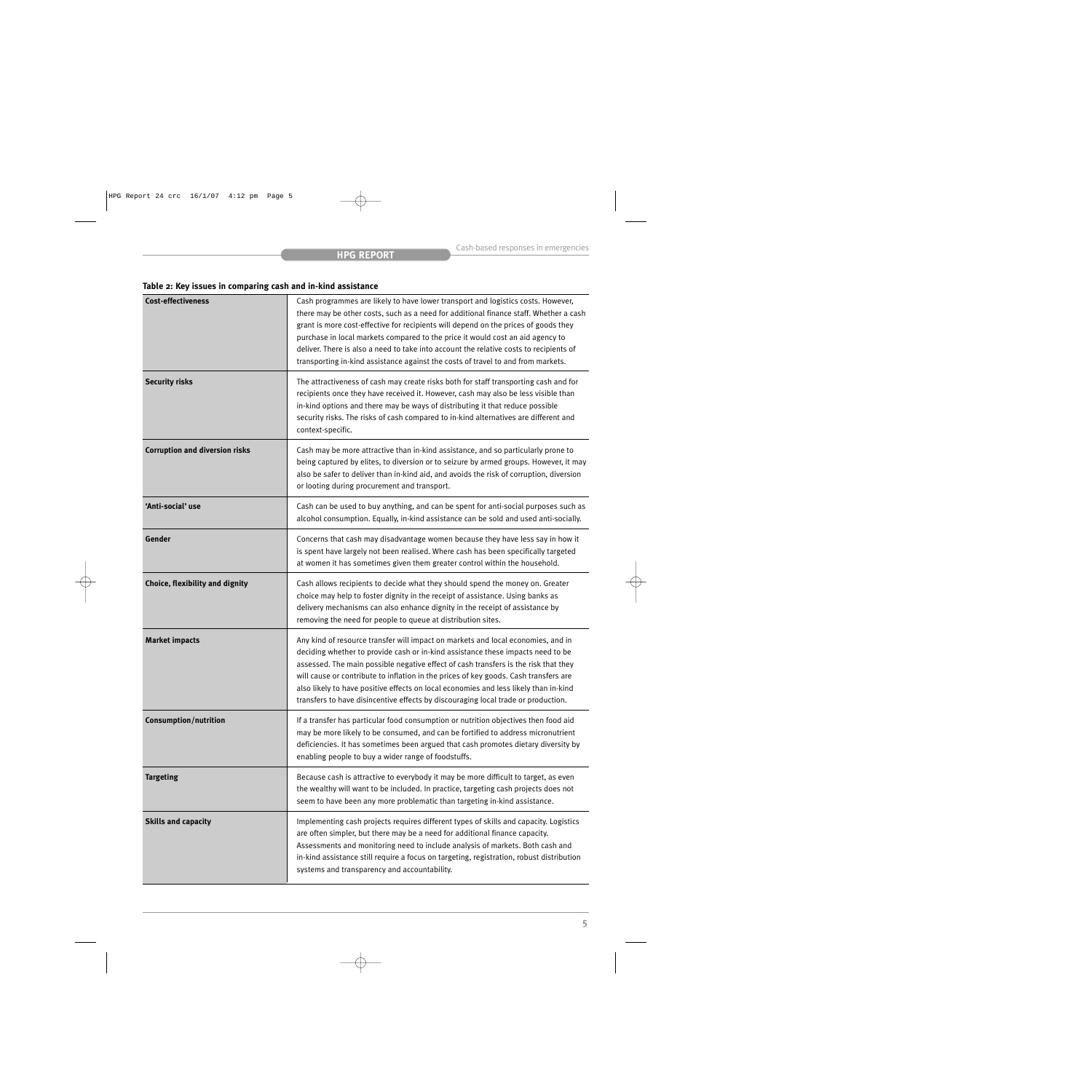|                         | <b>Quick-onset</b>                                                                                                                                                                                                                                                                 | Slow-onset                                                                                                                                                                                                      | Chronic/long-running                                                                                                                                                                                                                                                        |
|-------------------------|------------------------------------------------------------------------------------------------------------------------------------------------------------------------------------------------------------------------------------------------------------------------------------|-----------------------------------------------------------------------------------------------------------------------------------------------------------------------------------------------------------------|-----------------------------------------------------------------------------------------------------------------------------------------------------------------------------------------------------------------------------------------------------------------------------|
| War/complex emergency   | Concerns around security will be particularly important and banking systems less likely to exist.<br>There may still be innovative ways to deliver cash (hawala systems, remittance networks). In<br>some conflicts, cash may be safer because it can be delivered more discreetly |                                                                                                                                                                                                                 |                                                                                                                                                                                                                                                                             |
|                         | Markets may be disrupted,<br>making cash difficult or<br>inappropriate                                                                                                                                                                                                             | If there is a slow descent into<br>conflict, there may be<br>opportunities to consider cash<br>and vouchers as part of<br>preparedness measures, and<br>to establish robust and<br>discreet transfer mechanisms | In long-running conflicts,<br>markets often re-establish<br>themselves in periods or<br>places of relative security. If<br>conflicts go on for decades<br>there may be a need to<br>consider how long-term<br>welfare and service delivery<br>can continue even in conflict |
| <b>Natural disaster</b> | Cash may be difficult in early<br>stages due to displacement,<br>disrupted markets, and<br>damage to infrastructure, but<br>may be more feasible during<br>recovery phase                                                                                                          | Slow-onset events may<br>provide greater opportunities<br>to plan cash or voucher<br>interventions and to link them<br>with long-term social<br>protection or welfare<br>programmes                             | Many natural disasters are<br>recurrent (floods in Bangladesh<br>or droughts in Ethiopia). Cash<br>or voucher interventions could<br>be pre-planned as part of<br>preparedness measures, and<br>linked with mitigation and<br>social protection                             |

# **Table 3: Emergency typology and the applicability of cash and vouchers**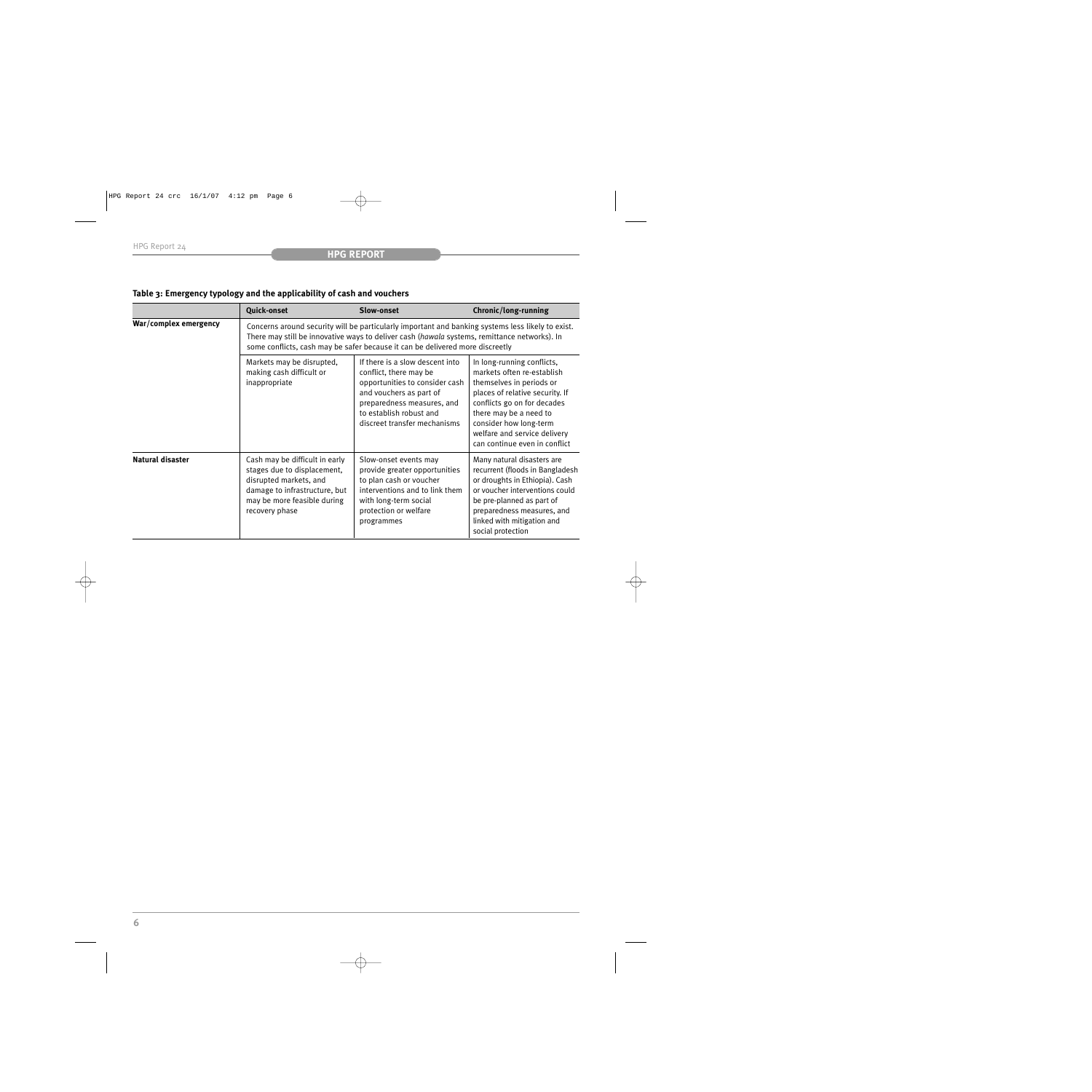# **Chapter 3 Current and past experiences of cash-based responses**

This chapter provides a brief overview of recent experiences with cash- and voucher-based responses. It is in no sense comprehensive, but it offers an illustration of the growing range, scale and diversity of cash programming around the world.

# **3.1 The Indian Ocean tsunami**

Cash-based responses played an important role in the response to the Indian Ocean tsunami of December 2004. National governments took the lead in the response to the disaster, and cash-based programming was often the main focus of their work. Examples are summarised in Box 1.

The international aid response was, in contrast, largely inkind. WFP made blanket distributions of food aid throughout 2005, shelter assistance was mostly material (temporary shelters in camps and the provision of material for permanent housing), and livelihood support largely involved providing items such as fishing boats and sewing machines. From the start of the response, however, there was a clear argument for considering cash-based responses. The countries affected possessed sophisticated market economies, and in some the damage to markets and infrastructure was very localised. Agencies also had more opportunity to innovate in the tsunami response because the vast majority of their funding was provided by the general public, meaning that they were not restricted by donor preferences and policies.

Some cash projects were implemented as part of the international aid response. Cash for work projects mainly focused on clearing debris from beaches. Some were very large; one Mercy Corps project in Indonesia, for instance, was disbursing over \$1 million a month to nearly 18,000 people at its peak (Doocy et al., 2006). Cash was provided to people hosting displaced families in Indonesia and Sri Lanka (Hermann, 2006; Sewalanka Foundation, 2005), and donors provided funding and technical support to assist with the Sri Lankan government's cash programmes (Adams and Winahyu, 2006). CARE and Save the Children piloted projects providing a mixture of cash and vouchers as an alternative to food aid in Indonesia, and WFP piloted the provision of cash as an alternative to food in Sri Lanka (Chuzu and Viola, 2006; Cole, 2006; Meyer, 2005 and 2006; Sharma, 2006).

# **3.2 The South Asia earthquake**

The Pakistan government played a leading role in the response to the earthquake there in 2005 (Khan, 2006), including a substantial cash component which, by July 2006,

# **Box 1: Government cash responses following the tsunami**

- In **Thailand**, the government provided cash grants as compensation to the relatives of the dead and the injured (Government of Thailand, 2005). The government also provided tax and loan reprieves such as temporary income tax exemptions.
- In **Indonesia**, the government aimed to provide IDR 3,000 per person per day, starting in March 2005 and running throughout 2005. This was intended as a complement to a food ration from the WFP. In practice, cash delivery by the government, and its receipt by disaster-affected households, was extremely patchy.
- In **India**, people received \$2,264 for each death in the family (lesser amounts were provided for injuries), \$22 per person per month for four months to cover basic needs and \$22 per household to cover basic household goods such as kitchen utensils and stoves. The government also provided cash to Self Help Groups, to repair and replace fishing equipment, pay school fees, provide grants to women in fishing communities for fish-related businesses and increase pension benefits, and for agricultural reclamation and support to orphans. Most affected people seem to have received this cash support.
- In **Sri Lanka**, the government provided \$1,515 in compensation for deaths, \$25 for household items, \$50 in emergency resettlement allowances, \$8.50 a month for approximately 12 months and four unconditional transfers of \$198 per household. Most households seem to have received these payments. The government also provided cash grants for people with damaged and destroyed houses.

Sources: Adams and Winahyu, 2006; Deshingkar et al., 2006; Schubert, 2006.

had reached Rs45 billion (\$747 million) (Earthquake Emergency Recovery Project, 2006; Government of Pakistan, 2006). Interventions included:

- Grants to repair damaged houses (instalments of Rs25,000 and Rs50,000). By July 2006, grants had been provided to three million of the four million houses damaged by the earthquake, with the remaining million being processed.
- Compensation for relatives of the dead and for the injured.
- With World Bank help, support to 250,000 families with no bread-winner, amounting to Rs3,000 per month for six months.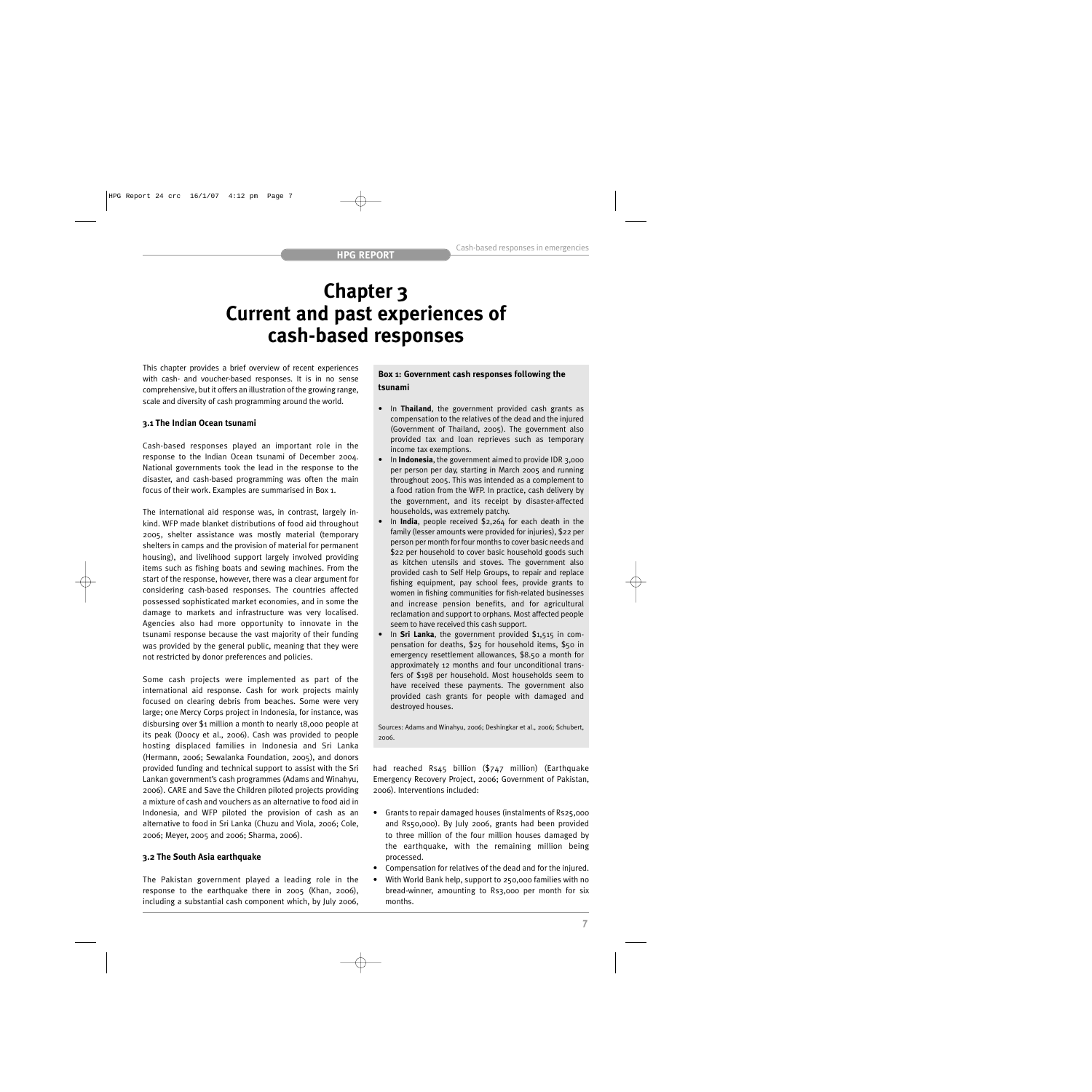International assistance was again overwhelmingly in-kind, but there were some examples of cash-based responses. Catholic Relief Services (CRS) provided cash grants of \$35 to help people transport shelter materials and hire additional labour (Causton and Saunders, 2006). Save the Children provided grants of Rs12,000 to 4,250 poor households and Rs75,000 to village shopkeepers to support livelihood recovery (Save the Children, 2006).

# **3.3 Southern Africa, Ethiopia, Kenya and Somalia**

Cash transfers have been piloted as part of relief responses in southern Africa. In 2005–2006 Oxfam implemented pilot projects in Zambia, and Oxfam and Concern Worldwide both have pilot projects in Malawi. The Concern project provided a combination of cash and food; the amount of the transfer was adjusted according to household size, and was reviewed each month to allow for changes in food prices. An evaluation concluded that it was a 'model for innovative design and delivery of emergency relief using cash transfers' and that it could be applied in non-emergency social protection (Devereux et al., 2006). An evaluation of Oxfam's projects concluded that 'cash transfers should be considered more widely by other stakeholders in Zambia and Malawi in future relief responses' (Harvey and Savage, 2006).

There is also increasing interest in using cash transfers as part of longer-term safety nets and social protection programmes. A small pilot project in Zambia has provided regular cash transfers to the poorest households, and universal pensions were introduced in Lesotho in 2004 (Devereux et al., 2005; Samson et al., 2006; Schubert, 2005). Pensions in Namibia and South Africa have been in place for many years, and have had a significant impact on poverty (HelpAge, 2004). Studies have concluded that the pension in South Africa has reduced the number of people living below the poverty line by 5%, and has also had a positive impact on children's health and nutrition (Barrientos et al., 2003; Devereux et al., 2005).

In Ethiopia, the Productive Safety Net Programme (PSNP) is designed to enable chronically food-insecure households to move out of dependence on emergency appeals by providing them with a predictable cash income (GFDRE, 2004). The programme is government-owned and -delivered, but NGOs act as facilitators and implementing partners in some administrative areas (known as *woredas*). Evaluations have found that the arrival of cash has created inflationary effects and has not, as hoped, triggered an increase in supply in the local agriculture sector. There have also been delays in payments to beneficiaries due to local authorities' inexperience with delivering cash (Kebede, 2006; Sharp et al., 2006; Slater et al., 2006). There has been growing interest in longer-term safety nets in northern Kenya. Oxfam has examined the feasibility of cash-based safety nets in Turkana, and the Kenyan government planned to introduce a pilot project during 2006 (Levine and Crosskey, 2006a and 2006b).

# **Box 2: Cash for social protection**

#### *Pensions in Lesotho*

In November 2004, and despite opposition from multilateral institutions including the International Monetary Fund (IMF), the Lesotho government introduced a universal pension of M150 (\$25) a month to all its citizens over 70. The pension represents around 1% of national income, 3% of government expenditure and 44% of the health and social welfare budget. The programme is operating successfully, and there are plans to lower the eligibility age to 65. Nepal is the only other lowestincome country to run a universal pension programme.

## *Social grants in South Africa*

Social security in South Africa consists of grants to older people, disabled individuals and children under 14. There is an income-based means test. Extensive evaluations have found that:

- Children (particularly girls) in households receiving grants demonstrate better weight for height indicators, improved nutrition and better school attendance than children in comparable households that do not receive grants.
- Grant recipient households spend a greater proportion of their income on food and education, and less on alcohol, tobacco and gambling than similar households not receiving grants.

Sources: Samson et al., 2005 and 2006; HelpAge, 2004.

## **Box 3: Cash grants in Somalia**

Oxfam, Horn Relief, Norwegian People's Aid and various local NGOs implemented a cash response in the Toghdeer, Sool, Bari and Nugaal regions of Somalia in 2005. In 2006, Oxfam and Horn Relief also implemented a cash grant and cash for work project in Lower Juba and Gedo. Cash for work projects have also been implemented in the south. Agencies have used money transfer companies to deliver funds to beneficiaries. One evaluation, of a project providing grants and cash for work in northern Somalia, found that beneficiaries were able to meet basic needs such as food, debt repayment, water purchases, clothing, education and medicine. Some limited restocking was also possible, and debt repayments revitalised credit systems.

Sources: Acacia Consultants, 2005, Ali et al., 2005, Narbeth, 2004; Doocy et al., 2006.

# **3.4 Afghanistan**

Afghanistan's National Rural Access Programme (NRAP) provides a widespread cash for work safety net. Funding for the project comes from the World Bank, Japan and the European Commission. The cash provided – a total of  $$126$  million in the programme's first phase – has been used mainly for food and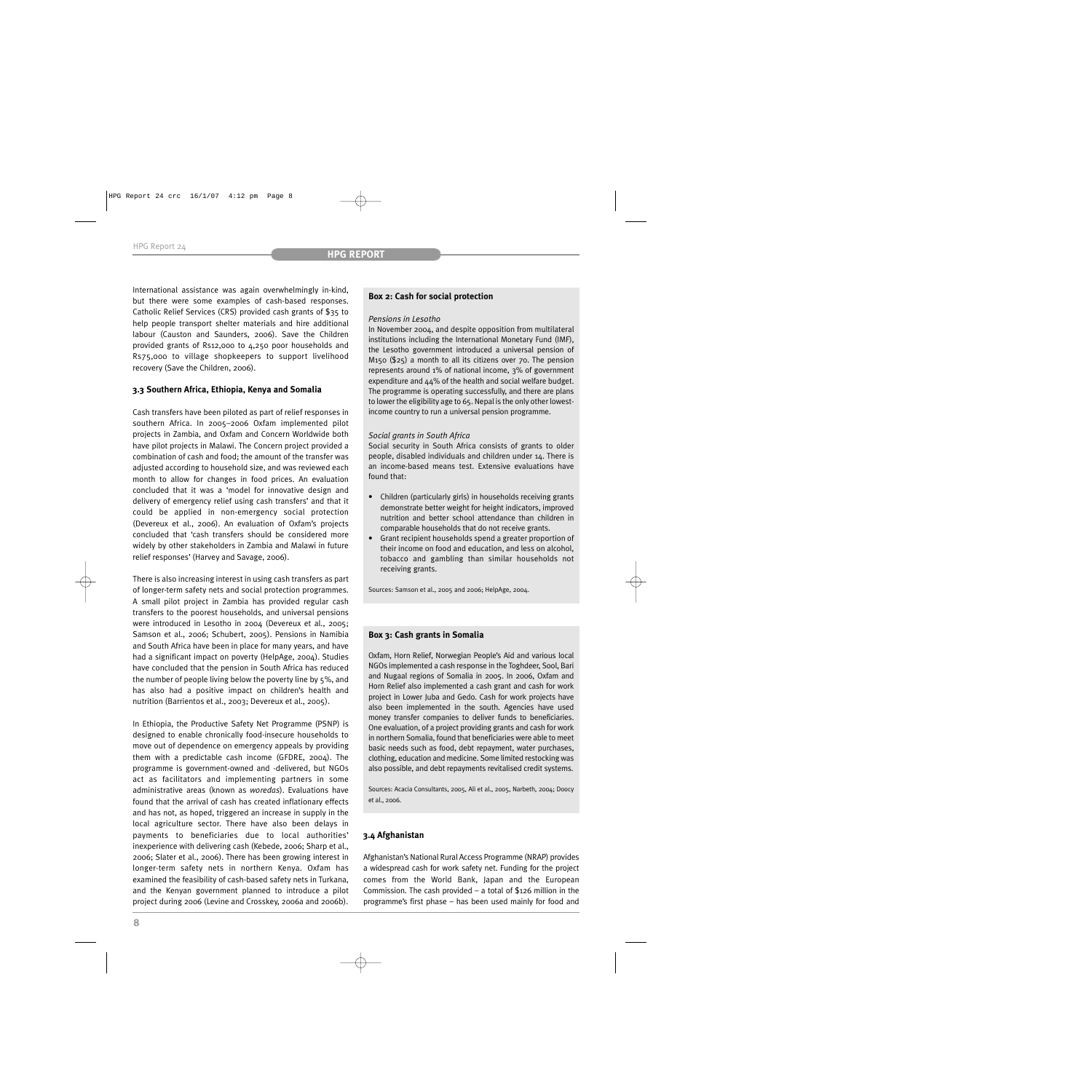paying debts, which has helped to revitalise credit markets. As in Somalia, money transfer companies have been used to deliver cash to insecure areas, particularly in the south (Hofmann, 2005; Lockhart, 2006). The programme aims to distribute employment opportunities equitably across the country, and includes vulnerable groups like women and the disabled. It works in close coordination with other development programmes to develop a rural road network connecting villages to markets, health and education services and employment opportunities.

The programme's main successes include the creation of a visible government presence in less than a year, with an outreach extending to all regions: an estimated one in ten rural houses has been reached with direct cash transfers. However, the programme has not acted as a safety net for the chronically poor, and has not been able to react fast enough when shocks such as drought occur. Institutional capacity to implement the programme has been inadequate, and targeting has been difficult because data is poor. Insecurity has meant that the programme cannot run in all parts of the country (Lockhart, 2006).

## **3.5 Other examples**

The examples given above are by no means the only places where cash has been a part of recent relief responses. Harvey (2005) provides brief sketches of other recent cash-based responses, and voucher-based responses are dealt with in Chapter 5. Brief descriptions of other examples are given below.

- Following the conflict in Lebanon in 2006, *Hezbollah* stated that it would provide \$10,000 to affected individuals, to help meet housing costs and to buy food and furniture (New York Times, 2006). During the conflict, *Hezbollah* was reportedly providing \$100–\$300 per week to needy families (IRIN, 2006).
- The Jamaican government provided over \$150 million in cash assistance in the wake of Hurricane Clarendon in 2004 (Government of Jamaica, 2005).
- In response to a succession of exceptionally harsh winters in Mongolia, the Swiss Development Corporation (SDC) provided cash grants to herders in 2002 and 2003. In 2003, 2,348 households received a one-off grant equivalent to about \$200. Beneficiaries invested around half the cash they received in buying animals (Dietz et al., 2005).
- Cash has sometimes been used in cross-border operations when access to a country in conflict is particularly restricted. For example, in Ethiopia in the mid-1980s cash was used to support agricultural production and food purchases in Tigray and Eritrea (Darcy, 1991). More recently, cash has been used as part of cross-border operations between Thailand and Burma. Clearly, there are difficult issues around the degree of monitoring that is possible and the maintenance of neutrality, but the potential low visibility and ease of transport of cash as compared to bulky commodities present opportunities in situations where agencies' movements are restricted.

# **3.6 Experiences in the West: examples from the United States and Germany**

Emergency responses in developed countries often contain a substantial cash-based component. Here we consider two cases: the response to hurricanes Katrina and Rita in the United States in 2005, and the response to floods in Germany in 2002.

The US government provided huge amounts of cash assistance in response to Katrina and Rita. By January 2006, over \$4 billion had been allocated for temporary rental expenses, housing repairs and critical disaster-related needs, including reimbursement for damaged property and belongings (FEMA, 2006). There were, however, major concerns with corrupt abuse of this assistance, and the Government Accountability Office estimated that FEMA made about \$1 billion in potentially fraudulent payments to registrants using invalid information to apply for disaster assistance (United States Government Accountability Office, 2006). The American Red Cross also provided significant amounts of cash assistance, estimated at \$1.57 billion, with a five-member household eligible for a grant of \$1,565. The cash distribution provided disaster victims with critical resources, bolstered the local economy and eased the economic burden on communities hosting large numbers of evacuees. People were provided with stored-value cards loaded with a predefined amount based on disaster-related need. These act as debit cards and can be used in ATMs or shops (American Red Cross, 2006; IFRC, 2006).

The German Red Cross used cash in its response to flooding in 2002, where an emergency allocation of over  $\epsilon_3$  million was distributed 31,000 people, primarily the elderly, the unemployed and single-parent households. In-kind assistance was provided in areas where shops were inaccessible or unusable due to flooding. In partnership with church agencies, the Red Cross also provided grants worth €3,000 to poor households with no insurance coverage, for household goods and clothing; 15,000 households were helped in this way. Further grants, for shelter, were given to people not covered by government shelter programmes (IFRC, 2006: 17).

## **3.7 Cash relief in history**

Cash-based responses have a long history, despite their frequent portrayal as new and innovative. Clara Barton, one of the founding figures of the American Red Cross, helped to organise cash relief following the Franco–Prussian War of 1870–71, and in response to the Galveston floods in Texas in 1900. In late nineteenth century India, famine responses included what we would today call cash for work programmes (Dreze and Sen, 1989). Cash grants were paid to refugees from Bosnia in the Austro-Hungarian empire in the 1870s (Manasek, 2005). In 1948, the British colonial administration in Sudan distributed cash to famine-affected populations, and cash formed part of a relief response in Tanzania in 1960 (Mwaluko, 1962). Millions were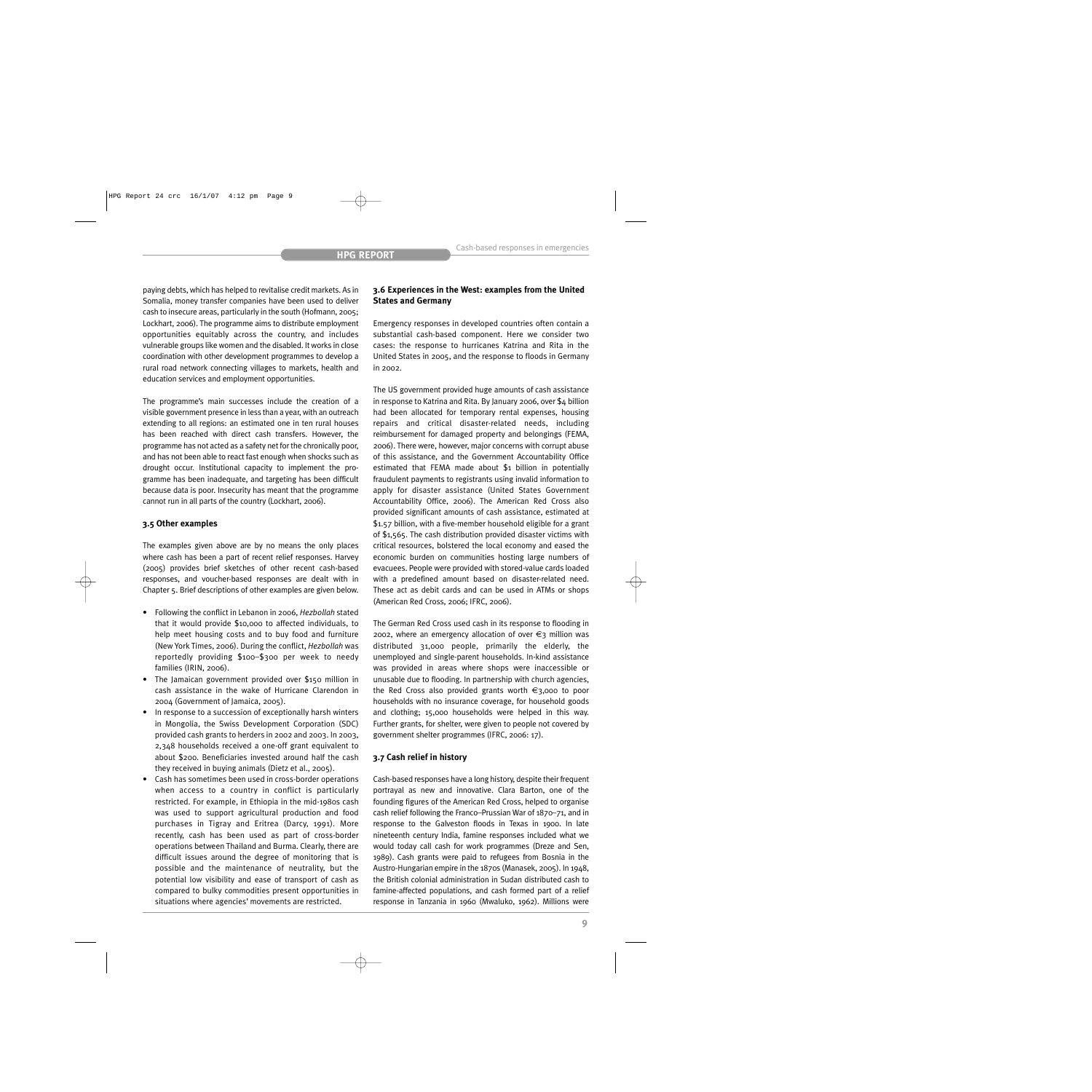employed in cash for work projects in the early 1970s in Maharashtra, India. Large-scale cash for work programmes were implemented in Botswana in the 1980s; in 1985–86, 'labour based relief programmes' were providing employment to 74,000 people (Hay, 1986 and 1987; Li, 1987; Quinn, 1987). Although this is not an exhaustive list, it serves to make the point that providing people with cash in emergencies has a long pedigree, and should not be seen as new or exceptional.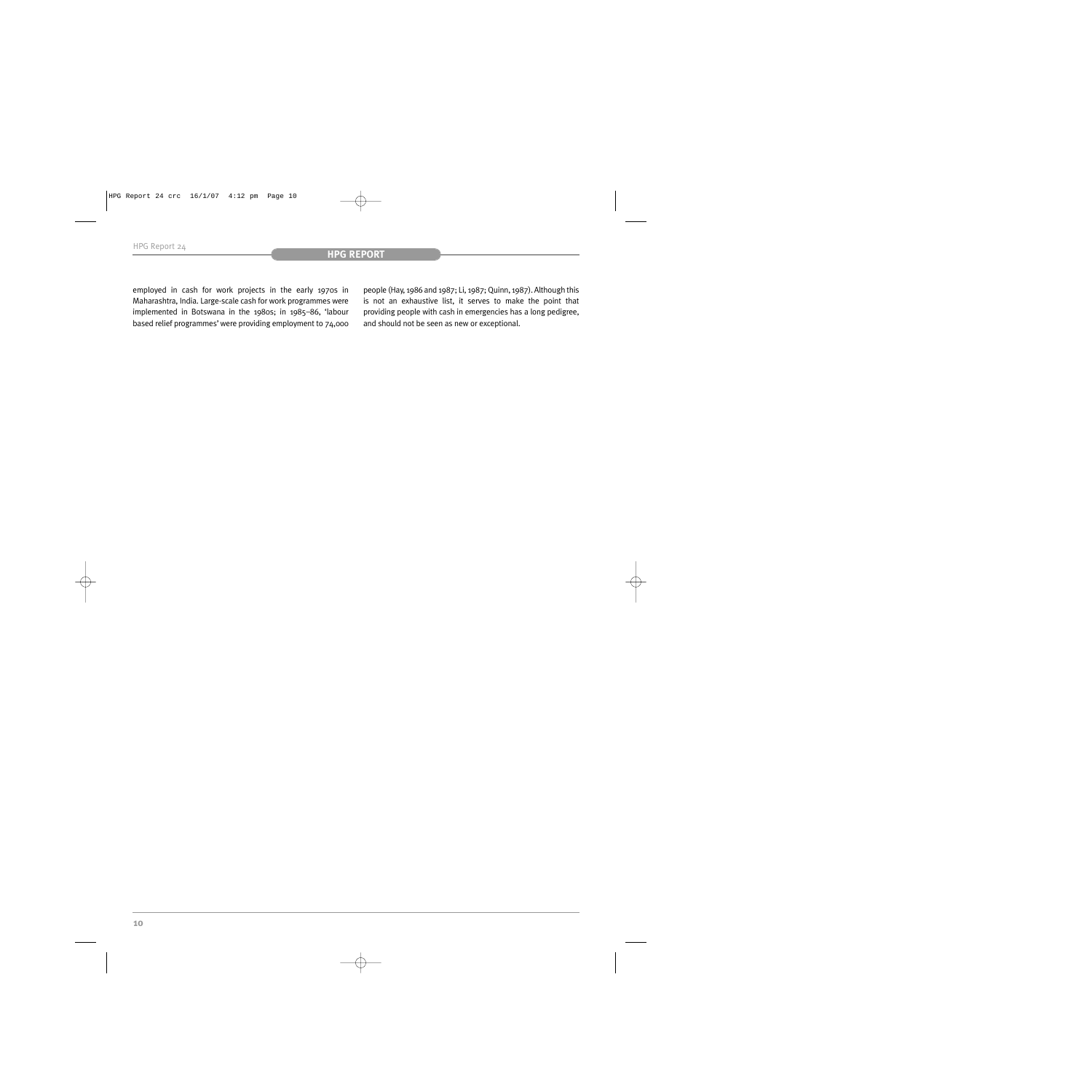# **Chapter 4 Assessment and appropriateness**

The fact that cash transfers have been successfully used in some emergency contexts does not mean that they will always be appropriate. What is needed is the capacity to make informed decisions about what range of mechanisms should be used in delivering relief. In our earlier discussion paper, we argued that cash transfers were often not considered because assessments remain resource-driven (Darcy and Hofmann, 2003; Haan et al., 2005; Harvey, 2005). This chapter first considers the assessment process, and the place of cash-based responses within it. It then looks in more detail at the question of analysing markets in order to make judgements about the appropriateness of cash.

## **4.1 Cash and the assessment process**

Assessments are often part of a process of resource mobilisation, with needs being defined in terms of the goods and services on offer (Darcy and Hofmann, 2003). This approach militates against cash responses: a lack of food is directly translated into a need for food aid, and a lack of shelter into a need for the provision of shelter materials. Existing mechanisms for response are reproduced, making any sort of innovation, including the use of cash and vouchers, difficult. This standardisation of response was one of the central findings of reviews of food security interventions in Ethiopia, the Great Lakes and Afghanistan (Christoplos, 2004; Levine and Chastre, 2004; Lautze, 2002 and 2003). Some progress is being made towards consideration of alternatives to food aid. The new WFP emergency food security assessment handbook explicitly includes cash transfers as one of the range of responses that can be considered, and efforts have been made to more systematically consider nonfood responses and conduct market analysis (WFP, 2005a; Donovan et al., 2005; Stites et al., 2005).

Part of the problem stems from the fact that assessments are rarely a purely technical exercise. As one recent study of needs assessment in Ethiopia concludes, needs are often more negotiated than assessed; methodologies and analytical frameworks are not consistent, and judgements tend to be qualitative and subjective (Haan et al., 2005). Stites et al. (2005: 50) note that 'as food aid is the dominant paradigm, it will require institutional change – and not simply a reworking of assessment methods – to make the shift from emphasising food based responses'. At an organisational level, there may be obstacles to adopting assessment methods or frameworks that lead to new types of response. An organisation that has traditionally handled a great deal of food aid, for instance, may shy away from assessments that are likely to lead to other types of intervention. Expertise may be lacking, or there may be an over-reliance on particular resource streams, such as US government Title II food aid (Stites et al., 2005: 18).

# **Box 4: Food aid availability**

Food is frequently provided in-kind by major donors, especially the United States, which uses food aid allocations to support American agriculture in times of excess supply (ITAP, 2005; Barrett, 2005). The United States is the world's largest donor of food aid, accounting for 57% of global food aid deliveries in 2004. Next is the European Union, with 20%, and Japan, with 8% (WFP, 2005). As the largest donor, the US can frequently be relied upon to provide large amounts of food aid in response to WFP appeals, even when this may not be the most appropriate intervention for the situation (Stites et al., 2005: 18).

# **4.2 Judging the appropriateness of cash**

A first step in being able to consider the possible appropriateness of cash or vouchers is simply for assessments to be less resource-driven, and for a range of interventions to be considered. Two broad sets of questions then arise. The first relates to the need to understand people's livelihoods and how local economies and markets work. Will people be able to buy the goods they need? Is there likely to be an inflationary impact from a cash injection? How are local credit markets functioning? The second relates to whether a cash or voucher response can be practically implemented. Do staff have the necessary skills? Is there a safe way of getting cash to beneficiaries? Will targeting be feasible? This chapter focuses on the issue of market analysis in relation to cash-based programming. Subsequent chapters examine the key issues around the practicalities of implementation.

In making a judgement about appropriateness, it is important to remember the emergency context, and the fact that assessments will often be rapid, insecurity may be an issue, capacity and resources are likely to be constrained and the amount of information available is often limited. Decisions about what to do will still have to be made in a context of limited and imperfect information. Recent rapid livelihoods assessments carried out by Save the Children in Chad, and following the tsunami and the Pakistan earthquake, demonstrate that it is possible to produce quick assessments which suggest a range of possible interventions (LeJeune, 2004, 2005; Save the Children, 2005a and 2005b).

Table 4 provides a checklist of the key issues that need to be considered in assessing the possible appropriateness of cash. Issues around security, corruption, gender and targeting are included here for the sake of comprehensiveness, but discussed in later chapters.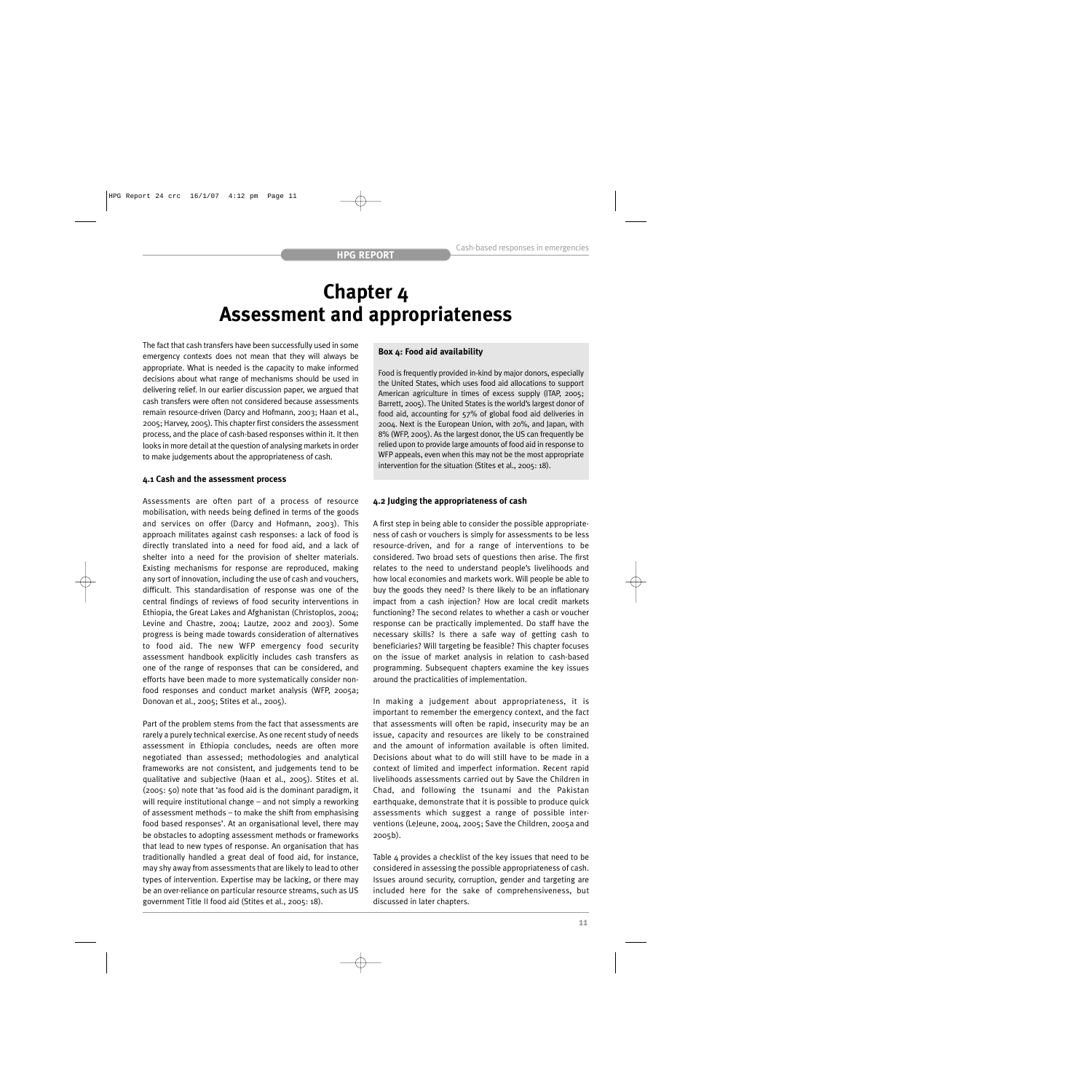# **Table 4: Cash assessment checklist**

| <b>Issue</b>                                                           | <b>Key questions</b>                                                                                                                                                                                     | <b>Methods</b>                                                                                                                                    |
|------------------------------------------------------------------------|----------------------------------------------------------------------------------------------------------------------------------------------------------------------------------------------------------|---------------------------------------------------------------------------------------------------------------------------------------------------|
| Needs                                                                  | What was the impact of the shock on people's<br>livelihoods?                                                                                                                                             | Standard household economy and livelihoods<br>assessment approaches                                                                               |
|                                                                        | What strategies are people using to cope with                                                                                                                                                            | Participatory approaches                                                                                                                          |
|                                                                        | food or income insecurity?                                                                                                                                                                               | Interviews, surveys                                                                                                                               |
|                                                                        | What are people likely to spend cash on?                                                                                                                                                                 |                                                                                                                                                   |
|                                                                        | Do emergency-affected populations have a<br>preference for cash or in-kind approaches?                                                                                                                   |                                                                                                                                                   |
| <b>Markets</b>                                                         | How have markets been affected by a shock<br>(disruption to transport routes, death of traders)?                                                                                                         | Interviews and focus group discussions with<br>traders                                                                                            |
|                                                                        | Are the key basic items that people need available<br>in sufficient quantities and at reasonable prices?<br>Are markets competitive and integrated?<br>How quickly will local traders be able to respond | Price monitoring in key markets compared to<br>normal seasonal price trends                                                                       |
|                                                                        |                                                                                                                                                                                                          | Interviews and focus group discussions with<br>money-lenders, debtors and creditors                                                               |
|                                                                        | to additional demand?<br>What are the risks that cash will cause inflation in<br>prices of key products?                                                                                                 | Assess the volume of cash being provided by the<br>project compared to overall size of the local<br>economy and other inflows such as remittances |
|                                                                        | How do debt and credit markets function, and<br>what is the likely impact of a cash injection?                                                                                                           | Ensure that remote areas are covered in analysing<br>how markets work                                                                             |
|                                                                        | What are the wider effects of a cash project likely<br>to be on the local economy, compared to in-kind                                                                                                   | Market analysis tools such as commodity chain<br>analysis, trader survey checklists                                                               |
|                                                                        | alternatives?<br>Will government policies affect availability of food<br>or other commodities?                                                                                                           | National and local statistics on food availability                                                                                                |
|                                                                        |                                                                                                                                                                                                          | Agricultural calendars for seasonality                                                                                                            |
|                                                                        |                                                                                                                                                                                                          | Government subsidies and policies                                                                                                                 |
| Security and delivery                                                  | What are the options for delivering cash to people?                                                                                                                                                      | Mapping of financial transfer mechanisms                                                                                                          |
| options                                                                | Are banking systems or informal financial transfer<br>mechanisms functioning?                                                                                                                            | Interviews with banks, post offices, remittance<br>companies                                                                                      |
|                                                                        | What are the relative risks of cash benefits being<br>taxed or seized by elites or warring parties<br>compared to in-kind alternatives?                                                                  | Interview with potential beneficiaries about local<br>perceptions of security and ways of transporting,<br>storing and spending money safely      |
|                                                                        |                                                                                                                                                                                                          | Analysis of the risks of moving or distributing cash                                                                                              |
|                                                                        |                                                                                                                                                                                                          | Political economy analysis                                                                                                                        |
| Social relations and<br>power within the<br>household and<br>community | How will cash be used within the household (do                                                                                                                                                           | Separate interviews with men and women                                                                                                            |
|                                                                        | men and women have different priorities)?<br>Should cash be distributed specifically to women?                                                                                                           | Ensure that different social, ethnic, political and<br>wealth groups are included in interviews                                                   |
|                                                                        | How is control over resources managed within<br>households?                                                                                                                                              | Political economy analysis                                                                                                                        |
|                                                                        | What impact will cash distributions have on existing<br>social and political divisions within communities?                                                                                               |                                                                                                                                                   |
|                                                                        | Are there risks of exclusion of particular groups<br>(based on ethnicity, politics, religion, age or<br>disability)?                                                                                     |                                                                                                                                                   |
| Cost-effectiveness                                                     | What are the likely costs of a cash or voucher<br>programme, and how do these compare to in-kind<br>alternatives?                                                                                        | Costs of purchase, transport and storage of in-<br>kind items compared with costs of cash projects                                                |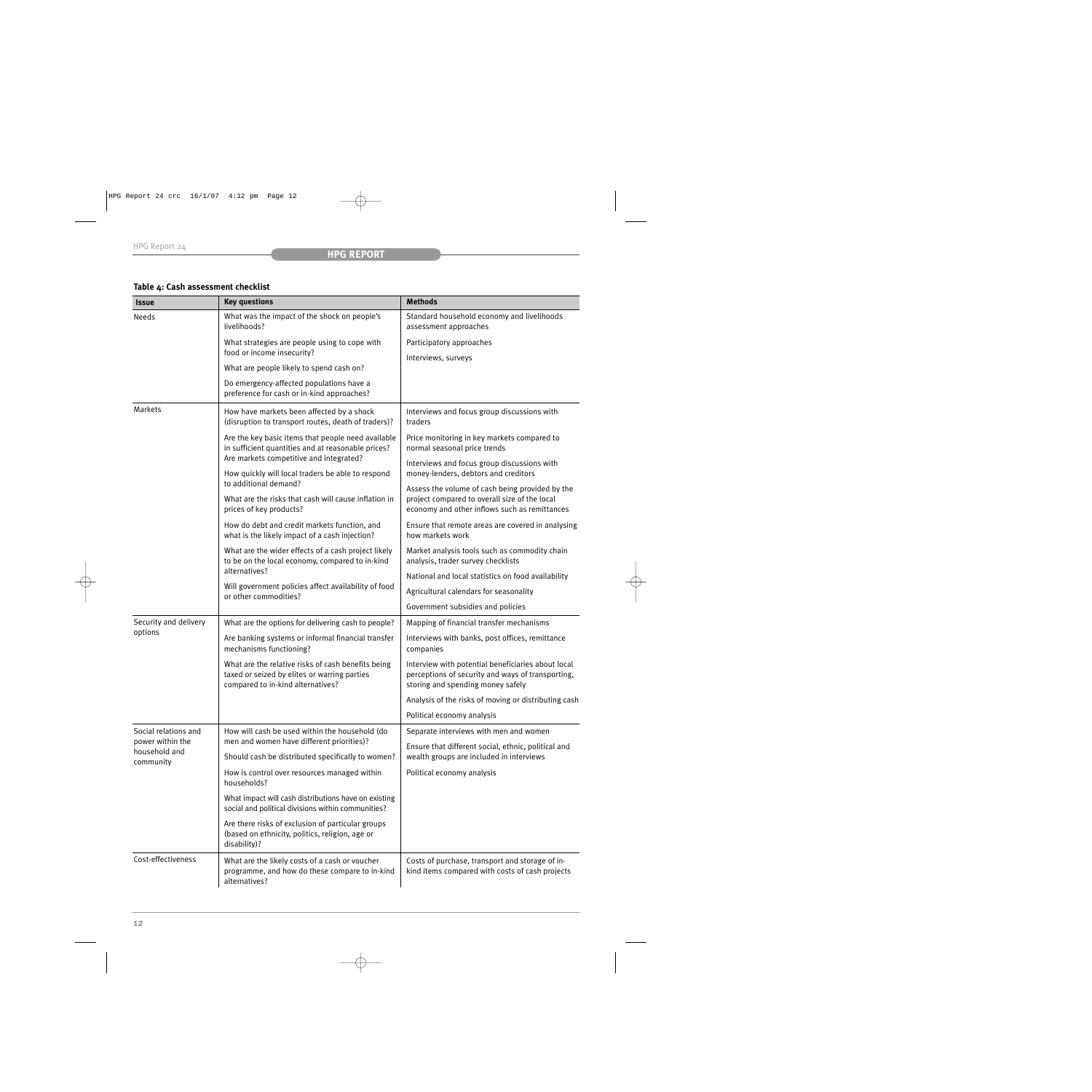| <b>Issue</b>                              | <b>Key questions</b>                                                                                                      | <b>Methods</b>                                                                            |
|-------------------------------------------|---------------------------------------------------------------------------------------------------------------------------|-------------------------------------------------------------------------------------------|
| Corruption                                | What are the risks of diversion of cash by local<br>elites and project staff?                                             | Assessment of existing levels of corruption and<br>diversion                              |
|                                           | How do these risks compare to in-kind<br>approaches?                                                                      | Mapping of key risks in the implementation of<br>cash transfers                           |
|                                           | What accountability safeguards are available to<br>minimise these risks?                                                  | Analysis of existing systems for financial<br>management, transparency and accountability |
| Coordination and<br>political feasibility | What other forms of assistance are being<br>provided or planned?                                                          | Mapping of other responses through coordination<br>mechanisms                             |
|                                           | Will cash programmes complement or conflict<br>with these?                                                                | Discussions with government officials at local,<br>regional and national levels           |
|                                           | How would cash transfers fit with government<br>policies, and would permission to implement<br>such projects be obtained? |                                                                                           |
| Skills and capacity                       | Does the agency have the skills and capacity to<br>implement a cash transfer project?                                     | Analysis of staff capacity for implementation,<br>monitoring and financial management     |

# **Table 4 (continued)**

# **4.3 Analysing markets**

Any resource transfer will impact on markets and local economies. When deciding whether to provide cash or in-kind assistance, these impacts need to be assessed.

A central question is how effectively markets will be able to respond to an injection of cash. Put more simply, will people be able to buy what they need locally at reasonable prices? There is certainly a need for caution in assuming that this will be the case. Markets in developing countries are often weak and poorly integrated, and may be particularly constrained or disrupted in conflicts and during natural disasters. Pockets of famine sometimes occur in particularly remote or inaccessible areas precisely because of the weakness of local markets. There is also a need to guard against underestimating the strength of markets. Even in remote or conflict-affected areas, markets are often surprisingly robust and traders can respond to increased demand.

The main possible negative effect of cash transfers on markets is the risk that they will cause or contribute to inflation in the prices of key goods. Positive effects include increased demand, benefiting local traders and businesses. People may also choose to pay off debt, allowing credit markets to start functioning again. These possible positive and negative impacts need to be compared to the possible impacts of inkind assistance. Food aid, for instance, may lower prices for food. This could potentially have a positive impact on poor people (who have to purchase food), and a negative impact on farmers (who rely on selling it). Likewise, the provision of shelter materials might lower the price of bricks, helping people who need to buy them, but harming local traders and manufacturers. There is a substantial literature and much debate on whether food has disincentive effects on local

markets and agriculture (Abdualai et al., 2004; Barrett and Maxwell, 2005).

To be useful, market analysis needs to be both timely and accessible. Detailed market assessments that arrive too late to influence decision-making, and which contain dense and hardto-interpret economic language, are likely to be unhelpful. There is a need for rapid analysis at the start of the emergency, to allow initial judgements to be made; for ongoing monitoring of markets, to see if initial assumptions about whether markets can meet demand are proving correct; and for more detailed analysis when time and space allow. Detailed market analysis may call for specific skills, and external experts may need to be hired. All the same, this should not be left exclusively to a few in-demand specialists: a basic level of market analysis should be within the grasp of a wide range of staff.

The prices of key commodities are often monitored as part of existing early-warning systems, and assessing the types of goods available in local markets and interviewing traders is

# **Box 5: Using market analysis to decide where to implement cash: CARE in Aceh**

CARE initially supplied food relief to affected areas on Aceh's west coast. However, as markets recovered a cash and voucher pilot project was also instigated. CARE's market analysis involved interviews with households, meetings with local traders and consultations with people about whether they would prefer cash or food. For each distribution site, the assessment produced a 1 to 5 ranking for the functioning of food markets, transportation and safety and security. The cash and voucher programme was implemented in two sites with the highest ranking (Chuzu and Viola, 2006).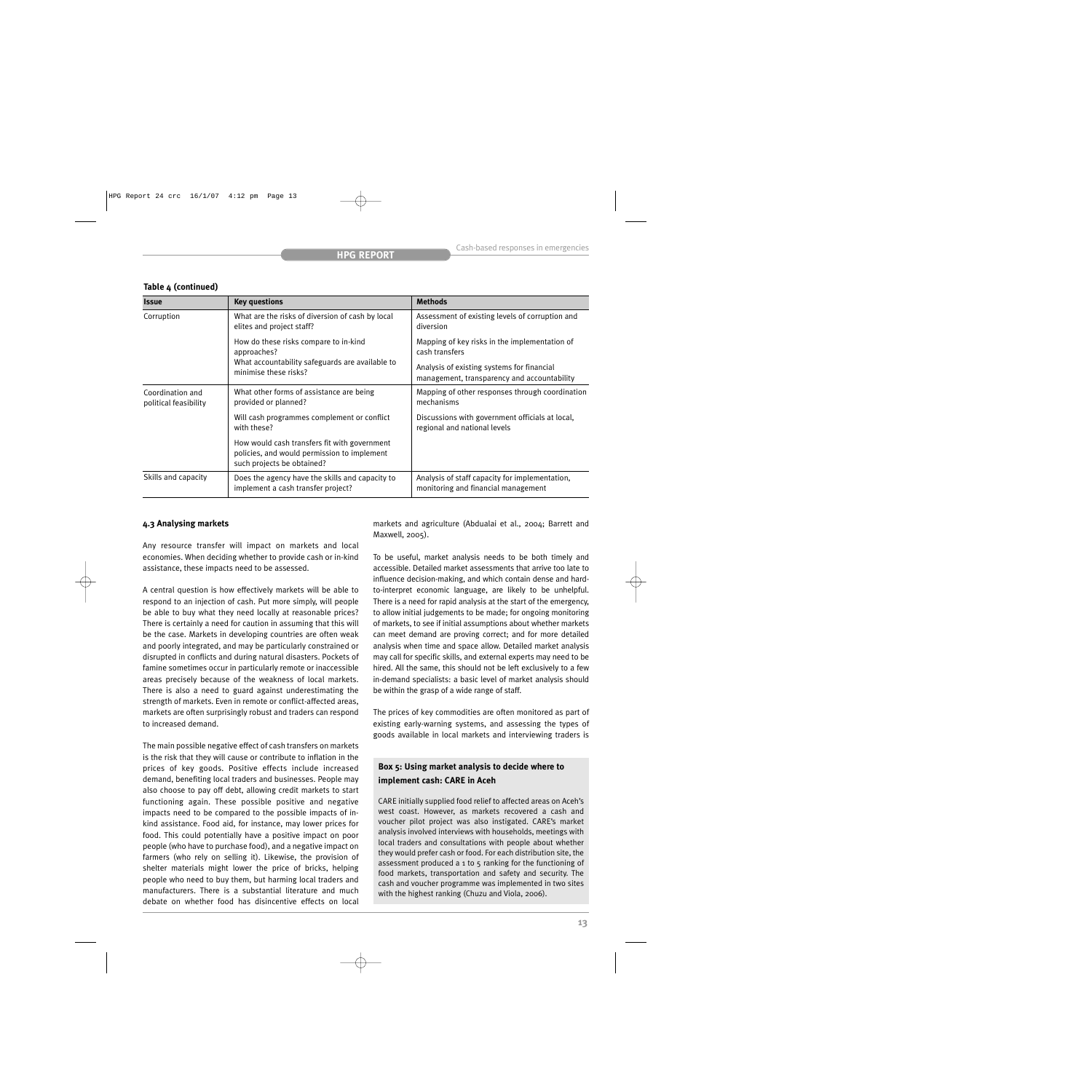fairly straightforward. Indeed, better market analysis is needed regardless of whether cash is provided, in order to better understand how people are surviving and how best they can be supported. As Lautze (1997) argues, village markets are a critical arena for information, political exchange and socialising; monitoring markets should be one of the fundamentals of a livelihoods strategy. Cash projects implemented by Save the Children in Ethiopia collect weekly price data from local markets, and hold market focus group discussions with buyers and sellers from different segments of the community every two weeks. This information is used to track the effects of the cash injection on the local economic system in terms of market supply, demand and price (Save the Children UK, 2001).

The key questions to ask about markets when thinking about the possible appropriateness of cash are relatively simple. Essentially, they are:

- What are people likely to buy if provided with cash?
- Which markets need to be analysed (e.g. food, building materials, seeds)?
- Where did people buy these goods before the disaster?
- How have markets for key goods been affected by the crisis? (Issues to consider here would be damage to transport links, warehousing, traders having lost stocks, and traders having themselves died.)
- Can people buy what they need in local markets?
- How competitive is the market and will local markets be able to respond to an increase in demand?
- What is the normal seasonal pattern of prices, and how is the disaster likely to impact on prices?
- What is likely to happen to the prices of the goods people will want to buy over the course of the project?
- If price increases are a risk, are they likely to be directly caused by the cash transfer, or related to other factors?
- Where will people go to buy goods if provided with a cash transfer? Will their destination be accessible – in terms of distance, cost and price?

#### *4.3.1 Inflation risks and the impact of cash on prices*

An important concern with any cash project is the risk of inflation. If a cash response results in a rise in the prices, then it could potentially do more harm than good by increasing the vulnerability and food insecurity of people not participating in the programme, by making key goods more expensive (Basu, 1996). Analysing the likelihood of inflation is therefore an important part of judging the appropriateness of cash as against in-kind assistance, but it is often difficult to predict with confidence what will happen to prices. Inflation risks and prices for key goods therefore need to be monitored through the course of a project and compared with regular seasonal patterns.

To assess whether any rise in prices is directly linked to a particular project, rather than part of a general market trend,

# **Box 6: Market analysis following the 2005 earthquake in Pakistan**

A Save the Children assessment following the 2005 earthquake in Pakistan found that many shops and businesses had been destroyed. The availability of goods from the centres of Rawalpindi and Islamabad was unaffected by the earthquake. Supplies were significantly down from normal, but this was due to lack of demand. Given the size of the market in the earthquake-affected area compared to Pakistan as a whole, and the fact that most goods were manufactured outside the area, there was no reason for prices of food supplies to increase significantly as a result of the earthquake. Business in general in food shops was consistently reported to be down by 70–80% on pre-earthquake levels. Shopkeepers attributed this to a number of factors: loss of income on the part of buyers; lack of demand for food due to the provision of in-kind relief; and, in Muzaffarabad city, migration of wealthier households to other cities.

Prices for transport rose dramatically after the earthquake. Rates charged by transport companies rose by between 50% and 100% in Azad Jammu and Kashmir. This was mainly attributed to the combination of reduced supply of local transport (due to damage to vehicles and repair shops and the deaths of drivers) and the extremely high rates for local transport paid by relief agencies. The result was an increase in food prices of around 15–20% in the villages, with the most remote being the worst affected. The assessment concluded that markets had to be assisted as quickly as possible, with support for reconstruction and credit to shopkeepers going hand-in-hand with a phased increase in the provision of relief through cash transfers, rather than inkind aid (Save the Children, 2005a; Save the Children, 2006).

Following the Pakistan earthquake, WFP also carried out a market assessment and trader survey in the most foodinsecure areas. Market analysis proved useful because of variations in the extent of the damage to markets (some had been destroyed, while others had quickly recovered). The survey concluded that food assistance in urban areas would be likely to hinder market recovery, and food aid distributions were retargeted to rural areas (Donovan et al., 2005; Hoskins, 2006; WFP, 2006).

agencies should ideally also monitor prices in markets where cash projects are not being implemented. This may also require a judgement about the relative value of the cash being provided compared to other resource inflows into the local economy. An evaluation of cash grants provided in Mongolia in 2003 found that shop owners in one district had outstanding loans equal to the total amount of cash support being provided (Dietz et al., 2005).

Often, cash projects have been of relatively small scope and scale and have been implemented in a context of ongoing and much larger distributions of food aid. For example, a Red Cross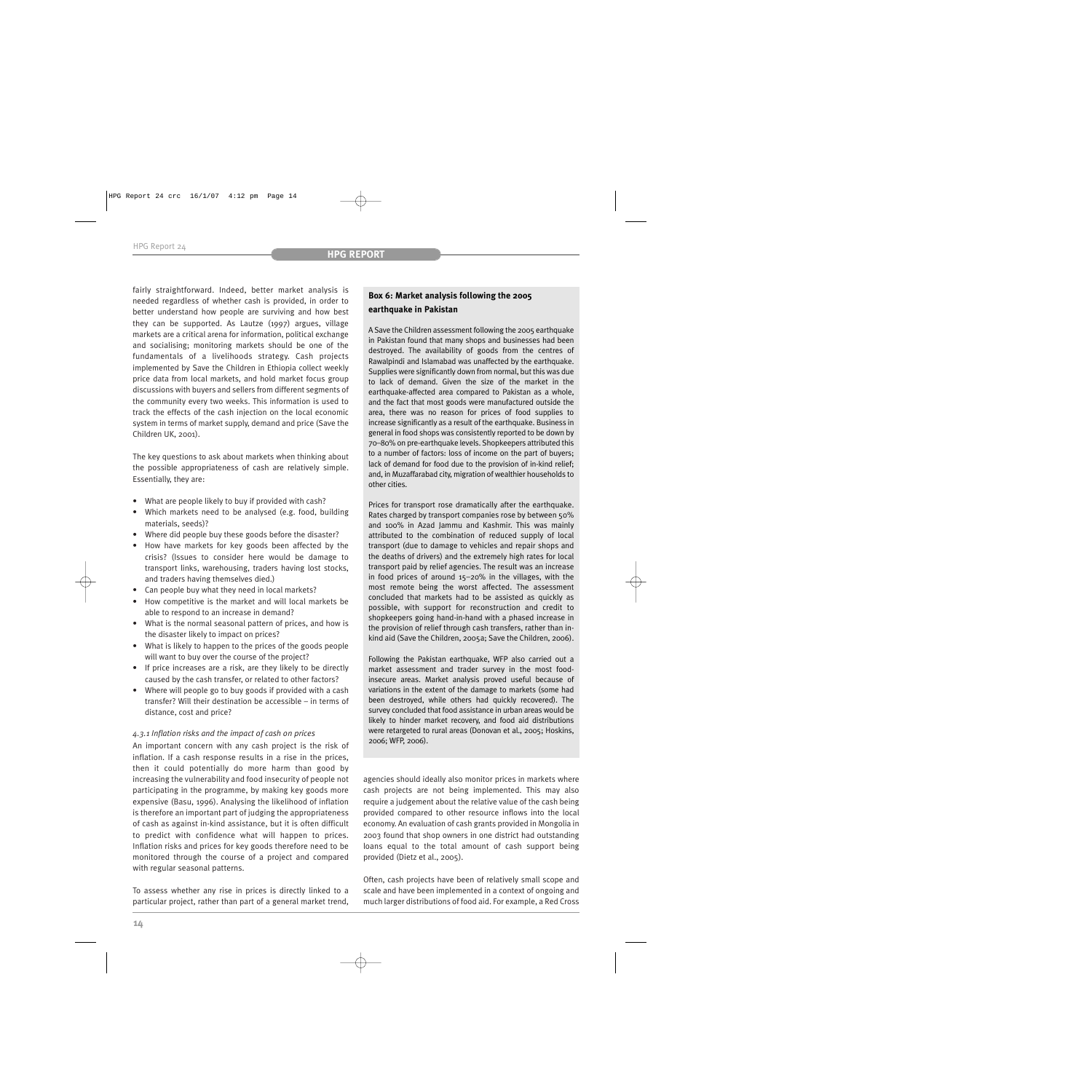cash programme in Ethiopia in 2000 injected about \$750,000 into two *woredas*. An evaluation found that this was insignificant in a region home to over 14 million people (Wilding and Ayalew, 2001: 37). It is also important to remember that in-kind assistance projects may create inflation risks if goods are purchased locally.

The likelihood of inflation is connected to the competitiveness and resilience of local markets, and the capacity of local traders to respond to the increased business that the cash injection is likely to stimulate. Generally, evaluations have found that, if given adequate warning, traders respond quickly, and market mechanisms are often surprisingly effective and robust, even in remote areas and areas affected by conflict. An evaluation of a project providing cash grants to herders in Mongolia, for instance, found that, despite poor infrastructure, huge distances and high transport costs, the local economy was able to supply people with the products they wanted to buy (Dietz et al., 2005: 14). In Puntland, Somalia, during a drought in 2004, interviews with local traders suggested a highly competitive retail market (Narbeth, 2004: 26). Market-based responses may be particularly problematic where there are government restrictions on movements of food between regions, or where conflict makes trading more difficult. In areas where markets have been particularly weakened, there may be a need to consider complementary interventions to strengthen markets as a complement to cash transfers. In Turkana, for example, Oxfam combined food aid and cash at the beginning of its programme there, partly to bring prices down in the market and make cash more effective (Acacia Consultants, 2003; Creti and Jaspars, 2006). Alternatively, agencies may make provision to switch from cash to food if prices rise significantly (Wilding and Ayalew, 2001: 35; Adams and Kebede, 2005).

#### *4.3.2 Multiplier effects*

Cash projects are also likely to have multiplier effects on local economies by boosting local business and trade. The extent to which this happens depends on whether the goods that people buy with the cash are produced locally. Measuring multiplier effects in a quantitative sense would require far more data than is normally collected, but evaluations have made qualitative observations about the impacts of cash grants on local economies.

An evaluation of an Oxfam project in Zambia found some multiplier effects as food and other goods were purchased from local traders and producers (Harvey and Marongwe, 2006). A Save the Children project in Indonesia, which provided vouchers to be redeemed in local shops as an alternative to food aid, found that participating shopkeepers had been able to build stock levels and increase their customer base (Cole, 2006).

#### *4.3.3 Tools and methods for analysing markets*

A number of tools and methods have been developed for analysing markets. Donovan et al. (2005) and Jaspars (2006) provide an overview. Creti and Jaspars (2006) describe a

#### **Box 7: Market trader survey**

*Basic characteristics and what trading operations are like in a normal year*

- How do traders transport goods to market?
- How much competition do they face from other traders?
- What is the normal volume of sales at different times of year, for key goods?
- Who are traders' main customers?
- Do traders borrow money to buy goods and extend credit to customers?
- What are the seasonal trends in the prices of key goods?

*Comparison between a normal year and the post-crisis situation in terms of:*

- Transport access and costs
- Storage access and costs
- Availability of goods to sell
- Numbers of customers
- Prices of goods
- Availability of credit

Source: Adapted from Donovan et al., 2005.

market analysis tool which focuses on the value chain by which a commodity passes from producer to consumer. It also considers the influence of the market environment and market services on how a product reaches a particular market.

Mapping techniques may highlight market constraints in different areas. The aim is to identify on a map markets which used to supply the commodities required, infrastructural blockages which have affected the supply chain and new sources of these items. The approximate number of wholesalers and/or retailers in different locations is then plotted. This will identify whether there are any obvious constraints to the supply of certain commodities. It could be the case, for instance, that there are no retailers in a particular village, suggesting a need to encourage suppliers from farther away. WFP's emergency food security assessment handbook recommends preparing a market structure diagram as a first step in understanding how a market normally functions, and what may have changed as a result of the crisis (WFP, 2005a).

Market integration is an economic term to describe linkages between markets. Supply chains from the main supply areas to demand areas are analysed to see if the marketing margin is high, and how this compares with the costs of trading (transport, profit margin). If the price difference is much higher than the cost of transporting the commodity, the market is segmented and not well integrated (WFP, 2005a).

Talking to traders is a key part of any market analysis. This should include visits to key locations, asking wholesalers about their current operations, assessing the constraints traders face in travelling to remote locations and understanding their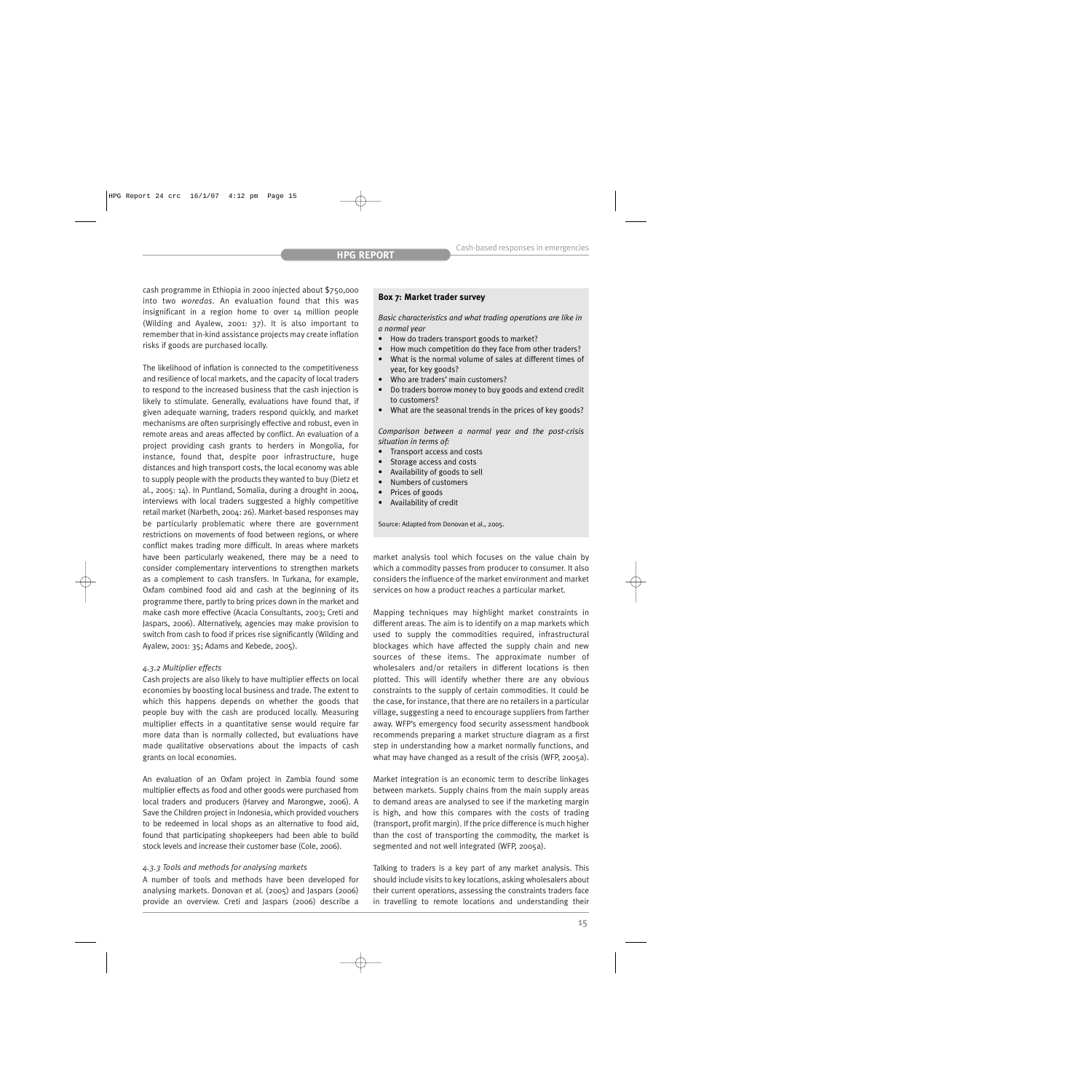potential interest in supplying other areas if purchasing power is identified as a constraint and can be addressed.

# **4.4 Support to markets**

Market analysis can also be used to identify interventions to support the recovery of markets. This might involve improving or repairing infrastructure such as damaged roads or bridges to enable the movement of goods, or direct support to traders, for instance through the provision of credit to enable restocking. A Save the Children cash programme in Pakistan following the earthquake included a grant to 100 village shopkeepers of Rs75,000 to help them restock. Save's rationale for this support was that:

*Getting local shopkeepers back into business is central for restoring village economies to normality. A cash grant will provide those shopkeepers with the cash flow to re-stock shops and counteract the damaging effects of loss of business and loss of credit repayment from customers after the earthquake. It will also strengthen the damaged coping mechanism of the poor of accessing interest free credit from shopkeepers, especially over the winter* (Save the Children, 2006).

As we have seen, traders need to know about cash distributions in order to be able to respond effectively to them. This demonstrates the importance of transparency on the part of aid agencies. However, publicising cash distributions may be problematic for security reasons. A balance needs to be struck between restricting information about the details of cash transfers for security purposes, and letting recipients and traders have adequate information about overall levels and individual entitlements. SDC emphasises the importance of a transparent approach in its cash projects, and aims to announce beneficiary criteria, the amount of cash being provided and the number of recipients to the local media and in public places. For example, in Moldova announcements were made on TV and radio, local mayors were briefed in weekly meetings and beneficiary lists were displayed in local authority offices. Despite these efforts, independent monitoring found that beneficiaries often did not know that they had been selected, nor were they aware of the amount of money they should receive (Rauch and Scheurer, 2003; SDC 2004). Issues around the security of cash distributions are discussed more fully in chapter 6.

Stronger analysis of markets is critical to making judgements about the appropriateness of cash transfers. However, market analysis is also helpful in informing and designing humanitarian responses more generally, and it should not be seen as necessary just for cash-based responses. There are encouraging signs that the need to understand how emergencies affect markets is becoming more generally accepted, and this should help in developing a better balance between cash and in-kind responses.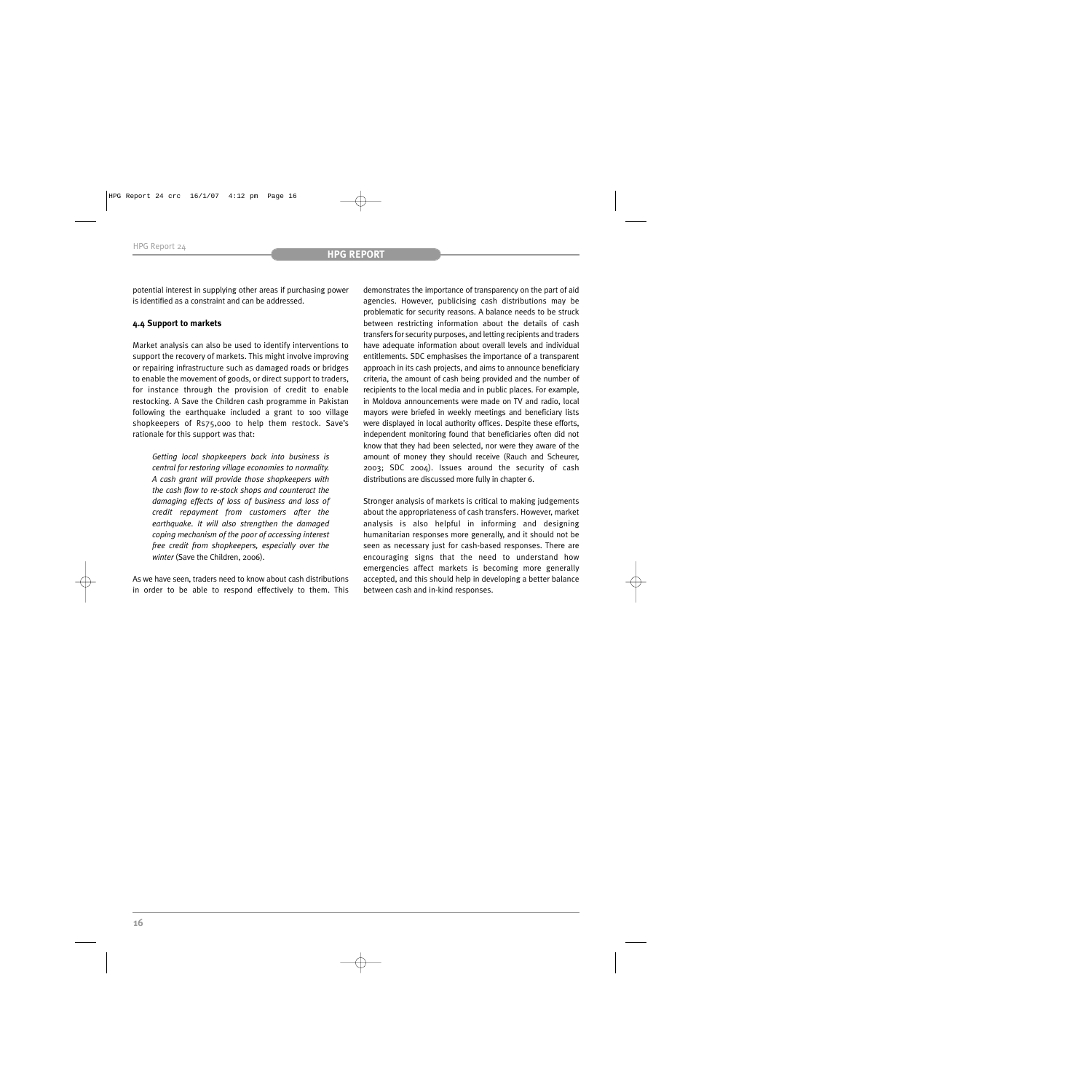# **Chapter 5 Sectoral issues**

Cash has often been seen mainly as an alternative or complement to food aid, but its use can be much broader. This chapter considers recent cash responses covering a variety of sectors, and highlights some of the lessons that emerge. The sectors considered are:

- Providing cash to support basic needs (food and other essential items) through grants or cash for work.
- Providing cash to enable the recovery of livelihoods.
- Providing cash to support shelter needs (both temporary and permanent shelter).
- Providing cash to ex-combatants as part of DDR processes.
- Cash or vouchers to support agricultural inputs.

# **5.1 Objectives**

One problem with viewing cash in terms of sectors is that, as we argued earlier, it should really be considered across all the traditional sectors of emergency response. Agencies might want people to spend cash grants on food or shelter, but cash is flexible and can be spent in a wide variety of ways. This is positive, in that it allows greater choice and is more responsive to the diversity of people's needs, but it also makes it harder to define particular objectives. Agencies have sometimes tried to overcome this by introducing measures to control what people spend cash grants on, but this can be problematic and administratively difficult. An alternative approach is to define objectives more broadly. An example would be a project that aimed to help people meet basic needs during difficult periods, and to invest in their livelihoods in easier times. Rather than monitoring a narrow set of objectives, the challenge would be to understand the broad range of different household uses to which aid resources can be put. Thus, while the sections that follow consider the use of cash within particular sectors, this does not imply that a cash intervention cannot address all of these areas simultaneously.

#### **5.2 Cash and basic needs**

Cash can be provided as a means of allowing people to meet basic needs and, in particular, as an alternative or complement to food aid. We use the term basic needs here to stress the point that cash is often spent on other crucial basic needs, such as soap, debt repayments and protecting access to health care and education. Indeed this can be a crucial advantage of cash, in that it enables people to meet a range of immediate priorities without having to sell in-kind assistance on unfavourable terms. Many of the key issues relating to cash for basic needs apply equally to other forms of cash support and revolve around how to judge appropriateness, how to

understand the impacts (positive and negative) on markets and what cash is likely to be spent on, and are discussed in other sections of the report. This section focuses on the objectives of cash support for basic needs and the question of how to set the value of cash grants.

Cash projects intended to help people meet basic needs are most often designed as alternatives to food aid. Thus, the value of the grant is set at the cash equivalent of a food aid ration. In WFP's pilot cash project in Sri Lanka, for example, the amount was set as close as possible to a cash equivalent of the food aid ration (Sharma, 2006). However, there may be scope for looking at both the size and timing of cash grants to enable agencies to take advantage of the flexibility of cash to help people meet a wider range of basic needs. Evaluations of Oxfam projects in Malawi and Zambia, for example, found that:

*There is also scope to think more creatively about how to take advantage of the flexibility of cash. Both of these projects were conceived as alternatives to food aid, and like a food aid programme both were designed to start at the height of the hungry season and end before the harvest. However, cash may be particularly useful in rebuilding livelihoods after the harvest. Likewise, there may also be benefits in starting cash projects earlier, for instance to enable people to buy agricultural inputs* (Harvey and Savage, 2006: 8).

Cash can also be an alternative to non-food items, and evaluations of cash-based responses find that people often use cash grants to purchase essential items such as soap. Following the tsunami, for example, the Indian government provided grants for basic household goods; in Sri Lanka, grants were intended to cover funeral expenses and resettlement costs, as well as food and household items. The Sphere Handbook suggests that appropriate household items are cooking pots, kitchen knives, wooden spoons, water collection vessels, eating plates, spoons, mugs and soap (Sphere Project, 2004). Often, these are packaged by NGOs as household kits and provided in-kind, and existing guidelines often fail to include cash as a possible alternative to in-kind distributions. Stites et al. (2005: 29) note that:

*USAID's initial response strategy in emergencies is based on providing a limited number of commodities that are pre-purchased and stocked in large volumes. Regardless of the actual needs on the ground, these items become the first line of response in emergencies because they are prepositioned. For*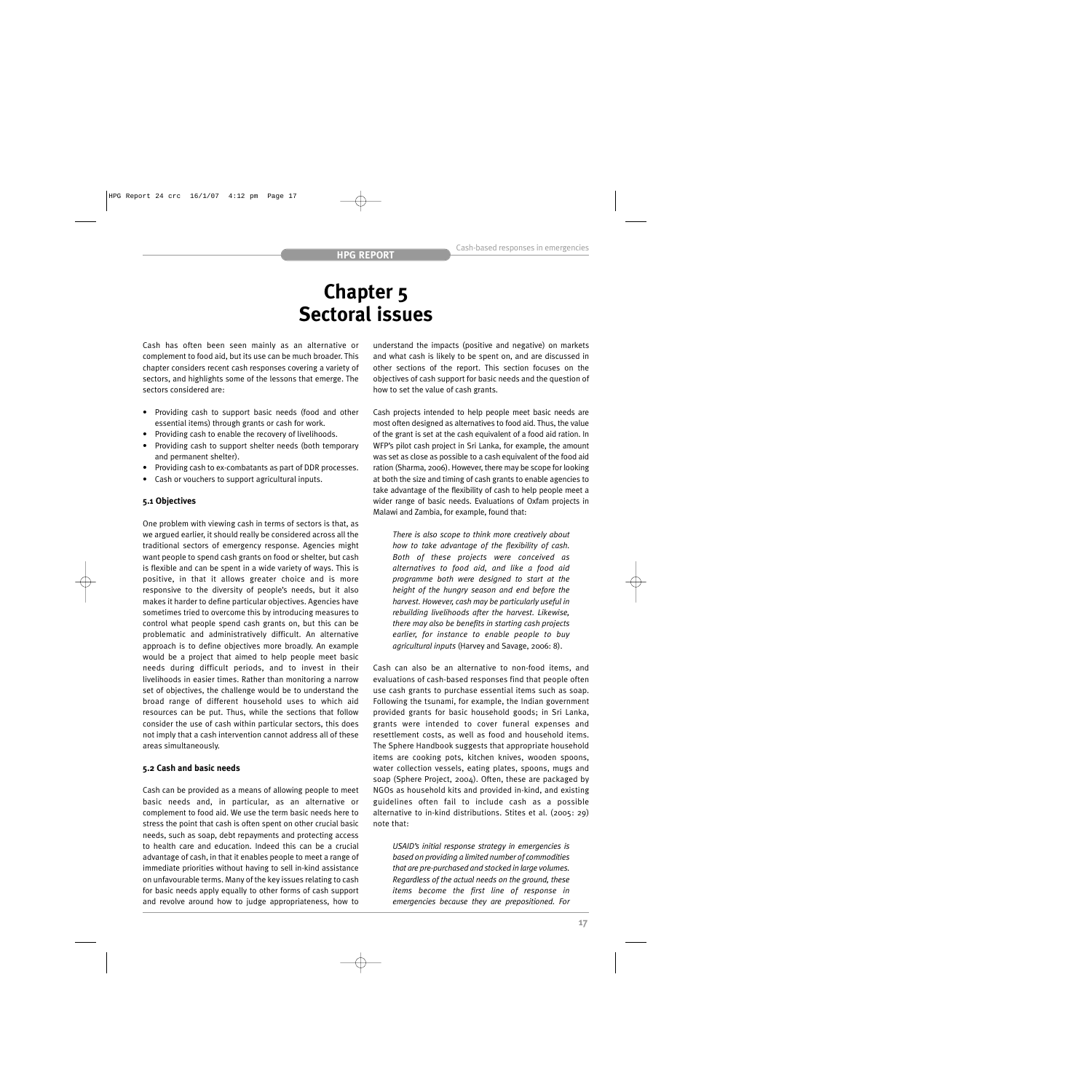*USAID they include plastic sheeting, 5 gallon jerry cans, 5 gallon collapsible water bladders and blankets.*

Since non-food items are often stockpiled as part of contingency planning and emergency preparedness processes, there is a particularly strong tendency to provide these goods in-kind without considering the possible appropriateness of cash (Choularton, forthcoming). Rather than separately planning food and non-food responses, providing cash grants may enable agencies to meet both sets of needs at the same time. In-kind provision of items such as cooking pots and blankets may still be needed in circumstances where markets have been so disrupted that these items are not available locally, but the question of whether they are available or not in local markets should be more carefully and explicitly assessed. Cash could also be part of the support provided to displaced people in refugee and IDP camps, both as a substitute for food or non-food items and to enable access to materials for cooking and heat. There is, however, little documented experience with the use of cash in camps.

Deciding what constitutes an appropriate amount to support basic needs involves an assessment of the routine daily and weekly consumption costs that households incur (including services). 'One-off' costs (burial expenses for example) may also be important. It is also important to be clear whether the cash grant is intended to meet all of a family's basic needs, or

## **Box 8: An IFRC cash project in Niger**

With technical support from the British Red Cross, the IFRC implemented a cash project in Malawi in 2005 designed to enable households in 90 villages to meet their basic needs. The project provided 5,713 households (34,000 people) with a cash grant of \$240, enough to cover subsistence needs for 40 days.

An evaluation of the project found that families spent the money on foodstuffs, cattle and household implements. The cash was also used to pay off debts. Having cash in hand gave farmers more choice as to when to sell their harvest, ensuring better management of crops and livestock, and families were able to stockpile millet, to help them through the lean period. Households were able to diversify their diets, and many communities pooled part of the cash to fund common projects, such as digging wells. A number of the more remote villages covered by the programme used some of the cash they received to buy carts to transport goods and people to and from market towns and health centres. Concerns that distributing cash could lead to higher food prices proved largely unfounded. Weekly market monitoring indicated that overall market turnover increased by 40%, while the local bank reported a 30% increase in transactions, suggesting that the cash injection had boosted savings.

Sources: IFRC, 2006; University of Arizona, 2006a and 2006b.

just some of them. Disaster-affected populations may still have access to their own sources of food and income, and other humanitarian actors may be providing assistance to cover a proportion of a household's requirements.

Inflation in the prices of key goods may erode the value of a cash transfer over time. It may therefore be necessary to adjust the value of a grant in response to rising prices, or to develop contingency plans in the event of prices rising above a certain level. It may also be possible to address the market constraints that have caused a price increase, for example by repairing roads or supporting traders to restock. If inflation is caused by the cash transfer itself, people who are not benefiting from the transfer may be relatively worse off than those who are.

One way of addressing the risks of inflation is to provide both cash grants and food aid. This approach was taken by Concern Worldwide in Malawi, where the intention was to cover a quarter of the beneficiary household's food needs with cash, and a quarter with food. Devereux et al. (2006: 10) noted that: 'the decision to provide a food package as well as cash transfers was taken in order to protect the subsistence consumption of beneficiaries against the possibility of complete market failure, in the context of a national food crisis during which adequate market supplies of staple foods were not guaranteed'. Providing a combination of food and cash may be appropriate when there are concerns about the availability of food, access and market weakness. However, the potential advantages need to be balanced against the additional administrative and logistical complexity of providing both food and cash.

# **5.3 Cash for work**

There are a number of different labels for cash for work – labourbased employment schemes, public works and employmentintensive infrastructure programmes – and increasing numbers of guidelines (Creti and Jaspars, 2006; Harvey, 1998; ILO, 2005). The obvious contrast is with food for work schemes, and many of the issues raised by cash for work projects are also found in food for work projects. The key issues are where to set the wage, whether projects can be self-targeting, and if not how to select participants, how to address the needs of those unable to work, the quality of assets being built, what sort of work to get people to do and how to measure and monitor the work being done. Cash for work has been used in many contexts; recent examples include the PSNP in Ethiopia, the tsunami response and projects in Somalia (Adams and Winahyu, 2006; Mattinen and Ogden, 2006; Kebede, 2006).

Work requirements for relief have a long history. In nineteenth century Britain, for example, distinctions were made between the able-bodied and the non-able-bodied poor. The ablebodied poor were thought prone to idleness, and assistance was only provided through workhouses that were explicitly meant to serve as a deterrent to indolence. Relief during the Irish potato famine was provided through public works: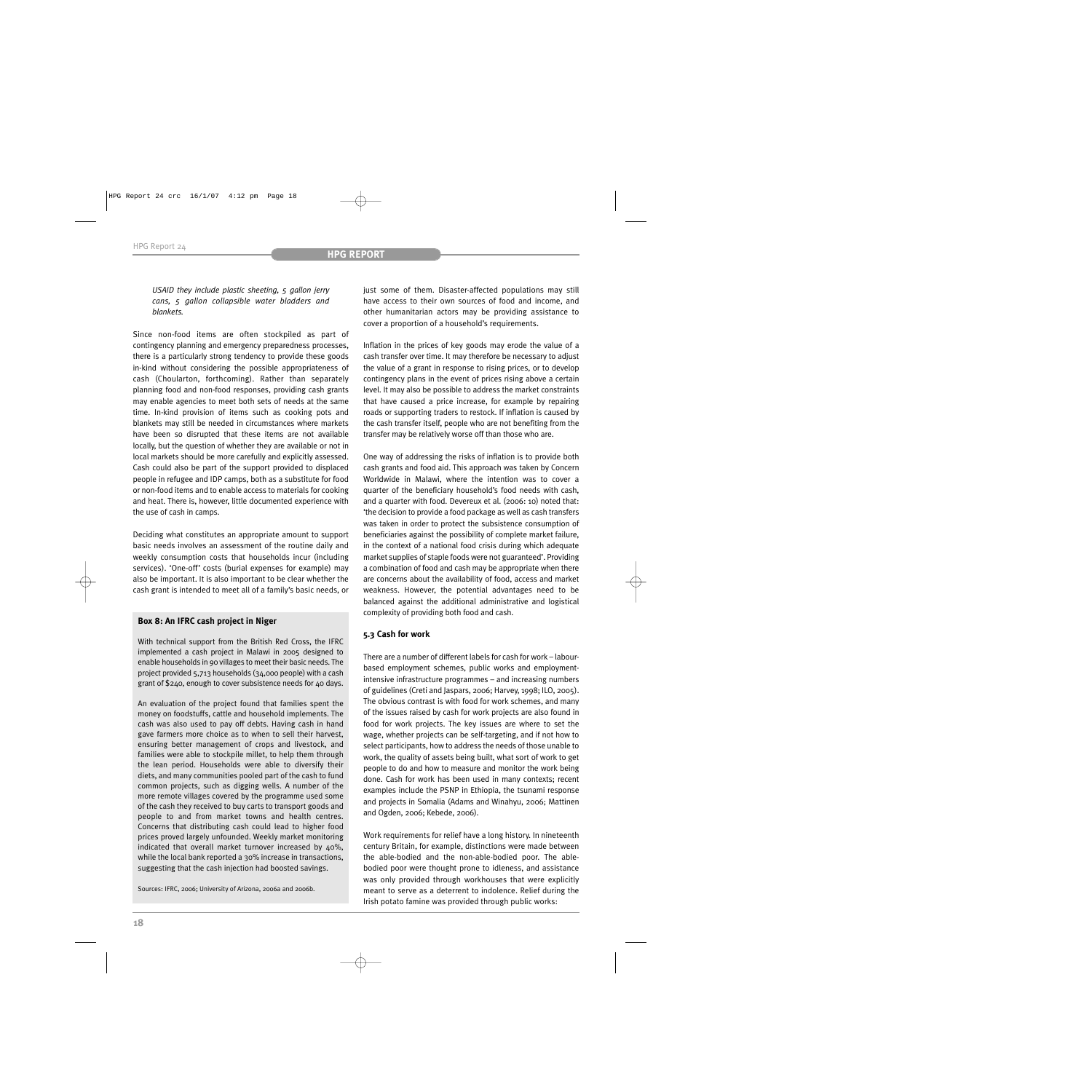#### **Box 9: Cash for work in Somalia**

ACF implemented cash for work as part of a food security programme in the Wajid area of southern Somalia in 2004. In all, \$138,891 was distributed to 4,029 households. The salary was set at a level that enabled restocking (one of the objectives of the project) and distributed as a lump sum on completion of the work, to encourage households to make larger investments. Initially, cash was distributed directly by ACF, but in the second phase, for security reasons, beneficiaries were given vouchers which they could redeem with local businesspeople.

Post-distribution monitoring showed that cash was predominantly used to repay debt. Access by beneficiaries to credit increased even prior to the distributions. During the 'hunger gap', more cash was spent on food and only a small amount on livestock (the amount spent on livestock rose from 5% to 29% after the harvest). Traders were able to respond to the increased demand. Villages that received cash were able to plant and harvest more and purchase more seeds than villages where the project was not implemented.

A key finding was around the timing of the project. It was concluded that direct grants might have been more appropriate during the hunger gap, and that to meet the objective of restocking, cash for work would be most effective following the harvest.

Source: Mattinen and Ogden, 2006.

*By late December 1846, 500,000 men, women and children were at work building stone roads. Paid by piece-work, the men broke apart large stones with hammers then placed the fragments in baskets carried by the women to the road site where they were dumped and fit into place. They built roads that went from nowhere to nowhere in remote rural areas that had no need of such roads in the first place* (History Place, 2000).

In colonial Kenya in the 1930s, some recipients of relief assistance had to fish or work on locust eradication campaigns as a condition for receiving aid (Harvey and Lind, 2005). Depending on the circumstances, cash for work projects can be potentially enormous; one programme, in Maharashtra, India, in the early 1970s, provided between 100 and 180 million person days of employment each year. At its peak, Mercy Corps' cash for work programme in post-tsunami Aceh was providing work for 17,865 people in 60 villages, at a cost of over \$1 million a month.

The rationale for cash for work, as opposed to the simple provision of a cash grant, rests on two main ideas: that projects can build useful assets, and that having a work

requirement makes projects self-targeting.<sup>2</sup> Sceptics argue that there is rarely time to properly design and manage public works programmes in relief projects; as a result, programmes are poorly designed and implemented, are insufficiently managed and have little provision for maintenance. There is certainly ample evidence of public works creating poorly built and badly maintained assets (whether people are paid in food or cash) (Harvey, 1998). There is also a risk that, by linking work on community projects to payment, communities will be less likely to work on a voluntary basis in future years. The idea that cash for work is self-targeting is also problematic. In practice, self-targeting is often impossible because it entails setting very low wages (so that the scheme attracts only the very poorest), with the result that participants may not earn enough to meet basic needs.

In practice, wage rates are often fixed at the cash equivalent in food of nearby or previously operated food for work projects, or are calculated to meet minimum requirements (either in calories or for a basic set of goods). Larger payments have sometimes been justified as a way of injecting cash into an economy as part of the recovery process (as in the tsunami response, for example). While this may be warranted as a short-term and exceptional response, it may then be difficult to reduce payments later, and grants may be a better way to deliver additional resources into an affected economy. Setting relatively high wages may also affect the labour market by attracting workers from other forms of employment or from surrounding areas, if the wages or the work being offered are more attractive than available alternatives. In post-tsunami Sri Lanka, for example, there were reports of farmers buying machinery to replace workers lost to cash for work projects. The requirement to participate in public works schemes may take people away from other productive activities, though the evidence for or against such disincentive effects is slim and inconclusive (Maxwell et al., 1994). A recent review of the Productive Safety Nets Programme in Ethiopia found that some households were spending large amounts of time on public works projects at the expense of working on their own land (Kebede, 2006). People surviving during or recovering from emergencies are almost always more than fully occupied in attempts to rebuild their livelihoods, so careful thought is needed before imposing onerous work requirements that may disrupt people's own attempts at recovery.

Another difficulty with the self-targeting rationale is that, if it is to be meaningful, cash for work projects must be open to as many people as want to participate. This is often impossible due to capacity constraints. In large parts of the developing world, poverty is so severe and widespread and employment in such short supply that any form of work, even at low wages, is attractive to more people than aid agencies have the

<sup>2</sup> A work requirement is also thought to avoid 'dependency', or is seen as a way of linking 'relief' and 'development' by addressing food insecurity via the assets being built; these ideas are explored more fully in Harvey and Lind (2005).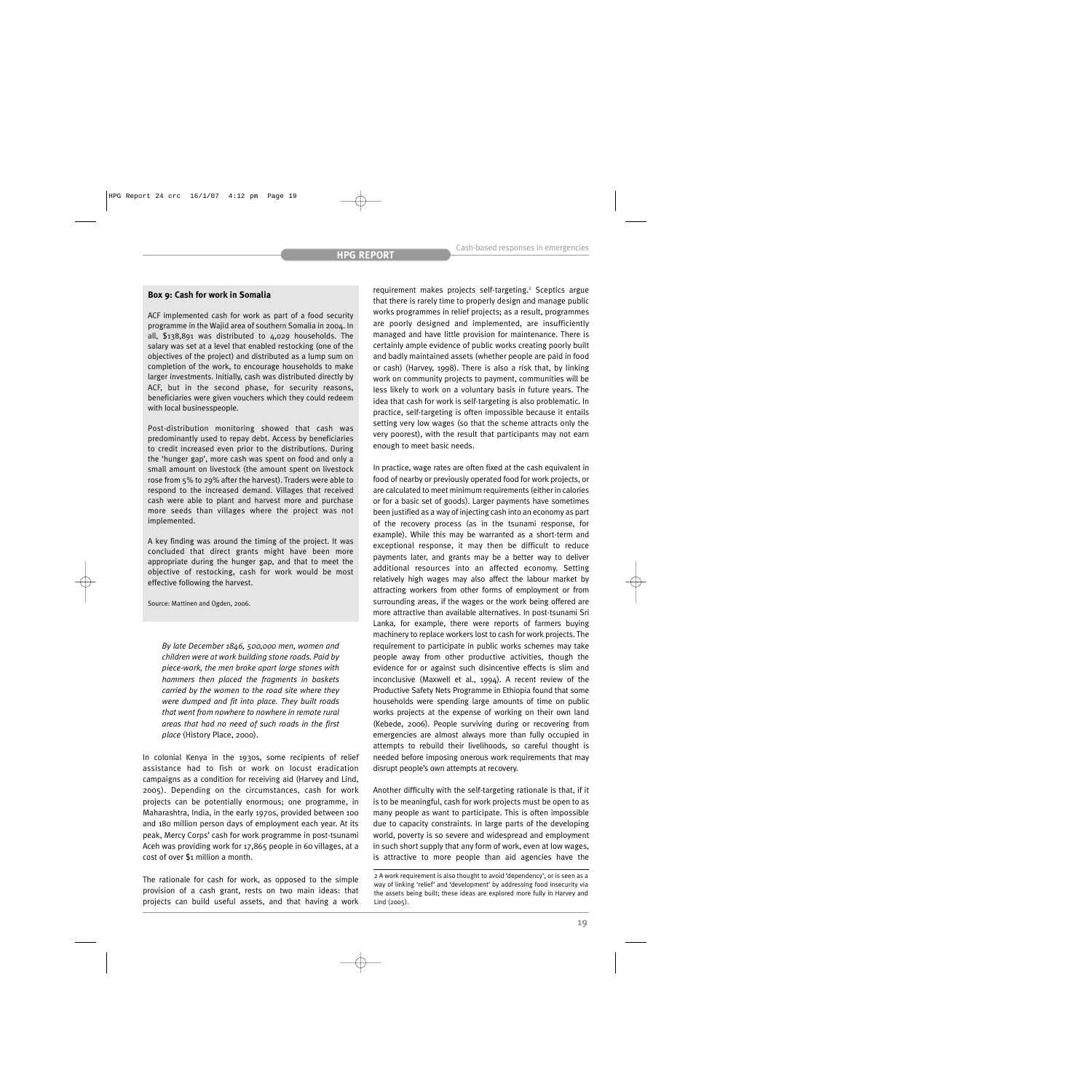capacity to employ. This usually means that households need to be targeted. To minimise difficult targeting decisions, a common tactic is to restrict the amount of work an individual or a household can do, providing smaller amounts of work to more people. While this maximises participation, it can also reduce the impact of projects by spreading the benefits thinly throughout the community. Given the well-known difficulties of targeting in general, public works programmes need to be able to offer large amounts of work if they are to make a significant impact. If the poor can be successfully targeted, it may be preferable to employ fewer workers from the poorest households for a longer period, rather than employing a larger number of people for a shorter time.

A related issue is the risk that cash for work projects exclude some of the poorest households, particularly those that have no labourers, or have high dependency ratios. There are various options for addressing this issue:

- Making a free payment or grant to households unable to work.
- Setting aside types of work that are more suitable for people who are physically weak or otherwise less able to do hard physical labour.
- Supporting childcare at project sites.
- Meeting the needs of people unable to participate through other humanitarian interventions.

Depending on the type of work, cash for work programmes can exclude women, and agencies have often made particular efforts to avoid this. Programmes in Afghanistan, for example, have tried to offer work that women can do within the particular constraints of Afghan society, such as weaving and embroidery (Hofmann, 2005; Mercy Corps, 2003; Oxfam, 2004). In the tsunami response, the payment of equal wages to men and women was seen as potentially empowering, and projects were set up specifically to encourage women to challenge social attitudes (Adams, 2006; NESA, 2006). Participation in a cash for work programme may represent a woman's first opportunity to earn an independent income (AIDMI, 2005: 8).

## **5.4 Cash support for livelihoods recovery**

The complex and various ways in which people make a living mean that cash support may be particularly appropriate in assisting people to rebuild their livelihoods (Ellis, 2000). The fact that cash can be spent on a wide variety of items means that people can make their own decisions about what to invest in, and whether to rebuild previous livelihoods or establish new ones. Cash grants should not be seen as all that is needed to enable people to re-establish successful livelihoods. But they are one potential tool in a wider process of assisting people to recover and rebuild livelihoods following disasters. Livelihoods recovery is a broad umbrella term that could cover a range of interventions. In this section, we focus on cash grants to enable people to restart small-scale business, with a

# **Box 10: Setting cash for work rates in the tsunami response**

In Aceh, wages for cash for work programmes were established at an early stage by UNDP's livelihoods recovery working group. The wage rate was set at the typical urban casual labour wages for Banda Aceh. Later, it was realised that, in some locations, the use of the urban unskilled labour rate was inappropriate as it exceeded the local rate for unskilled labour. This was particularly true for agricultural labour – and the risk of the crop being compromised was a major concern.

Wage rates for women everywhere were higher than normal: unskilled labour performed by women usually earns less than for men, but cash for work projects stipulated that the rates should be the same. While many men objected to this, agencies insisted on it. Indeed, it would have contravened labour laws if the wages had been different.

Some NGOs were sensitive to the local market rate when setting wage levels for cash for work projects. Mercy Corps in Aceh, for instance, reduced the number of labour days people could work in response to a complaint from a local brick-making enterprise which had difficulty in attracting labourers (the market rate for brick manufacture – a highly competitive industry – was significantly less). In Killinochi, Oxfam suspended its cash for work programme to free up labourers to secure the harvest.

Source: Adams and Harvey, 2006; Adams, 2006.

particular focus on the response to the Indian Ocean tsunami. Voucher projects that enable people to buy agricultural inputs or livestock are discussed later.

The diversity of people's livelihoods, and the fact that the damage disasters inflict on them is not uniform, make it difficult to decide who should be targeted, and how much they should be given. A key problem is that restoring or rebuilding pre-disaster livelihoods risks reinstating pre-disaster inequalities. Thus, a critical question at the design stage is whether to provide the same grant to everyone who has been affected, provide support relative to what people have lost or what they need to restart particular livelihoods, or aim to target the poorest. This decision has important implications for how livelihood grants will be targeted. Broadly speaking, there are three main choices:

- Targeting people based on poverty or vulnerability, and giving grants only to the poorest.
- Targeting based purely on whether people were affected by the disaster, and giving the same amount to everyone.
- Targeting based either on pre-disaster livelihoods, or on the livelihoods that people want to engage in after the disaster, and providing cash assistance at levels that enable particular types of businesses to resume.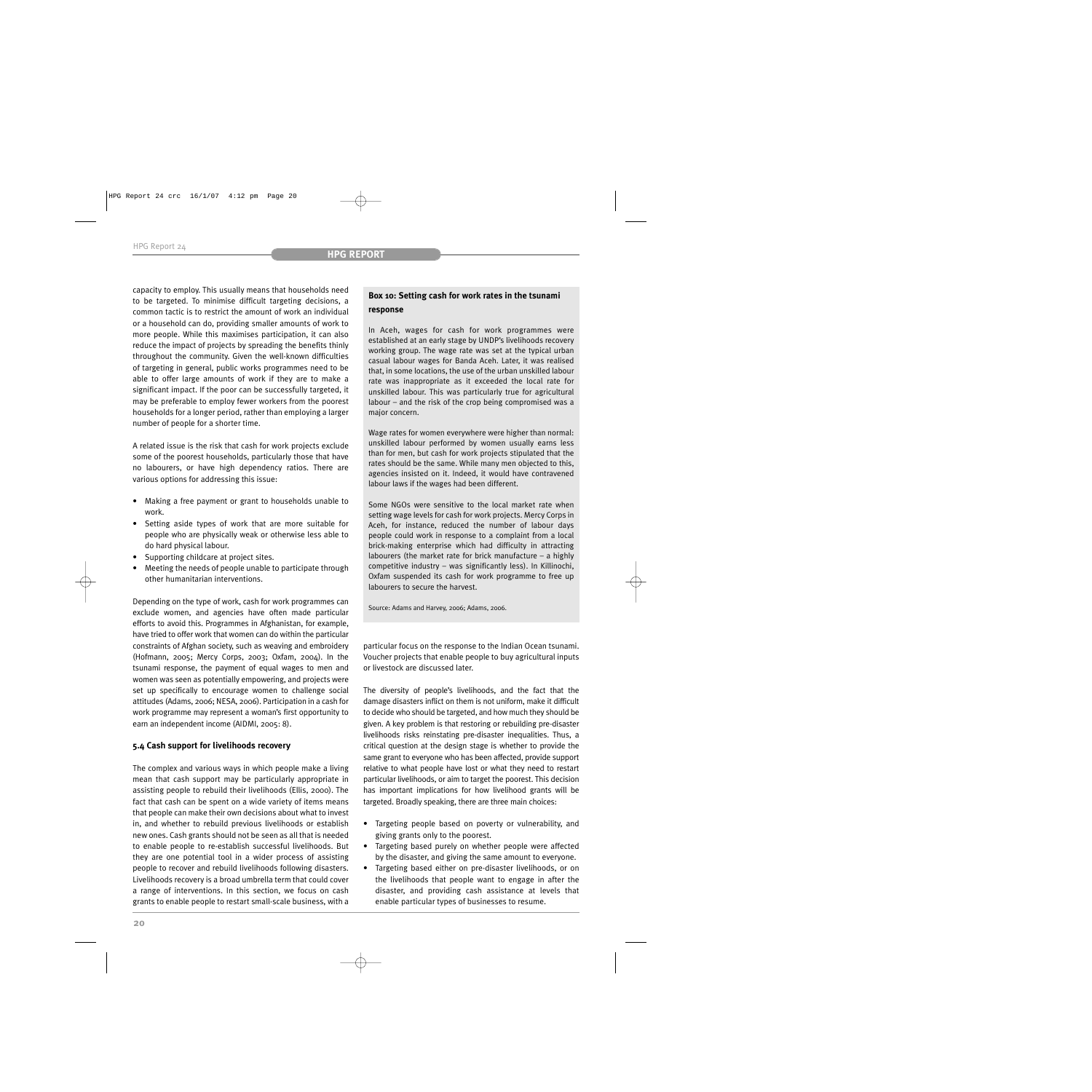This decision in turn has implications for staffing numbers, the skills and knowledge required and how long it will take to deliver assistance. Trying to target different levels of cash assistance to individual households based on business plans or levels of loss requires much greater capacity and imposes significant burdens in terms of administration and monitoring. Providing variable amounts, rather than flat-rate grants, can be complex in terms of administration, and often requires lengthy procedures for deciding the amount that individual households receive, developing business plans and monitoring progress against these plans. There are also choices to be made about the timing of grants. Should they be a one-off payment, or a series of payments? And how long does support need to continue? The main trade-offs here are again between simplicity and control.

Cash grants may provide useful support to people rebuilding their livelihoods, but they should certainly not be seen as sufficient. People may still need technical assistance to develop and sustain small-scale businesses and enterprises. This could involve a wide range of complementary interventions, such as help with developing and implementing business plans, vocational training, support in developing and accessing markets, or assistance in procuring key assets (fishing boats, for instance). The list could be practically endless, as developing

#### **Box 11: Flat-rate grants: the BRCS in Aceh**

The British Red Cross Society (BRCS)'s cash programme in Aceh provided a relatively generous flat-rate grant of about \$1,000 per household. The rationale for providing a flat-rate grant was that doing so was in line with the agency's principles of egalitarianism and non-discrimination. BRCS staff argued that the tsunami had wrought devastation and suffering regardless of wealth, in which case their programme should avoid discriminating against some groups because they had more than others before the disaster.

The programme contained a series of steps to try to control what people spent the money on. Beneficiaries were required to list the assets they wished to purchase with the grant; these lists were checked thoroughly to ensure that they did not exceed the value of the grant, that the quantities stipulated made sense and that the prices were correct. A wide range of categories of expenditure was allowed, including spending on education, assets and services. Grants were divided into four activity periods, with payment made in four tranches after a process of verification and approval. This administrative complexity meant that the total time from first to final payment was between two and nine months, with the majority of payments being made in four months. Arguably, by introducing such a complex system the programme diluted some of the potential advantages that accrue from the relative simplicity of flat-rate grants.

Source: Adams and Harvey, 2006; Adams and Winahyu, 2006.

sustainable livelihoods is the very essence of longer-term development programming. For present purposes, the point is that cash grants should be seen as one potential tool in a wider process of assisting people to recover and rebuild livelihoods following disasters. Tying these activities to the receipt of cash grants, however, risks a potentially damaging shift in the relationship between an aid agency and a recipient, from one of support and advice in developing an enterprise to one of policing what a grant is being spent on.

Save the Children has developed an interesting approach to balancing flexibility with the need to predict impact for donors. In recent cash projects in Isiolo, Kenya, and Kashmir, Pakistan, the agency has encouraged the formation of what have been called 'community livelihoods committees', which have essentially acted as peer discussion groups about what to do with cash grants. Both programmes focused on livelihoods recovery, although in neither case did Save the Children impose conditions on how the money should be spent. Instead, agency staff facilitated discussions among recipients about how they might make the most productive use of the cash, who shared ideas and encouraged one another towards investment rather than consumption spending. Initial qualitative feedback has been that people have generally spent part of the cash on livelihoods activities and felt some peer pressure to make good use of the money. It has also produced some interesting group dynamics, with some recipients in Kashmir pooling part of their money to rehabilitate a road to a key market and some in Isiolo grouping together to negotiate better prices when purchasing animals (pers. comm.).

#### **5.5 Cash and shelter**

Shelter responses after disasters have tended to focus on providing temporary shelter in camps, and then assisting in the rebuilding of permanent housing (Barakat, 2003). Predominantly, this support is given in the form of in-kind aid: governments or aid agencies supply temporary shelters for people in camps, provide building materials for permanent homes, or rebuild houses themselves, usually through local contractors (Corsellis and Vitale, 2005). In the light of some of the problems commonly associated with the in-kind provision of shelter – poor-quality tents, for example, or badly designed or inappropriate housing – giving people cash to help them obtain temporary shelter or rebuild their homes can be a viable alternative. Cash grants have been used to support temporary shelter solutions by providing support to people staying with host families, to allow people to rent accommodation and as an alternative to in-kind materials such as plastic sheeting. In permanent shelter responses, cash grants have been used as an alternative to the in-kind provision of shelter materials and agency or contractor building of houses. The World Bank has labelled this an 'owner-driven' as opposed to 'donor-driven' approach, and it is being increasingly used. There are recent examples from the Gujarat earthquake, the tsunami response and the response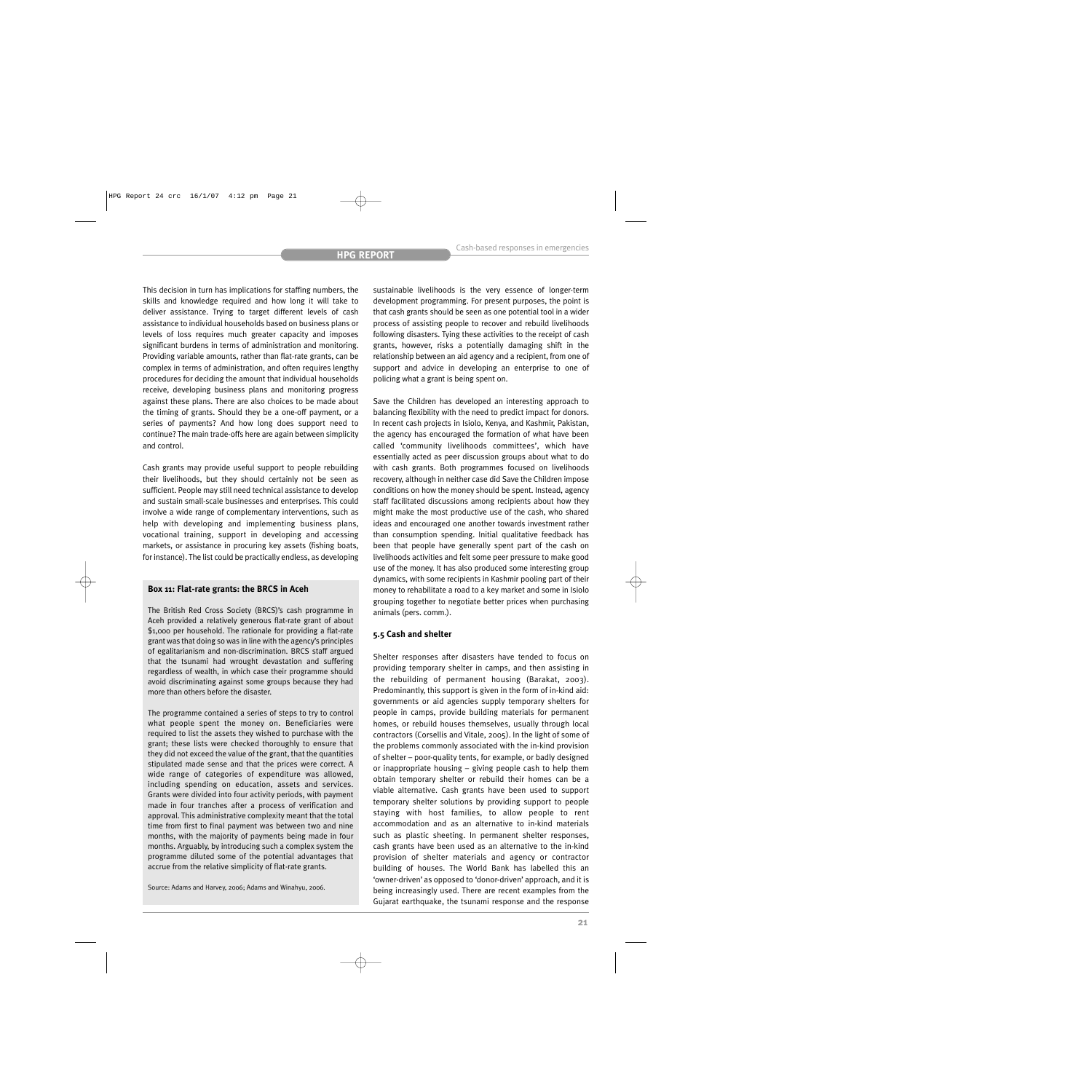to the Pakistan earthquake (Duyne Barenstein, 2006a and 2006b; World Bank, 2004a and 2004b).

Some of the key questions to ask in thinking about the role of cash in shelter responses include:

- Will providing cash be cost-effective?
- What are the risks of inflation in the price of building materials? What contingency plans can be put in place to deal with this risk?
- Are there particular environmental concerns, for instance around the sourcing of timber? Can these be addressed in cash approaches?
- How will agencies ensure that buildings are safe and disaster-resistant, and that they meet minimum quality standards?
- Are there enough individuals with the right skills and capacity to build houses if people are given cash (both beneficiaries' own skills and those of specialist craftsmen and contractors)?
- Can beneficiaries manage the responsibility of rebuilding their home? Does this responsibility contribute to psychosocial recovery, or is it an unwelcome burden?
- How much cash is appropriate? Should you provide the full amount for rebuilding a house, or should you provide less on the assumption that people will make up the remainder from their own resources (taking into account assistance from other actors)?
- Should conditions be attached to a grant? Should the cash be provided in tranches released against progress? Should the aid agency see its role as supporting or directing the rebuilding effort?
- Will special measures be needed to support the landless or tenants, or to help people re-establish or assert their ownership and property rights?
- What other activities may be needed to complement cash, such as technical support for beneficiaries?

# *5.5.1 Cost-effectiveness and inflation risks*

Reconstruction following disasters often leads to inflation and shortages of both building materials and people with building skills. This is clearly a concern for the appropriateness of cashbased responses. If there is serious inflation in the local market for building materials, this will erode the value of the cash grant, and may mean that people are unable to complete rebuilding work. In the response to the Indian Ocean tsunami, NGOs provided top-up grants to offset the effects of inflation.

In-kind shelter projects may also suffer from inflation in local markets if procurement is being done locally, although in this case rising prices are more likely to be borne by the aid agency than the beneficiary. If cash is still appropriate for other reasons, then one way of dealing with inflation is to include contingency plans to increase the size of the cash grant. Complementary market interventions may bring down prices, or the agency could combine cash with the in-kind provision of items that are particularly vulnerable to inflation. Specific market-support measures could include overseas procurement of items in especially short supply, steps to address transport or infrastructure problems that may be weakening markets, or support for the local manufacture of key materials, such as bricks. Shortages of skilled labour for rebuilding could also be addressed through complementary interventions, such as training in key building skills or measures to help skilled builders to reach the project area.

# *5.5.2 Environmental concerns and disaster resistance*

A reluctance to consider cash-based responses in shelter projects often stems from concerns about safety, disaster resistance and environmentally sound building practices. If people are given the cash to build their own houses, how can the agency ensure that the rebuilt housing is earthquakeproof or flood-resistant, or that the timber being used is ethically sourced? These are important issues, but should not necessarily rule out the use of cash if it is otherwise appropriate. One possibility is to see the role of outside agencies as more supportive than directive. People can be provided with advice and support in designing disasterresistant housing, in dealing with contractors and in sourcing building materials. Environmental concerns can also be addressed in ways other than the in-kind provision of materials. For instance, agencies could explore ways to ensure that ethically sourced timber was available in sufficient quantities and at affordable prices, or they could provide particularly environmentally sensitive materials themselves. It might also be possible to address environmental concerns through building codes and legal frameworks.

## *5.5.3 Agency skills and capacity*

A shift to cash-based shelter responses will call for different skills from aid professionals working in the shelter sector. Shelter programmes have tended to attract engineers and architects, whose understandable focus is on building things for people. Each new emergency always seems to attract a flurry of different designs for model houses. In temporary shelter provision, the focus has tended to be on camp-based responses – on procuring tents and setting up camps for displaced people. These skills may sometimes still be appropriate and necessary, but cash-based alternatives also require an ability to analyse rental and housing markets or to assess the availability of building materials and the risks of inflation in local markets. Much of this is about a shift in attitudes – a move away from a preoccupation with physical reconstruction towards a supportive role in enabling people to develop their own answers to shelter problems.

# *5.5.4 Exclusion and land rights*

In any shelter project, questions of land ownership, title and rights are extremely important (Barakat, 2003; Wily, 2003). People without secure land titles or who are renting are often more likely to be excluded from shelter assistance. Following the Pakistan earthquake, for example, the government provided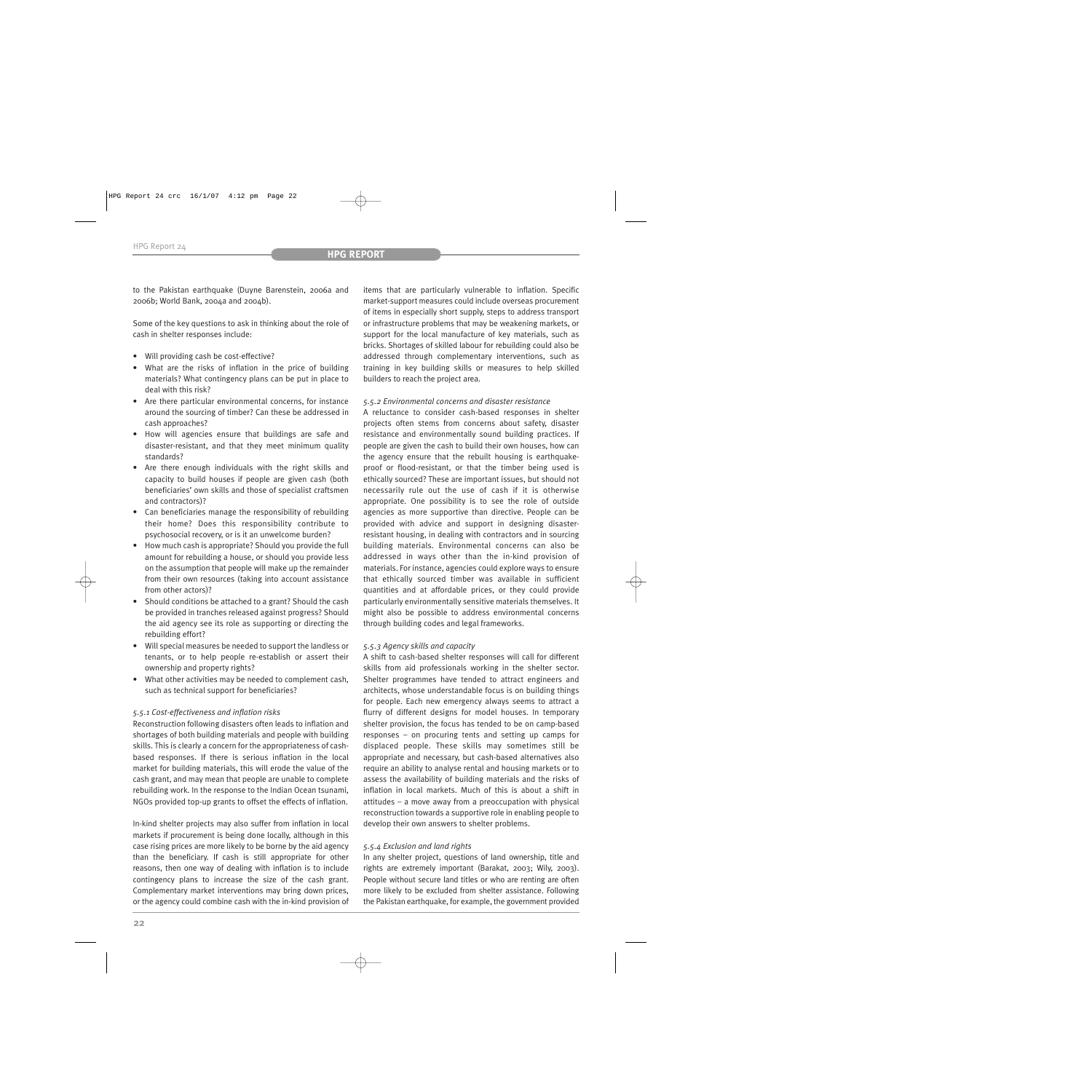Rs200,000 (about \$3,400) to house-owners whose homes had been destroyed. However, this risked excluding tenants who did not own the land on which their houses stood, as well as people renting houses in towns. One report observed that landlords, who had themselves suffered financial losses from the earthquake, were reluctant to use the money to rebuild accommodation occupied by tenants. In other cases, landlords collected compensation for damage to their tenants' homes, but passed only a fraction of this money on to the tenant (IRIN, 2005). The physical destruction of paperwork proving ownership and land title – a common effect of disasters – can also open up the risk of exclusion or corruption. This implies that cash projects may need to include complementary activities to ensure that people are not excluded, can access government support and can re-establish clear rights to land.

#### *5.5.5 Control and conditionality*

A particular issue with cash-based shelter responses concerns the degree of control agencies exercise over how people spend the money they are given. Should aid providers try to ensure that cash is spent on shelter and nothing else? If so, how can they do this? One way around this concern is simply to frame objectives more broadly, and accept that, if shelter is not people's main priority, it is legitimate for them to spend the cash in other ways. Equally, agencies (and indeed their donors and host governments) may need to accept that cashbased assistance allows people greater choice over *where* they decide to rebuild their homes, and that they may exercise this choice either by deciding to live elsewhere, or by staying in vulnerable areas in defiance of efforts to relocate them (De Haan, 2003; Hammond et al., 2005).

The kind of flexibility cash-based shelter responses may demand appears to be in short supply. Governments, whether in disaster-affected countries or further afield, may be reluctant to acquiesce in people's decisions as to where rebuilding takes place; in post-tsunami Sri Lanka, for example, people whose houses were within the government-designated exclusion zone were initially debarred from cash assistance, leaving those arguably most in need of help ineligible to receive it. Likewise, agencies have typically sought to retain some control over expenditure by attaching conditions to shelter grants, or by providing the grants in tranches in line with the progress of the building work. As discussed above, providing cash in tranches considerably increases the administrative burden for aid agencies, and there may be other means of ensuring quality and safety, for instance through inspections of the work or complementary activities to enhance beneficiaries' building skills or to increase the capacity of government institutions responsible for developing and enforcing building codes.

#### *5.5.6 Temporary shelter*

The standard response of international aid agencies to displacement has been to provide temporary shelter in camps. It has long been known, however, that many people prefer to take refuge with friends, relatives or neighbours. For example, over 90% of displaced people in the Democratic Republic of Congo (DRC) live with host families, rather than in camps (Inter-Agency Displacement Division, 2005). During the crisis in Lebanon in 2006, the majority of displaced people were accommodated by relatives and friends. A year after the tsunami, some 300,000 people in Aceh – out of a displaced population of about  $430,000$ – were living with host families (Oxfam, 2005a). These people are often overlooked in the provision of assistance because they are less visible than camp-based populations, or because it is assumed that they are less in need of help.

Hosting also places a significant economic burden on families in terms of space and household expenses. Where markets are functioning, helping host families by giving them cash is an obvious option. The Swiss government has played a leading role in pioneering the provision of cash support to host families. In Serbia between 1999 and 2001, 11,000 families hosting approximately 52,000 Serbs who had fled from Kosovo were supported with a grant of CHF50 per month (SDC, 2003). Between 2000 and 2002, SDC and UNHCR implemented a programme in Ingushetia in Russia which provided cash to 11,000 families hosting displaced people from Chechnya (SDC and UNHCR, 2002). Concerns have been raised that providing cash to host families undermines the traditional community obligation to help extended families and neighbours in times of disaster. It is also possible, of course, that the reverse is true: that supporting hosting arrangements allows community solidarity to continue by easing the burden of hosting. As far as is known, host families have not objected to receiving cash help; in Sri Lanka, the Swiss aid agency Helvetas found that cash payments had not clashed with cultural norms, nor had they undermined people's sense of duty to support needy relatives (Helvetas, 2006). Cash grants have also been provided to displaced populations to allow them to rent accommodation in Sri Lanka after the tsunami (pers comm.).

# **Box 12: Cash for host families: SDC Aceh and Helvetas in Sri Lanka**

SDC distributed cash to 7,000 families hosting displaced people in Banda Aceh and Aceh Besar, giving them a one-off cash payment of IDR900,000 (around \$100) in April or May 2005. Payments were made through an Indonesian bank, and were collected by beneficiaries at their local branch. Helvetas implemented a similar project in Sri Lanka's Ampara District. Over 4,000 beneficiaries received two payments of \$100. The grant was intended to provide economic support for a six-month period. Payments were made directly into beneficiaries' bank accounts. Half of the beneficiary families shared the contribution with the guest family. The most common purchases among host families were electricity and food; guest families spent most on food.

Source: SDC, 2006; Sewalanka Foundation, 2005.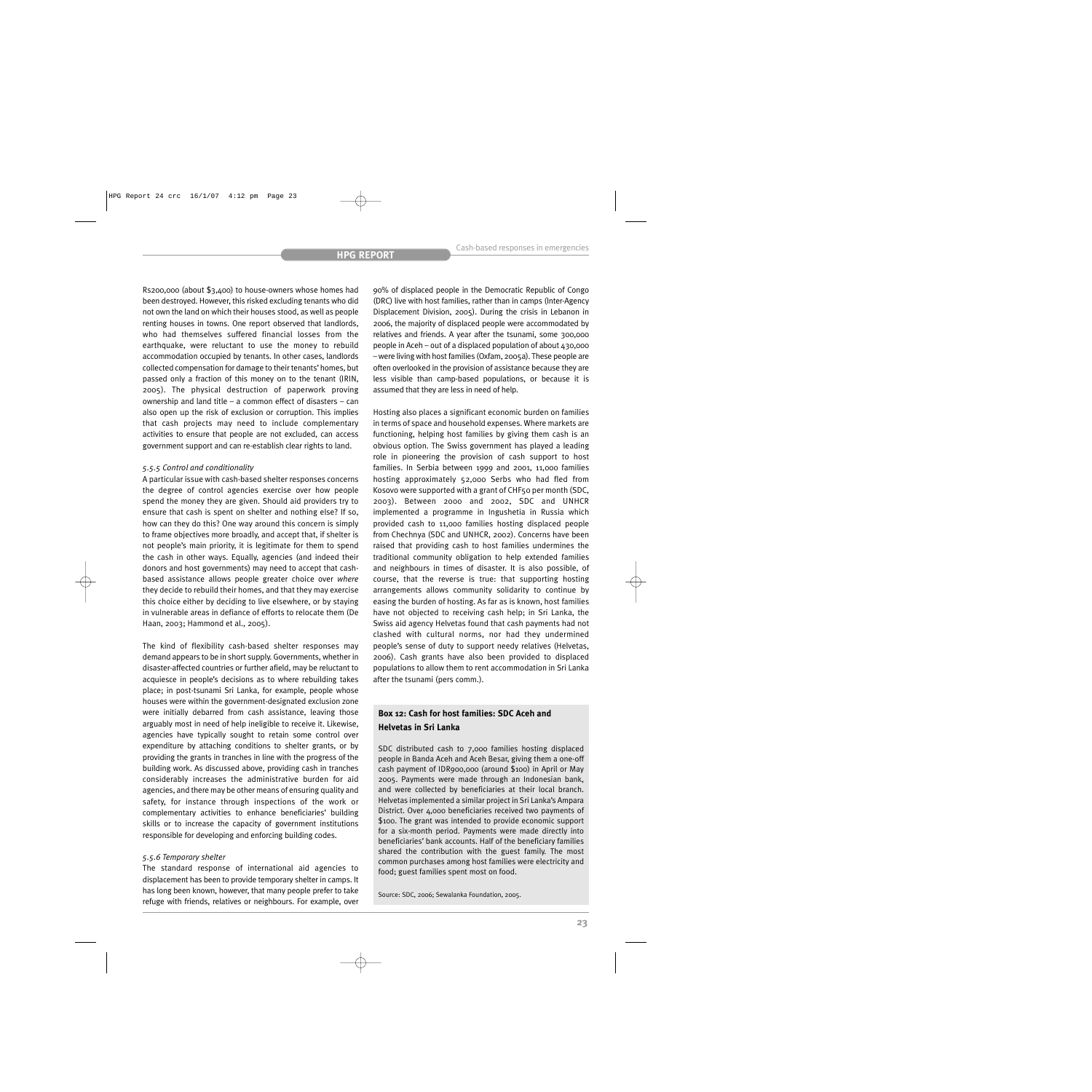Cash-based responses might also be appropriate to support people in building temporary shelters or rebuilding damaged shelters. CRS in Pakistan provided cash as a complement to inkind provision as part of its response to the 2005 earthquake. In addition to material assistance, each household received a cash grant of 2,000 rupees (\$35). No specific conditions were attached to the cash, though recipients were given general guidance on the range of intended uses. It was made clear that a portion of the cash was meant to enable recipient households to find their own means of transporting shelter materials from distribution points to their house site. Another portion was to support additional labour costs in building the shelter. An interim evaluation found that the vast majority of the grant was spent on shelter, and that households complemented the cash with considerable investment of their own. Households themselves chose to develop what was initially envisaged as an 'emergency' shelter programme into the beginnings of permanent housing, and also took responsibility for site planning, the sale or transfer of assets and the use of salvageable resources (Causton and Saunders, 2006).

# *5.5.7 Permanent shelter*

Evaluations of cash-based approaches to the provision of permanent shelter have been largely positive. In particular, a cash-based response is seen as avoiding the well-documented pitfalls of contractor-driven reconstruction. These drawbacks include the construction of culturally or environmentally inappropriate housing, inflexibility, poor workmanship and corruption; in one example, substandard building work and corruption concerns prompted Save the Children to suspend its contractor-driven reconstruction programme in posttsunami Aceh (Duyne Barenstein, 2006a; Save the Children USA, 2006). In her study of different approaches to shelter following the Gujarat earthquake, Duyne Barenstein (2006b: 25) concludes that cash support for owner-driven housing reconstruction is socially, technically and financially viable: 'in a context where people are traditionally involved in building their own dwellings, they have the capacity to construct houses that are more likely to respond to their needs and preferences than houses provided by outside agencies'.

Several governments and agencies developed cash programmes in the tsunami response. In Sri Lanka, for example, the government provided a cash grant to fund a self-build programme. The grant was fixed at \$2,500 for a new house, and \$1,000 for repairs to a damaged house. For full rebuilding, grants were released in four instalments over six months, as the foundations, walls, roof and finally the windows were completed; for damaged homes, the money was released in two instalments of \$500, again over six months. In Aceh, UN-Habitat provided cash support for permanent housing in collaboration with the Indonesian government, amounting to \$4,468 per house. Funds were transferred in four instalments, with each subsequent payment contingent on satisfactory completion of the previous tranche's work. Households were responsible for selecting contractors, and market assessments were carried out to help beneficiaries decide between competing bids. Also in Aceh, the BRCS developed a project that enabled beneficiaries to choose between self-built and contractor-built housing. Despite offering what was at the time thought to be a generous cash grant, no households opted to do the building work themselves. In the end, BRCS withdrew the option to self-build in the belief that engaging contractors promised better-quality results and beneficiaries were probably not best placed to manage the construction project; it was also felt that excluding beneficiaries from the actual building work did not necessarily imply their exclusion from the reconstruction process as a whole, reinforcing the point that choices between cash and inkind assistance are context-specific and depend on the skills and capacity of the implementing agency (Adams and Harvey, 2006; Adams and Winahyu, 2006).

# **5.6 Cash and disarmament, demobilisation and reintegration**

Cash payments have sometimes been used as part of disarmament, demobilisation and reintegration (DDR) programmes. This raises a set of particular concerns: will the cash stimulate a market in small arms, allowing the purchase of newer and more dangerous weapons? Will it create resentment within the community? Willibald (2006) provides a useful summary of the potential benefits and drawbacks of cash payments as part of DDR processes (Willibald, 2006, see Table 5).

In the first two phases of the programme in Sierra Leone, excombatants were provided with what was labelled as a 'transitional safety net allowance' of SLL 600,000 (about \$300). This was paid in two instalments, one on departure from a demobilisation camp and the other three months later. In the third phase, 'reinsertion benefits' of SLL 300,000 were provided. Cash payments were seen as potentially creating community resentment, necessitating additional community-focused programmes (Knight and Ozerdem, 2004; Martin and Lumeya, 2005; Tesfamichael et al., 2004). Where children associated with fighting forces are involved, the use of cash presents additional difficulties relating to child protection. Might cash payments present an incentive for re-recruitment or abuse by adults trying to gain control of the cash? Can children make sensible investment decisions? This may be a case where vouchers might be appropriate, for instance for education or training, but there is a clear need for further research in this area.

# **5.7 Vouchers**

Voucher projects are designed to give people access to a specified range of commodities or services. Vouchers may be denominated in money terms or in physical quantities of specific commodities. They can be used to purchase commodities from traders or exchanged at distribution outlets, markets and special relief shops. Traders then redeem the vouchers at a bank or directly from the implementing agency (Creti and Jaspars, 2006; Longley, 2006). To the extent that relief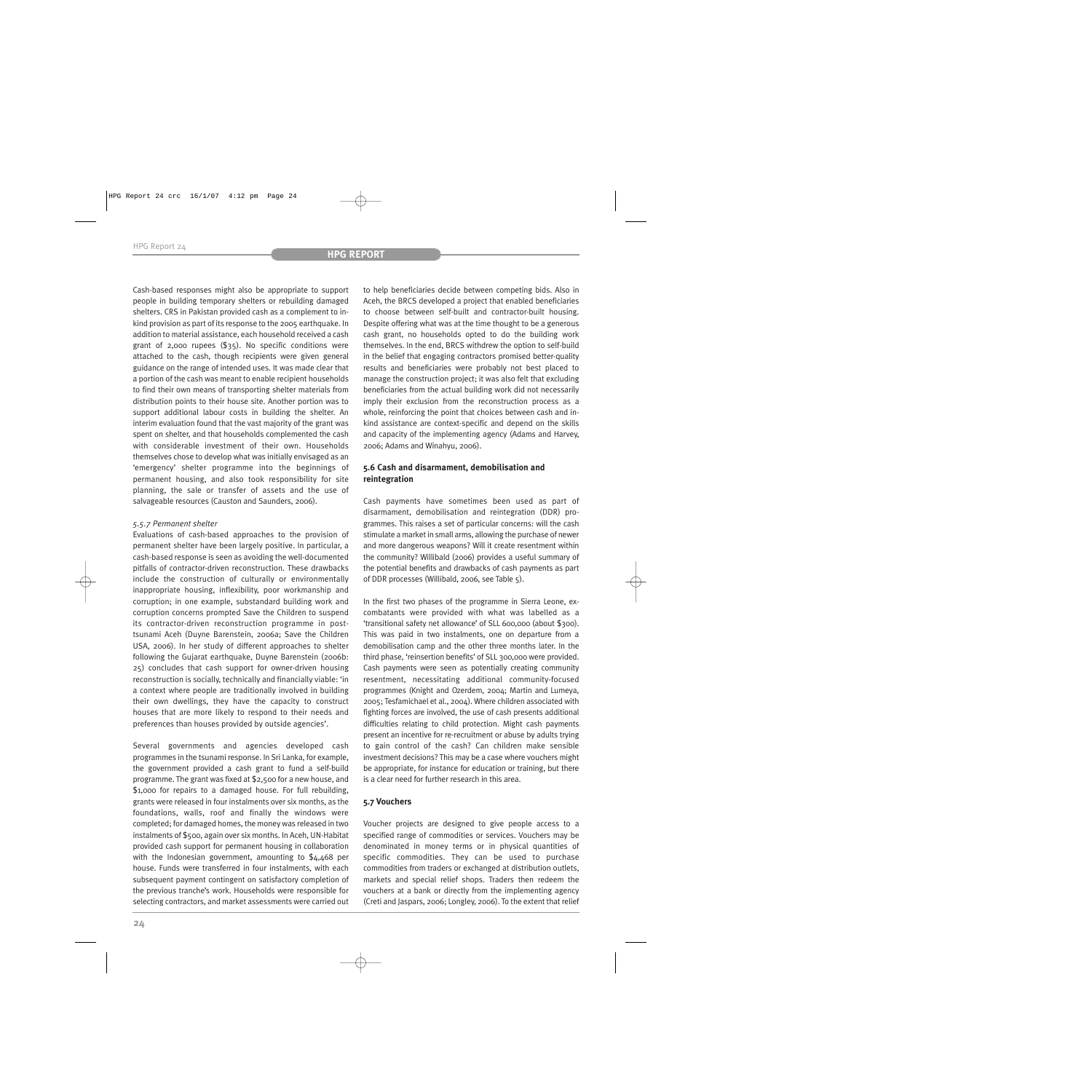## **Table 5: Benefits and drawbacks of cash in DDR programmes**

| <b>Potential benefits</b>                                                                                                          | <b>Potential drawbacks</b>                                                                                                   |
|------------------------------------------------------------------------------------------------------------------------------------|------------------------------------------------------------------------------------------------------------------------------|
| Cash may increase compliance with voluntary disarmament                                                                            | Cash may create an illegal arms market and stimulate                                                                         |
| commitments                                                                                                                        | arms-smuggling across national borders                                                                                       |
| Cash may be attractive to ex-combatants seeking immediate                                                                          | Cash may allow the purchase of newer and more dangerous                                                                      |
| compensation                                                                                                                       | weapons                                                                                                                      |
| Cash may accelerate disarmament and demobilisation by                                                                              | Cash may fuel expectations and demands among                                                                                 |
| encouraging ex-combatants to disarm rapidly, demobilise and                                                                        | ex-combatants, which may entail security risks and may lead                                                                  |
| move back to their communities                                                                                                     | to rearmament                                                                                                                |
| Cash may reduce political unrest by helping to disperse<br>ex-combatants and reducing the likelihood of rearmament                 | Cash may discourage ex-combatants from seeking employment                                                                    |
| Cash may soften impacts on communities by reducing the                                                                             | Cash may cause community resentment by privileging                                                                           |
| extra pressures placed on host communities and families                                                                            | ex-combatants over civilians, and may be seen as rewarding                                                                   |
| when ex-combatants return                                                                                                          | the perpetrators of conflict                                                                                                 |
| Cash may be easier to implement in post-conflict contexts                                                                          | Ex-combatants may have little experience of managing money                                                                   |
| where the infrastructure is poor and institutions are weak                                                                         | and operating in a cash economy                                                                                              |
| Cash may stimulate local institutional capacity-building, for<br>instance by encouraging banks to manage large amounts of<br>money | There may be barriers to delivery in a post-conflict setting,<br>such as a lack of institutional capacity and infrastructure |

agencies specify the commodities people can exchange for vouchers, there may in fact be little difference between voucher projects and direct in-kind distributions. Indeed, the ration card used in many food distribution systems could be seen as a voucher providing access to a fixed quantity of food.

Vouchers have been used to redeem a wide variety of items, from sewing machines to schoolbooks, and voucher programmes have been implemented in a range of different contexts in Africa and elsewhere. However, most experience to date has been with the use of vouchers in the provision of seeds and other forms of agricultural inputs, so this section focuses on this aspect of voucher programming in particular (Bramel et al., 2004). Examples include:

- The Malawi Starter Pack Scheme (later known as the Targeted Inputs Programme) in 2001–2002. In this pilot project, vouchers were used to acquire a standard package of seed and fertiliser through local retail shops. A much smaller pilot project involving 'flexi-vouchers' that could be exchanged for a wider range of household items was also tested (Cromwell and Harnett, 2000: Levy, 2003).
- CARE-Zimbabwe implemented a voucher project in 2002–2003, in which farmers received a standard package of seed and fertiliser by exchanging vouchers with rural traders (CARE Zimbabwe, 2004).
- CRS has implemented restocking interventions in Ethiopia. The value of the voucher was sufficient to buy several chickens, a single lamb or, when combined with another person's vouchers, a young bull (for traction). Any 'change' was spent on small tools or plastic water containers (Longley, 2006).
- FAO implemented a project in Somaliland in 2003 in which vouchers could be exchanged for tractor hours.
- In Kenya in 2004–2005, the International Committee of the Red Cross (ICRC) implemented a pilot voucher project to enable pastoralists to access veterinary services and drugs (Mbithi Mutungi, 2005).
- In Mozambique, seed vouchers were introduced in response to floods in 2001, following 12 years of direct seed distributions. Since 2001, more than 225 seed fairs have taken place, providing about \$950,000 of inputs to over 100,000 drought-affected farmers (Longley, 2006).

Voucher programmes are seen as having advantages over the direct distribution of seed and agricultural inputs. They are said to be straightforward, timely and cost-effective, provide farmers with a choice of planting materials, strengthen seed systems and local markets and give farmers the opportunity to test modern varieties (Bramel et al., 2004). Seed fairs are thought to serve important developmental goals, for example acting as a link between farmers and the commercial seed sector and connecting host and displaced communities (Remington et al., 2002). They also allow farmers to exchange information, and may play an important role in the re-emergence of seed markets where they have been weakened by conflict.

Assuming that agricultural inputs are needed, vouchers do seem to be an effective way of enabling farmers to obtain seed, and evaluations of seed voucher programmes have been broadly positive. Whether vouchers are more effective and efficient than cash is, however, less clear. Vouchers may be more appropriate where insecurity or other restrictions make cash distributions impractical, or where support to markets is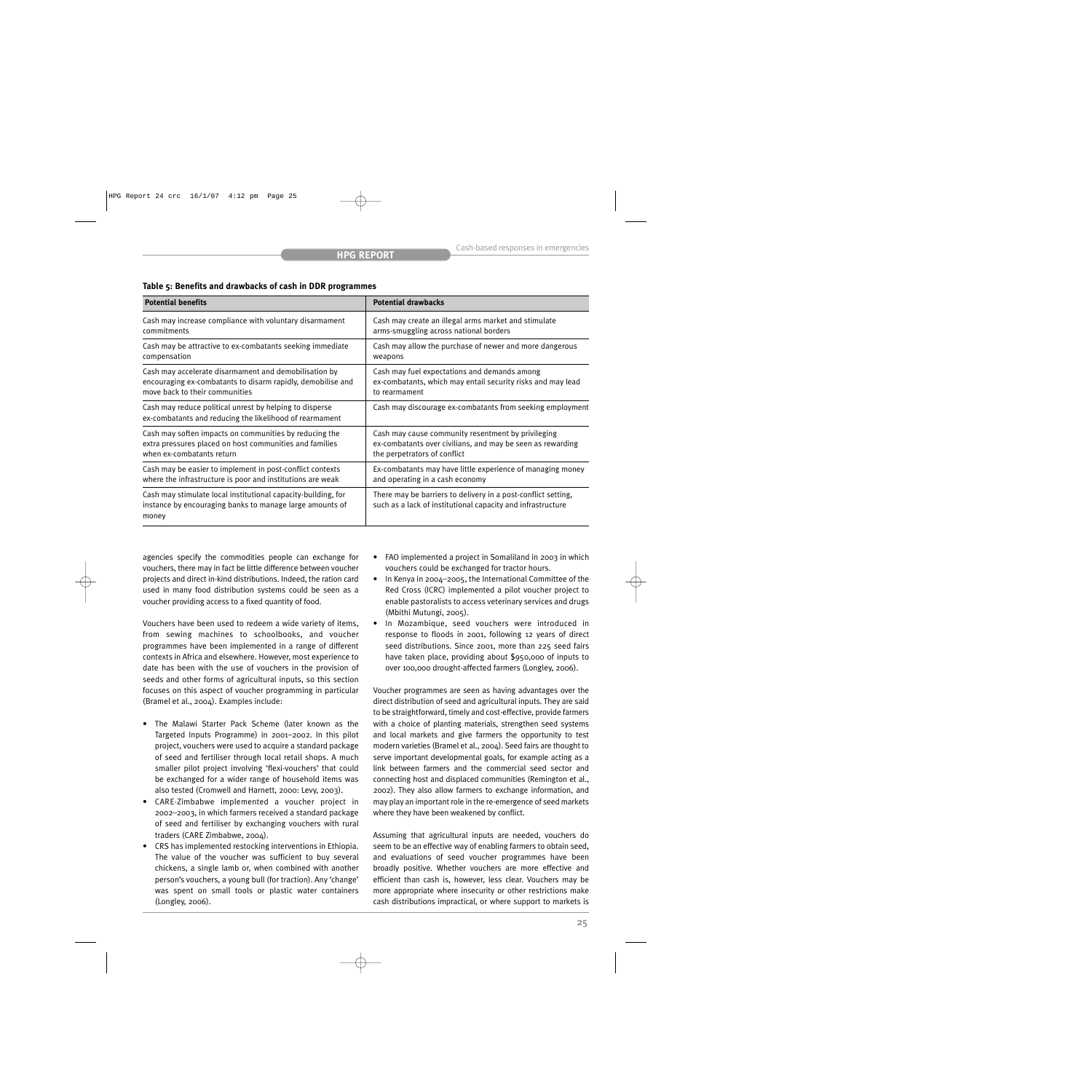# **Box 13: Working with vendors in a voucher project in Indonesia**

Save the Children US implemented a project in Indonesia in 2006 which provided vouchers redeemable in local shops as an alternative to food aid. The agency undertook vendor surveys in markets close to displacement camps and the villages of beneficiaries. Vendors were invited to meetings where eligibility criteria were explained. Vendors had to be enthusiastic, had to stock and sell rice, oil and sugar, had to have adequate storage, had to have, or to open, a bank account, had to have an official business licence, and had to have a business relationship with reliable suppliers. An evaluation of the project concluded that more vendors could have participated in the programme. Some appear to have been put off by the criteria (despite meeting them), and others worried about not getting repaid.

Prior to distributions team members undertook market price surveys, assessed the stock and preparation of commodities in participating shops, reviewed contracts with vendors and supplied them with a list of beneficiaries and corresponding voucher numbers, so that vendors could stock and package the right amount of commodities. After distributions, staff monitored voucher collections and helped vendors complete the reports they needed to fill out to get reimbursed. According to the evaluation, the key components in the scheme's success were:

- Signed contracts between vendors and Save the Children stipulating prices, responsibilities and payment timetables.
- Sustained staff interaction with and monitoring of vendors.
- Assessment data which demonstrated the availability of commodities.
- Vendor criteria being met before the programme started.

The voucher redemption process worked as planned; beneficiaries reported that vendors had the correct products and in the right quantities, and that quality was good. Vendors interviewed expressed a strong sense of commitment to the programme, both from a business angle and from a desire to help in the reconstruction of Aceh. Vendors also had significant capital invested in stocking the first month's commodities. Vendors received a 5% commission in addition to the agreed retail price for each commodity.

#### Source: Cole, 2006.

needed. Vouchers that are restricted to particular commodities, such as food or seeds, may be more effective than cash if the objective is not just to transfer income to a household, but also to meet a particular goal, such as improving nutrition or boosting agricultural production (Osborne et al., 2001; Winicki et al., 2002). Vouchers may have advantages where insecurity makes the use of cash particularly problematic. There may be greater potential for vouchers to be self-targeting if they are restricted to commodities that richer households are less likely to want. Proponents also argue that vouchers are easier to monitor than cash, and are less likely to be used for unintended purposes.

Voucher programmes generally require more planning and preparation than the distribution of cash. A voucher project implemented by Oxfam in Niger in 2004–2005, for example, was so burdensome that it was eventually stopped in favour of direct food distributions and cash for work (Pietzsch, 2005). Agreements need to be established with traders so that vouchers can be exchanged, and seed fairs take time to set up. If vouchers are not providing goods that people see as priorities then a parallel market may develop, with vouchers being traded for cash at a discounted price. In some situations, the receipt of vouchers may stigmatise the recipients. In the UK, a programme to provide vouchers to asylum seekers was abandoned in 2001 in the face of fierce criticism and a campaign from civil society groups, which saw them as discriminatory. Recipients were targeted for abuse and harassment in the community (Oxfam and Refugee Council, 2005). Shops may be reluctant to accept vouchers because of the extra administration costs that they create, and there may be difficulties to do with change if the full voucher amount is not spent. In seed voucher and fair projects the involvement of commercial seed providers, at the expense of small-scale informal seed sellers, can limit the impact on local markets. Implementing agencies frequently retain too much control over voucher programmes, deciding what types of seed can be exchanged, thus limiting choice; assisting vendors with procuring seed, rather than trusting them to source it for themselves; setting prices, rather than leaving them to be negotiated by farmers and vendors; or advising farmers on how to spend their vouchers, rather than allowing them to decide for themselves.

More broadly, the question remains whether seed vouchers and fairs are just another way of addressing the wrong problem. The rationale for the use of vouchers in agricultural support programmes is based on a growing critique of the traditional approach to distributing seeds and tools – what Remington (2002) has described as the 'seeds and tools treadmill'. Essentially, critics of traditional approaches argue that, in many situations, the primary constraint facing farmers is not the availability of seed, but access to it (Longley et al., 2002: Sperling and Longley, 2002). Yet if shortage of seed is not the main issue, it is not clear why seed should be provided at all, whether through direct distributions or through vouchers. As Longley (2006: 52) argues: 'without a proper needs assessment and problem analysis there is a risk that the former seeds and tools treadmill is being replaced with a seed vouchers and fairs treadmill'.

One of the main reasons for the use of vouchers rather than cash seems to be that it satisfies donor regulations. What seems to be missing is a more explicit assessment of the appropriateness of voucher projects, compared both to in-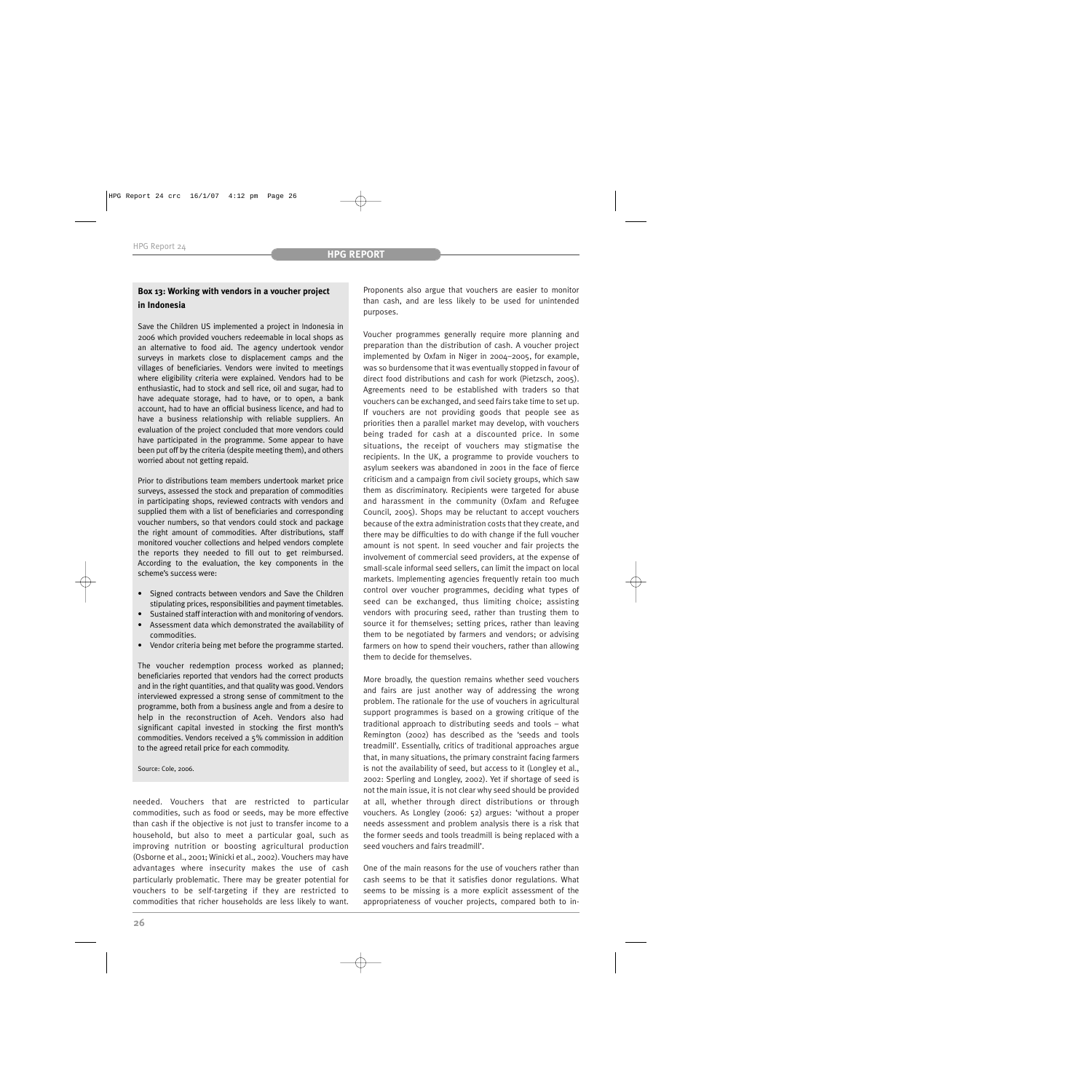# **Table 6: Vouchers: advantages and disadvantages**

| <b>Advantages</b>                                                                                                                                                        | <b>Disadvantages</b>                                                                                                     |
|--------------------------------------------------------------------------------------------------------------------------------------------------------------------------|--------------------------------------------------------------------------------------------------------------------------|
| Vouchers linked to a particular commodity, such as food or                                                                                                               | Vouchers entail costs in printing, distribution and redemption                                                           |
| seeds, may be more effective if there are specific goals (better<br>nutrition or increased agricultural production), rather than<br>being used purely to transfer income | Vouchers may increase the administrative burden of<br>implementing a project in comparison to cash                       |
| Women may have more control over vouchers in household<br>expenditure                                                                                                    | People may not be able to receive change from vouchers and<br>may have to purchase more than they need                   |
| Vouchers can make it harder for recipients to use resources<br>anti-socially                                                                                             | Vouchers restrict what people can get and may not meet their<br>priority needs                                           |
| It may be possible for vouchers to be self-targeting if receiving<br>vouchers is seen as stigmatising                                                                    | If people do not want the goods vouchers buy, or need cash for<br>other items, a parallel market in vouchers may develop |
|                                                                                                                                                                          | Vouchers may stigmatise recipients                                                                                       |
|                                                                                                                                                                          | Traders may be reluctant to participate and may make<br>redeeming vouchers difficult                                     |

kind alternatives and to cash. The additional administrative burden and complexity of voucher approaches suggest that they are only likely to be preferable to cash in situations where

they can address a particular market weakness, or where there are particular objectives linked to the need for a particular commodity.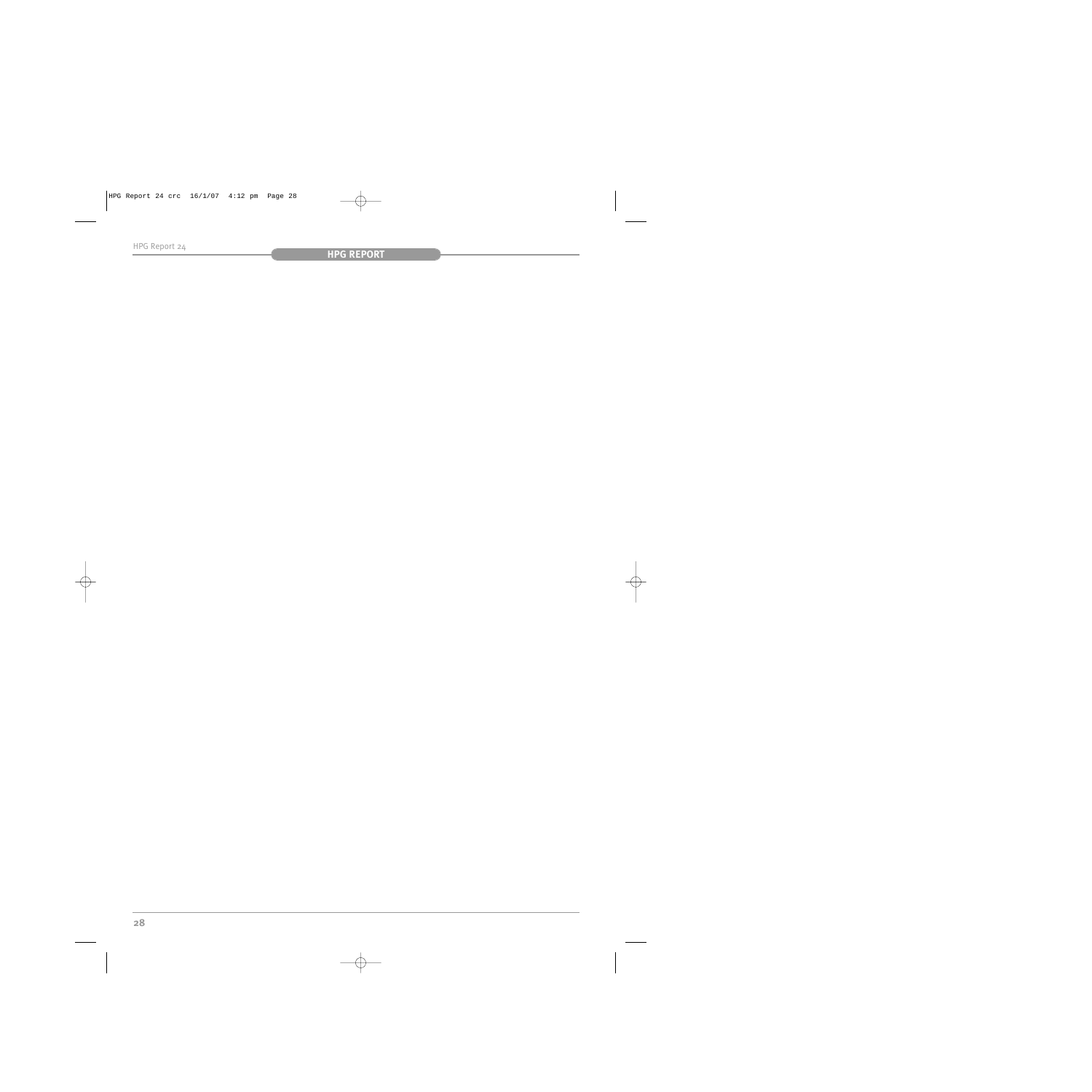# **Chapter 6 Implementation challenges**

This chapter looks at key challenges in implementing cashbased responses. Some of the issues faced are generic to humanitarian response: targeting cash, for instance, does not seem to be significantly more difficult or different than targeting in-kind assistance. A key distinctive feature of cash is the range of ways in which it can be delivered. It can be directly provided by an aid agency, but there is also scope to explore the role of banks and other formal and informal financial institutions. How to deliver cash is discussed in section 6.2, on disbursement mechanisms. A particular concern with the use of cash in emergencies has been whether it might be more vulnerable to insecurity or corrupt diversion. We consider this question in sections 6.3 and 6.4, and argue that the risks are different, but not necessarily greater.

# **6.1 Targeting**

The question of how best to target assistance in emergencies, and indeed whether to target it at all, clearly applies not only to cash and voucher interventions but also more widely. The subject has a substantial and growing literature in its own right (Jaspars and Shoham, 1999; Sharp, 1999; Sharp et al., 2006; Taylor et al., 2004; WFP, 2006). Two issues make targeting cash potentially difficult. The first is the possibility that cash will be more attractive to people not in the intended target group, such as the relatively wealthy. Money is clearly attractive to everybody in a community in a way that sacks of maize or jerrycans might not be. The second is that, because of the flexibility of cash, it is sometimes less clear what the target group should be. There may be a case for taking advantage of the flexibility of cash to enable very broad and simple targeting criteria. This raises issues of impartiality, with some wealthier households receiving aid possibly at the expense of the poorest, but given the difficulties of targeting, accepting a degree of inclusion error may be the most realistic option.

Recent experience with cash transfers suggests that targeting cash is not significantly more difficult than targeting in-kind assistance. This echoes the findings of Peppiat et al. (2001: 15), which concluded that, 'while targeting can undoubtedly be more difficult for cash distributions, it does not appear to have arisen as a fundamental problem'. Targeting can sometimes be problematic, but no more so than is usually the case. For instance, an evaluation of an Oxfam project in Zambia found that 'the targeting difficulties faced were more to do with generic issues than issues particularly related to cash, especially in the initial stages of targeting and registration', although once the cash programme was up and running the greater attractiveness of cash may have made verifying target households more difficult (Harvey and Marongwe, 2006). In some contexts, however, cash might be more difficult to target.

## **Box 14: Family sharing in Maida village**

In Maida village, Malawi, one elderly beneficiary explained how her family shared Oxfam cash transfers. She explained that she and her son both shared their transfers each month with four other households covering three generations of the family. Of each transfer of 2,500MK she received, she gave 500MK to her two daughters, while her son shared 1,000 to 1,500MK between another of her daughters and his father, who lived in another household.

Source: Savage and Umar, 2006.

For instance, in Darfur recipients of food aid felt that cash would be more likely to be diverted by local elites and warring parties (pers. comm.). The possibility that cash may be more difficult to target because it is more attractive to recipients means that implementing agencies may need to put more effort into targeting. The extra capacity needed to ensure more careful targeting may be offset by reductions in the capacity needed to procure, transport and store in-kind assistance.

One of the interesting questions in cash transfer programmes is whether beneficiaries share cash in the same way that food aid is often shared within communities. The evidence on this is mixed. Some evaluations have found that people are less likely to share cash than in-kind assistance, and that it is seen as more of an individual entitlement. However, it less clear whether people subsequently share the food that they buy with their cash. An evaluation in Zambia found that, while the cash itself was rarely shared, the food it bought was commonly given to friends, relatives or other families, in the form of gifts or as payment for piecework (Harvey and Marongwe, 2006). In an IFRC cash project in Niger, 46% of households pooled a portion of the cash provided with other households to fund joint ventures such as repairing wells and mosques and building cereal banks (University of Arizona, 2006b).

## **6.2 Disbursement mechanisms**

This section examines the options available to agencies planning to make cash payments to people. This builds on the section in the Oxfam guidelines on 'methods of cash delivery and payment', which list three methods:

- direct payments by an implementing agency;
- local banking systems; and
- local money transfer companies (Creti and Jaspars, 2006).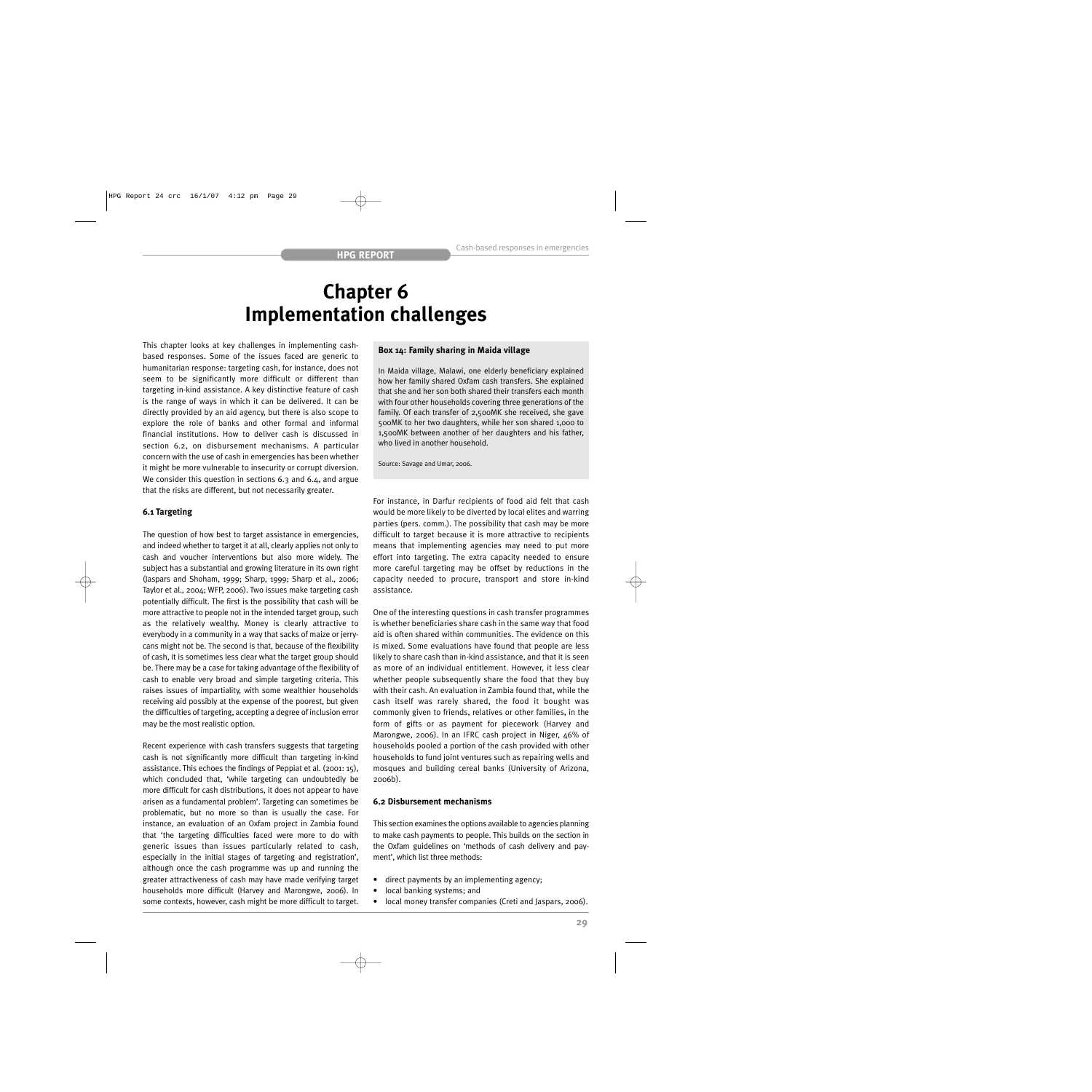## **Box 15: Delivery options and examples**

- Zambia Oxfam contracted a bank and a security company to deliver pre-packaged cash envelopes to remote villages.
- Ethiopia government vehicles transport cash so that armed guards can accompany the money without breaking security guidelines prohibiting arms in aid agency vehicles.
- Malawi Oxfam paid for local policemen to accompany the distributions.
- Somalia and Afghanistan remittance transfer mechanisms.
- Indonesia banks and direct delivery as part of the tsunami response.
- Sri Lanka banks, direct delivery and pre-existing social welfare mechanisms.
- Kenya helicopters.

## *Long-term social protection*

- Namibia and South Africa private security companies deliver cash via mobile ATM machines, using biometric technology.
- Zambia (Kalomo cash pilot) bank accounts opened for beneficiaries near urban areas; schools and health centres used as pay points in remote rural areas.
- Lesotho cash delivered through post offices.

Sources: Adams and Winahyu, 2006; Devereux et al., 2005; Harvey and Savage, 2006; Samson et al., 2006.

Reviewing experience from a large number of different contexts, what is striking is the variety of options and innovative methods that have been found to transfer money to people. Agencies have used remittance systems in Afghanistan and Somalia to minimise the security risks of transferring money in conflict environments, banks have been used where these are accessible, and even in remote areas contracts have been signed with banks to deliver mobile services.

## *6.2.1 Assessing different options*

Choosing which mechanism to use for transferring cash clearly has to be a context-specific judgement, assessed on a case-bycase basis. It is not, therefore, possible to make hard and fast recommendations about which mechanism is likely to be most appropriate. It is, however, important to explicitly assess the costs, strengths and weaknesses of as wide a range of options as possible, ideally as part of a pre-disaster contingency planning exercise.

In weighing up the different options for disbursing cash, managers need to consider a number of issues:

- What options are available?
- How far will beneficiaries have to travel to reach the disbursement point?
- How much cash is being transferred, and how frequently are payments required?
- Security and corruption risks relating to different options.
- How long will it take to establish disbursement arrangements?
- How cost-efficient are the various options? What is the total cost of getting the cash into the hands of the beneficiaries (this includes 'invisible' costs, such as staff requirements and vehicles)?

The first step in any assessment process is to map out the alternatives. It is important in doing this to include not just formal banks, but other transfer mechanisms as well, such as remittance companies and post offices, which can be overlooked. It is also important to consult beneficiaries before making a final decision. Simply asking people how they ordinarily receive and transfer cash may suggest possibilities that have not been considered. Group discussions could be held involving different sections of the community to explore the advantages and disadvantages of different options.

## *Accessibility*

Whatever mechanism is chosen, beneficiaries must be able to get to their cash without having to travel too far, or waiting too long. How far is acceptable may depend on how frequently disbursements are going to be made and how frequently people need to visit the disbursement point. For large or oneoff cash grants, the distance may be less important than with smaller, regular payments. If people regularly visit a town, for instance for shopping or trading, then asking them to make this journey to pick up their cash may be acceptable, even if the town is a relatively long way away. A disaster may affect the options available; banks may be closed due to disaster damage, and transport or communications may be disrupted. The cash transfer mechanism an organisation uses may change over time, as the environment or programme intervention changes.

Some banks may be willing to provide mobile services; Oxfam in Zambia contracted Standard Chartered Bank, which hired additional tellers and sub-contracted a security company to deliver cash in pre-packaged envelopes to remote villages. It is also important to consider the mobility of groups such as the elderly and the disabled, who may need special support. Literacy and familiarity with modern banking technology also require some thought. The BRCS used a bank in Banda Aceh that provided ATM services. For illiterate people or people who did not understand the language used in the machine (Bahasa Indonesia) this may have been a barrier. New users may worry about forgetting their PIN number, and may write it down or tell it to other people, raising security risks. That said, if people are comfortable using ATMs these machines have clear advantages in terms of ease of access. Gender issues may also need to be considered, relating to whether women will have access to cash transfers through bank accounts if they are not the account holders. Agencies have sometimes opened joint back accounts in order to try and ensure access for women.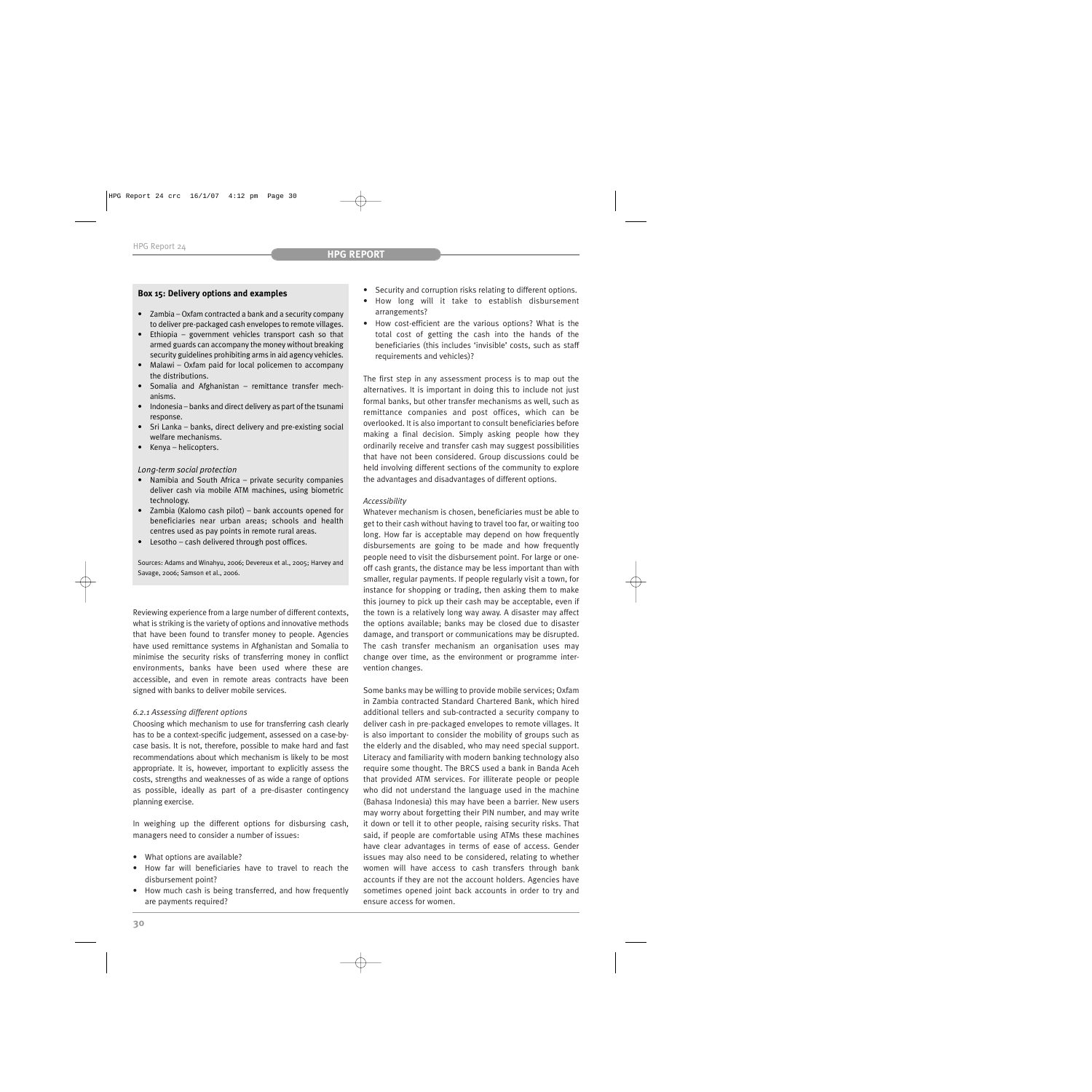### *Security and corruption risks*

The first priority has to be choosing a mechanism which allows cash to be delivered safely by the agency, and spent securely by beneficiaries. Payments through bank accounts are often seen as minimising security risks for both agencies and beneficiaries, and where banks are accessible they are normally the preferred option. Direct disbursement may sometimes still be necessary in the absence of banks.

In a recent project in northern Kenya, Save the Children decided to use a helicopter to transport cash to distribution sites, on the grounds that this avoided the security risks involved in transporting cash by road, and enabled the agency to reach beneficiaries in their own communities, reducing their exposure to risk by shortening the distances they had to transport the cash they received. One of the advantages of cash is that expensive disbursement options such as air transport may still be relatively cost-effective because cash is carried in much smaller volumes than in-kind assistance. In this case, Save the Children found that helicopters compared well with other alternatives (Croucher and Karanja, 2006).

Different delivery mechanisms will also create different types of corruption risk. For instance, using banks may add another layer of accountability, but may also introduce an additional point at which corruption can occur. One of Save the Children's reasons for using helicopters in Kenya was that it allowed staff to maintain direct interaction with the beneficiary group, reducing the risk of fraud by avoiding the involvement of any third parties.

#### *Timing and speed*

The cash transfer mechanism should be relevant to the needs of beneficiaries at particular times, and should relate to the purposes for which the cash has been provided. Transfers for basic needs require the quick, regular delivery of relatively small amounts of cash. Transfers for livelihood recovery are likely to include larger sums of cash, but the cash is likely to be needed later in the emergency response and recovery phase, allowing agencies more time to plan and establish effective systems.

### *Cost-efficiency*

Different transfer mechanisms will incur different costs, and assessing the relative cost-effectiveness of various options should be an important part of the selection process. It is important when considering costs to include both the costs for the implementing organisation and those potentially borne by the beneficiary, such as transport fees incurred in collecting cash. It is also important to consider costs that may not easily be quantified, such as staff time and the time beneficiaries spend accessing the cash.

Using banks may appear to be more expensive because the costs are often more explicit – a percentage of the transfer or a flat fee. The costs of payments made directly by an agency

## **Box 16: Direct distribution: risks and adaptation in Aceh**

Mercy Corps' cash for work programme in Aceh had an average of over 10,000 participants a month and mean monthly disbursements of over \$650,000. This created considerable challenges for the payment process. Timely delivery of wages was particularly difficult, especially in the first months of the programme, when support mechanisms were still being put in place and the programme was rapidly expanding. Initially, payment was on a daily basis (since labourers had no other access to cash), but as the programme grew the logistics of daily distributions became too complicated and weekly payments were introduced. Group leaders were paid directly, and were responsible for disbursement among members of their work group.

One cash for work manager in Aceh found it very difficult to transfer funds at the beginning of the project. His agency's finance team refused to take responsibility for the cash transfer system, forcing him to do it himself. This involved taking an advance from the bank against his name the day before distribution; because the finance office would not let him keep the cash in the agency's safe overnight he kept it at home. The sums he had to transfer for each site were equivalent to around \$10,000 – and he sometimes carried cash for more than one site. On one occasion, he took IDR750m (\$75,500) home.

The risks involved were clearly too great, and an alternative solution was quickly found. Cheques were provided to village facilitators (or money was paid into their bank accounts), and they transferred the payments to the workers in the villages. Signed payment slips were returned to the finance department. Facilitators were paid a service fee, essentially becoming the subcontractor for the cash disbursement. The problem with this arrangement, as the manager realised, was that it simply transferred the risk from him to the facilitators. The agency considered using banks, but opening an account for everyone on the project was deemed too difficult. No one thought of using the post office, which may well have solved the problem.

Source: Adams and Harvey, 2006.

may be less obvious, and may relate to the amount of time staff have to spend on the project. These costs should be budgeted for as explicitly as possible, and may include finance and administrative staff, drivers and field staff.

## *6.2.2 Direct disbursement by the implementing agency*

It may sometimes be necessary for aid agencies to deliver cash directly to beneficiaries, either individually or in groups. Direct distribution involves considerable input from administrative, management and financial staff, and requires the development of cash transfer systems, procedures and guidelines. These systems should record the requesting, withdrawal and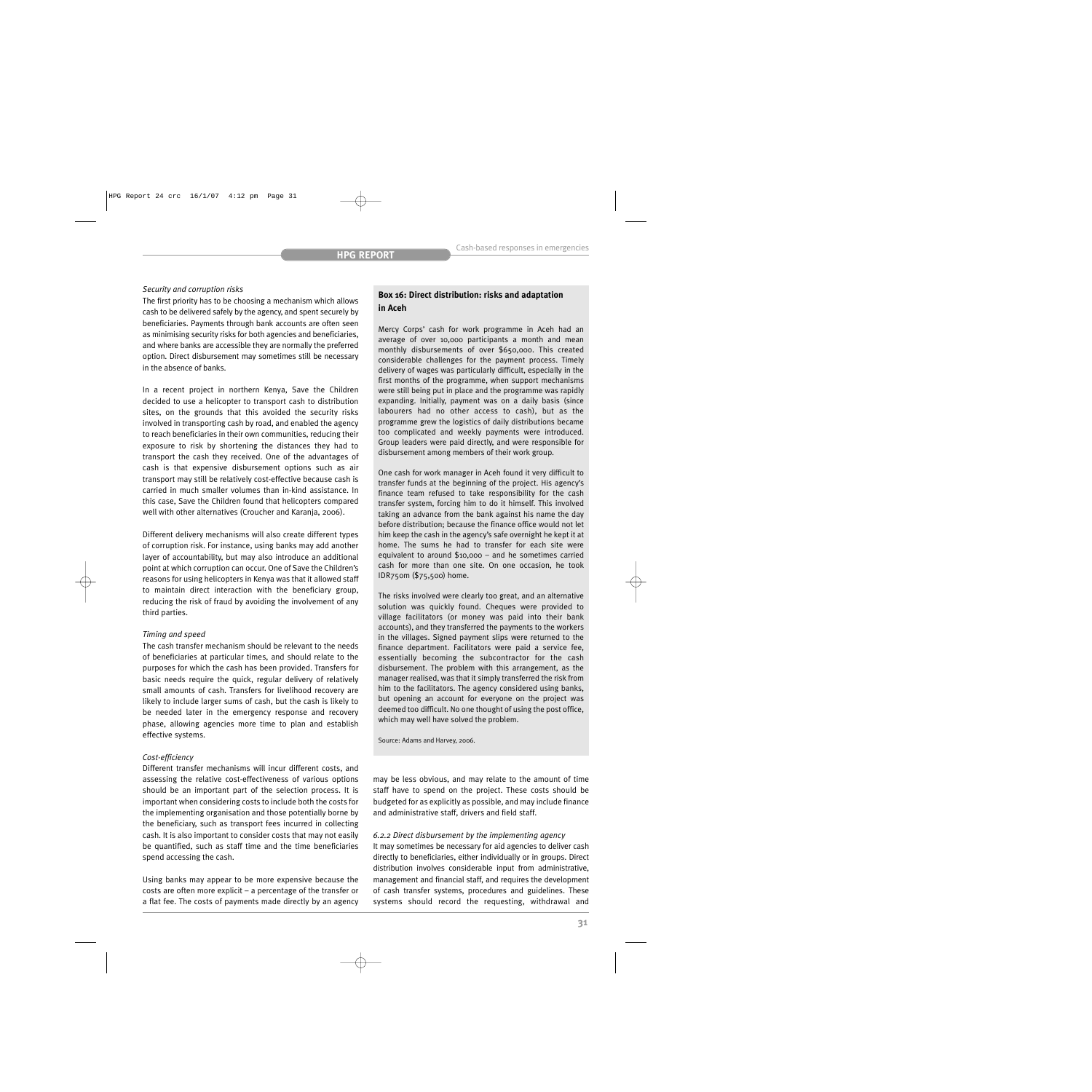| <b>Advantages</b>                                                                                                                            | <b>Disadvantages</b>                                                                                                                                                      |  |
|----------------------------------------------------------------------------------------------------------------------------------------------|---------------------------------------------------------------------------------------------------------------------------------------------------------------------------|--|
| The organisation has close control over the process                                                                                          | The administrative and management workload is high                                                                                                                        |  |
| The organisation builds trust. Many agencies noted that direct<br>cash disbursement instilled confidence in their capacity to deliver        | There are security risks for staff in transporting and delivering<br>cash                                                                                                 |  |
| Support may be more visible and more closely associated with<br>a particular agency than is the case when cash is disbursed<br>through banks | There are corruption risks                                                                                                                                                |  |
| Direct payments may be convenient for beneficiaries if the<br>distribution site is close to their homes                                      | The fact that the distribution is more visible may create<br>security risks for beneficiaries. Visible distributions may<br>prompt moneylenders to demand loan repayments |  |
|                                                                                                                                              | Beneficiaries may exert pressure on field staff to give out more<br>money                                                                                                 |  |

## **Table 7: Advantages and disadvantages of direct payments by agencies during the tsunami response**

disbursement of funds. It is important to recognise the considerable workload that cash disbursements may mean for staff, and to include finance staff in the process of planning and developing systems.

Table 7 details some of the advantages and disadvantages of direct payments that emerged from cash programming during the tsunami response.

## *6.2.3 Disbursement through formal financial institutions*

Where banking systems or other financial institutions such as post offices are available, these have been the preferred method for transferring cash. Banks offer obvious advantages of security, and having a bank account allows people to access funds whenever it is convenient. Using banks may also help to link people with the formal financial sector for other goods and products, such as credit and savings. Payments can be made into individual accounts, or the bank can make payments to people without requiring them to open accounts (for example payments made in a bank branch on production of identification). Where formal sector banking systems do not exist, agencies have sometimes used informal financial institutions, such as remittances providers in Somalia and Afghanistan.

The most obvious consideration for determining whether to use formal financial institutions is whether reliable institutions exist. In the immediate aftermath of a major disaster banks and post offices are likely to have been affected: buildings may be damaged or destroyed and staff may have lost their lives. Institutions or branches which have not been affected may be available and may be able to offer an outreach service. Following the Indian Ocean tsunami, some areas were severely hit and some escaped with very little damage, meaning that banks in one village may have been completely destroyed, while in the next village they were completely untouched. Banks and the post office compiled inventories of damage in sub-branches, and made plans to rehabilitate services (Aheeyar, 2005). Remittance systems are often re-established remarkably quickly following disasters

(Savage and Suleri, 2006; Fagen, 2006). For instance, in Gonaives, Haiti, following Cyclone Jeanne in 2004, staff working in remittance transfer agencies had reopened their partially flooded offices within three days, restored internet links, enabled people to contact relatives overseas and arranged for cash payments and in-kind deliveries to be made outside of Gonaives (Fagen, 2006).

Using banking systems creates a particular set of challenges during the registration process. Banks are likely to require a rigorous system for checking identity documents in order to reduce the risk of payment errors, for which they might be held liable. SDC, which used a bank to disburse cash in Aceh, found that it was meticulous in checking identity documents. Problems arose because of the different spelling of names on registration lists and ID cards, typing errors in database entry, people not having ID cards and people having more than one ID card. This can be seen as a positive accountability check, but it may also delay disbursements. Many payments in the SDC project were rejected, and claimants were referred back to the registration agents (Herrman, 2006).

Table 8 details some of the advantages and disadvantages of using financial institutions to disburse cash during the tsunami response.

## **6.3 Corruption**

There is great reluctance to talk openly about corruption, and corruption risks are very hard to monitor and evaluate in any form of relief programming, not just cash (Ewins et al., 2006; Willits King and Harvey, 2005). Corruption is nonetheless sometimes seen as a greater risk in cash projects because cash is more attractive than in-kind aid items. However, there is little empirical evidence for this; what evidence there is suggests that risks of corruption are no greater than in other forms of relief. Perhaps a better way of looking at the issue is to accept that all kinds of resource transfer bring with them risks of corrupt diversion, and cash assistance presents a different type of risk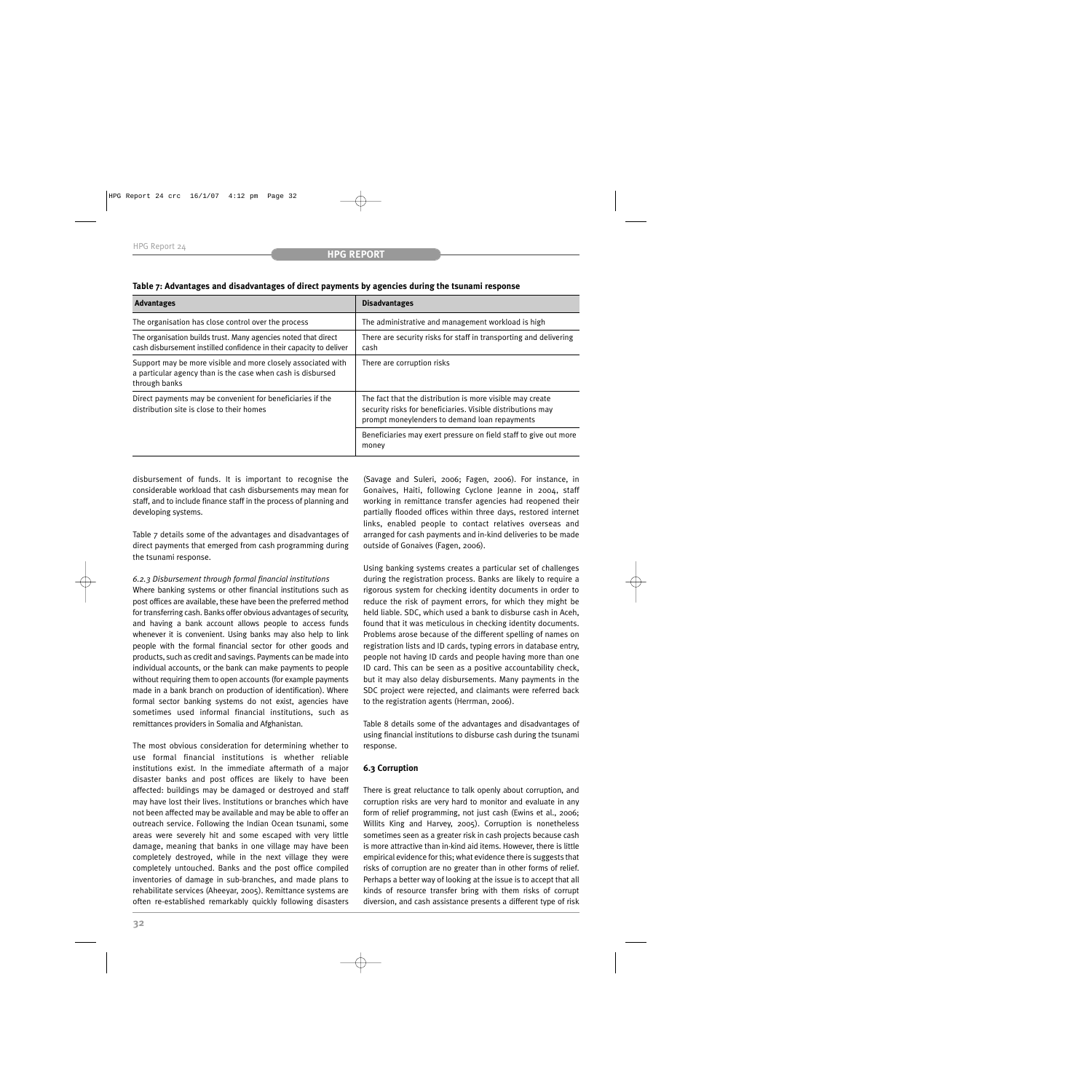| Table 8: Advantages and disadvantages of using financial institutions during the tsunami response |  |
|---------------------------------------------------------------------------------------------------|--|
|---------------------------------------------------------------------------------------------------|--|

| <b>Advantages</b>                                                                                                                                                                                                                                                           | <b>Disadvantages</b>                                                                                                           |
|-----------------------------------------------------------------------------------------------------------------------------------------------------------------------------------------------------------------------------------------------------------------------------|--------------------------------------------------------------------------------------------------------------------------------|
| Risks of corruption may be reduced:<br>Bank staff may be better able to check for abuses and<br>$\bullet$<br>inconsistencies<br>Local elites and NGO staff do not need to handle the cash                                                                                   | Beneficiaries may not be familiar with banks or other formal<br>financial institutions, and may be reluctant to deal with them |
| Reduced workload for agency staff                                                                                                                                                                                                                                           | Banks may be unwilling or unable to reach remote or insecure<br>areas                                                          |
| The transfer process may be more dignified for beneficiaries                                                                                                                                                                                                                | Banks may take longer to prepare disbursements and cannot<br>always be flexible in the timing of disbursements                 |
| Receipt of the cash may be less visible and, if accounts are<br>used, recipients may be able to keep cash in greater safety                                                                                                                                                 |                                                                                                                                |
| Banks may have their own insurance for moving cash and<br>existing security arrangements                                                                                                                                                                                    |                                                                                                                                |
| Recipients may become more familiar with financial institutions<br>and so better able to access savings and credit services in<br>future                                                                                                                                    |                                                                                                                                |
| For the banks, involvement may provide a way of attracting<br>new customers. The Post Office in Aceh province, for example,<br>is interested in the potential of such extra business due to the<br>decline in the use of postal services with the advent of the<br>internet |                                                                                                                                |

profile than in-kind transfers. The important thing is to understand where these risks lie, and act to minimise them. Indeed, some aspects of cash programming may make it less vulnerable to corruption than in-kind, commodity assistance. For instance, some of the key corruption risks around in-kind transfers occur during procurement, storage and transport, none of which apply to cash transfers (Ewins et al., 2006). Samson et al. (2006) argue that the electronic transfer of cash reduces corruption opportunities, and is easier to audit (Samson et al., 2006: 67). Wilding and Ayalew (2001) found that cash provided in a Red Cross programme in Ethiopia allowed for 'a significant reduction in the incidence of slippage (theft) and wastage associated with food distribution'.

It is possible that we are seeing a 'pilot-project effect': most cash programmes are still relatively small-scale, and the real test will come when programming is scaled up and projects are managed less intensively. In common with in-kind transfers, many of the risks with cash occur at the registration and targeting stage. Community targeting creates incentives for local committees and powerful elites to manipulate beneficiary lists through cronyism or by demanding bribes, and 'ghost' or duplicate names may be included on registration lists. In Sri Lanka, concerns about possible abuse during the registration process led one agency to contract an independent organisation to conduct the registration process (Helvetas, 2006; Adams, 2006). As we have seen, corruption has also been a concern in the application and registration systems for cash grants following hurricanes Katrina and Rita

in the United States (US Government Accountability Office, 2006; IFRC, 2006). There is also a risk of diversion during the distribution phase; in one project in Aceh, for example, a significant number of recipients were found to be passing a proportion of the grant they received to district heads and village representatives (Herrman, 2006: 68).

One way of reducing the risk of corruption is by being as transparent as possible about the amounts people are entitled to. In Oxfam's cash for work programme in Uganda, beneficiaries knew the wage that they would receive for the work done. This transparency was welcomed, and contrasted with previous food distributions, which beneficiaries felt had not been transparent and had suffered from substantial leakage (Khogali and Takhar, 2001b). Save the Children in Ethiopia aims to minimise the risks of diversion in part by ensuring that all cash payments are made in the presence of 'heads of the food security desk or rural development sector, Save the Children monitors, and DAs and PA officials'. Save the Children's Contingency Committees are tasked with deciding whether it is appropriate for Save to take over direct payments from the local government in the event of diversion (Save the Children UK, 2003b).

## **6.4 Security**

Security, like corruption, is often seen as a more serious risk in cash transfers than in in-kind aid. Assessing whether cash can be delivered safely and spent securely by recipients is one of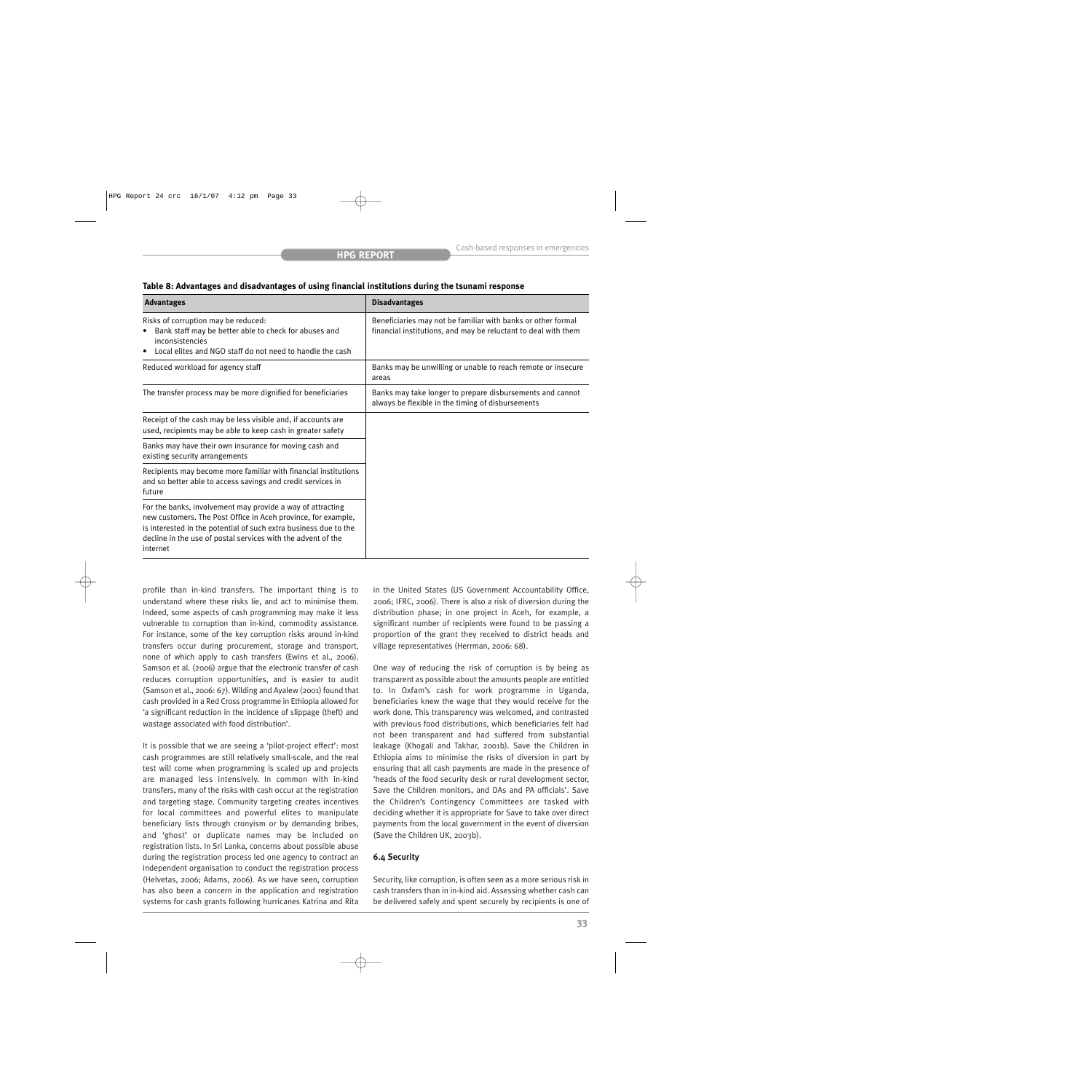## **Box 17: Corruption: findings from selected evaluations**

## *Oxfam cash project in Zambia (2005/6)*

The evaluation team asked whether people had encountered any corruption, either during the registration process or during distributions. Very few incidents were reported, and there was no evidence that corruption was more of a concern than it would have been in a commodity distribution. One nonbeneficiary reported having tried to bribe the registration committee to get on the list. The bid failed because the extra forms that Oxfam had promised to deliver did not appear. This was the only incident reported during the evaluation.

Several interviewees noted that cash transfers could potentially reduce the risks of corruption. Political interference in the relief process may be less likely because cash could be distributed more directly than food aid, reducing the number of actors involved. In one village focus group discussion, people felt that cash transfers were less vulnerable to manipulation than food aid, where corruption allegedly starts with transporters who deliver a smaller number of bags. Those responsible for offloading and storage may also steal bags of food (Harvey and Marongwe, 2006).

## *ACF cash for work project in Somalia (2005)*

ACF found that a small proportion of cash was given to the local authorities. This was, however, common practice in Somalia, and was considered a kind of 'tax' imposed by the village authorities, in return for guaranteeing the security and general functioning of the village. Food aid projects were subject to the same procedure, and a similar 'tax' was collected from local businesspeople (Mattinen and Ogden, 2006).

the keys to determining whether or not it is feasible. There are very clear concerns about giving people cash in situations of conflict and predatory political economies. Even if cash can be safely delivered to recipients, there are legitimate fears about what happens to it after it reaches traders or beneficiaries, and whether its arrival could make conflicts worse. However, evidence from existing cash and voucher projects suggests that ways can be found to deliver and distribute cash safely even in conflict environments. Most evaluations of cash transfer projects conclude that cash can be delivered safely and securely (Harvey, 2005).

Aid agencies implementing cash projects have developed a number of interesting and innovative ways to minimise potential security risks. In Afghanistan and Somalia, agencies have successfully used local remittance companies to deliver money to people in remote and insecure areas. In Ethiopia, Save the Children takes out insurance coverage against the risk of loss in transporting cash to projects in areas where there are no banks (Knox-Peebles, 2001). In Zambia, Oxfam sub-contracted delivery in remote rural areas to Standard Bank, which used security company vehicles to deliver the

cash, accompanied by local policemen (Harvey and Marongwe, 2006). Other security precautions include varying payment days and locations, minimising the number of people who know when cash is being withdrawn and transported and using different routes to reach distribution points (Creti and Jaspars, 2006: 43). As we have seen when discussing transparency in dealing with local traders, there is a clear dilemma between the need for openness and the need, for security reasons, for confidentiality about the time and location of distributions and beneficiary lists. In Aceh, military personnel demanded to see lists of beneficiaries who had received a cash grant. NGO staff refused, and reported the incident to the authorities (Adams, 2006).

The fact that evaluations of cash transfer projects have found little evidence of corruption and insecurity associated with cash and voucher approaches does not imply that these risks do not need to be carefully assessed in each context. Most cash projects in insecure environments have been relatively small-scale, and security risks may grow as larger programmes are implemented.

As with corruption, the security risks associated with cash should perhaps most helpfully be viewed as different, rather than necessarily greater or smaller, than those associated with in-kind transfers. Once again, some of the key security risks associated with in-kind distributions relating to transport and storage of bulky commodities do not apply in the same way to cash transfers. The use of banks and other financial institutions potentially reduces the security risks associated with cash transfers. Rather than aid agencies needing to deliver either large amounts of cash or in-kind commodities to beneficiaries in highly visible distributions, recipients can collect their cash from banks or post offices more discreetly when it is convenient and safe for them to do so. Insecurity and corruption present real challenges to the implementation of cash and voucher approaches, and there is a need for strong monitoring and accounting systems to minimise these risks.

## **Box 18: Using remittance companies in Somalia**

To enhance project security, Horn Relief and NPA used two money transfer companies to distribute cash to beneficiaries. These companies were responsible for transferring \$50 grants to each of the registered beneficiaries, verifying and documenting each recipient and maintaining records of each transfer. The transfer companies undertook full liability for all project monies and agreed to cover any lost or misallocated funds. Before the companies were selected, extensive discussions were undertaken to ensure that they had fully functioning distribution networks, including lists of all the villages in which they had agents and systems (HORN RELIEF, 2004).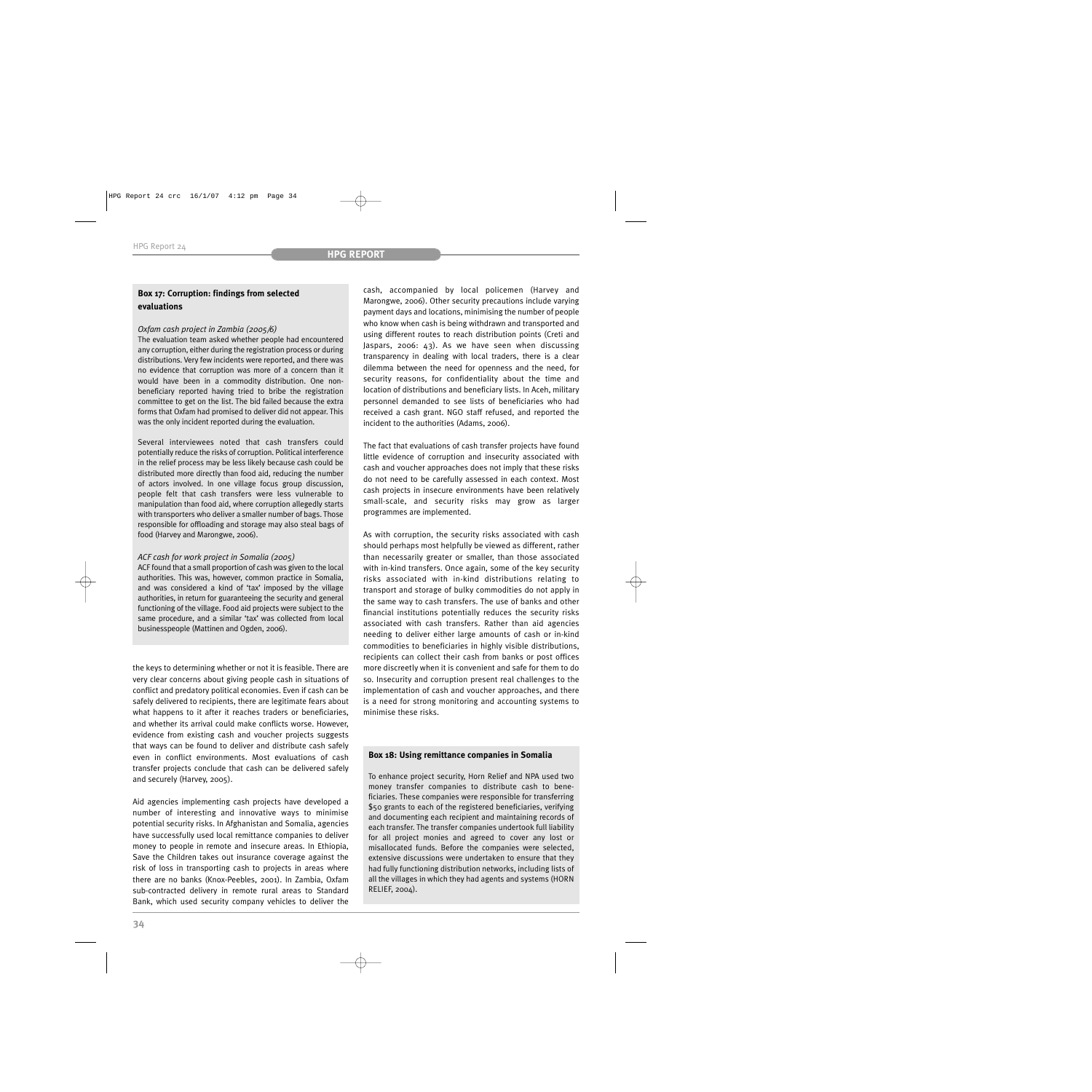### **6.5 Timing and timeliness**

The issues around timing and timeliness are two-fold. The first concerns how rapidly cash-based responses can be delivered, and the second concerns when it should be provided. In theory, cash-based responses should be more rapid than in-kind assistance because there is no need to purchase and transport goods. In practice, however, they often seem to take longer to establish. This is partly because they are often seen as new, innovative and risky; systems and procedures are not established and need to be set up from scratch. In Ethiopia, once systems for cash distributions had been established, Save the Children found that cash distributions were quicker than food distributions (Adams and Kebede, 2005: 19). But the same evaluation also noted delays in payments of up to several weeks because tight administrative and financial systems resulted in bottlenecks in some parts of the chain.

There is a clear need to integrate planning for cash-based responses into overall disaster preparedness and contingency planning. The rapid delivery of cash may not be appropriate at the early stages of an emergency because markets are too disrupted or the infrastructure is damaged. However, while inkind assistance may be more appropriate in the early stages of an emergency, this should not automatically be assumed. Cash may still be useful and if agencies are prepared can be delivered rapidly. There is also a need to guard against making systems over-complicated. Rapid response (whether in-kind or in cash) often entails devolving decision-making power and responsibility to as local a level as possible. This may mean giving field managers and offices the authority to distribute small grants to affected households in the immediate

aftermath of a quick-onset emergency without elaborate procedures.

Timing is also important. In the Ethiopia project described above, it was found that distributing cash grants after the harvest was more likely to lead to productive investment and enabled shifts in contractual sharecropping arrangements between rich and poor households (Adams and Kebede, 2005). In Somalia, ACF found that cash provided during the hungry season was largely spent on food; spending on restocking was more likely when cash was provided after the harvest (Mattinen and Ogden, 2006). Alternatively, there may be benefits in starting cash projects earlier, if doing so enables people to buy agricultural inputs to help with the harvest (Harvey and Savage, 2006). One project in Mongolia provided cash in October, when prices for animals were high and there was limited time to gather enough fodder resources for the winter. May or June would have been a better time for animal purchases (Dietz et al., 2005).

Understanding seasonality and how this relates to the objectives of cash projects is clearly important. If cash is intended to help people meet basic needs, then it is likely to be most useful during hungry seasons or particularly difficult periods, but food prices may be higher than normal and the cash will buy less. There may be a case for considering whether food aid would be more appropriate, or whether a combination of food and cash would be suitable. Likewise, in quick-onset emergencies cash provided in the early stages may be spent on meeting basic needs and coping with the immediate aftermath of displacement. Cash provided later on may be spent on recovery, such as rebuilding houses or investing in livelihoods.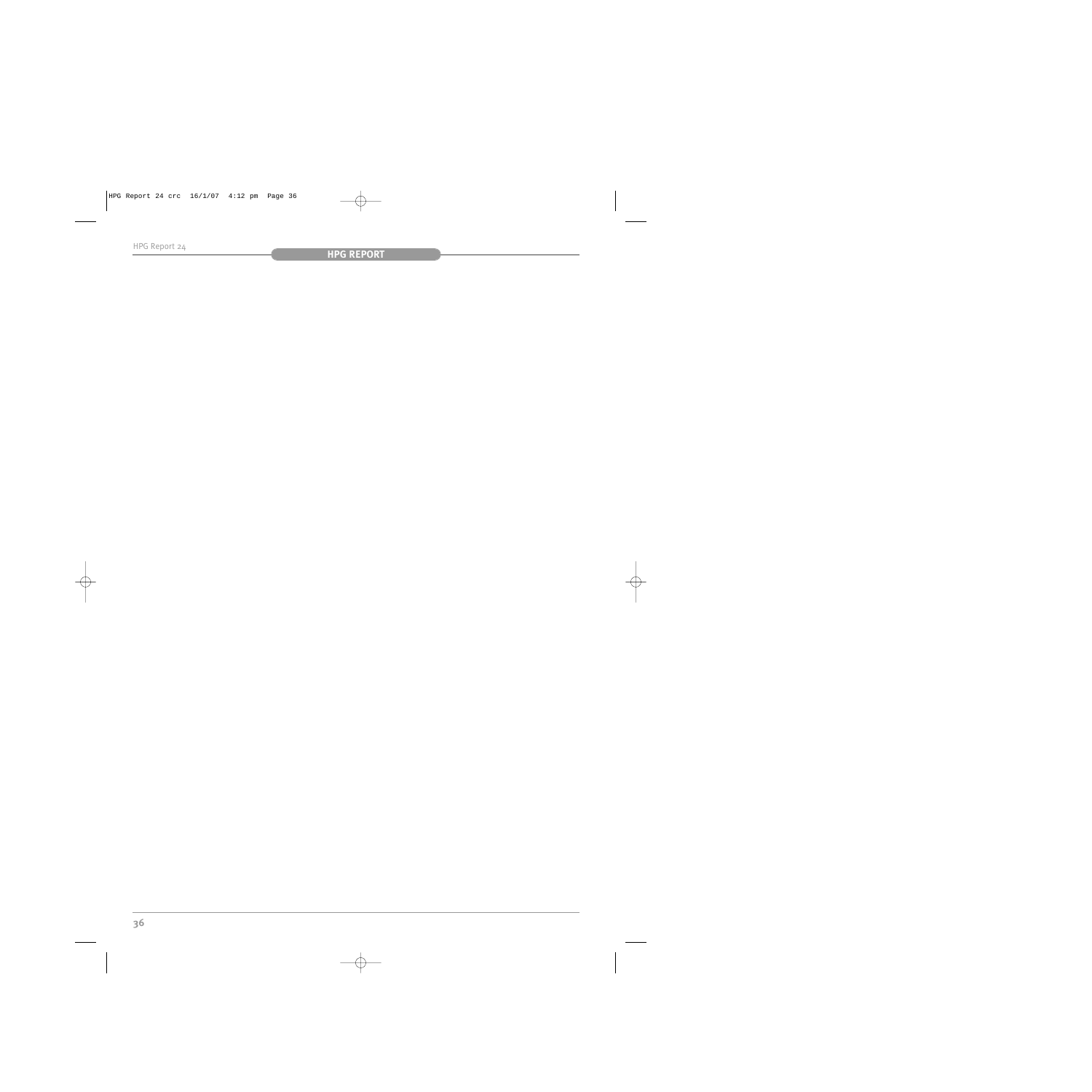## **Chapter 7 Assessing the impact of cash**

The first question that needs to be answered in considering the impact of cash transfer programmes is what people purchase with the money that they receive. The lack of control over what cash is spent on is one reason for caution in the use of cash-based approaches. In particular, the funds provided could be used for anti-social or inappropriate purposes. Men could control the cash provided and spend it on alcohol and cigarettes, rather than food for their hungry children; in conflicts, the funds could be used to buy arms. While these are legitimate concerns, the evidence from monitoring reports and evaluations overwhelmingly suggests that people do not use the cash they are given to purchase non-essential goods. When needs are particularly severe, people are likely to spend cash on basic essentials, primarily food and items such as soap. Where large debts are a source of livelihood stress, cash grants have been used to pay them off. Where the amounts provided are more generous or immediate needs are less severe, people make key investments in livestock or services, such as health and education, or social functions, such as funerals and weddings. Findings on spending patterns in longer-term social protection programmes have similar conclusions. Devereux et al. (2005: 26) note that 'a striking finding from all our case study programmes is the diversity of uses to which cash transfer income is put'. The study divides expenditure into eight useful categories:

- Food (maize-meal, vegetables, meat).
- Groceries (soap, paraffin, matches, candles).
- Household items (blankets, clothes).
- Services (health, transport, education).
- Assets (chickens, pigs).
- Income-generating activities (farming, trading).
- Social costs (funerals, community groups).
- Savings (in cash or assets such as jewellery).

Evaluations consistently find that people prefer cash to food partly because of the greater flexibility that it provides. Cash can allow people access to a wider range of foodstuffs, for example. In Ethiopia, a Red Cross evaluation found that people bought cheaper grains (maize and sorghum) rather than wheat, and so increased their calorie intake (Wilding and Ayalew, 2001: 40). A Save the Children cash for work project, also in Ethiopia, found that households receiving food aid enjoyed a much less varied diet than ones receiving cash (Knox-Peebles, 2001). What cash is spent on seems to depend on the wealth and vulnerability of the receiving household. In Save's Ethiopia project, for instance, poor households used cash to buy second-hand clothes and basic necessities, as well as food; 'middling' cash-receiving households invested in farm tools, seeds, small stock animals and loan repayments (Knox-Peebles, 2001). In one project in Russia, SDC found that elderly recipients were likely to spend more on medical treatment than younger ones, and often saved some of the cash until spring to buy seeds for kitchen gardens (SDC and UNHCR, 2002).

#### **7.1 Nutrition**

It is always difficult to attribute nutritional impact, even in food aid programmes (Shoham, 2004). One of the arguments sometimes put forward for food aid is that it is likely to have a greater nutritional impact, and so is therefore more appropriate if a project has explicitly nutritional objectives. There may be a greater propensity for food aid to be consumed as food, and it is less likely than cash to be used for other purposes. The US food stamps programme has found that people 'buy more food with food stamps than they would with a cash transfer' (Osborne et al., 2001; Winicki et al., 2002). Food aid can also be fortified to address particular vitamin or mineral deficiencies. But there is also evidence that cash can be as effective as food aid in supporting nutrition. An evaluation of Oxfam's cash grant programme in Zambia, for instance, found that people were able to buy amounts of food 'roughly comparable to a standard food aid ration, and therefore of similar nutritional value' (Harvey and Marongwe, 2006: 3). CARE and Save the Children cash and voucher projects in Aceh found that 'food consumption of targeted beneficiaries met acceptable standards of quality and quantity throughout the pilot duration' (Cole, 2006: 2). An evaluation of WFP's cash transfer pilot project in Sri Lanka found that 'a switch from food to cash benefits was not likely to affect consumption significantly' (Sharma, 2006). Monitoring data from an Oxfam emergency cash programme in Zambia suggested an increase in dietary diversity (Harvey and Marongwe, 2006).

### **7.2 Livelihoods**

Cash transfers have sometimes been argued to have broader impacts on livelihoods than simply protecting immediate consumption. Cash's greater flexibility means that it can be used for productive investments. There is some evidence of this, but as we have seen it depends crucially on the amount of cash that is given, and when. Where cash is being provided as emergency relief, the majority of the funds seem to be spent on immediate consumption. However, where the situation is less acute, or where the amounts of cash provided are more generous, cash can help to stimulate productive investment. A review of Oxfam's cash for work project in Turkana, Kenya, found that larger sums were more likely to be spent on productive assets such as livestock, or setting up small shops (Frize, 2002).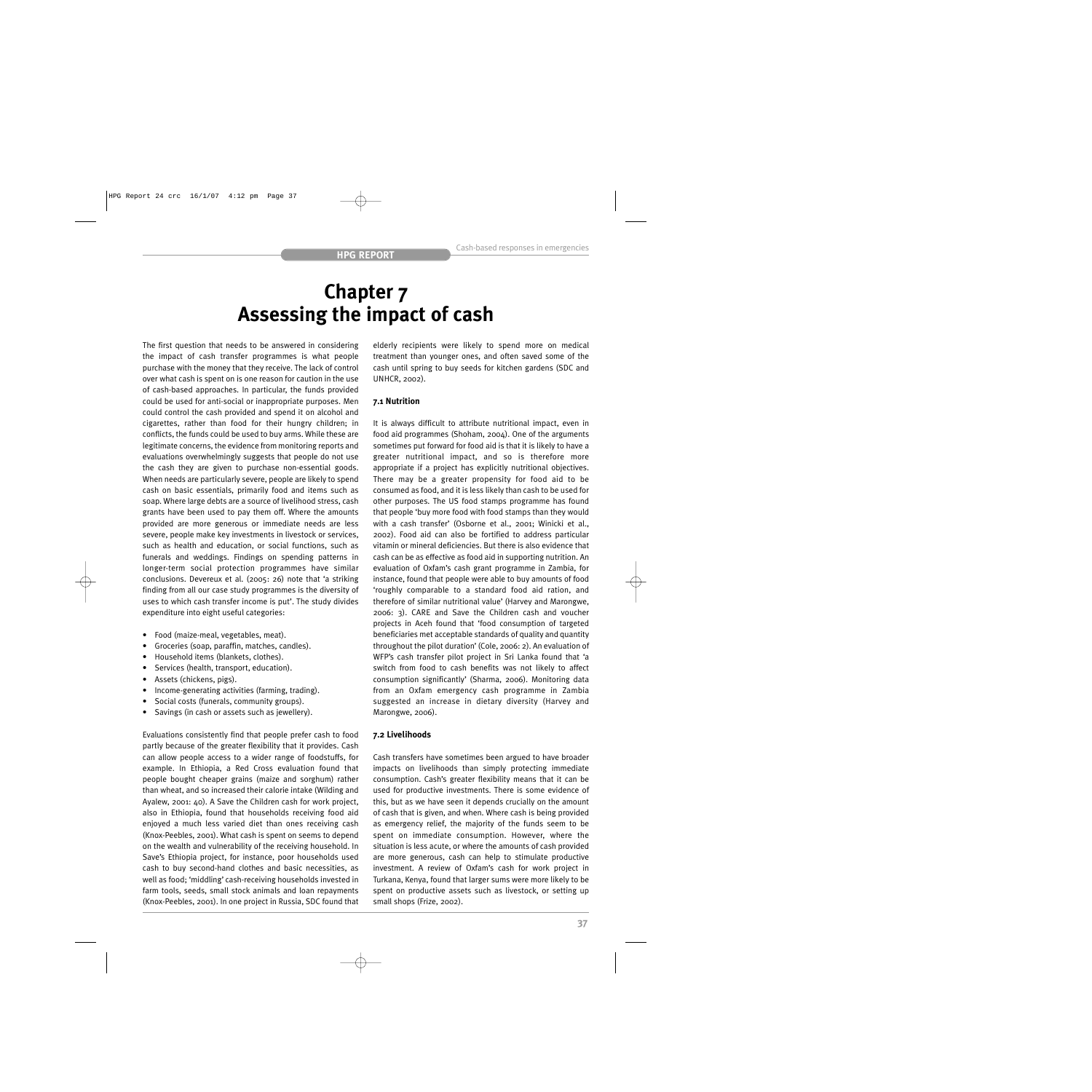## **Box 19: Cash as a stimulus to investment in northern Kenya**

Habiba Abdi Ahmed moved to Boji Yare settlement from Wajir in 2000. She is a widow; her husband was killed in clan clashes in 1994. She has four children, including a divorced daughter with four children of her own. This family is dependent on her.

Along with three other women, Habiba was chosen by the community to work on Oxfam's roads project. Their main tasks were pulling away tree branches, cut down by the men, making tea for the workers and carrying water.

Habiba worked for 60 days on the project, earning about £45. She used this to buy three sheep, clothes for all her dependants and sugar. She bartered the sugar for milk, which she sells at the milk market in town, making a few shillings' profit on each bottle. She uses this profit to supplement the family's household budget. She is also able to contribute to community obligations, such as funerals. She even managed to attend her brother's funeral in Isiolo. Later, she opened a tea kiosk. Today, her assets are six sheep and savings of about £20.

Source: Creti and Jaspars, 2006.

A key finding from Save the Children's cash project in Ethiopia was the potential for relatively generous cash grants provided to vulnerable households following the harvest to shift the balance of power in negotiating contractual sharecropping and livestock arrangements with richer households. Farmers bought oxen or seed, enabling them to avoid sharecropping arrangements where they had to give half of the harvest to a richer household in return for seed on loan or the use of oxen. Cash grants provided a better bargaining base for poor households. Because fewer poor households were entering into sharecropping agreements, there was greater competition amongst rich households for land to share-crop, and incentives were being offered such as the landlord paying land tax, or allowing a higher proportion of the harvest to be retained. Agreements by which poor households agree to look after the livestock of richer neighbours had also shifted because cash grants had allowed poor households to buy livestock and withdraw from these agreements. This was leading to better contractual terms, such as allowing people to retain a higher proportion of offspring in return for herding and pasture (Adams and Kebede, 2005).

In Malawi in 1999, a flexi-voucher was provided to some households as an alternative to the provision of 'starter packs' of seed and fertiliser. These vouchers could be exchanged for cash at selected retail outlets. Although most of the recipients used the cash to buy basic household necessities, the money saved enabled them to work on their farms, rather than having to do casual labour during the planting season. It was thus seen as a more effective way of increasing production than buying seeds or fertiliser (Harnett and Cromwell, 2000). An evaluation

of a 2005–2006 Concern project in Malawi providing both food aid and cash transfers found evidence of various forms of investment. The cash enabled people to buy governmentsubsidised maize and fertiliser (a finding echoed by an Oxfam programme the same year). This highlights the possible complementarities between cash transfers and other interventions. The Concern evaluation also found that some households invested part of the cash they received in buying or renting land for cultivation (Devereux et al., 2006; Savage and Umar, 2006).

## **7.3 Access to services**

In many developing countries, fees are charged for health care and education. Even where user fees are not in place, people face costs such as school books, uniforms, medicines, transport and possibly informal or corrupt 'charges'. A consistent finding from evaluations of emergency cash transfer programmes (and longer-term social protection programmes) is that some cash is spent on accessing services. In Zambia, the Oxfam programme was found to protect school attendance in a year when the poorest would otherwise have had to withdraw children from school. Transfers were also crucial in enabling some households to obtain health care. For households suffering a health shock, expenditure on health care sometimes made up the bulk of the transfer. For example, one woman interviewed had spent most of the cash she received on hospital fees and food for her son, who had suffered a major fracture (Harvey and Marongwe, 2006). In Ethiopia, cash transfers enabled more timely access to health care because recipients did not have to sell grain before attending clinics (Devereux et al., 2005).

In Malawi, a Concern project found that many households invested in education, using cash transfers to buy notebooks and pens and, in a few cases, to supplement secondary-school fees. Without the cash transfers children may not have attended school during the hungry season due to hunger or lack of suitable clothes. Health care was also a common form of expenditure in the same project, with people paying for hospital bills, buying pills in local stores and for consultations with traditional healers (Devereux et al., 2006). Of course, a simpler way of supporting access to health and education is for it to be provided freely in the first place or, where fees are in place, for these to be waived during crises.

## **7.4 'Anti-social' or inappropriate use**

One common concern about cash is that it will spent 'antisocially', by which people usually mean spending on cigarettes or alcohol. The concept of anti-social use is problematic because it implies a moral judgement on the part of the giver about what is and is not anti-social. In Mozambique, demobilised soldiers returning to their villages sometimes spent some of their demobilisation grant on alcohol, but far from being anti-social, this was part of a village celebration that helped to reintegrate them. In the context of a war, we might not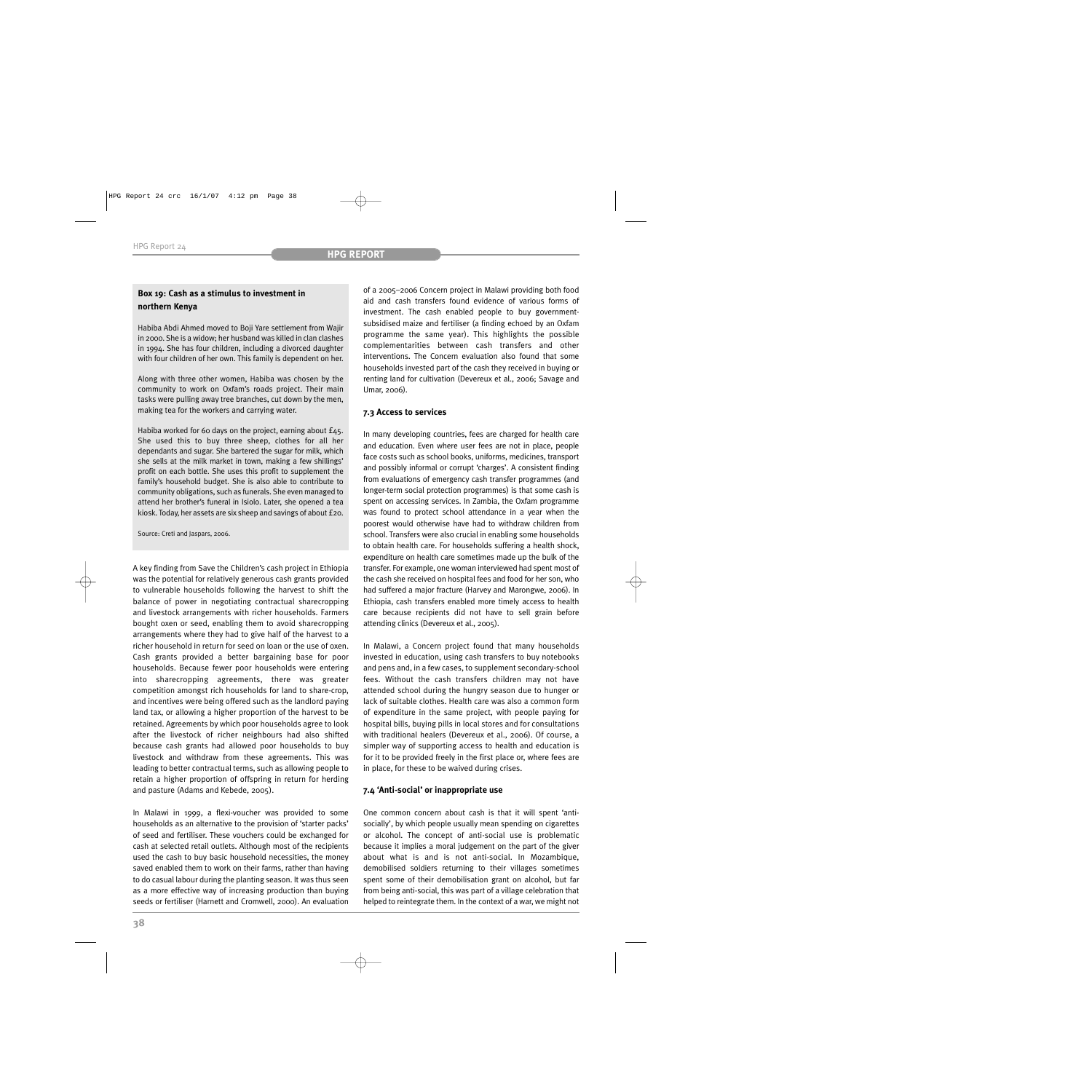approve of using income to purchase arms, but this might be seen as a legitimate priority by people wanting to defend themselves. It seems likely that, in countries where illegal activities form a major part of some livelihoods (such as poppy production in Afghanistan), income might be spent on those illicit activities. Nor is the risk of anti-social use unique to cash. Food aid and other in-kind assistance can be sold, or can free up income to be spent on other items.

There is in fact very little evidence of anti-social spending in cash projects; overwhelmingly, people use the cash productively, to meet immediate needs, or to protect and rebuild livelihoods. As Devereux et al. (2005) note, in their study of social protection programmes, 'individuals and households appear to make careful and strategic decisions about how to use this additional income for the best interests of the household'. That said, it is very difficult to find out about anti-social use through standard monitoring. People are intrinsically unlikely to tell a monitor working for an aid agency that they spent part of a cash transfer on alcohol, cigarettes and guns, and current monitoring and evaluation methodologies make going beyond standardised responses in interviews, surveys and focus group discussions difficult. A wider range of methodologies may help to get at these issues. These might include greater triangulation through talking to a wider range of actors in communities and more independent monitoring and evaluation. But independent monitors or evaluators would need to be local, with deep understanding of local contexts and with the ability to dig beneath the surface of conventional responses. Finding these sorts of skills is difficult, particularly given the short time-scale of most evaluations. SDC has contracted monitoring to independent local organisations in order to encourage people to raise concerns freely, and the agency has found that this works well. Monitoring by some agencies has also looked for different types of expenditure. In Somalia, for example, a postdistribution monitoring team conducted interviews with qaat traders to see if there had been any increase in sales following the cash distribution (Narbeth, 2004; Ali et al., 2005).

In areas where there are major problems with alcohol or drug addiction, some households will clearly spend part of their income on drugs or alcohol, and it would be surprising if cash transfers were not also used for these purposes. A household economy review in Turkana, for instance, noted almost universal addiction to tobacco (Levine and Crosskey, 2006a). In Bam, where cash transfers were part of the government and Red Cross response, opium addiction is widespread (some reports suggest up to a quarter of the population are addicted). In contexts like these, it would be very difficult to attribute spending on undesirable goods to the cash transfer itself. It is, however, unclear whether the existence of a cash transfer increases the consumption of undesirable goods, and if so whether this increase is higher with cash than with other types of resource transfer. As part of an SDC project in Moldova, local village committees purchased essential items on behalf of families where there was a high risk that cash

### **Box 20: Evaluating anti-social use in Zambia**

An evaluation of an Oxfam cash transfer programme in Zambia which examined the question of anti-social use concluded that:

*Neither Oxfam's monitoring nor the evaluation team picked up any evidence of anti-social use, but evidence is unlikely to emerge from relatively brief interviews. Other organisations reported concerns that some of the cash was being spent on beer, but it was impossible for the team to assess the extent to which this was anecdotal or represented relatively isolated cases. Beer brewing, and therefore presumably beer consumption, is part of the local economy. The market analysis, for instance, found in interviews that some women use beer brewing to earn money to buy food. It would therefore be unsurprising if a major resource transfer into a community resulted in some increase in business for local beer brewers. But this might be equally true of an in-kind resource transfer, such as food aid. Opinions on this varied. Staff from another NGO working in the area were convinced that, in the local cultural context, cash brought with it particular problems. As one staff member put it, 'there are three things you can buy in the village: food, beer and sex'.*

Source: Harvey and Marongwe, 2006.

would be misused. It is important here to disentangle general societal ills from the particular impact of cash (Rauch and Scheurer, 2003). If alcohol addiction is an endemic problem, then places where cash is provided will also have instances of alcohol consumption. It is possible that a resource transfer could provide the trigger for greater consumption, but to blame cash for this is to confuse a symptom with a cause.

#### **7.5 Debt and credit**

Cash grants are frequently used to repay debts. This is sometimes seen as problematic on the grounds that it is not supporting consumption or investment. It can, however, be seen in positive terms, as enabling credit markets to start functioning again. In Afghanistan, Lautze et al. (2002) found that 'deepening poverty has led to high overall debt burdens, widespread delinquency on loan payments and outright default'. The report argued that there was an acute crisis of purchasing power, and recommended cash transfers to increase purchasing power and promote loan repayment.

In many crises, informal credit systems are an important part of how people attempt to cope (and there is a need for greater understanding of credit systems and their role in livelihoods). Debts spiralling out of control can be an important indicator of vulnerability, and for an individual family making a start in paying off debts in order to regain creditworthiness can be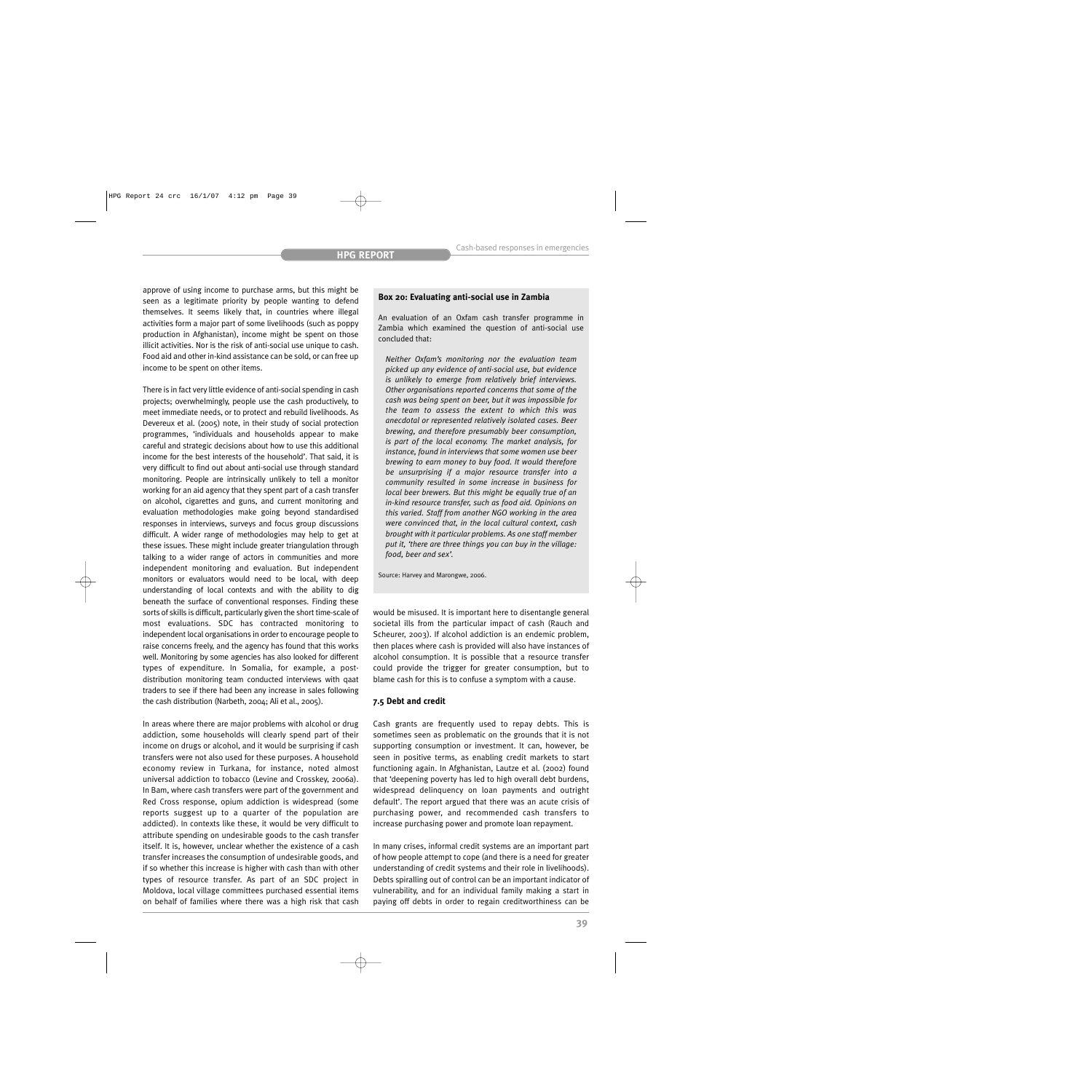vital in protecting livelihoods. In an evaluation of cash projects in Somalia, it was found that people invested a significant amount in debt repayments in the first two months of the project; these repayments 'revived the credit systems and reduced the burden on the business community as well as other social support systems' (Acacia Consultants, 2005: 6). In some situations, the existence of high levels of debt might make a cash programme inappropriate. Three-quarters of participants in an SOS Sahel cash for work programme in Ethiopia expressed a preference for food rather than cash, partly for fear that, if cash was given, debts would then be called in (Mitchell, 1996). In Mongolia, beneficiaries received considerable attention from traders to whom debts were owed; in some cases, creditors accompanied them to the bank.

There is sometimes concern that cash grants may undermine repayment rates for micro-finance institutions, and it is important to consider how grants for livelihoods recovery interact with the micro-finance and credit sector. What is the appropriate balance between grants and loans? Do grants risk undermining the long-term sustainability of micro-finance institutions, whose loan portfolios might already be struggling to cope with the effects of the disaster? However, it is also possible to argue that grants make a positive contribution by enabling people to restart livelihoods, thereby enabling them to repay debts and re-enter credit markets. The question of the balance between grants and loans was a thorny one in the tsunami response. The tsunami inflicted significant damage on micro-finance institutions and their members and some institutions had to write off loans, using grants received from donors. Cash transfers received by tsunami-affected people were used to repay existing debts and to restart livelihood activities. However, there were concerns in some areas that uncoordinated cash interventions were affecting the credit culture and the commitment of micro-finance clients to repaying their loans (Aheeyar, 2005). The key here appears to be close coordination between agencies providing grants and loans, and a clear distinction between the two. It may also be possible to explore links between cash grant projects and longer-term micro-finance provision, for instance by helping grant beneficiaries to make links with loan providers.

## **7.6 Dignity**

It is sometimes argued that cash- and voucher-based responses enable aid agencies to operationalise their commitment to ensure dignity in the delivery of assistance. Mitchell and Peppiat (2001), for example, argue that beneficiaries determining their own needs 'represents a fundamental step towards empowerment'. A Red Cross voucher programme in the West Bank explicitly aimed to preserve people's dignity by allowing them to make their own decisions in the purchase of essential commodities. A review found that having the freedom to buy basic items in a shop was psychologically far preferable to queuing for food assistance, a finding echoed in evaluations of other cash

projects. CRS has argued that, by transferring planning and decision-making responsibility to disaster-affected people, seed fairs and vouchers promote justice and empowerment (Catholic Relief Services et al., 2002). Beneficiaries of a Save the Children cash and voucher project in Indonesia stated that vouchers and cash gave them a sense of freedom and ownership that they had not experienced during food distributions (Cole, 2006). In Mongolia, cash recipients reported that they could go to the bank 'like customers' and collect the money like any other account holder (Dietz, 2005).

## **7.7 Gender**

The concern that cash could be especially problematic in gender terms seems to stem from a small number of assessments where women expressed a preference for food over cash. In the SOS Sahel cash for work programme in Ethiopia, women said they preferred food as this had an immediate impact on food security (Mitchell, 1996). In Burundi, the wives of men participating in a food for work project asked for part of the wage in food; women in Guatemala preferred to be paid in food, which they felt they could control (Walsh, 1998). In general, however, there is little evidence to support the view that cash necessarily disadvantages women, although like anti-social use this is a difficult subject, and one that standard monitoring and evaluation methodologies are unlikely to make much headway with.

It seems that people usually decide how cash is spent equitably within the household, and prioritising women as recipients can be empowering (Khogali and Takhar, 2001a). There is also evidence that the provision of cash enhances caring practices because it enables women to feed their children more frequently, diversify their diet and obtain medical care more quickly (Adams and Kebede, 2005; Save the Children UK, 2005). A WFP cash pilot project in Sri Lanka found that, in households where women already had greater control over resources, receiving cash rather than in-kind transfers led to improved and diversified dietary quality and reduced expenditure on alcohol (Sharma, 2006). Providing cash support to host families to support displaced people as an alternative to camp-based help may also have positive gender impacts, given the well-documented concerns around women's security and privacy in camps (Oxfam International, 2005).

The wider development literature suggests that cash transfers targeted at women have a stronger impact on the living standards of their children, particularly girls, and that cash transfers directed at women may also have equalising impacts on bargaining power within the household (Barrientos and De Jong, 2004; Haddad et al., 1997). In South Africa, old age pensions improved the nutritional status of children in the household (particularly girls) if they were received by a woman, but not by a man (Duflo, 2000). In cash and voucher programmes, as in many commodity-based distributions, women are sometimes prioritised as recipients. For example, in Somalia project staff stressed that women were the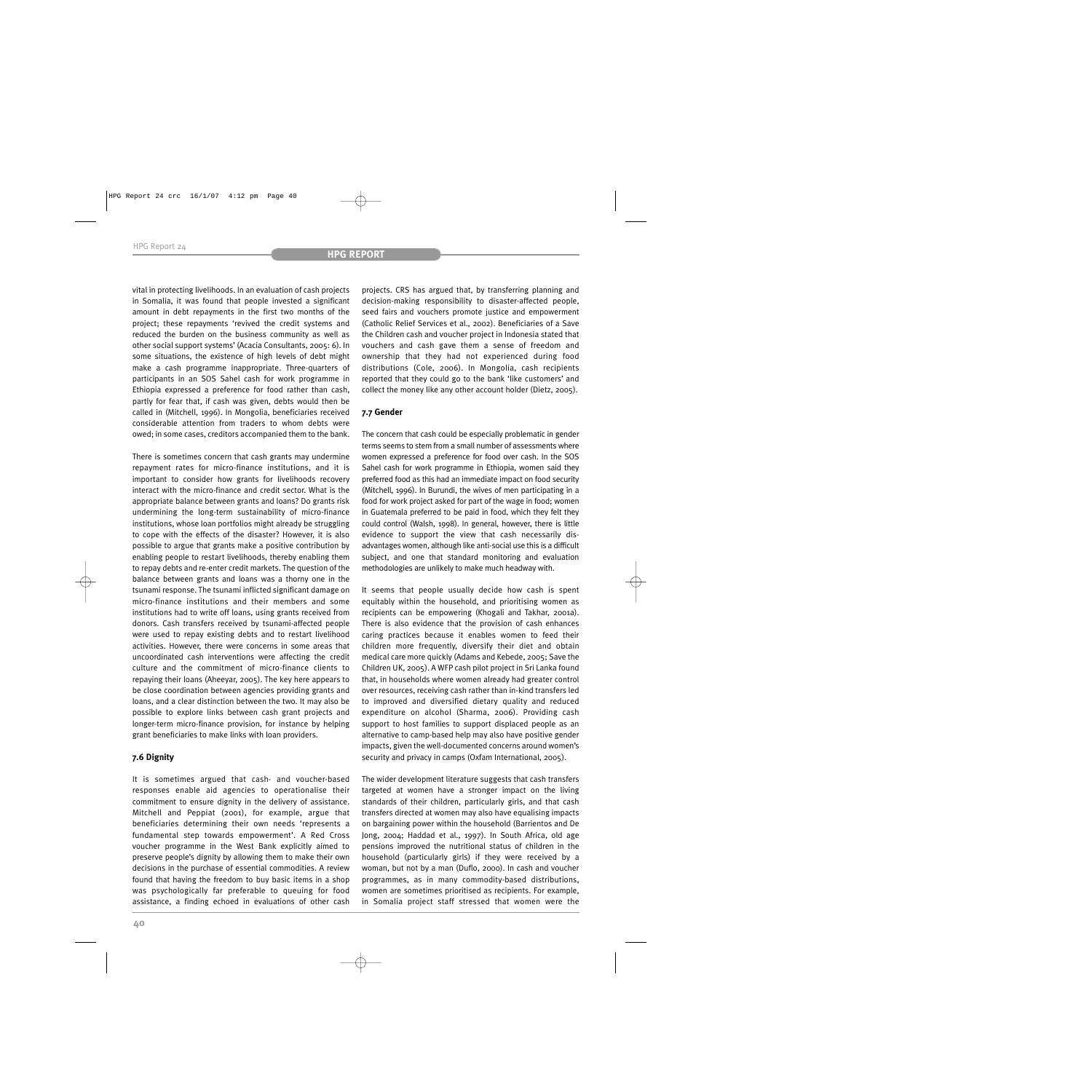preferred beneficiaries, and 49% of the recipients were women. Horn Relief saw this as an achievement in Somalia's highly patriarchal society (Ali et al., 2005). Efforts have also been made to ensure that women can participate in cash for work programmes (Hofmann, 2005). In a WFP cash pilot project in Sri Lanka, it was found that, in households in which women already had higher control over resources, receiving cash rather than in-kind transfers led to improved and diversified dietary quality and reduced expenditure on alcohol (Sharma, 2006).

Particular concerns have sometimes been raised about the potential for cash payments to encourage domestic violence. Oxfam (2005) noted that, in Sri Lanka, domestic abuse is a real threat, and it has grown with added stress on families since the tsunami. According to one field officer: 'the government is giving people payments after they lost their relatives and houses in the tsunami. The husband went to claim the payment and spent it on Arrack [a local liquor made from palm sap] to get drunk. When the wife asked where the money had gone to he hit her'. Again, however, to blame cash for domestic violence seems to be confusing a symptom with a cause. It could also be the case that relief (whether provided in cash or in kind) alleviates tensions within households by enabling people to meet basic needs. Deciding whether cash assistance would make domestic violence more likely is extremely difficult.

Cash-based programming clearly needs to be sensitive to possible forms of gender-based discrimination. In the response to the tsunami, female-dominated businesses, such as small-scale cottage industries and fish processing, were not always as visible as businesses run by men, and were less likely to be supported with livelihood recovery grants. There were also concerns about women being excluded from cash grant projects, and we have already seen how cash for work programmes can exclude women. In Sri Lanka, Oxfam found that 'women had difficulty in accessing benefits, especially cash payments and rations, because families are registered for government and insurance purposes in the man's name' (Oxfam, 2005: 11).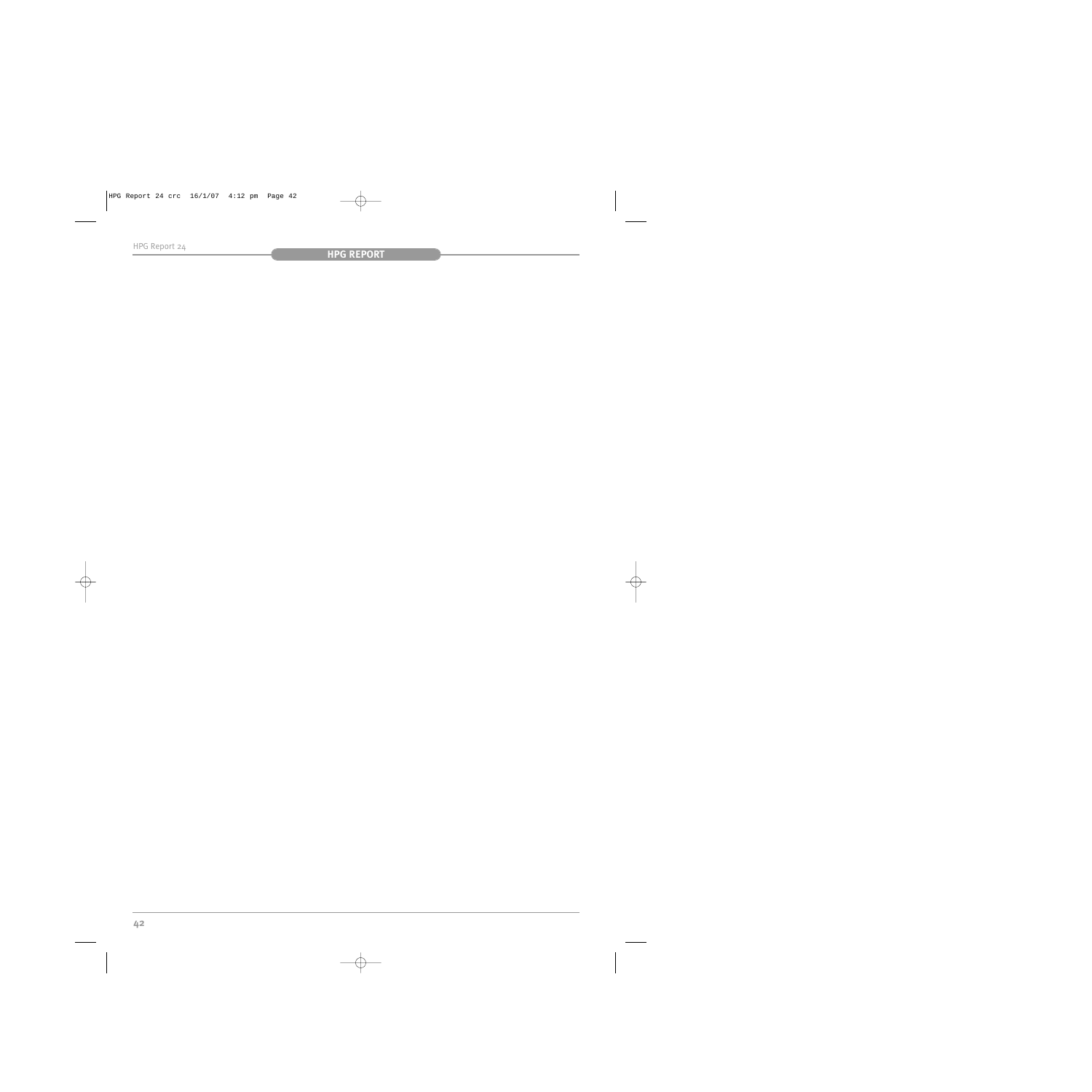## **Chapter 8 Monitoring and evaluation**

This chapter focuses on the monitoring and evaluation of cash transfer programmes. Key issues to consider, and methods and indicators that might be developed to address them, are set out in more detail in Table 9. As a minimum, agencies should monitor:

- What people are spending the cash on.
- The accessibility of markets and where people are buying key goods.
- What is happening to prices.
- Whether people are receiving the right amount of cash, and are able to spend it safely.

In many ways, the difficulties involved in evaluating cash transfer projects are no different from those encountered in evaluating humanitarian programmes more generally. The system is peculiarly bad at evaluating or analysing impact, and there is a tendency to evaluate process and interventions on their own terms without considering alternatives (Hofmann et al., 2004). In crises, any sort of assistance will almost always be better than none, so concluding that cash or any other form of resource transfer was better than nothing is not particularly helpful. The OECD DAC criteria of appropriateness, connectedness, coherence, coverage, efficiency, effectiveness and impact provide a sensible starting point (Beck, 2006).

While evaluating cash transfer projects shares many of the features of evaluations in general, it also presents some particular challenges, primarily because cash is a flexible instrument and people may decide to spend it in a wide range of ways. If agencies have set particular objectives for cash, it may make sense to evaluate whether it has been successful in those terms. At the same time, however, it may be better to look more broadly at wider impacts, both intended and unintended.

In monitoring and evaluating the impact of cash transfers, the most obvious question is what people spent the money on. In some ways this is easy to answer, as people tend to be able to give fairly detailed accounts of the choices they made and the reasons behind them. But there is a need for caution about the reliability of these accounts; monitors may be told what beneficiaries think they want to hear in the hope that aid will continue. Strong information about markets and prices, and how these evolve over time, is key to judging the appropriateness, impact and cost-effectiveness of cash. It is important to know not just what people were spending cash on, but where and at what price.

The cash provided by aid agencies is unlikely to be people's only source of income. Deciding what people did with the particular amount of cash provided by an aid agency is difficult in part because it may simply go into the overall pot of money that a household has. One way of dealing with this issue is to ask people what they did specifically with the cash provided by the aid agency. This can work relatively well if the cash was important in their livelihoods and people planned with some precision what to spend it on. People in Zambia, for instance, valued the cash grant precisely because it gave them the chance to budget a particular amount, rather than having to rely on unpredictable and irregular flows of cash from casual labour. Again, however, there is a risk of bias in people's responses. A more accurate picture of attribution requires an understanding of how spending decisions change in line with income. This is much more difficult and requires detailed data on baseline incomes and expenditure patterns. While this kind of information is accessible through household economy approaches or detailed household surveys, getting it is likely to require a greater investment in resources for monitoring and evaluation.

In several recent disasters, national governments have played a leading role in providing cash transfers to assist disasteraffected populations (for instance in Lebanon, Sri Lanka, India, Thailand and Pakistan). These cash transfers tended not to be as closely monitored and evaluated as aid agencies direct most of their attention to monitoring and evaluating their own projects. However, the government schemes were key in people's livelihoods and recovery, and agencies could arguably have played a role in monitoring their effectiveness and advocating for groups that might have been excluded. For example, in India agencies working among marginalised communities reported that inland fishing communities that have historically been marginalised due to their low social status were often not registered for assistance (Deshingkar et al., 2006). More active monitoring of these issues might have enabled greater advocacy for excluded groups. Similarly, in Sri Lanka more attention could have been paid to government cash assistance schemes and how these related to aid agency efforts.

### **8.1 Process and methods**

As with in-kind interventions, there needs to be a clear distinction between process (how well are we doing the work?), design (is the cash value right? Is the disbursement system right?), context (are price changes due to our intervention? Is the security situation better or worse than we anticipated?), results (who got what?) and impact (what people did with the cash and the wider impacts on livelihoods and local economies).

#### *8.1.1 Beneficiary preferences*

Great care is needed when trying to assess whether the beneficiaries of a cash programme preferred cash, or would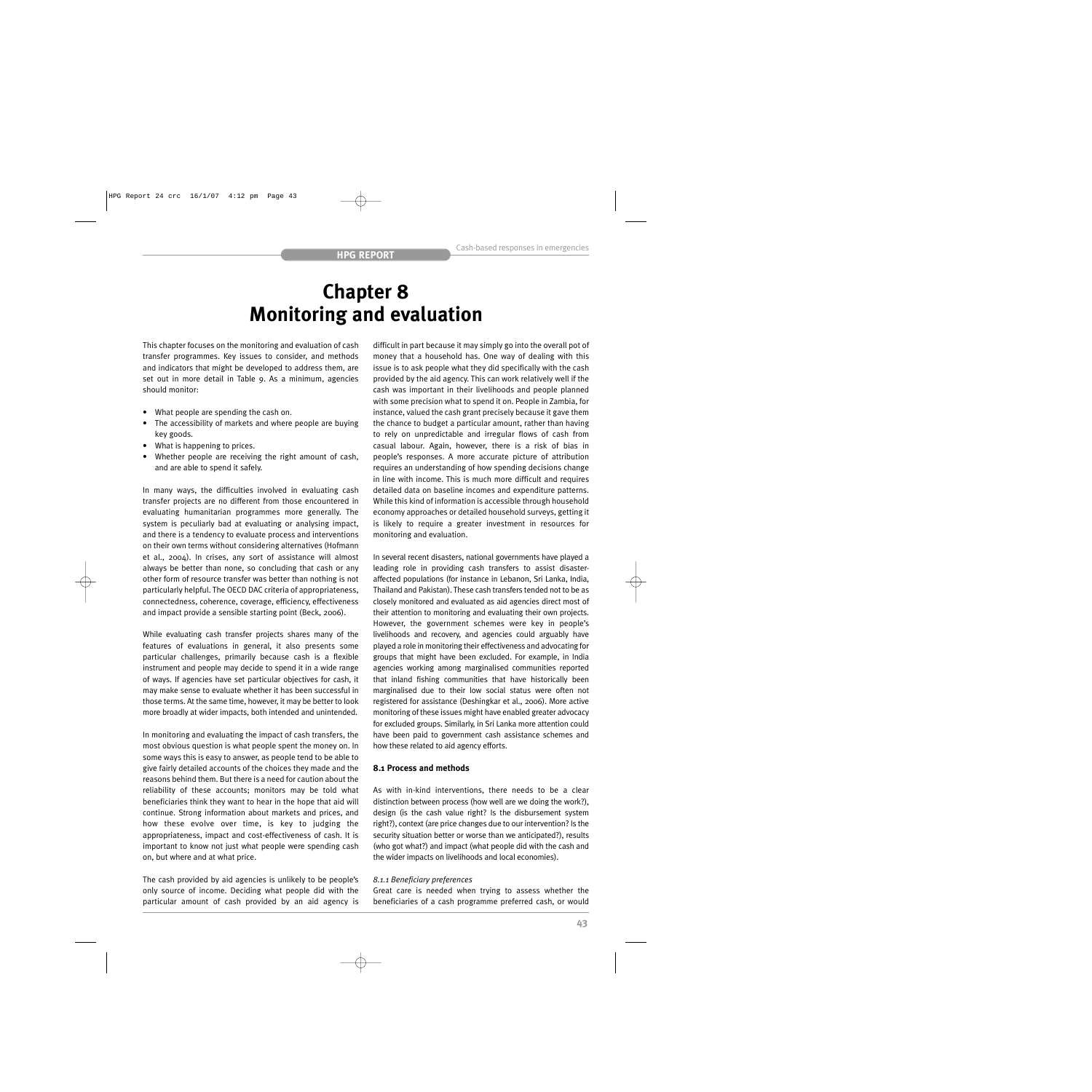## **Table 9: Key questions for monitoring cash projects**

| <b>Key questions</b><br>Methods/indicators                                                                                                             |                                                                                                                                                                                  |  |
|--------------------------------------------------------------------------------------------------------------------------------------------------------|----------------------------------------------------------------------------------------------------------------------------------------------------------------------------------|--|
| <b>Process and design</b>                                                                                                                              |                                                                                                                                                                                  |  |
| Did people get the right amount of cash, and were distributions<br>efficient?                                                                          | Post-distribution monitoring surveys<br>Amount received                                                                                                                          |  |
|                                                                                                                                                        | Time spent waiting at distribution sites                                                                                                                                         |  |
| Was cash delivered and spent safely?<br>Were any security issues reported?                                                                             | Interviews, focus group discussions, analysis of any security<br>incidents                                                                                                       |  |
| Were any beneficiaries disadvantaged by the transfer system                                                                                            | Accessibility of transfer mechanism                                                                                                                                              |  |
| chosen?                                                                                                                                                | Distance to distribution point                                                                                                                                                   |  |
|                                                                                                                                                        | Focus on potential discrimination against particular groups in<br>the transfer mechanism                                                                                         |  |
| Was targeting effective?                                                                                                                               | Assess whether beneficiaries met targeting criteria and<br>whether people who met the criteria were excluded. Ideally,<br>make comparisons with targeting in other interventions |  |
| Was there any corrupt abuse of cash by agency staff, local<br>elites or authorities involved in targeting or distribution?                             | Interviews, focus group discussions - ideally by an<br>independent body                                                                                                          |  |
| Did the agency have sufficient skills to manage the cash<br>programme effectively?                                                                     | Interviews with project staff                                                                                                                                                    |  |
| What were beneficiary views on the use of cash? If cash is an<br>explicit alternative to in-kind assistance, which option did<br>beneficiaries prefer? | Interviews and focus group discussions, with special attention<br>to the reasons for any preferences                                                                             |  |
| How cost-effective was cash compared to in-kind alternatives?                                                                                          | Cost-effectiveness analysis                                                                                                                                                      |  |
| How did the cash project coordinate with other interventions?                                                                                          | Mapping of other interventions. Interviews with other aid<br>agencies working in the area                                                                                        |  |
|                                                                                                                                                        | Interviews with agency staff working on other projects<br>Interviews with affected communities about the range of<br>interventions                                               |  |
| <b>Impact and outcomes</b>                                                                                                                             |                                                                                                                                                                                  |  |
| What did people spend the cash on? How did this affect                                                                                                 | Interviews, surveys, focus group discussions                                                                                                                                     |  |
| livelihoods?                                                                                                                                           | Significance of the transfer as a component of household<br>income                                                                                                               |  |
| Where and how accessible were the markets where cash<br>was spent?                                                                                     | Interviews, surveys, focus group discussions<br>Distance to market                                                                                                               |  |
| Did any beneficiaries find it difficult to reach markets                                                                                               | Time taken to purchase goods                                                                                                                                                     |  |
| (distance, time)?                                                                                                                                      | Focus on potentially vulnerable people, such as the elderly                                                                                                                      |  |
| How have prices changed, and were prices influenced by the<br>cash transfer?                                                                           | Market price monitoring                                                                                                                                                          |  |
| What was the impact of cash transfers (positive or negative) on<br>the local economy?                                                                  | Interviews with traders and local businesses                                                                                                                                     |  |
| How was the use to which the cash was put decided within the<br>household? Were there any tensions?                                                    | Interviews, focus group discussions with key informants, grant<br>recipients and non-beneficiaries. Separate discussions with<br>women and men                                   |  |
| Have women or marginalised groups been empowered as a<br>result of the cash project?                                                                   | Interviews and focus group discussions (e.g. awareness that<br>women have a right to equal pay for equal work)                                                                   |  |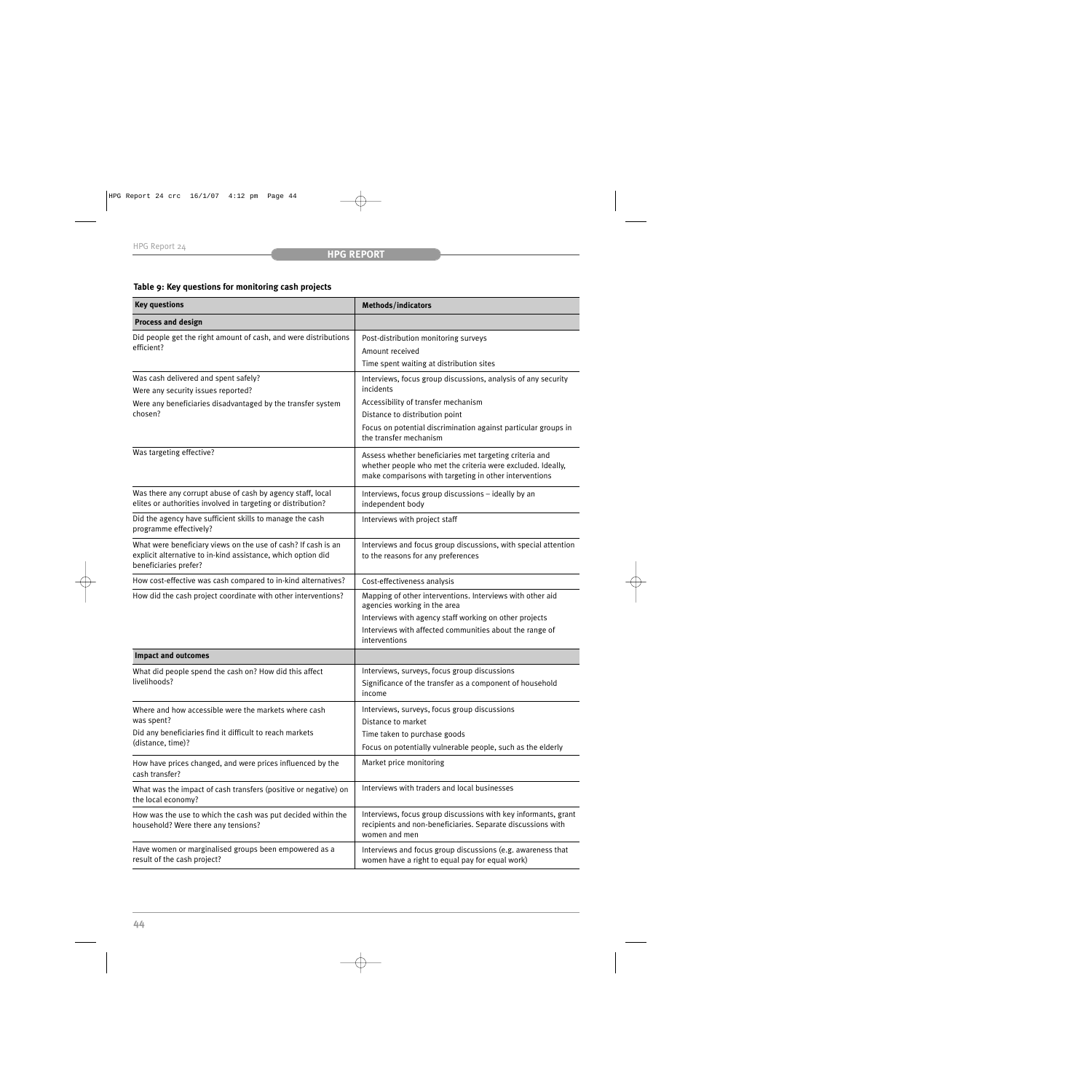## **Table 9 (continued)**

| <b>Key questions</b>                                                                                                                                                                              | Methods/indicators                                                                                                                                                                                                                                                                                                                                 |  |
|---------------------------------------------------------------------------------------------------------------------------------------------------------------------------------------------------|----------------------------------------------------------------------------------------------------------------------------------------------------------------------------------------------------------------------------------------------------------------------------------------------------------------------------------------------------|--|
| Did cash meet specific objectives, such as shelter recovery,<br>small business promotion or promoting savings?                                                                                    | Depends on objective, but look at e.g. the number of<br>beneficiaries who managed to start up an income-generating<br>activity; the number income-generating activities still going<br>after x months; the number of houses built, the number of<br>beneficiaries with savings                                                                     |  |
| Were there wider/unintended impacts?<br>How has the cash project affected traditional systems of<br>community self-help?<br>How has the cash project influenced local debt and credit<br>markets? | Use of cash to repay existing debts<br>Influence of cash on willingness to repay debts<br>Interviews with credit providers (both formal and informal)                                                                                                                                                                                              |  |
| <b>Cash for work</b>                                                                                                                                                                              |                                                                                                                                                                                                                                                                                                                                                    |  |
| Did cash for work projects build useful and sustainable<br>community assets?                                                                                                                      | Assess the quality of assets built and sustainability issues,<br>such as arrangements for maintenance                                                                                                                                                                                                                                              |  |
| Did cash for work projects affect local labour markets?                                                                                                                                           | Local casual labour rates before and after cash for work<br>projects<br>Interviews and focus group discussions with labourers and<br>employers                                                                                                                                                                                                     |  |
| What was the level of employment (disaggregated<br>according to gender)?                                                                                                                          | Number of people who worked, disaggregated by gender<br>and if possible marital status, household type (female/male-<br>headed) and former occupation<br>Number of work days provided in total by the project<br>Number of average work days per household<br>Number of work days provided in total for village and average<br>across project area |  |
| Did labour-poor households and other at-risk groups benefit<br>economically (and sufficiently) from the project?                                                                                  | Find out whether policies were in place to ensure support was<br>provided to labour-poor and vulnerable households<br>Find out if children worked, or if they were excluded. If children<br>were excluded, were their needs addressed?                                                                                                             |  |

## **Box 21: Helvetas' impact monitoring**

Helvetas in Sri Lanka provided livelihood restoration grants to 162 families registered under its Cash for Host Families project. The average grant amount was Rs 20,000. An impact analysis was carried out six months after the last instalment was provided and 40 beneficiaries were interviewed, with people selected from each of the main categories of livelihood for which support was provided (petty trading, paddy cultivation, poultry, livestock, carpenters and masons and other activities).

Of the 40 families interviewed, 31 said that they had benefited from the grant. In nine cases the activity had collapsed, the grant was diverted to other uses or the activity had not been started or had been stopped. The impact of grants was greatest for those in skilled trades (masons, carpenters, tailors), many of whom had returned to pretsunami income levels. Activities typically carried out by women, such as rice pounding, provided only marginal returns. Helvetas provided people with a cash book to record expenses and income, but none had maintained it.

Source: Helvetas, 2006.

rather have received in-kind aid. There may be a tendency for recipients to express a preference for what they have received before, in the hope of being given additional assistance. But the reasons given for people's preferences can still be interesting, and people sometimes make relatively informed comparisons, so it can still be useful to ask about preferences as long as the answers are treated with care. An evaluation of WFP's pilot project in Sri Lanka conducted by the International Food Policy Research Institute (IFPRI) found that there was a strong preference for cash assistance in areas with stronger markets; in poorer areas, where the physical and market infrastructure was less robust, the strong preference was for food aid (Sharma, 2006: 4).

## *8.1.2 Comparing cash with alternatives*

It is important to compare cash with *something*. Evaluated on its own, it is clearly better to get cash than to get nothing, but this is relatively meaningless without some point of comparison. How this is done, however, calls for a good deal of care. Comparing a well-implemented, intensively managed small-scale cash project with a less well-implemented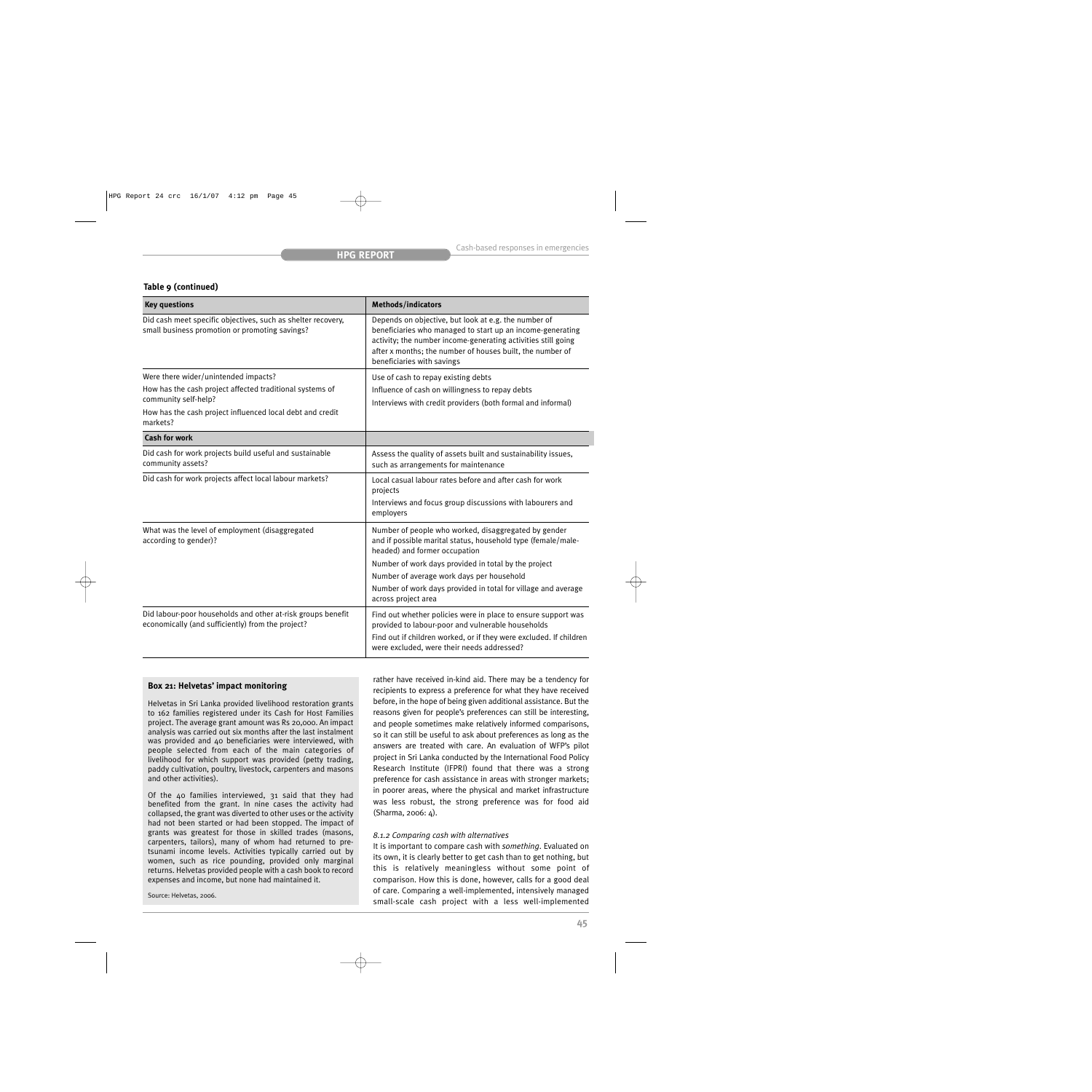|  |  | Table 10: Calculating costs of different types of food aid |  |
|--|--|------------------------------------------------------------|--|
|--|--|------------------------------------------------------------|--|

| <b>Local food purchase</b>                                                                                               | <b>Regional food purchase</b>                                             | Food aid provided by donor country                                                                   |
|--------------------------------------------------------------------------------------------------------------------------|---------------------------------------------------------------------------|------------------------------------------------------------------------------------------------------|
| Cost per MT of food aid purchase                                                                                         | Cost per MT of food aid purchase                                          | Amount charged to donor government<br>(such as Food for Peace) for food per MT                       |
|                                                                                                                          |                                                                           | Cost to taxpayer of any subsidies in<br>producing the food                                           |
| Cost per MT of loading, transport, shipping<br>and handling (LTSH) for transporting food<br>to final distribution points | Cost per MT of LTSH for transporting food<br>to final distribution points | LTSH costs for transporting food to final<br>distribution points including any shipping<br>subsidies |
| Distribution costs of implementing<br>agency                                                                             | Distribution costs of implementing<br>agency                              | Distribution costs of implementing<br>agency                                                         |
| Other direct and indirect operational and<br>support costs                                                               | Other direct and indirect operational and<br>support costs                | Other direct and indirect operational and<br>support costs                                           |

## **Box 22: Comparing cash with food**

WFP's cash pilot in Sri Lanka was designed explicitly to compare cash and food aid. Within each selected Division, half of the villages received cash and the other half received food aid.

The pilot was evaluated by IFPRI using an analytical method known as double difference. This allows for a comparison between different groups (in this case villages receiving cash and villages receiving food). Comparisons were made before the transfer began, and during implementation. The evaluation included a baseline and follow-up survey and econometric analysis of survey data. Focus group discussions explored issues around food consumption, the allocation of cash resources, control over cash and household preferences. A cost-effectiveness analysis was also carried out, and operational issues around capacities, leakage and security were also evaluated.

Overall, the results indicate some significant changes in consumption patterns between cash- and food-receiving households. Cash households were more likely to spend some of their benefits on diversifying their diet, buying more expensive cereals, more meat and dairy products and more processed foods. However, this increased diversity in consumption was achieved at the expense of reduced consumption of the basic staple, rice. Another significant impact of the cash programme was increased spending on clothing and footwear. Almost half of the cash households also reported using the cash to finance business and home improvements. However, cash households were significantly less likely than food households to be working in casual labour markets, raising the question whether the cash was acting as a disincentive to work. On the other hand, although cash transfers improved household liquidity, they did not significantly affect overall household indebtedness.

Source: Sharma, 2006.

because less intensively managed and larger-scale food aid programme tells us very little about the relative merits of cash. Comparative assessments are also difficult because evaluations typically only look at one type of assistance.

## *8.1.3 Cost-effectiveness*

Cost-effectiveness is clearly a crucial question. It is also difficult to evaluate because of the variety of ways people spend cash. If people spend most of the cash provided on a single item, such as food, or on a narrow range of goods it may still be possible to compare the cost of buying goods locally with the cost to the aid agency of purchasing and transporting them. Cash responses have most frequently been compared to food aid, usually by attempting to calculate the costs of the cash programme, and then working out what providing the same level of benefits would have cost if food aid had been used. These sorts of calculations are fraught with difficulties, such as how to compare the transport and distributions costs of in-kind approaches with the administration costs of cash transfers, and how to take exchange rate fluctuations, inflation and shifts in prices into account. Making cost-effectiveness calculations and comparing cash and in-kind approaches can also be difficult because overhead costs are unclear. It is, however, a key question in judging appropriateness, so it is important to find creative ways to make cost-effectiveness comparisons. As long as agencies are explicit about the assumptions they make this should still be useful even if the analysis has its limitations. It is better to have some bad figures to argue about than no figures at all.

It is also important to be clear about what sort of in-kind assistance cash transfers are being compared with, and what costs are being included in the analysis. For instance, in comparing cash transfers with food aid it should be possible to make a comparison with food aid purchased locally, aid purchased regionally and aid provided by the donor country.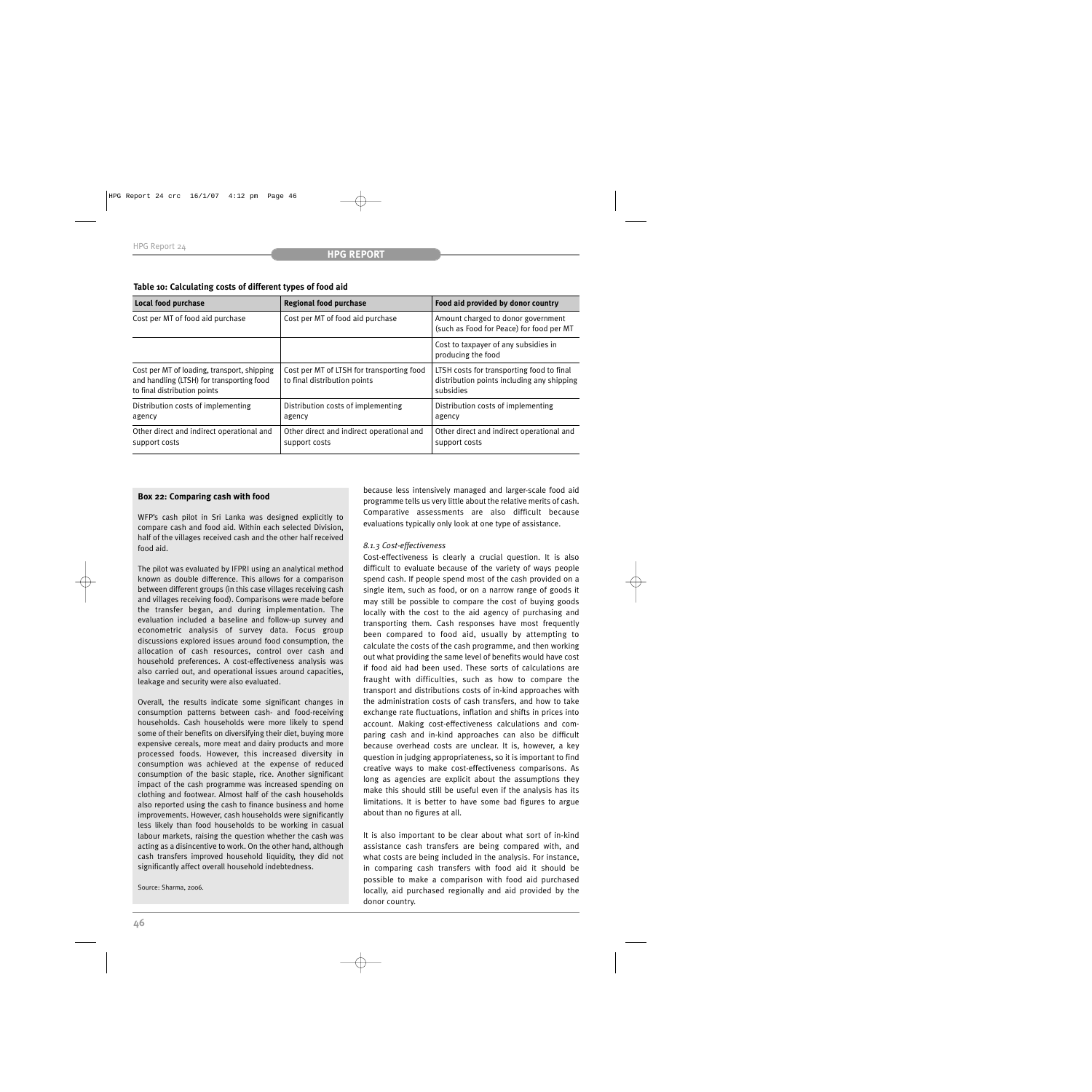## **Box 23: Calculating cost-effectiveness**

Evaluations of Oxfam cash transfer projects in Zambia and Malawi in 2005–2006 attempted to compare the costeffectiveness of cash transfers as against food aid. There is a great need for caution in making cost-effectiveness comparisons, so the figures should be used carefully. Because people spent most of the money on food, and most of the food purchased was maize, it was possible to compare the cost at which people bought maize with the cost of purchasing and transporting food aid. This involves estimating an average figure for the price at which people were able to buy food. This is necessarily inexact due to limitations in price data. It is also important to note what is left out of these calculations. The higher cost of cash transfers, for instance, does not take into account possibly greater multiplier effects within local economies.

In Zambia, the cash project appears to have been costeffective at the time the project was designed, in terms of the cost of food locally compared to the cost of regional purchase and transport. However, the dramatic appreciation of the kwacha over the lifetime of the project affected this calculation, and in retrospect the cash transfer project appears to have been slightly more expensive than food aid. The noncash costs of the project (Oxfam staff, transport and support) were high and, at over 30% of the value of the cash distributed, above what should be good practice for cash distributions. This can be partly explained by the fact that Oxfam was starting direct operations in the project areas, and partly by the need to invest more in a pilot project. It is nonetheless still a cause for concern, and skews any costeffectiveness comparisons. In Malawi, at the start of the project when prices were lower, and when recipients were able to access some subsidised food from the national grain marketing board ADMARC, there may have been a cost advantage to cash transfers. But as ADMARC supplies dwindled and import shortages drove up prices, this advantage was probably lost (Harvey and Savage, 2006).

In Aceh, an evaluation of a CARE pilot project providing cash and vouchers as an alternative to food aid found that it was probably cost-effective, but comparisons were hampered by reluctance on the part of WFP to share food procurement and transport costs (Adams, 2006). The evaluation compared the staff and equipment requirements for the CARE food aid and cash/voucher projects, noting that many of the positions needed for the food aid programme (warehouse staff, truck drivers, security guards and labourers) were not required for the cash and voucher project, and that 'distribution personnel and monitors are required in significantly fewer numbers'. The evaluators calculated that the administration costs of the cash project were 18% of the total cost, and that this was less than food aid costs (Chuzu and Viola, 2006). An evaluation of a similar project implemented by Save the Children US in Aceh found that the administrative costs of the cash transfer programme, at 5.2%, were higher than for the food aid programme, where they were 3.8%. However, it also noted that many of the costs involved in the food aid programme were difficult to estimate. It was also noted that the cash project was a smaller-scale pilot, and that there were likely to be economies of scale if it was expanded to reach the same number of beneficiaries as the food aid programme (Cole, 2006).

Issues to consider when making cost-effectiveness comparisons include:

- Overhead costs. These may include expatriate as well as national staff, finance and logistics staff and headquarters and main office as well as sub-office costs.
- Exchange rate fluctuations. If the aim is to compare food bought locally with cash to food aid purchased regionally, exchange rates need to be taken into account.
- Changing prices. Analysing cost-effectiveness requires good monitoring of prices for key goods. This is then used to calculate an average cost for buying a particular item, to compare it with the cost of providing that item in-kind.
- Transport and purchase costs. If food aid is provided by WFP to an implementing partner, then it is important to include the costs incurred by both WFP and the partner in procuring, storing and transporting the food.
- Costs to recipients. These include the cost of transporting food from distribution sites, selling in-kind assistance to buy other goods or travelling to markets to buy goods with cash.
- Scale. Smaller-scale pilot projects may be more expensive because larger projects may enjoy economies of scale with overhead and staff costs.

One of the interesting findings from several cost-effectiveness comparisons is that the cost of transporting food from distribution centres is often not included. Jenden (1995) found that 'some beneficiaries in a 1994 relief programme in Ethiopia were forced to pay up to half their rations in transport'. If food is distributed as whole grains, substantial costs are also sometimes incurred in milling the grain. An assessment of food security among IDPs in Uganda found that poorer households had to sell about 10–15% of the food aid they received, predominantly to pay for milling (Save the Children UK, 2003a).

The costs to recipients of transporting in-kind assistance and possibly selling part of it to meet other needs must be balanced against the costs of cash transfers. If people are given cash, there will be costs in terms of time and possibly transport to travel to markets in order to buy goods. For people in remote rural areas, these costs can be significant. Some recipients in Oxfam's cash programme in Zambia had to walk for five hours or more to reach markets. In some cases, people had to stay overnight near the market before walking back the next day (Harvey and Marongwe, 2006).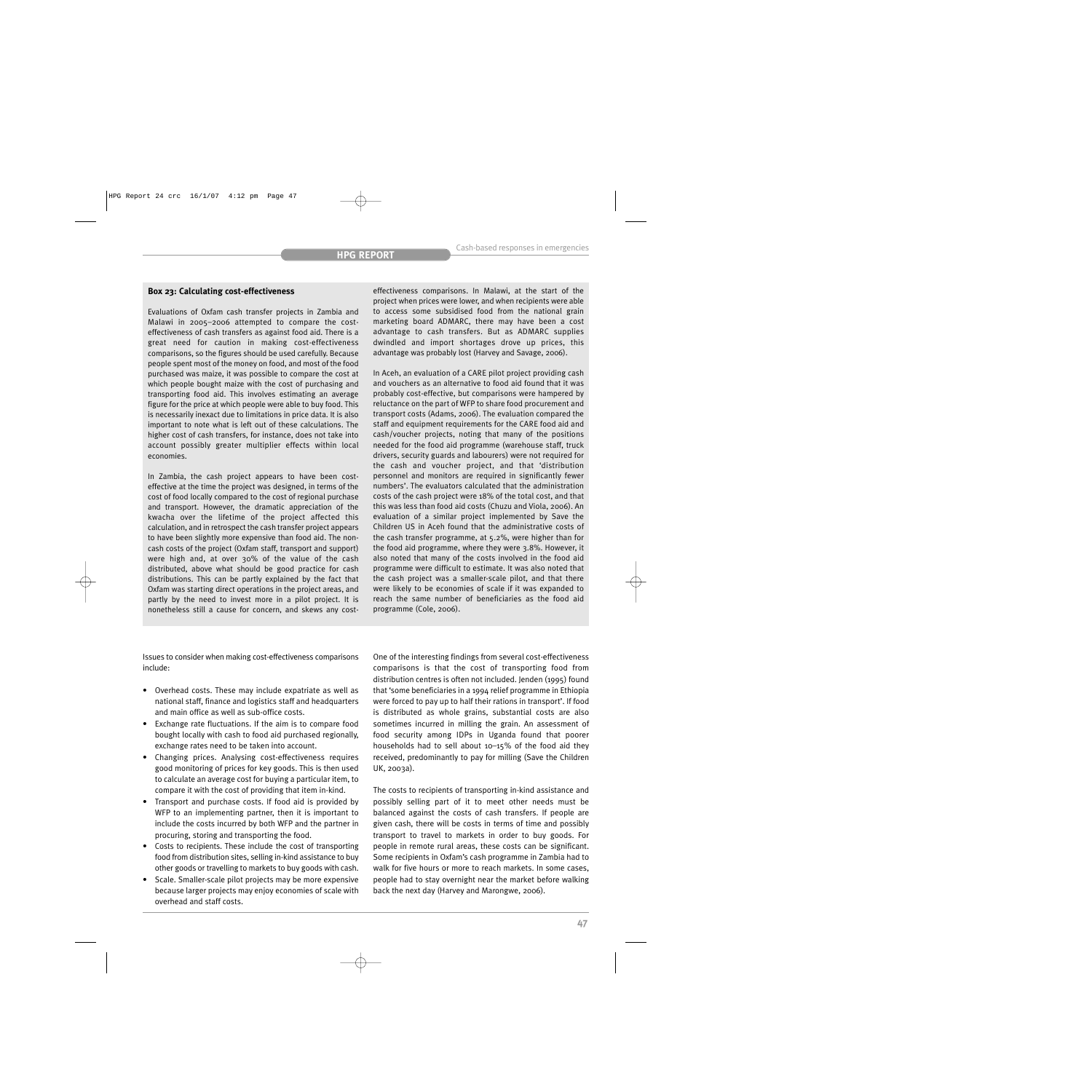## **Table 11: Comparing costs to recipients of cash and in-kind transfers**

| In-kind assistance                                                                                       | <b>Cash transfers</b>                                                       |  |
|----------------------------------------------------------------------------------------------------------|-----------------------------------------------------------------------------|--|
| Cost of transporting food aid from the distribution site to home                                         | Costs of getting to and from markets to buy goods with the<br>cash provided |  |
| If people have to sell part of in-kind assistance to meet other<br>needs they may get a low price for it | Cost of transporting goods purchased in local markets                       |  |
| Milling costs if whole grains are distributed                                                            | Milling costs if whole grains are purchased                                 |  |
| Time and costs to get to distribution site                                                               | Queues at banks, time and costs travelling to the bank                      |  |
| Costs that apply to both mechanisms                                                                      |                                                                             |  |
| Time waiting at distribution sites (but may be less for cash transfers if well organised)                |                                                                             |  |

Time and possibly transport costs to get to and from distribution sites

Comparing the costs of cash transfers with in-kind alternatives should not be the only criterion on which decisions about the appropriateness of cash are made. There will be times when in-kind assistance is needed even when it is more expensive, for example where transport networks are disrupted. Indeed, food aid is likely to be needed most where it is most expensive to deliver.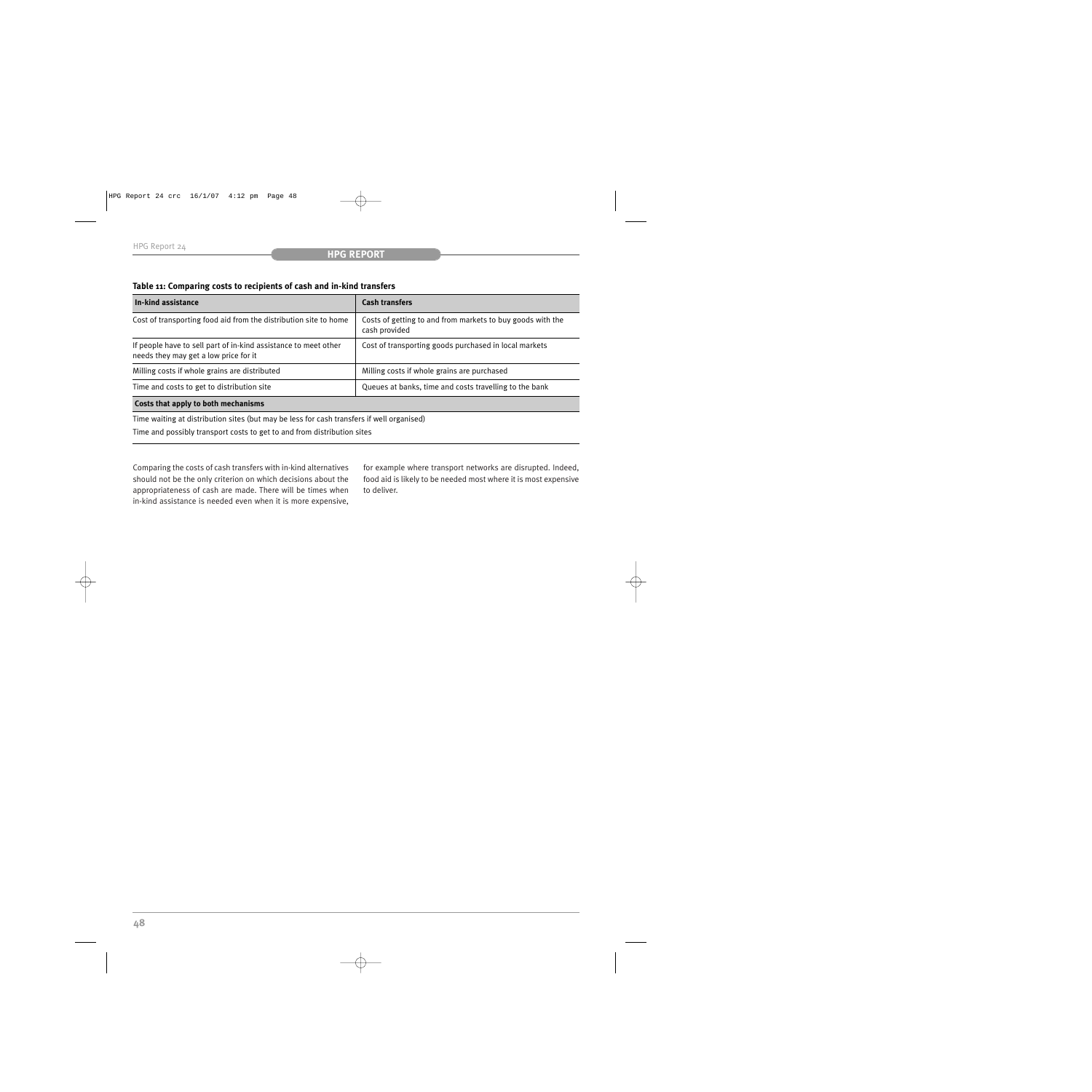## **Chapter 9 Cash, relief and development**

Cash-based responses to emergencies do not exist in a vacuum; they are part of a wider process of emergency assistance. It is therefore important to consider how they interact with other interventions. Cash transfers also provide a particularly productive way of thinking about the interactions between relief and development assistance through exploring links between emergency cash transfers and the growing interest in cash as part of longer-term social protection strategies and safety nets.

## **9.1 Complementary interventions**

Cash transfers may be a potentially appropriate response to emergencies in some contexts, but they should certainly not be seen as all that is needed. Other interventions will still be required. Some may complement cash transfers particularly well, while others may raise difficult coordination issues.

As noted in the discussion on analysing markets, in contexts where markets are weak there may be a case for considering support to markets in tandem with cash transfers. Projects to support access to agricultural inputs may also benefit from links with cash transfer programmes. In Malawi, it was found that cash transfers enabled poor households to benefit from government subsidies for fertiliser. Of course, extending the period for which cash is provided or just providing more cash might be an equally effective way of enabling greater access to inputs if markets are functioning well.

Cash transfers may also facilitate links with the formal financial sector. While clear distinctions must be maintained between emergency cash grants and longer-term microfinance, to avoid undermining repayment cultures, cash transfers may enable people to pay off debts and therefore regain access to credit, including credit provided by microfinance institutions. There are clearly also potential synergies between existing remittance systems and cash transfers, notably in the use of remittance companies to deliver cash. There may be scope for exploring whether linking people into formal financial systems through cash transfers enables them to access potentially cheaper and more secure formal means of transferring money. Finally, it is important to remember that cash does not always need to be an alternative to in-kind assistance, and that the two can be complementary.

Giving people cash does not imply simply dumping the money and leaving them to fend for themselves. People receiving cash for shelter, for example, may need help to secure land rights, build disaster-resistant housing or manage procurement and contractors. Cash or voucher projects that provide access to agricultural inputs can complement this with extension advice. Cash grants to enable people to restart small businesses can assist people to develop business plans and provide technical support. Providing cash does not mean that agencies should lose a focus on proximity and witness for disaster-affected populations. Indeed, one argument in favour of cash transfers is that, by reducing the need for capacity to be devoted to the procurement, transport and storage of in-kind assistance, time and resources can be freed up for a more sustained engagement with disaster-affected communities, and greater investment in transparency and accountability at local levels.

## **9.2 Social protection and its links to humanitarian relief**

There is a growing body of analysis and experience around the use of cash in social protection programmes. There may be lessons from this experience for cash and vouchers in emergency relief, and opportunities for exploring possible links between social protection and cash-based responses to emergencies. Cash-based safety nets are increasingly being seen as viable even in poor countries in Sub-Saharan Africa. In contexts where aid has been provided for many years, such as Ethiopia and northern Kenya, greater investment in cashbased safety nets is seen by donors in part as a way of reducing the need for recurrent spending on humanitarian relief. Longer-term safety nets are viewed as a better way of dealing with chronic poverty, food insecurity and destitution.

Support to social protection and welfare programmes raises the possibility of a new way of thinking about interactions between relief and development assistance. Traditionally, international relief assistance was seen as a temporary response to short-term crises that had overwhelmed national or local capacities. However, this has long been recognised as problematic in many of the circumstances where relief is provided; in some contexts, distinguishing between welfare needs arising from chronic poverty and acute needs arising from shocks is extremely difficult. Bradbury (2000) has pointed out that, in countries such as Sudan and Somalia, levels of malnutrition that would once have triggered a crisis response have come to be accepted as normal, to be dealt with in development terms. The HIV/AIDS epidemic is creating growing levels of vulnerability, which may require both relief and development responses (Harvey, 2004).

As Harmer and Macrae (2004) argue, a consensus is emerging within the development community around the need to pay greater attention to the basic welfare needs of populations living in difficult environments. The British government, for example, has committed itself to increasing its spending on social protection by supporting national programmes in at least ten countries in Africa and South Asia by 2009 (DFID, 2006). If social protection and welfare responses to chronic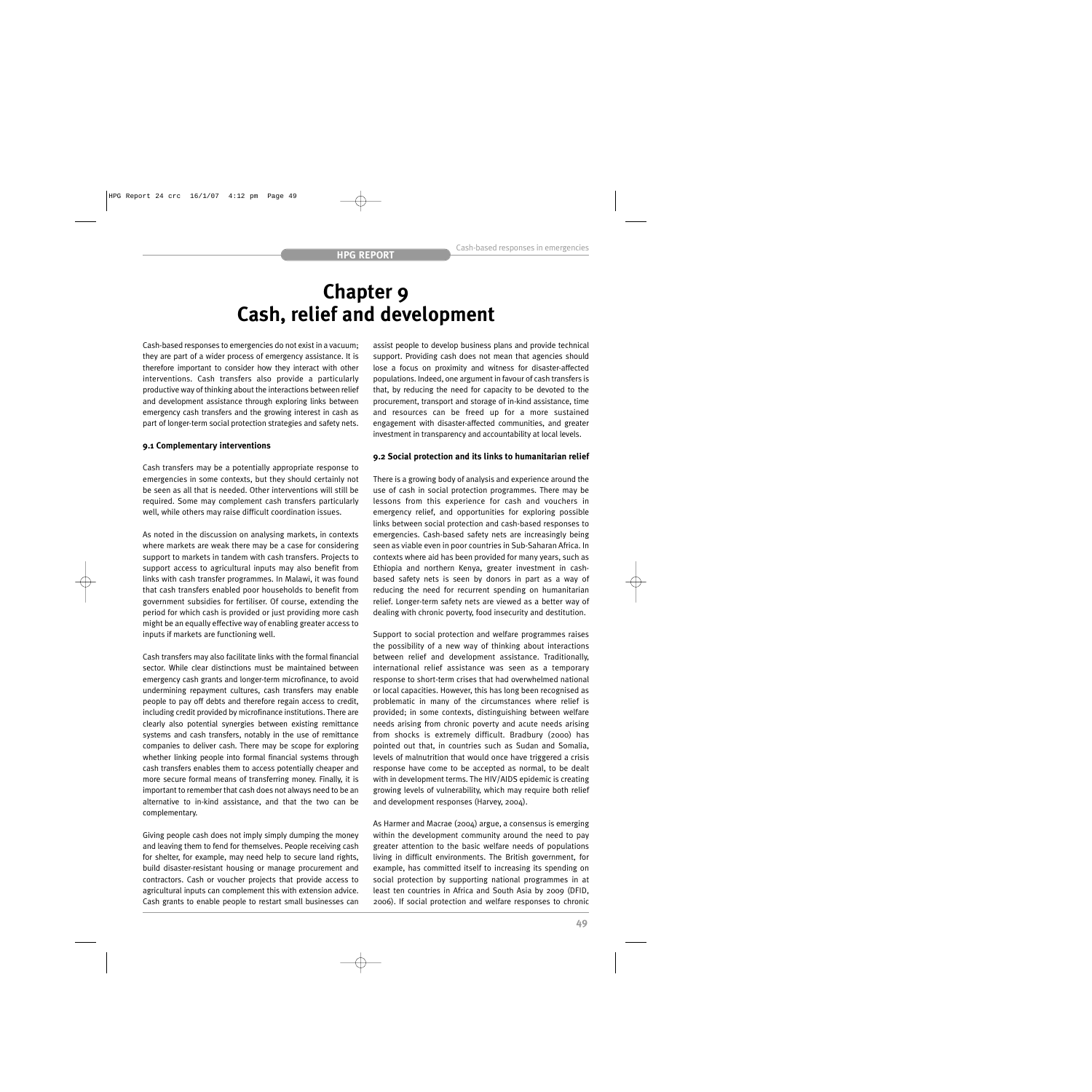poverty are accepted, and donors are willing to support them, there may be opportunities to expand welfare safety nets during periods of crisis, to help people to deal with shocks. There may also be opportunities to develop cash transfers that began as emergency interventions into longer-term social protection programmes. These linkages could, of course, equally apply to in-kind relief and development assistance. However, cash is increasingly being used in long-term social protection programmes, making it more feasible in emergencies. Aid actors are likely to be more comfortable with cash, channels for distributing cash to remote rural areas may already be developed and state and local capacities to deal with cash may already have been strengthened (Harvey and Holmes, 2006).

The growing recognition that long-term welfare safety nets may be a key component of social protection strategies has stemmed in part from positive experiences with conditional cash transfers in Latin America, which have resulted in increased children's enrolment in education, improved health and a reduction in the poverty gap for participating households. The provision of pensions in South Africa and Namibia has played an important role in reducing poverty and enabling old people to bear some of the burden of the HIV/AIDS epidemic (Case and Deaton, 1998; Devereux et al., 2005; HelpAge, 2004; Samson et al., 2006). Universal pensions have also been introduced in Lesotho, and cash transfer safety nets have been piloted in Zambia (Samson et al., 2006). Other recent examples include the productive safety net project in Ethiopia, which provides six months of support to households in designated food-insecure districts. There are also plans to pilot a safety net programme in Kenya, and at the time of writing there were well developed plans to carry out feasibility studies in Uganda and Rwanda.

The emerging literature on the role of cash transfers in social protection strategies suggests that a series of choices need to be made around different types of cash transfer. For example, cash transfers can be universal, such as a pension for all people over a certain age, or they can be more narrowly targeted; they can have conditions attached, such as a work requirement or attending school, or they can be unconditional. Samson et al. (2006: 29) suggest that four central questions need to be asked in selecting social transfer instruments:

- Who benefits from social transfers?
- What size of social transfer is provided to beneficiaries?
- Are targeting mechanisms employed to reach the poor?
- What conditionalities (if any) are imposed?

As Samson et al. (2006) point out, the choice of instrument has to be context-specific, is likely to be subjective and political, and will depend on the available funding.

It cannot be assumed that longer-term cash-based safety nets will be a substitute for humanitarian relief. A long-term safety net may reduce people's vulnerability to food insecurity but, following a shock such as drought, floods or conflict, humanitarian relief will still be needed. Nonetheless, growing interest in safety nets raises the possibility of a better way of addressing chronic poverty, and so reducing the humanitarian caseload. The renewed interest in social protection may also provide an avenue for moving forward what had become a stagnant debate about the appropriate roles of relief and development actors in fragile states and chronic crises (Harvey and Holmes, 2006). Some of the fundamental tensions between relief and development revolve around the fact that relief is basically about giving people assistance, and development approaches have tended to be intrinsically opposed to free handouts (Harvey and Lind, 2005). This has made exit strategies from humanitarian relief very difficult as the poorest or most food-insecure households are extremely unlikely to be able to generate the developmental ideal of 'sustainable livelihoods'. Accepting the humanitarian notion

| <b>Conditional cash transfers</b> | Brazils's Bolsa Familia<br>Mexico's Opportunidades Programme  | Grants targeted at poor households with<br>conditions such as having to attend<br>school or health clinics |
|-----------------------------------|---------------------------------------------------------------|------------------------------------------------------------------------------------------------------------|
| <b>Public works</b>               | Maharashtra employment scheme<br>in India<br>PNSP in Ethiopia | People receive cash payments for labour<br>on public works projects                                        |
| <b>Social pensions</b>            | Lesotho, Namibia and South Africa                             | Lesotho's pension is universal. South<br>Africa's is targeted at the poorest                               |
| <b>Child benefits</b>             | South Africa<br>UK                                            | People with children receive cash grants<br>(may be targeted at the poorest)                               |
| <b>Disability grants</b>          | South Africa                                                  | Support for people with disabilities                                                                       |
| <b>Targeted cash grants</b>       | Kalomo pilot project in Zambia                                | Poorest households are targeted for<br>a small grant                                                       |

**Table 12: Examples of cash transfers for social protection**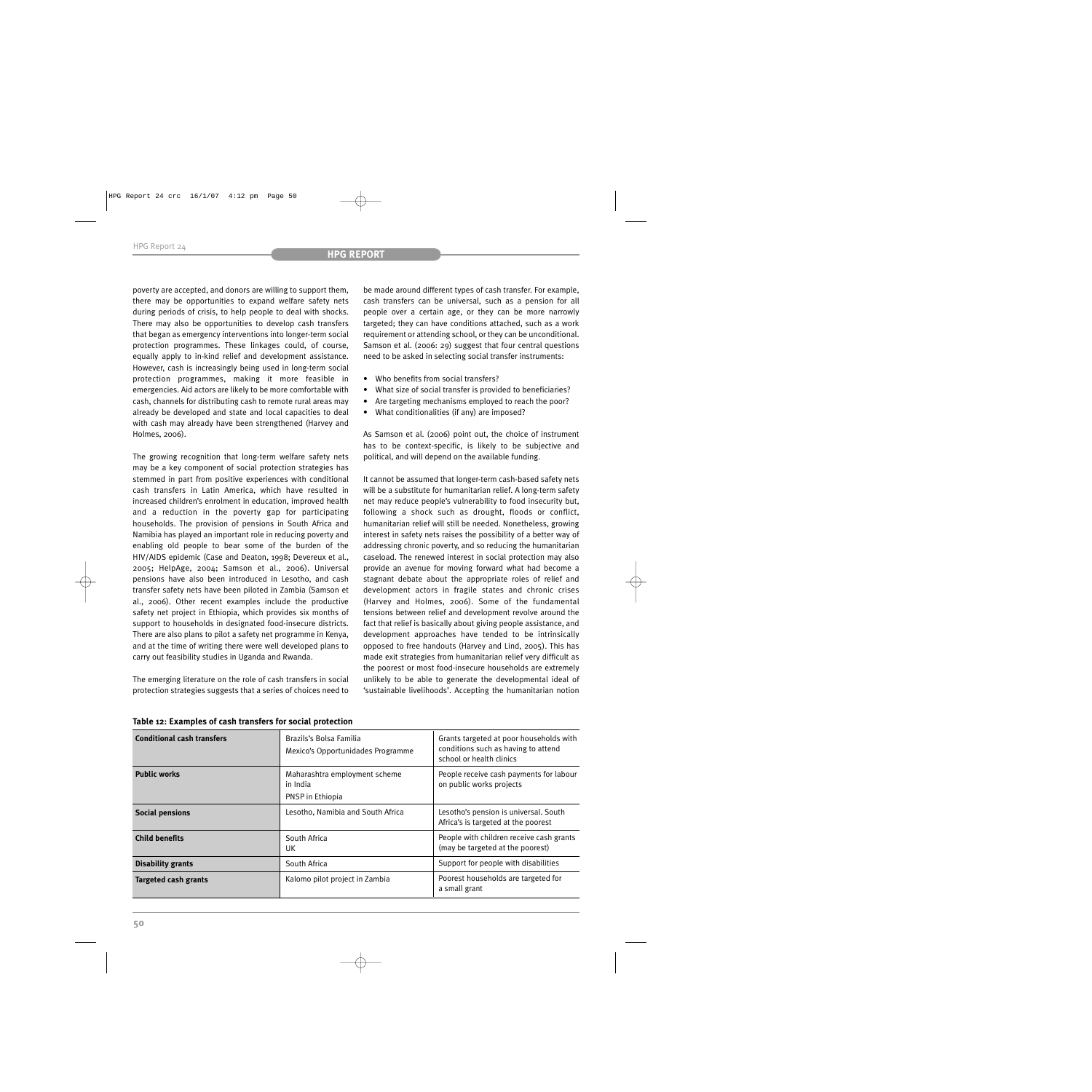## **Box 24: Moving from food aid to safety nets in Turkana**

Aid providers in Turkana in northern Kenya have discussed moving from food to cash-based safety nets as a way of breaking a cyclical dependence on aid. Arguments against continuing food aid include:

- The justification for *ad hoc* assistance has to be made in the language of 'humanitarian response'. This focuses attention on phenomena like droughts, although the problem is one of structural poverty and marginalisation.
- It is difficult to make decisions about the amount and kind of aid needed, since the problem is always couched in a short-term context.
- 'Relief aid' is programmed on its own each year, and not as part of an overall package designed to lift Turkana out of poverty.
- *Ad hoc* food aid has to be appealed for each year.
- No one can say in advance whether aid will be given, and if so at what levels. State and non-governmental agencies cannot plan for a coherent response to Turkana's poverty, and the pastoralists themselves cannot plan either.

A 'safety net' programme could be conceived differently. A long-term commitment to making a given transfer means that it can be programmed as an integral part of a longer-term package of interventions designed to tackle widespread, longterm poverty. Furthermore, if pastoralists can rely on the transfer, they can make more sensible decisions about herd management, and will in principle be able to invest sensibly to build up their herds to a viable level. They are also given responsibility for managing their own 'drought cycle'. Setting aid levels according to the difficulty of each year puts this responsibility on the humanitarian actors (including the state). A standard transfer for all conditions (though not ruling out extra assistance for a particularly severe drought) could be set that allows pastoralists to increase their herds in good years, so that they can sell more animals in worse years. The safety net level could be set to ensure that, over the 'cycle', there is a net increase in herds. A welfare 'transfer' could be payment in cash, in kind or a combination. Years of relief food aid have not solved the structural problems of poverty in Turkana, and a safety net is unlikely to do so either. The transfer would have to be set at a high level (over \$400 per household per year for several years), though even this amount is less than \$0.20 per person per day.

Source: Levine and Crosskey, 2006a: 8.

that giving people free help is sometimes an appropriate form of assistance opens up the possibility that cash-based emergency relief projects could link with longer-term cashbased safety nets to provide a more appropriate transition from relief to development for the poorest and most insecure members of society.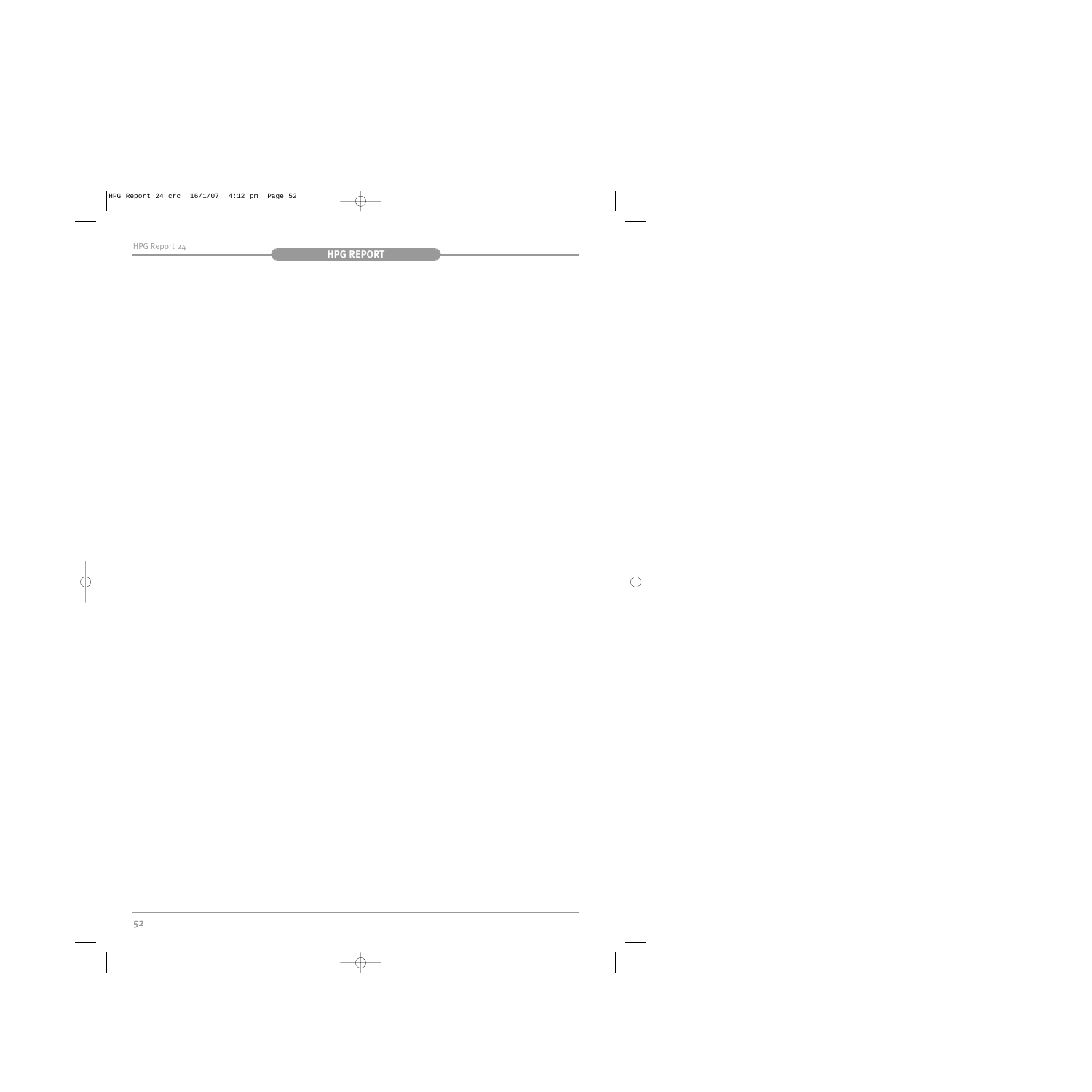# **Chapter 10 Cash transfers and the humanitarian system**

Two years ago, we concluded that cash was rarely even considered as a possible response to humanitarian crisis. Today, while in-kind responses continue to dominate most international responses, real progress has been made. This chapter discusses the skills and expertise that will be needed to expand cash-based programming. It then examines donor views on cash-based responses, and looks at why cash is seen as threatening, both organisationally and in terms of individual attitudes.

## **10.1 Skills and expertise**

Skills to implement cash-based responses in emergencies will need to be expanded if cash is to be used more widely. To some extent, this will happen naturally as the number of cash projects increases and people learn on the job. One of the findings from this review of cash-based responses has been that, where agencies have implemented cash projects, they have often done so because key staff members have been open to the possibility of using cash thanks to previous exposure in other contexts. Mercy Corps used cash as part of its response to the tsunami partly because the agency's Country Director had previously implemented cash for work projects in Afghanistan.

One way of addressing this issue would be to create an expanding body of experts in cash programming. However, this risks over-complicating what should be the fundamentally simple task of giving people money. As argued above, cash should not be seen as a sector in its own right, but as a mechanism across all sectors of humanitarian response. This implies integrating cash into training for assessment methodologies and for technical experts in sectors such as shelter and food security. Cash would also need to be included in generic policies and guidelines, and in induction training for new staff. There could usefully be a greater focus on cash in the food security chapter of any future Sphere revision. Consideration of cash should also form part of the process of developing the skills of UN agencies in their role as cluster leads. There is also a need to incorporate cash into disaster preparedness and contingency planning processes.

Some specific skills will need to be developed. These include:

- Assessments: a greater focus on markets and systematic assessment of different delivery mechanisms for cash.
- Shelter: greater focus on hosting rather than camp-based solutions, and an understanding of rental markets.
- Monitoring: improved skills and capacity to monitor prices and analyse inflation risks.

## **Box 25: Planning the way forward: key messages from an IFRC seminar**

The Red Cross movement provides an example of how thinking about cash is being taken forward within organisations. A seminar in May 2006 was held in Geneva to share experiences with cash, and debate further steps. The seminar concluded with the following key messages:

- We need to share the information and experience on cash programmes that we already have amongst ourselves and externally.
- We need to normalise the use of cash in muti-sectoral integrated programming, planning and disaster preparedness.
- We need to review and update existing policies (and therefore guidelines) to ensure that cash programming is included appropriately.
- We need to increase capacity in-house.
- We need to allocate appropriate financial and human resources to cash programming.

Source: IFRC, 2006.

- Database management: greater capacity to manage complex databases as part of transferring resources through banks and other financial institutions.
- Donors need to have the necessary skills to make judgements about funding cash projects, and choosing between competing proposals for cash and in-kind assistance.

Other issues relating to cash programming should be part of all good programming, such as transparency to ensure that people understand what they are entitled to.

There may be scope for considering the development of training resources or conducting training workshops specifically on the use of cash in emergencies, as a means of increasing the number of staff with the confidence to see cash as a possibility. Guidelines for using cash in emergencies have been developed, but there is no substitute for practical experience. Investing in secondments and internships in agencies where cash projects are being implemented could be fruitful.

## **10.2 Donor views on cash**

One important question for aid agencies considering developing capacity and expertise in cash transfer programming is whether key donor governments are likely to fund cash-based responses.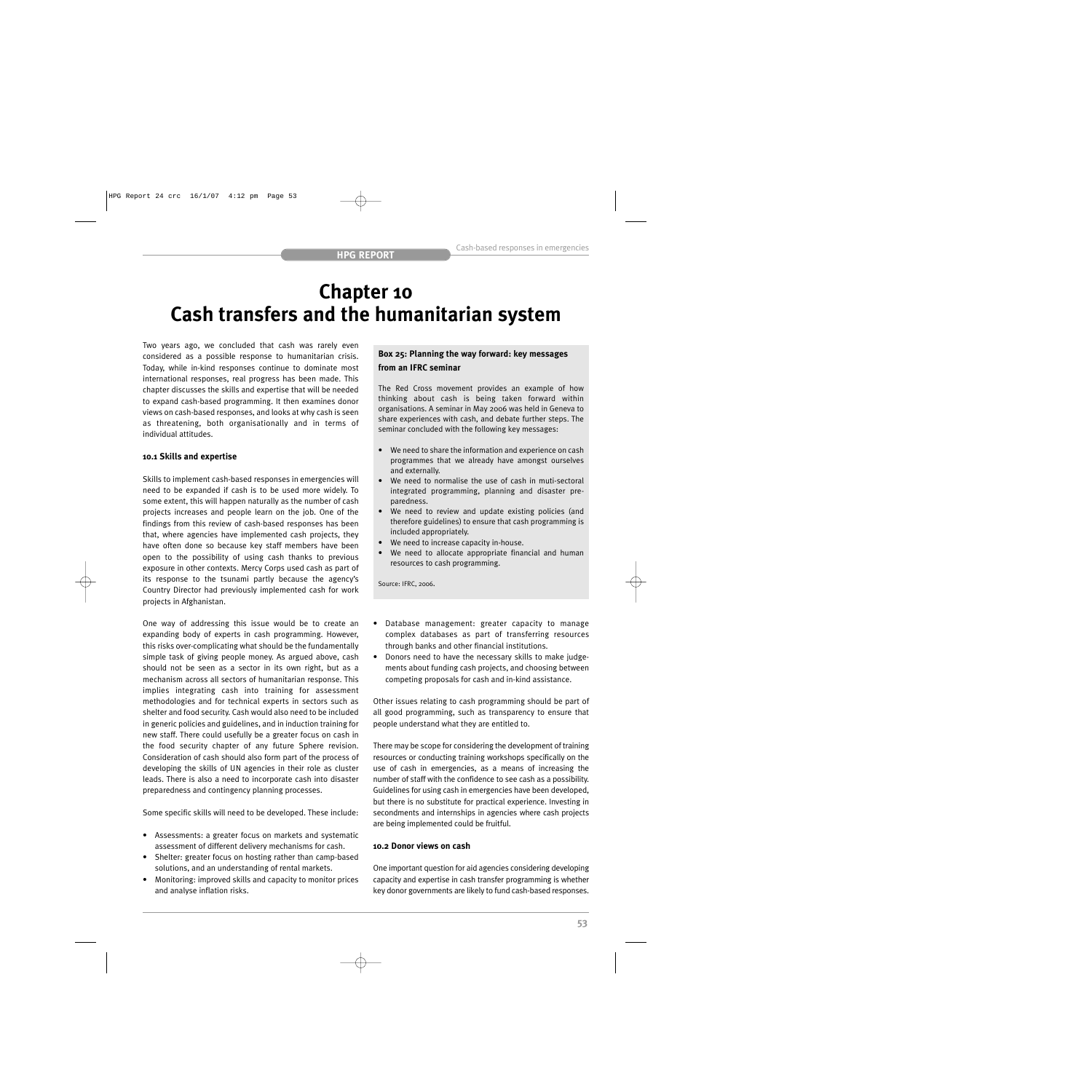The UK's Department for International Development (DFID) has been a leading funder of cash-based responses, as has the Swiss Agency for Development and Cooperation (SDC), which has a specific unit tasked with implementing cash transfer projects. The European Commission Humanitarian Aid Office (ECHO) has also distributed cash in the form of cash-for-work programmes, although ECHO does not have policies or guidelines covering this. In recent years the US government's Office of Foreign Disaster Assistance (OFDA) has become increasingly open to cash transfers. As we have seen in the tsunami response, developing country governments have provided cash as part of their own emergency responses.

These examples aside, many donor governments, though not necessarily opposed to the idea of cash transfers, have not actively considered them. Despite interviewing a wide range of donor government representatives, this study found it surprisingly difficult to identify what cash-based responses donors were funding, and whether they had policies in place to govern their decisions over whether to fund cash transfer programmes or not. For most donor governments, this is a new area of work, there are no formal policies or guidelines and views on the issue tend to depend on the individual. Emergency cash programming is typically flexible and *ad hoc*, and based on requests and assessments from the field. Where cash is accepted, it tends to be seen primarily as a tool to be used in the support of livelihoods, rather than as an alternative to emergency distributions of goods and services.

All of the donor representatives interviewed for this research reported that they received few if any proposals for cashbased responses. This may of course be because agencies recognise that donors are reluctant to fund cash-based work, and so do not propose it. In some cases, it is clear that donors influence the type of proposals they receive; for example, ECHO and DFID issue calls for proposals in emergencies that focus on particular sectors, based on assessments by their own representatives rather than on needs assessments by submitting agencies.

There is a clear need for donors to move beyond an *ad hoc* and sometimes sceptical response to cash-based responses. In particular, donors should:

- Make explicit in guidelines and policies that cash-based responses for both immediate life-saving assistance and recovery will be considered where appropriate.
- Make explicit in calls for proposals for particular sectors, such as food security, shelter and non-food items, that cash-based responses will be considered as alternatives to in-kind assistance.
- Develop criteria for making judgements about whether to fund cash-based proposals.
- Be willing to fund investment by humanitarian aid agencies to further develop the skills and capacities needed to implement cash-based responses.

## **10.3 Attitudes and assumptions**

Any consideration of the use of cash in emergency response also involves a set of wider issues around the attitudes and assumptions that humanitarian aid practitioners have towards the people that they are trying to help. In particular, it seems to be the case that aid professionals find the idea of giving people money threatening. Partly, this stems from a fear that agencies have less control over cash than they do over commodities. There is also  $a$  – rarely acknowledged – belief that aid agencies know what people in crisis need better than these people do themselves. Sesnan (2004) argues that:

*New aid workers are warned by older and wiser aid workers never to give cash money to beneficiaries. Complex justifications are developed. Some, like the fear of setting a precedent, might be more plausible than others, like 'they'll just spend it' or they will misuse it. The fear of giving money is almost pathological among aid agencies, even though, or maybe because, it would be simpler and cheaper to give than any other form of help.*

One way of interpreting this is to argue that agencies are reluctant to use cash because of bureaucratic self-interest. Without the complicated logistics of commodity-based relief, fewer people would have jobs and the humanitarian industry might have to contract. As Sesnan (2004) puts it: 'could it be that we were satisfying our needs as organisations, rather than theirs as beneficiaries?'. Organisations entirely based on the delivery of commodities, or that rely on food aid for a large percentage of their income, are unlikely to readily embrace alternatives. There may also be a marketing dimension to this reluctance to use cash, though whether the giving public would be less likely to donate to charities if their donations ultimately went in cash aid rather than food, shelter or other commodities is a largely unexplored question. Indeed, the potential cost-efficiencies of cash may go some way to addressing perceptions of waste and inefficiency within the humanitarian sector, thereby encouraging greater giving.

More broadly, some of the arguments against cash, particularly the belief that it will be misspent, hint at the sense of superiority that sometimes underlies relations between aid agencies and their 'beneficiaries' (a term that itself suggests the passive receipt of assistance). There may be times when aid agencies do indeed know better what people in crisis need. Poor and mostly illiterate people may not have the expertise to appreciate the complex causes of malnutrition, or to make an informed choice about how their resources should be spent (Herson, 2004). At the same time, however, we should acknowledge how humiliating the aid relationship can be for the people at the receiving end. As Harrrell-Bond (1999) puts it: 'outsiders view African refugees as helpless: as needing outsiders to plan for them and to take care of them'. This assumption is the cornerstone of nearly all appeals for funds. Getting funding is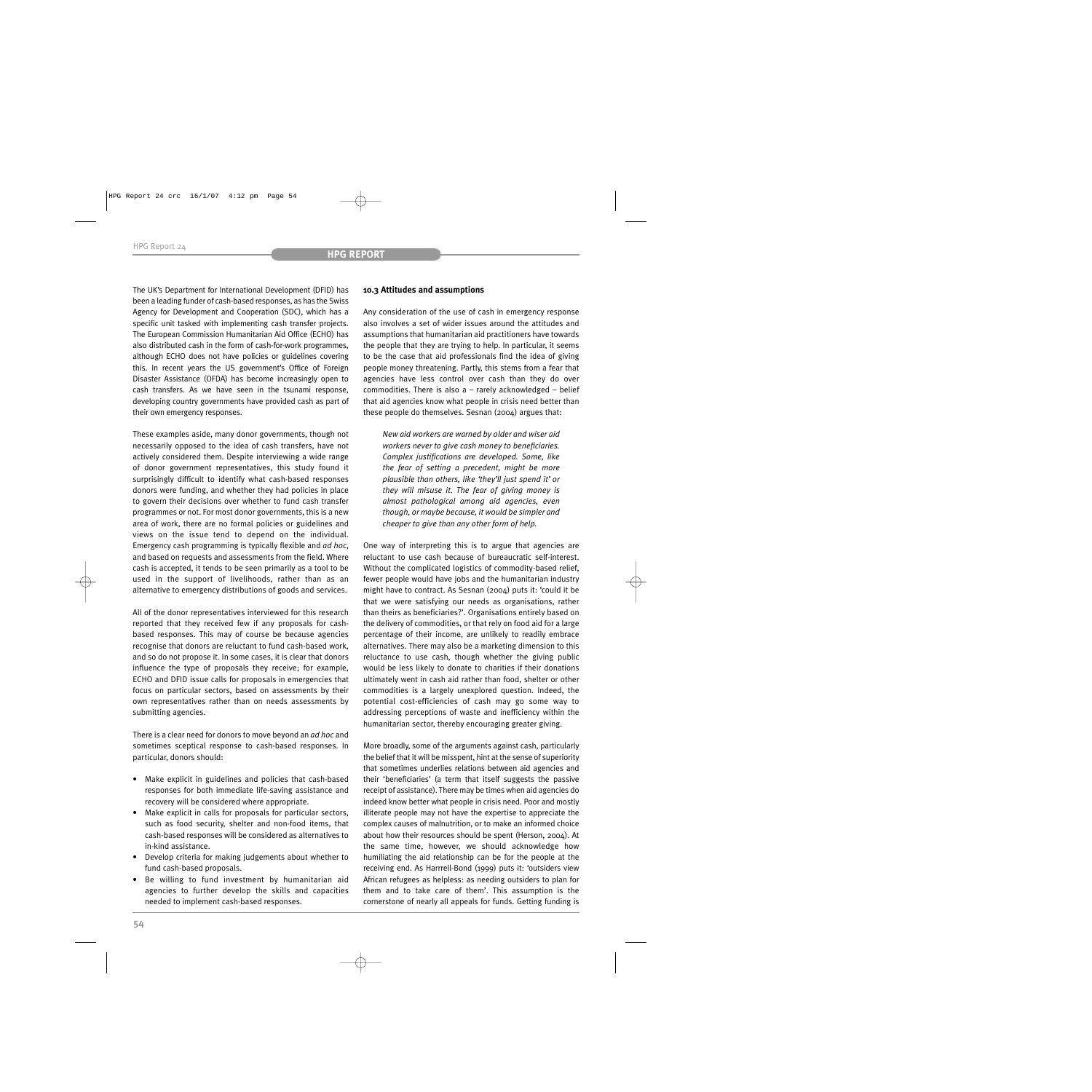certainly one rationale for presenting this image of helplessness, but other relations of power are also predicated on notions of paternalism (Hyndman, 2000: 121). Sen (1999: 175) argues that 'the sense of distance between the ruler and the ruled – between "us" and "them" – is a crucial feature of famines. That distance is as severe in the contemporary famines in Ethiopia, Somalia, and Sudan as it was in Ireland and India under foreign domination in the last century'. These attitudes of paternalism and superiority remain an important factor in humanitarian response, despite the professed commitment to greater participation on the part of affected populations; some of the reluctance to use cash is linked to these prejudices.

## **10.4 Organisational barriers**

Some obstacles to the consideration of cash-based responses are inherent in the way the humanitarian system is currently designed. This seems to be a particular problem in the UN, where cash has no place in consolidated and flash appeals (Harvey, 2005). The World Food Programme has implemented cash pilot projects in Sri Lanka, Georgia and Malawi (Gentilini et al., 2006; Mwale, 2006; Sharma, 2006). Traditionally, WFP has provided only food aid, but there seems to be no intrinsic reason why it could not define its mandate as one which aims to combat hunger most effectively and is therefore able to provide cash or food assistance depending on which is most appropriate (Clay, 2004; Clay and Benson, 1998). Stites et al. (2005: 50), in a review of non-food responses for WFP, conclude that the agency needs to decide whether it should remain 'the food aid agency', or become a 'food security agency'.

WFP's piloting of cash is particularly significant given the dominance of food aid in current humanitarian responses, and the extent to which the provision of food is linked to food surpluses in donor countries (Barrett and Maxwell, 2005). As Devereux (2002: 11) points out, 'the obvious pragmatic reason why food aid deliveries tend to be preferred to cash transfers is that donors are more likely to have food surpluses than cash to disburse'. The appropriate role of food aid and the extent to which food aid policy is influenced by production subsidies is beyond the scope of this study, but there is certainly a continuing perception at the field level that food aid is a free or additional resource, and one which is more likely to be available than alternatives (Clay, 2004). For instance, in southern Africa in 2002–2003 aid agency staff commonly reported that, while cash might have been more appropriate than food, food aid was what was available, and was better than nothing. This begs a whole range of questions that the humanitarian system has been adept at avoiding for many years. One set revolves around the responsibility of donors to provide the most appropriate resources for meeting needs identified in emergencies. The OECD-DAC has long had a commitment to untying aid, but food aid has remained exempt (Clay and Riley, 2005). Aid agencies also have a responsibility to make an assessment as to the most appropriate response, and to make a case to donors for providing the appropriate resources. In situations where food aid was a second-best option, it might still be right to use it if it is all that is available, but the fact that it is second best should at least be made explicit.

Outside of the UN system, there seem to be fewer barriers to considering cash- and voucher-based responses; indeed, NGOs, the Red Cross and donors such as SDC have led the way in the increasing use of cash and vouchers. In assessing those agencies which have been most open to the use of cash and vouchers, two possible patterns emerge. The first is that agencies which have adopted livelihoods-based assessment methodologies and which have invested in the development of capacity and expertise in this area have tended to be more likely to recommend cash and voucher responses. The second observation is that the agencies which have traditionally programmed large amounts of food aid, and which have close links to government food aid resources, particularly US resources, have tended to be less involved in cash responses. There are organisational investments in food aid programming capacity in these agencies, and financial incentives to maintain high levels of food distribution. There are some exceptions to this; US NGOs in Afghanistan, for instance, moved much of their programming to cash for work following a clear policy shift by USAID in 2002. CARE has also shown interest in piloting cash and voucher responses as alternatives to food aid, and CRS has played a leading role in the development of voucher approaches as alternatives to agricultural inputs. However, only when the major food aid providers (WFP, CARE, World Vision, CRS) stop automatically programming food aid and start more explicitly considering alternatives will large-scale transfers be a real possibility, both because of the delivery capacity of these agencies and because, if they continue providing food aid, cash responses will not necessarily get onto the agenda.

Cash transfer programmes implemented by international aid agencies have tended to be relatively small scale in comparison to in-kind assistance programmes, and certainly in comparison to large-scale food aid programmes which often attempt to cover entire affected populations. In 2005–2006 in Zambia and Malawi, for example, food aid was provided on a nationwide basis to all those identified as in need of food security assistance (Harvey and Savage, 2006; Devereux et al., 2006). This suggests that some of the findings about the effectiveness of cash transfers might be related to their size, and to the fact that they are more intensively managed and monitored. We might be seeing pilot-project effects; maintaining effective implementation will clearly present challenges as cash transfers are scaled up.

There are, however, some examples of larger-scale cash transfer programmes, notably including state-led responses to recent disasters. As we have seen, responses to the tsunami by the governments of Sri Lanka, Thailand and India included significant and nationwide cash components, as did the Pakistan government's response to the 2005 earthquake (Adams and Winahyu, 2006; Government of Pakistan, 2006). These examples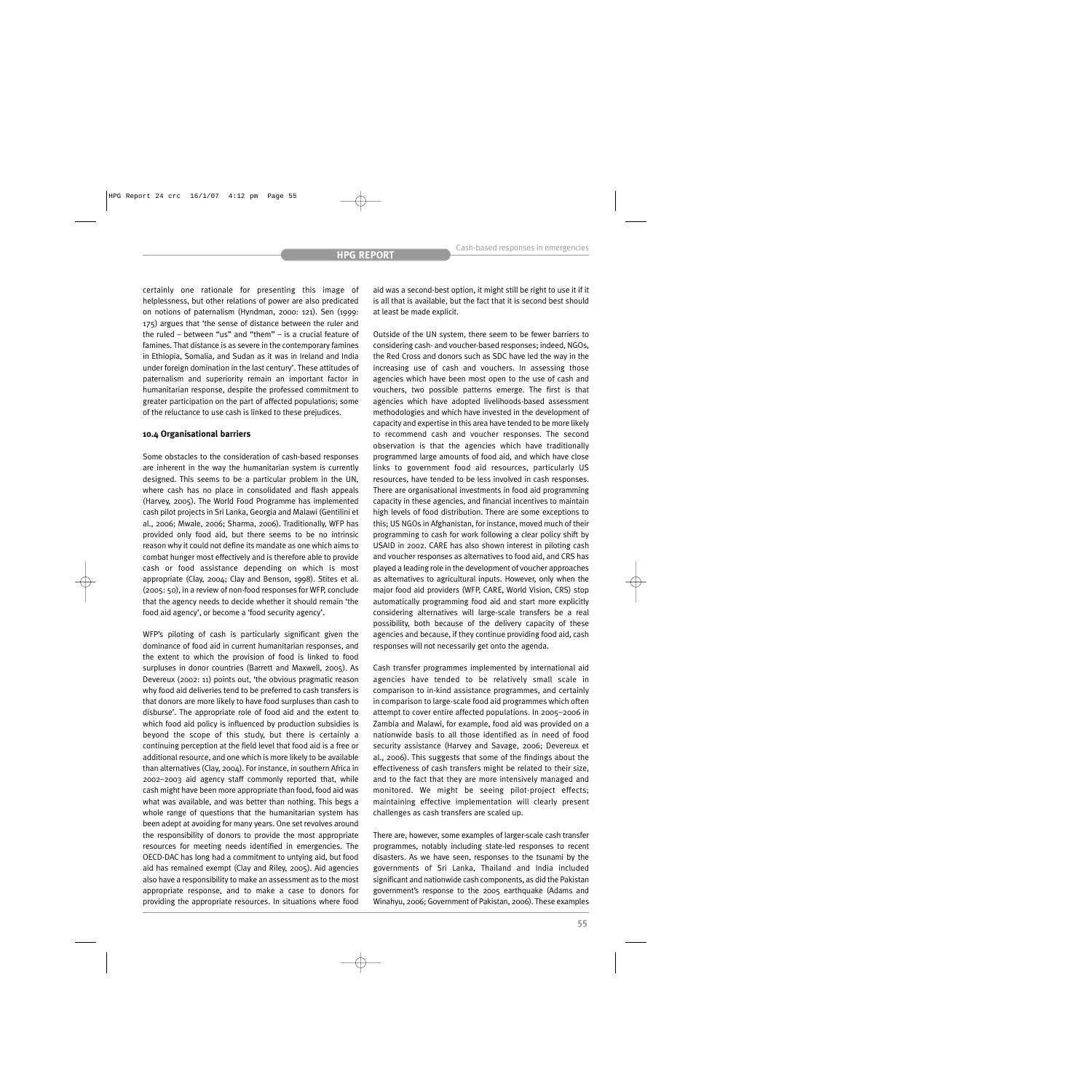illustrate that large-scale cash transfers are possible, at least in countries with relatively well-developed state capacity. Some aid agency responses have also been on a relatively large scale. Mercy Corps' cash for work programme in Indonesia in response to the tsunami employed at its peak nearly 18,000 people, and disbursed over \$4.5 million in direct payments during its sevenmonth lifespan (Doocy et al., 2006; Mercy Corps, 2006). Oxfam's cash transfer programme in Zambia targeted 13,500 households (Harvey and Marongwe, 2006a).

The strongly positive evaluation of smaller-scale cash programmes presents a clear case for thinking about how to scale up cash-based responses. Currently the humanitarian system is trapped in something of a dilemma: agencies have the skills and capacity to deliver food aid on a large scale, so food aid gets the majority of funding because donors are confident that it can be delivered. For instance, in the 2005–2006 response to the Horn of Africa drought, HPG (2006: 5) found that 'in the face of a well understood, analysed and accepted food system and widely available food assistance, donors were simply not convinced that livelihoods interventions stood a better chance of saving lives'. Similar skills and capacity need to be developed in relation to cashbased responses, but this will take time.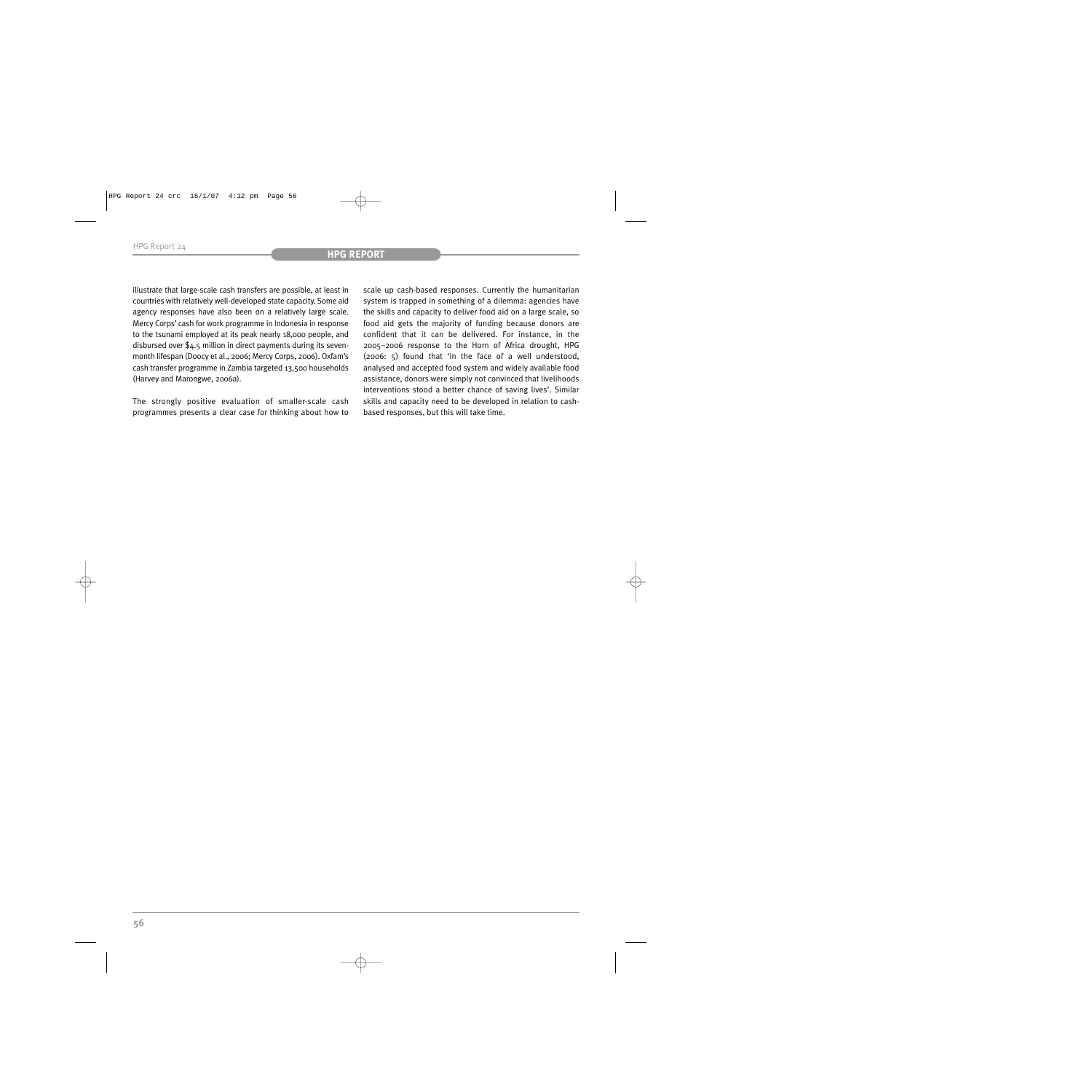## **Chapter 11 Conclusion**

A strong body of evidence is starting to emerge to indicate that providing people with cash or vouchers works. It is possible to target and distribute cash safely, and people spend money sensibly on basic essentials and on rebuilding livelihoods. Cash transfers can provide a stimulus to local economies, and in some contexts can be more cost-effective than commodity-based alternatives.

There are caveats to this conclusion, and cash and vouchers should clearly not be seen as a cure-all or as universally appropriate. Cash responses may not be advisable in the early stages of an emergency if markets are disrupted, or in very remote areas where markets are particularly weak. Cash transfers can be delivered successfully even in conflict environments, but concerns about security and diversion will be particularly pressing in unstable contexts. There is still a need for cash transfers managed by aid agencies to be scaled up, and questions remain over how successful scaling up would be. However, the success of small-scale projects and pilots suggests a strong case for carefully increasing the scale of cash projects. National governments have successfully implemented large-scale cash projects, and where affected states have the capacity to deliver cash they are likely to be the most appropriate actors. Questions remain over the inflationary potential of large-scale cash programmes, and how quickly and effectively markets would be able to respond to increased demand. However, none of these concerns should detract from the clear conclusion that there is scope for significantly increasing the use of cash and vouchers as an instrument in humanitarian response, in a wide range of contexts.

Cash transfers need to be seen as part of the toolbox of humanitarian response: as a complement to in-kind assistance, as well as an alternative to it. As Dreze and Sen (1989) pointed out, 'cash support and food supply management are not, by any means, mutually exclusive activities'. It is important to stress that giving people cash does not imply dumping the money and leaving people to fend for themselves, and that complementary interventions, to support land rights or rebuild roads for example, will still be needed. Cash support is one option for transferring resources to individuals, but humanitarian response also encompasses the provision of services such as health, education and water. These public goods will not necessarily be provided through the private market even if cash is made available, and are still likely to require government or aid agency intervention. Humanitarian action is also about providing a witness to human suffering, and cash transfers should not be seen as removing the need for aid agencies to focus on proximity and solidarity with disaster-affected populations.

The growing importance of cash-based responses to emergencies has potentially far-reaching consequences for the ways in which humanitarian relief in emergencies is managed and delivered. It is likely that cash-based programming will continue to grow, probably at the expense of in-kind mechanisms in some contexts. Humanitarian actors need to develop the skills to assess when and where cash-based responses are appropriate, and to implement them where they are. Donors will also need to develop the skills and capacity to make informed decisions about whether to fund cash responses. The fact that governments may be the most appropriate deliverers of cash-based assistance may imply a reduced role for international aid agencies, in some contexts. The growing interest and investment in cash transfers as part of longer-term safety nets may also reduce the need for the regular provision of large volumes of food aid in some contexts of chronic food insecurity, particularly in parts of Africa.

Cash is an alternative to all forms of in-kind assistance, and this paper has argued that it needs to be considered across all sectors of humanitarian response. This will have important implications, not just for food aid responses but also for shelter, non-food items, agriculture and wider livelihood responses. However, since food aid dominates humanitarian assistance, the implications of any increase in cash programming will probably be particularly significant here. Both agencies and donors need to re-examine existing food aid policies, and take a hard look at the appropriateness of food aid. Although cash will be complementary to food aid in some circumstances, in others it is likely to be an alternative to it, suggesting a tighter and narrower role for food aid in the response to emergencies.

## **11.1 Recommendations**

The recommendations made in the 2005 discussion paper are still applicable, and are reproduced here with a few additions and changes.

## *Assessment*

- Assessment capacity should be independent or able to stand up to external analysis, and the results should be published. This would make assessments less likely to be resource-driven or tied to the existing expertise of particular agencies.
- Aid agencies should be able to routinely consider cash or vouchers as alternatives to commodity-based approaches, as part of the assessment process.
- There should be further investment in the skills and capacity needed to assess markets at local, national and regional levels.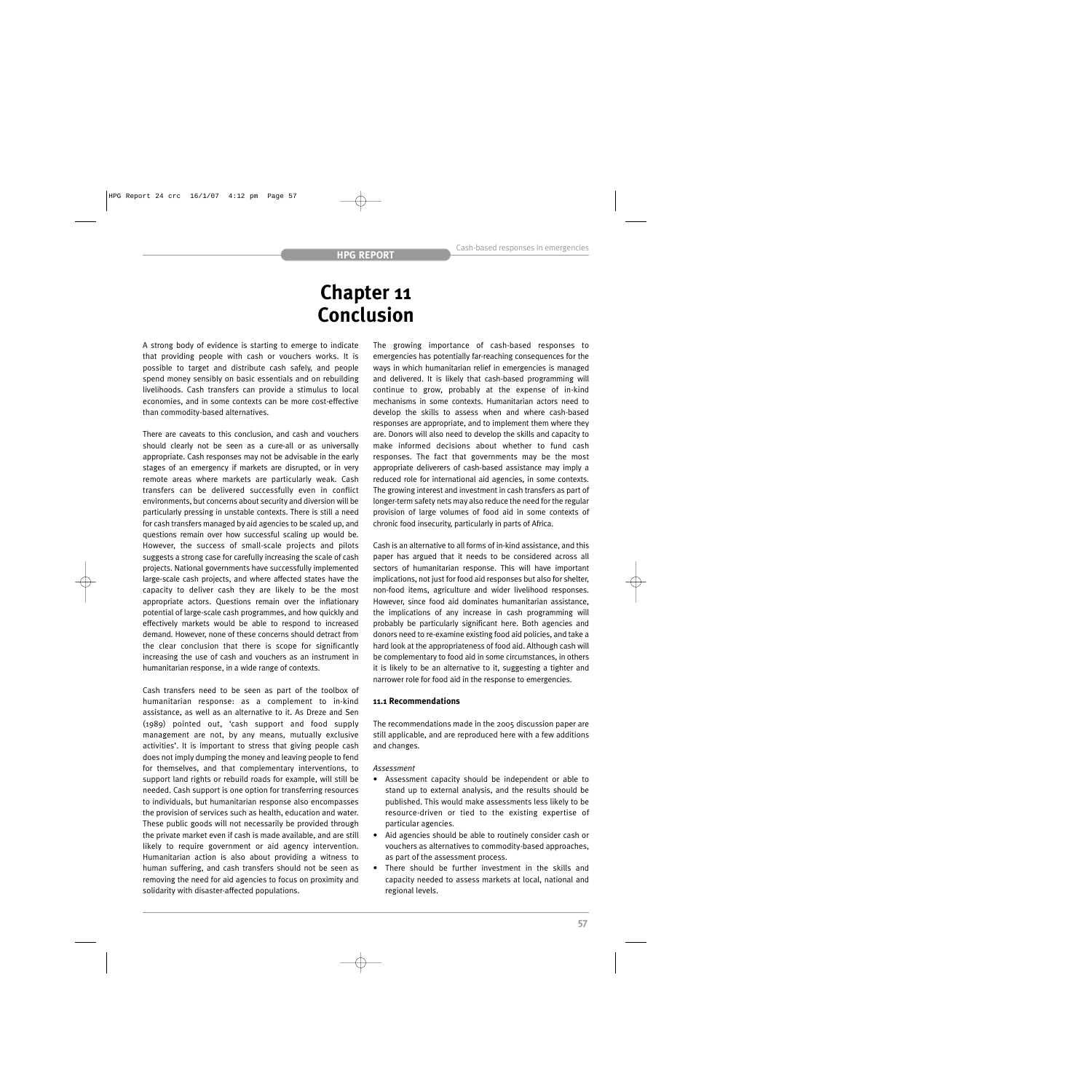## *Evaluation, learning and expertise*

- Further investment should be made in the rigorous evaluation and documentation of cash- and voucher-based responses, in order to make a clear case about their impact and effectiveness, and when and where they are appropriate.
- There should be investment in further learning and training to enable those involved in assessments and programme management to assess the possible appropriateness of cash and voucher responses, and to implement them where appropriate.
- Efforts should continue to develop a documented body of practice and practical guidelines on cash and voucher responses in emergencies.
- There should be a greater willingness to examine attitudes of paternalism and superiority on the part of aid practitioners towards recipients, and efforts made to overcome these at individual and organisational levels.

## *Architecture*

- As part of UN reform, consideration should be given to where responsibility for implementing cash-based responses to food insecurity should lie, to allow for the inclusion of cash and voucher responses in the UN appeal process.
- Aid should be untied, and donors should undertake to provide the resources identified as most appropriate by assessments.

## *Links with social protection*

- Cash-based welfare safety nets may be a more appropriate mechanism for addressing chronic and long-term food insecurity and poverty than the recurrent use of humanitarian aid as the instrument of last resort.
- Ways should be investigated to link emergency response more closely with emerging social protection systems and safety nets, which increasingly have a cash-based component.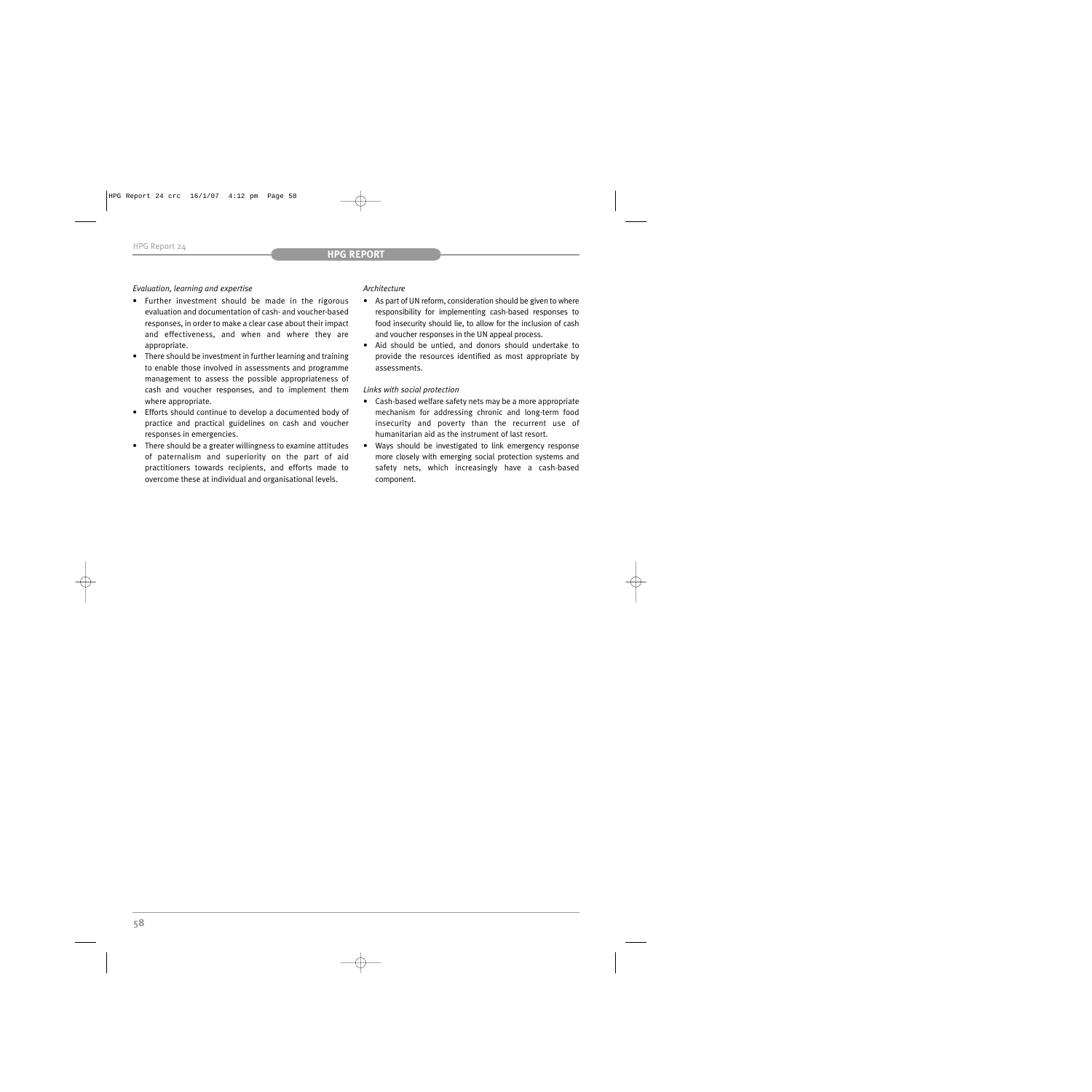## **References**

Abdulai, A., C. Barrett and P. Hazell (2004) *Food Aid for Market Development in Sub-Saharan Africa*, International Food Policy Research Institute, Development Strategy and Governance Division, DSGD Discussion Paper No. 5.

Acacia Consultants Ltd. (2003) *End of Project Review of Oxfam GB's 2001–2002 Drought Recovery Programme in Turkana and Wajir Districts of Northern Kenya*.

Acacia Consultants Ltd. (2005) *External Evaluation Report: DFID/Oxfam/NOVIB Funded NGO Consortium Response to Drought in Togdheer, Sool, Bari/Nugaal Regions*.

Adams, L. (2005) 'Cash-based Transfers and Alternatives in Tsunami Recovery Programmes', *Humanitarian Exchange*, no. 32.

Adams, L. (2006) *Learning from Cash-based Responses to the Tsunami — Final Report*. London: Overseas Development Institute.

Adams, L. and P. Harvey (2006) *Learning from Cash Based Responses to the Tsunami — Issue Papers*. London: Overseas Development Institute.

Adams, L. and E. Kebede (2005) *Breaking the Poverty Cycle: A Case Study of Cash Interventions in Ethiopia*, HPG Background Paper. London: Overseas Development Institute.

Adams, L. and R. Winahyu (2006) *Learning from Cash-based Responses to the Tsunami — Case Studies*. London: Overseas Development Institute.

Agua Consult (2001) *Evaluation of DFID-B Response to Southwest Bangladesh Floods, October 2000–mid-2001 — Final Report*, Department for International Development Bangladesh.

Aheeyar, M. (2006a) *Cash Delivery Mechanisms in Tsunami-affected Districts of Sri Lanka*, HPG Background Paper. London: Overseas Development Institute.

Aheeyar, M. (2006b) *Cash Grants and Microfinance in Livelihood Recovery: Experiences from Tsunami-affected Areas of Sri Lanka*, HPG Background Paper. London: Overseas Development Institute.

Ahmed, I. (2000) 'Remittances and Their Economic Impact in Postwar Somaliland', *Disasters*, vol. 24.

AIDMI (2005) *When Cash for Work Works*, All India Disaster Mitigation Institute.

Alexander, R. (2006) *Tsunami: Build Back Better*, Development Consultancy Group.

Ali, D. et al. (2005) *Cash Relief in a Contested Area: Lessons from Somalia*, Network Paper 50. London: Overseas Development Institute.

ALNAP (2004) *ALNAP Review of Humanitarian Action in 2003: Field Level Learning*. London: Overseas Development Institute.

American Red Cross (2006) *Turning Compassion Into Action — Donor Dollars at Work*.

Bangladesh Disasters and Emergency Response DER Sub-Group (2004) *Monsoon Floods 2004: Draft Assessment Report*.

Barakat, S. 2003, *Housing Reconstruction after Conflict and Disaster*, Network Paper 43. London: Overseas Development Institute.

Barrett, C. and D. Maxwell (2005) *Food Aid After Fifty Years: Recasting Its Role*.

Barrientos, A. and J. DeJong (2004) *Child Poverty and Cash transfers*, Childhood Poverty Research and Policy Centre Report 4, Save the Children.

Barrientos, A., M. Gorman and A. Heslop (2003) 'Old Age Poverty in Developing Countries: Contributions and Dependence in Later Life', *World Development*, vol. 3, no. 3.

Basu, K. (1996) 'Relief Programs: When It May Be Better To Give Food Instead of Cash', *World Development*, vol. 24, no. 1.

Bate, A. and S. Witter (2003) *Coping with Community Health Financing: Illness Costs and Their Implications for Poor Households' Ability To Pay for Healthcare and Children's Access to Health Services*, Save the Children.

Beck, T. (2006) *Evaluating Humanitarian Action Using the OECD-DAC Criteria*. London: Overseas Development Institute.

Bhatia, M. et al. (2003) 'Profits and Poverty: Aid, Livelihoods and Conflict in Afghanistan', in S. Collinson (ed.) *Power, Livelihoods and Conflict: Case Studies in Political Economy Analysis for Humanitarian Action*. London: Overseas Development Institute.

Bitran, R. and U. Giedion (2003) *Waivers and Exemptions for Health Services in Developing Countries*, Social Protection Discussion Paper Series. Washington DC: World Bank.

Black, R. (2003) *Soaring Remittances Raise New Issues*, Migration Policy Institute.

Bradbury, M. (2000) 'Normalising the Crisis in Africa', *Journal of Humanitarian Assistance*.

Bramel, P., T. Remington and M. McNeil (2004) *CRS Seed Vouchers and Fairs: Using Markets in Disaster Response*, Catholic Relief Services.

Brasington, D. (2004) *School Vouchers and the Flight to Private Schools: To What Extent Are the Public and Private Schools Substitutes?*.

Buchanan-Smith, M. and S. Maxwell (1994) 'Linking Relief and Development: An Introduction and Overview', *IDS Bulletin*, vol. 25, no. 4.

CARE (2004) *LIWP (Labour Intensive Works Programme) Evaluation*.

CARE Osterreich (2003) *Timor L'este Emergency Assistance to Disaster Affected Communities To Mitigate a Nutritional Disasters Project*, proposal submitted to ECHO.

CARE Zimbabwe (2004) *Zimbabwe — Emergency Agricultural Recovery Project (EARP)*.

Case, A. and A. Deaton (1998) 'Large Scale Transfers to the Elderly in South Africa', *Economic Journal*, vol. 108, no. 450.

Catholic Relief Services, Overseas Development Institute and ICRISAT (2002) *Seeds Vouchers and Fairs: A Manual for Seed-based Agricultural Recovery in Africa*.

Catholic Relief Services/Ethiopia Program (2003) *Evaluation of the Emergency Response through Increased Access to Seed, Water and Sanitation Project*.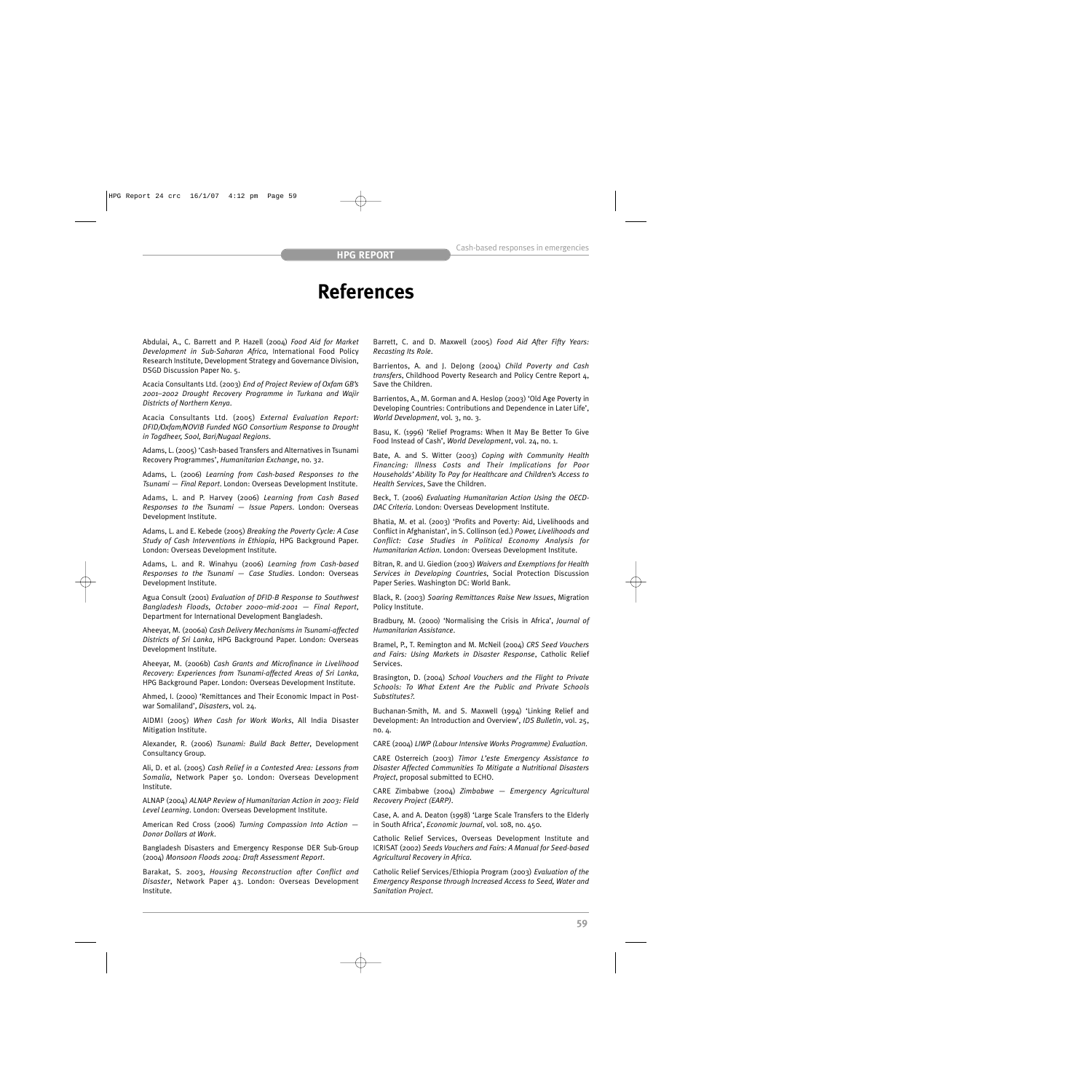Causton, A. and G. Saunders (2006) 'Response to Shelter Needs in Post Earthquake Pakistan: A Self Help Approach', *Humanitarian Exchange*.

Cekan, J., A. MacNeil and S. Loegering (1996) *Monetisation: Linkages to Food Security?*, Network Paper 17.

Choularton, R. (forthcoming) *Contingency Planning for Improved Humanitarian Action: A Review of the Current Practice of Scenariobased Contingency Planning among Agencies*, HPN Network Paper.

Christoplos, I. (2004) *Out of Step? Agricultural Policy and Afghan Livelihoods*, Afghan Research and Evaluation Unit, Issue Paper Series.

Chuzu, P. and M. Viola (2006) *Market Based Food Assistance Pilot Project: Report of Final Evaluation*, CARE International Indonesia.

Clay, E. (2004) 'Too Blunt an Instrument?', *Development and Cooperation*.

Clay, E. and C. Benson (1998) *The Future of Food Aid: A Policy Review*. London: Overseas Development Institute.

Clay, E. and B. Riley (2005) *The Developmental Effectiveness of Food Aid: Does Tying Matter?*. Paris: OECD.

Cole, T. (2006) *Market Based Food Assistance Pilot Project — Pidie and Lhokseumawe Districts, Banda Aceh*, Save the Children Indonesia.

Corsellis, T. and A. Vitale (2005) *Transitional Settlement: Displaced Populations*, University of Cambridge Shelter-Project and Oxfam.

Crawford, N. and P. Harvey (2002) *Forgotten Crisis and Swift Response: An Evaluation of Concern Worldwide's Emergency Operations in Afghanistan, September 2001–April 2002*, Concern Worldwide.

Creti, P. and S. Jaspars (2006) *Cash Transfer Programming in Emergencies*, Oxfam.

Cromwell, E. and P. Harnett (2000) *Malawi Starter Pack Scheme 1999–2000: Evaluation of a Pilot Voucher Scheme for Starter Packs 2: Volume 1 The Standard Voucher*.

Croucher, M. and V. Karanja (2006) *An Overview of the Cash Transfer Preparations, Logistics and Procedures under the Livelihoods Programme in Merti and Sericho*, Save the Children, Emergency Nutrition, Water and Livelihoods Programme, Isiolo District, Kenya.

Dando, W. (1983) 'Biblical Famines, 1850 BC–AD 46: Insights for Modern Mankind', *Ecology of Food and Nutrition*, 13.

Darcy, J. (1991) *A Review of Oxfam's Cross Border Work in Eritrea-Tigray 1975–1989*, Oxfam.

Darcy, J. and Hoffman, C.-A. (2003) *According to Need? Needs Assessment and Decision Making in the Humanitarian Sector*. London: Overseas Development Institute.

De Haan, A. (2003) 'Livelihoods and Poverty: The Role of Migration — A Critical Review of the Migration Literature', *Journal of Development Studies*, 36.

Deshingkar, P. et al. (2006) *Cash Transfers in India: A Feasibility Study*. London: Overseas Development Institute for Save the Children.

Deshingkar, P. and M. M. M. Aheeyar (2006) *Remittances in Crisis: Sri Lanka after the Tsunami*, HPG Background Paper. London: Overseas Development Institute.

Development Researchers Network (2003) *Assistance to the Transitional Authority of the Islamic State of Afghanistan To Elaborate Policy Guidance Regarding Food Aid Utilisation in Afghanistan*.

Devereux, S. (2002) *Social Protection for the Poor: Lessons from Recent International Experience*, IDS Working Paper 142.

Devereux, S., P. Mvula and C. Solomon (2006) *After the FACT: An Evaluation of Concern Worldwide's Food and Cash Transfers Project in Three Districts of Malawi*, a report for Concern Worldwide by the Institute for Development Studies.

Devereux, S. et al. (2005) *Making Cash Count: Lessons from Cash Transfer Schemes in East and Southern Africa for Supporting the Most Vulnerable Children and Households*, HelpAge International, Save the Children UK and Institute for Development Studies.

DFID (2006) *Eliminating World Poverty: Making Governance Work for the Poor*, a White Paper on International Development.

Dietz, M. et al. (2005) *Joint SDC-IFRC External Review of In-Kind and Cash Distribution Projects in 2003 in Zavkhan Aimag, Mongolia*, Swiss Agency for Development and Cooperation and International Federation of the Red Cross and Red Crescent Societies.

Donovan, C. et al. (2005) *Desk Review: Emergency Needs Assessment and the Impact of Food Aid on Local Markets*, World Food Programme; Emergency Needs Assessment Branch.

Doocy, S. et al. (2006) 'Implementing Cash for Work Programmes in Post-Tsunami Aceh', *Disasters*, vol. 30, no. 3.

Dreze, J. and A. Sen (1989) *Hunger and Public Action*. Oxford: Clarendon Press.

Dreze, J. and A. Sen (1990) *The Political Economy of Hunger: Volume 2 Famine Prevention*. Oxford: Clarendon Press.

Duflo, E. (2000) *Grandmothers and Granddaughters: Old Age Pension and Intra-Household Allocation in South Africa*, Working Paper 8061. Cambridge, MA: National Bureau of Economic Research.

Duyne Barenstein, J. (2006a) 'Challenges and Risks in Post-Tsunami Reconstruction in Tamil Nadu', *Humanitarian Exchange*, no. 33.

Duyne Barenstein, J. (2006) *Housing Reconstruction in Postearthquake Gujarat*, Network Paper 54. London: Overseas Development Institute.

Earthquake Emergency Recovery Project (2006) *Livelihood Support Cash Grant: Operational Manual*. Washington DC: World Bank.

Ellis, F. (2000) *Rural Livelihoods and Diversity in Developing Countries*. Oxford: Oxford University Press.

Ewins, P. et al. (2006) *Mapping the Risks of Corruption in Humanitarian Action*, a report for Transparency International and the U4 Anti-corruption resource centre by the Overseas Development Institute.

Fagen, P. (2006) *Remittances in Crises: A Haiti Case Study*, HPG Background Paper. London: Overseas Development Institute.

Farrington, J. et al. (2005) *Cash Transfers in the Context of Pro-poor Growth: Hot Topic Paper for OECD/DAC Povnet Risk and Vulnerability Task Group*. London: Overseas Development Institute.

Federal Emergency Management Agency (FEMA) (2006) *USA: \$4 Billion Now in the Hands of Disaster Victims*.

Frize, J. (2002) *Review of Cash for Work Component of the Drought Recovery Programme in Turkana and Wajir Districts (September 2001–June 2002)*.

Gentlini, U., H. Herfurth and H. Scheurer (2006) *Georgia CFW-FFW Pilot Outcome Assessment Mission: A Summary of Findings*, World Food Programme and SDC.

GFDRE (2004) *Productive Safety Net Programme: Programme Implementation Manual*, Government of the Federal Republic of Ethiopia.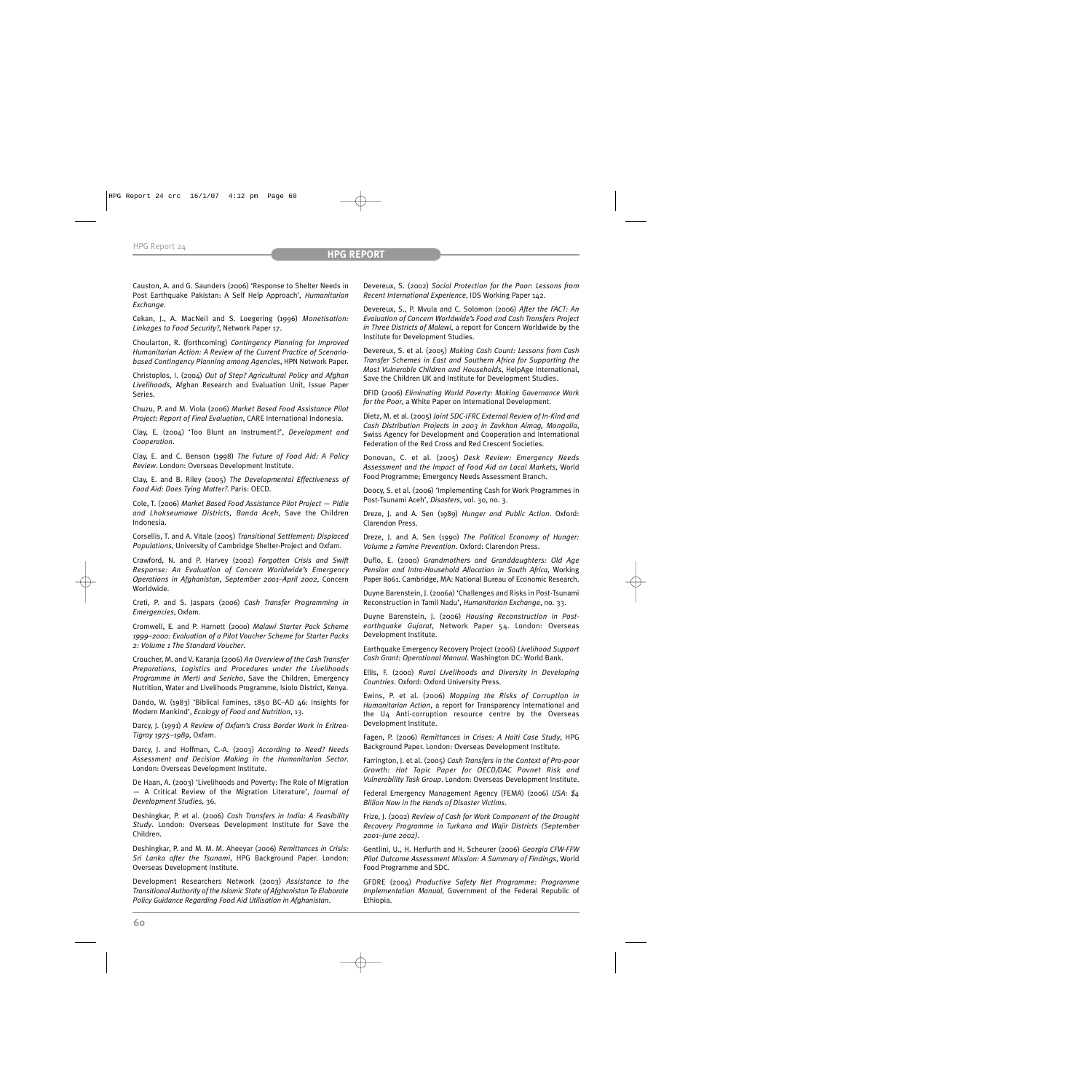Government of Australia (2006) *Australian Government Assistance to Far North Queensland Following Cyclones Larry and Monica*.

Government of Jamaica (2005) *Jamaica: Hurricane Victims in Clarendon Receive Final Payment*.

Government of Pakistan (2006) *Pakistan: Government Distributed Rs 45 Billion in Quake-Hit Areas So Far*.

Government of Thailand (2005) *Earthquake/Tsunami Victims Relief Efforts Department of Disaster Prevention and Mitigation*.

Haan, N. (2006) *Integrated Food Security and Humanitarian Phase Classification: Technical Manual Version I*, Food Security Analysis Unit Somalia.

Haan, N., N. Majid and J. Darcy (2005) *A Review of Emergency Food Security Assessment Practice in Ethiopia*, Humanitarian Policy Group, study commissioned by and prepared for the World Food Programme, Rome.

Hadcroft, A. (2004) *Lessons Learned: Humanitarian Response in Haiti — Food Security and Sanitation Component*, Oxfam.

Haddad, L., J. Hoddinott and H. Alderman (1997) *Intrahousehold Resource Allocation in Developing Countries*. Baltimore, MD: Johns Hopkins University Press.

Hammond, L. et al. (2005) *The Effects of Food Aid on Household Migration Patterns and Implications for Emergency Food Assessments,* HPG commissioned report for the World Food Programme.

Harmer, A. and J. Macrae (2004) *Beyond the Continuum: The Changing Role of Aid Policy in Protracted Crises*, HPG Report 18. London: Overseas Development Institute.

Harnett, P. and E. Cromwell (2000) *Malawi Starter Pack Scheme 1999–2000 Follow-up Study of Flexi-Vouchers: 'As Good as Money': Final Report*.

Harrell-Bond, B. (1999) 'The Experience of Refugees as Recipients of Aid', in A. Ager (ed.) *Refugees: Contemporary Perspectives on the Experience of Forced Migration.* New York: Cassel.

Harvey, P. (1998) *Guidelines on the Use of Food for Work and Cash for Work in Food Security Programmes and Emergency Aid: A Report for GTZ*.

Harvey, P. (2005) *Cash and Vouchers in Emergencies: An HPG Discussion Paper*, Humanitarian Policy Group. London: Overseas Development Institute.

Harvey, P. (2004) *HIV/AIDS and Humanitarian Action*, HPG Report 16. London: Overseas Development Institute.

Harvey, P. and R. Holmes (2006) *Cash Transfers In Unstable Situations*, Overseas Development Institute Report for DFID.

Harvey, P. and J. Lind (2005) *Dependency and Humanitarian Relief: A Critical Analysis*, HPG Report 19. London: Overseas Development Institute.

Harvey, P. and N. Marongwe (2006) *Independent Evaluation of Oxfam GB Zambia's Emergency Cash-Transfer Programme*, Overseas Development Institute report for Oxfam.

Harvey, P. and K. Savage (2006) *No Small Change: Oxfam GB Malawi and Zambia Emergency Cash Transfer Projects — A Synthesis of Key Learning*, Overseas Development Institute report for Oxfam.

Hay, R. (1987) *Famine Management: Has Botswana Anything to Teach Africa?*.

Hay, R. et al. (1986) *A Socio-economic Assessment of Drought Relief in Botswana*, report prepared by UNICEF/UNDP/WHO for the interministerial drought committee, Government of Botswana.

HelpAge (2004) *Age and Security: How Social Pensions Can Deliver Effective Aid to Poor Older People and Their Families*.

Helvetas (2006) *Cash for Host Families: Project Summary Sheet*.

Herrman, H. (2006) *Cash for Host Families Project, Aceh: Final Report July 2005*, unpublished, SDC.

Herson, M. (2004) 'Putting the "H" Back into Humanitarian Accountability', *Humanitarian Exchange*, no. 24.

Hilsum, L. (1984) 'Ethiopia: Coping with Drought: Cash Instead of Food', *Ideas Forum*, no. 18.

History Place (2000) *Irish Potato Famine*.

HODI & ActionAid (2003) *The Disaster Response Programme: Report on Internal Review 1st to 10th May 2003*.

Hofmann, C.-A. (2005) *Cash Transfer Programmes in Afghanistan: A Review of Current Policy and Practice*, Humanitarian Policy Group, Overseas Development Institute.

Hofmann, C.-A. et al. (2004) *Measuring the Impact of Humanitarian Aid: A Review of Current Practice*, HPG Report 17. London: Overseas Development Institute.

Holland, P. (2004) *Famine Responses in Colonial Zimbabwe: 1912–1947*, mimeo, London School of Economics and Political Science.

Holzmann, R., L. Sherburne-Benz and E. Tesliuc (2003) *Social Risk Management: The World Bank's Approach to Social Protection in a Globalising World*, Social Protection Department, World Bank.

Horn of Africa Relief and Development Organisation (HORN RELIEF) (2004) *Emergency Cash Relief Program (ECRP) Final Report*.

Hoskins, A. (2006) *Markets and Emergency Needs Assessments: Cairo Workshop*, World Food Programme, Emergency Needs Assessment Branch.

HPG (2006) *Saving Lives through Livelihoods: Critical Gaps in the Response to the Drought in the Greater Horn of Africa*, Humanitarian Policy Group Briefing Note, Overseas Development Institute.

Hyndman, J. (2000) *Managing Displacement: Refugees and the Politics of Humanitarianism*. Minneapolis, MN: University of Minnesota Press.

IFRC (2006) *Cash and Vouchers Seminar, Geneva, 18–19 May 2006, Proceedings*.

ILO (2005) *ILO Guide on Responses To Support the Recovery and Reconstruction Efforts in Crisis-affected Areas in Indonesia*. Geneva: International Labour Organisation.

Inter-Agency Displacement Division (2005) *Inter-Agency Displacement Division (IDD) Mission to the Democratic Republic of Congo (12–20 May 2005) Report and Recommendations*.

IRIN (2005) 'Pakistan: Tenant Quake Survivors Angry at Lack of Compensation'.

IRIN (2006) 'Lebanon: We're Not Just Fighters, Says Hezbollah'.

Jaspars, S. (2006) *From Food Crisis to Fair Trade: Livelihoods, Analysis, Protection and Support in Emergencies*, ENN Special Supplement Series No. 3, Oxfam and the Emergency Nutrition Network.

Jaspars, S. and J. Shoham (1999) 'Targeting the Vulnerable: A Review of the Necessity and Feasibility of Targeting Vulnerable Households', *Disasters*, vol. 23, no. 4.

Jenden, P. (1995) *Cash for Work and Food Insecurity in Koisha, Southern Ethiopia*, Relief and Rehabilitation Network, Network Paper 2.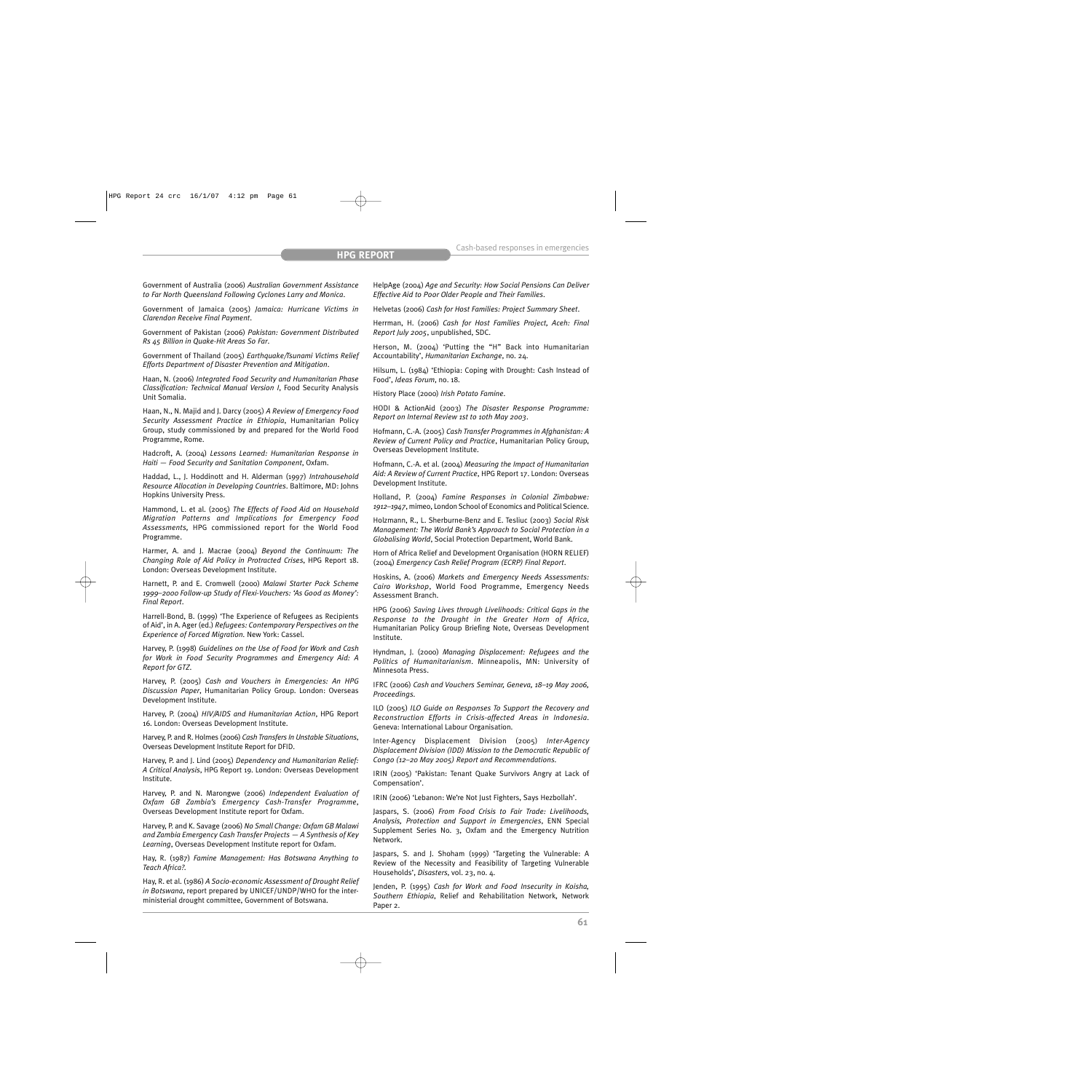Kapur, D. (2003) *Remittances: The New Development Mantra?*, Harvard University and Centre for Global Development, paper prepared for the G-24 Technical Group Meeting.

Kebede, E. (2006) 'Moving from Emergency Food Aid to Predictable Cash Transfers: Recent Experience in Ethiopia', *Development Policy Review*, vol. 24, no. 5.

Khan, F. (2006) 'The Response to the Earthquake in Pakistan: The View from the Federal Relief Commission', *Humanitarian Exchange*, no. 34.

Khogali, H. and P. Takhar (2001a) 'Empowering Women through Cash Relief in Humanitarian Contexts', *Gender and Development*, vol. 9, no. 3.

Khogali, H. and P. Takhar (2001b) *Evaluation of Oxfam GB Cash for Work Programme, Kitgum/Pader District, Uganda, 2000/1*.

Knight, M. and A. Ozerdem (2004) 'Guns, Camps and Cash: Disbursement, Demobilisation and Reinsertion of Former Combatants in Transitions from War to Peace', *Journal of Peace Research*, vol. 41, no.  $4$ .

Knox-Peebles, C. (2001) *Impact Assessment of Save the Children's Cash for Relief Project in Legambo and Meket (Wollo), Ethiopia*, Save the Children.

Kostova Huffman, S. and H. Jensen (2003) *Do Food Assistance Programs Improve Household Food Security? Recent Evidence from the United States*, Working Paper 3, Centre for Agriculture and Rural Development, Iowa State University.

Kumar, B. (1985) *The Ethiopian Famine and Relief Measures: An Analysis and Evaluation*.

Lautze, S. (1997) *Saving Lives and Livelihoods: The Fundamentals of a Livelihoods Strategy*, Feinstein International Famine Center, Medford, MA.

Lautze, S. et al. (2002) *Qaht-e-pool 'A Cash Famine': Food Insecurity in Afghanistan 1999–2002*, Feinstein International Famine Center, Medford, MA.

Lautze, S. et al. (2003) *Risk and Vulnerability in Ethiopia: Learning from the Past, Responding to the Present, Preparing for the Future*, a report for USAID.

LeJeune, S. (2004) *Rapid Household Economy Assessment Farchana Refugee Camp, Eastern Chad*, Save the Children.

LeJeune, S. (2005) *Rapid Livelihoods Assessment Post Tsunami in the Districts of Cuddalore, Nagapattinam (Tamil Nadu) and Karakial (Pondicherry Union Territory) South India*, Save the Children.

Levine, S. and C. Chastre (2004) *Missing the Point: An Analysis of Food Security Interventions in the Great Lakes*, Network Paper 47. London: Overseas Development Institute.

Levine, S. and A. Crosskey (2006a) *Can Pastoralism Be Brought Back to Life? Towards a Safety Net and a Way Forward for North East Turkana*, Oxfam GB.

Levine, S. and A. Crosskey (2006b) *Household Economy Assessment of North East Turkana*, Oxfam.

Levy, S. (2003) *Starter Packs and Hunger Crises: A Briefing for Policymakers on Food Security in Malawi*.

Li, L. (1987) 'Famine and Famine Relief: Viewing Africa in the 1980s from China in the 1920s', in M. Glantz (ed.), *Drought and Hunger in Africa*.

Lindley, A. (2006) *Migrant Remittances in the Context of Crisis in Somali Society: A Case Study of Hargeisa*, HPG Background Paper. London: Overseas Development Institute.

Lockhart, C. (forthcoming) *How To Note: Aid Instruments in Fragile States Note 3: Joint Programmes*, DFID.

Longley C. (2006) *Seed Vouchers in Emergency Programming: Lessons from Ethiopia and Mozambique*, HPG Background Paper. London: Overseas Development Institute.

Longley, C. et al. (2002) 'Do Farmers Need Relief Seed? A Methodology for Assessing Seed Systems', *Disasters*, vol. 26, no. 4.

Malawi National Vulnerability Assessment Committee in association with SADC FANR Vulnerability Assessment Committee (2004) *Food Security Monitoring Report May 2004*.

Malawi VAC (2005) *Food Security Monitoring Report Malawi*, Malawi National Vulnerability Assessment Committee in association with SADC FANR Vulnerability Assessment Committee.

Manasek, J. (2005) *Rebels, Refugees and Relief: The Development of Austro-Hungarian Aid Policy During the First Year of the Bosnian Uprising, 1875–1878*, unpublished MA thesis, Columbia University.

Martin, S. and F. Lumeya (2005) 'Liberia: Payments to Disarmed Child Soldiers Create Protection Problems', *Refugees International Bulletin*.

Mathison, S. (2003) *Microfinance and Disaster Management*, Foundation for Development Cooperation.

Mattinen, H. and K. Ogden (2006) 'Cash-based Interventions: Lessons from Southern Somalia', *Disasters*, vol. 30, no. 3.

Maxwell, S., D. Belshaw and A. Lirenso (1994) 'The Disincentive Effect of Food-for-Work on Labour Supply and Agricultural Intensification in Ethiopia', *Journal Of Agricultural Economics*, vol. 45.

Mbithi Mutungi, P. (2005) *External Evaluation of ICRC Veterinary Vouchers System for Emergency Intervention in Turkana and West Pokot Districts*.

Mercy Corps (2003) *Emergency Support for Drought and Conflict Affected Populations in Afghanistan, November 1, 2001 through March 15, 2003*.

Mercy Corps (2006) *Mercy Corps Cash-Based Interventions in Tsunami Response: Banda Aceh*.

Meyer, J. (2005) *The Story in Pictures and Words of CARE's Market Based Food Assistance Pilot Project in Banda Aceh Indonesia, PowerPoint presentation*, CARE International Indonesia.

Meyer, J. (2006) *A Market Based System for Food Assistance: A Pilot Project Designed and Implemented by CARE International in Indonesia*.

Miamidian, E. et al. (2005) *Surviving Disasters and Supporting Recovery: A Guidebook for Microfinance Institutions*, World Bank Hazard Management Unit, Working Paper Series No. 10.

Mitchell, J. (1996) *Report for EuronAid on the Monetisation of Food Aid*.

Moorehead, C. (1998) *Dunant's Dream: War, Switzerland and the History of the Red Cross*. Glasgow: Caledonian International Book Manufacturing.

Mwale, B. (2006) *The Effects, Comparative Advantages and Limits of Cash Transfers In Lieu of Food Transfers in Districts Worst Hit by Food Insecurity in Malawi: A Case Study for Nsanje and Chikwawa Districts*, World Food Programme.

Mwaluko, E. (1962) 'Famine Relief in the Central Province of Tanganyika 1961', *Tropical Agriculture*, 39.

Narbeth, S. (2004) *Emergency Cash Relief to Drought Affected Families of Sool Plateau: Post Distribution Survey Findings*, UNOCHA Somalia.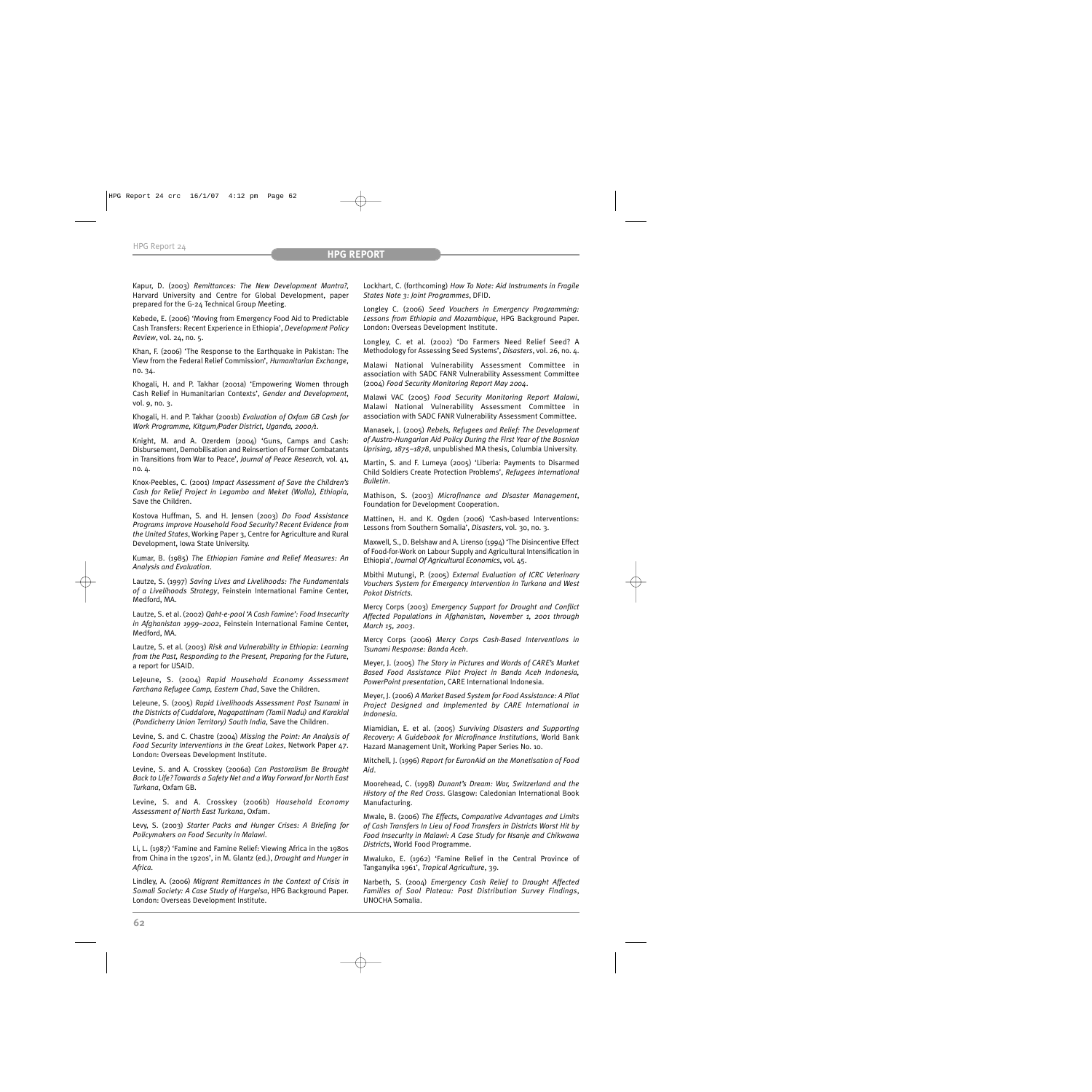NESA (2006) *Cash for Work: Nesa Experience with Dalit Communities in Tsunami*, PowerPoint Presentation.

New York Times (2006) 'Hezbollah Leads Work To Rebuild: Gaining Stature', 16 August.

ODI (2006) *Cash and Emergency Relief,* An Overseas Development Institute conference.

Osborne, B., A. Haviland and J. Kadane (2001) *To What Degree Does Food Assistance Help Poor Households Acquire Enough Food?*.

Oxfam (2004) *Evaluation of Oxfam GB's ECHO Funded Cash for Work Project in Hazarajat*.

Oxfam (2005) *A Place To Stay, A Place To Live: Challenges in Providing Shelter in India, Indonesia and Sri Lanka after the Tsunami*, Oxfam Briefing Note.

Oxfam (2005) *The Tsunami's Impact on Women*, Oxfam Briefing Note.

Oxfam GB (2006) *Project Proposal: Food Security and Emergency Livelihoods Programme for Drought Affected People Living in 8 settlements in Gedo and Lower Juba Regions of South Somalia*.

Oxfam and Refugee Council (2000) *Token Gestures — The Effects of the Voucher Scheme on Asylum Seekers and Organisations in the UK*.

Peppiat, D., J. Mitchell and P. Holzmann (2001) *Cash Transfers in Emergencies: Evaluating Benefits and Assessing Risks*, Network Paper 35. London: Overseas Development Institute.

Pietzsch, S. (2005) *Voucher for Work — An Option for Emergencies? A Programme Evaluation in Mali and Niger*, Oxfam.

Poletti, T., O. Bornemisza, A. Davis and E. Sondorp (2004) *Cost Sharing in Complex Emergencies: An Example of Inappropriate Policy Transfer*.

Quinn, V. et al. (1987) 'Crisis-proofing the Economy: The Response of Botswana to Economic Recession and Drought', in G. A. Cornia (ed.), *Adjustment with a Human Face*. Oxford: Clarendon Press.

Rauch, E. and H. Scheurer (2003) *Cash Workbook*, Swiss Agency for Development and Cooperation.

Rawlings, L. and G. Rubio (2003) *Evaluating the Impact of Conditional Cash Transfer Programs: Lessons from Latin America*, World Bank Policy Research Working Paper 3119.

Remington, T. et al. (2002) 'Getting Off the Seeds and Tools Treadmill with CRS Seed Vouchers and Fairs', *Disasters*, vol. 26, no. 4.

RRC-UNICEF (1985) *Evaluation Report on Cash for Food Project in Dodota Woreda (Chilalo Arsi, Ethiopia)*.

Samson, M., K. MacQuene and I. Niekerk (2005) *Addressing Inequality: Policies for Inclusive Development — A Case Study of Social Security in South Africa*, Economic Policy Research Institute, Cape Town, South Africa.

Samson, M., K. MacQuene and I. Niekerk (2006) *Designing and Implementing Social Transfer Programmes*, Economic Policy Research Institute, Cape Town, South Africa.

Sandstrom, M. and F. Bergstrom (2002) *School Vouchers in Practice: Competition Won't Hurt You!*, Research Institute of Industrial Economics, Woking Paper No. 578.

Savage K. and A. Suleri (2006) *Remittances in Crises: A Case Study from Pakistan*, HPG Background Paper. London: Overseas Development Institute.

Savage, K. and E. Umar (2006) *Independent Evaluation of Oxfam GB Malawi's Cash-Transfer Programme*, commissioned report for Oxfam GB, Overseas Development Institute.

Save the Children (2005a) *Rapid Livelihoods Assessment Report: The Impact of the Earthquake on Livelihoods in Muzaffarabad & Bagh Districts Azad Jammu & Kashmir Pakistan*.

Save the Children (2005b) *Rapid Livelihoods Assessment in Coastal Ampara & Batticaloa Districts, Sri Lanka*.

Save the Children (2006) *Pakistan Earthquake Livelihoods Response, Pakistan Administered Kashmir, Pakistan*, Proposal to DFID.

Save the Children UK (2001) *Summary of Market Focus Group Discussions, Cash for Relief Piloting Project, North Wollo, 2001*.

Save the Children UK (2003a) *Conflict and Hunger: An Economic Study of Food Security in IDP camps in Gulu District*.

Save the Children UK (2003b) *Livelihoods Development Pilot Project for Meket Woreda in North Wollo Zone: A Proposal for the Government of the Netherlands*.

Save the Children UK (2005) *Impact of a Cash for Relief Programme on Child Caring Practices in Meket Woreda*.

Save the Children UK (2006) *Paying with Their Lives: The Cost of Illness for Children in Africa*.

Save the Children USA (2006) *Update on Housing Reconstruction in Aceh, Indonesia*.

Schubert, B. (2005) *Social Cash Transfers — Reaching the Poorest*, GTZ.

Schubert, B. (2006) *A Capital Based Income Generation Scheme for Tsunami Affected Households in Trincomalee District, Sri Lanka*, Overseas Development Institute feasibility study for Save the Children.

SDC (2003) *Cash Approaches to Humanitarian Aid — A New Form of Direct Support*.

SDC (2004) *Cash for Vulnerable Villagers Project, Final Report*, Swiss Agency for Development and Cooperation.

SDC (2006) *Cash for Host Families Project Aceh 2005*, PowerPoint Presentation.

SDC and UNHCR (2002) *Compensation for Shelter in Ingushetia*.

Sen, A. (1999) *Development as Freedom*. Oxford: Oxford University Press.

Sesnan, B. (2004) 'They Needed Money, We Gave Them Plastic Sheets', *Humanitarian Exchange*, no. 28.

Sewalanka Foundation (2005) *Helvetas Sri Lanka Cash for Host Families Project: Report on Impact Monitoring, Nintavur DS Division, Ampara District*.

Sharma, M. (2006) *An Assessment of the Effects of the Cash Transfer Pilot Project on Household Consumption Patterns in Tsunami Affected Areas of Sri Lanka*, IFPRI.

Sharp, K. (1999) *Food Aid Targeting in East Africa: Volumes I and II*, Report for FEWS Project (Greater Horn of Africa) and ARD Inc.

Sharp, K., T. Brown and A. Teshome (2006) *Targeting Ethiopia's Productive Safety Nets Programme (PSNP)*, ODI and the IDL Group.

Sharp, K., S. Devereux and Y. Amare (2003) *Destitution in Ethiopia's Northeastern Highlands (Amhara Regional State)*, Institute of Development Studies and Save the Children UK, Ethiopia.

Shoham, J. (2004) *Assessing the Impact of Humanitarian Assistance: A Review of Methods and Practices in the Food and Nutrition Sector*, HPG Background Paper. London: Overseas Development Institute.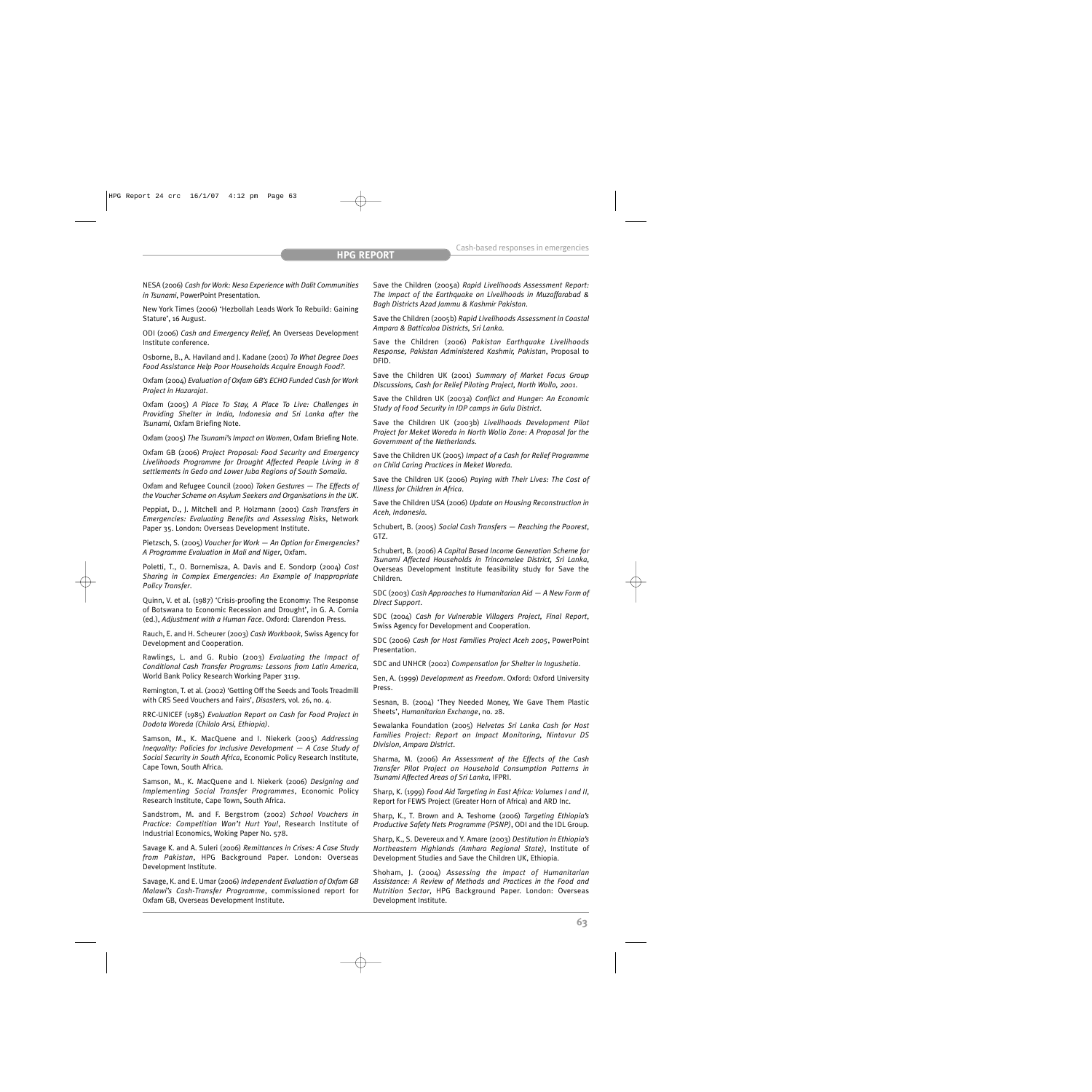Sider, R. (1980) *Cry Justice: The Bible on Hunger and Poverty*. New York: Paulist Press.

Slater, R. et al. (2006) *Ethiopia Productive Safety Net Programme (PSNP): Study on Programme and Institutional Linkages*, Consultancy Report for DFID Ethiopia, ODI, the IDL Group and Indak International.

Smith, J. and K. Subbarao (2003) *What Role for Safety Net Transfers in Very Low Income Countries*, Social Protection Discussion Paper Series, World Bank.

Sperling, L. and C. Longley (2002) 'Beyond Seeds and Tools: Effective Support to Farmers in Emergencies', *Disasters*, vol. 26, no. 4.

Sphere Project (2004) *Humanitarian Charter and Minimum Standards in Disaster Response*.

Stites, E., H. Young, S. Titus and P. Walker (2005) *Non Food Responses to Food Insecurity in emergencies,* a report by Tufts University for the World Food Programme, Strengthening Needs Assessment Branch.

Subbarao, K. (2004) *Systemic Shocks and Social Protection: Role and Effectiveness of Public Works Programmes*, Social Protection Discussion Paper Series, The World Bank.

Tabor, S. (2002a) *Direct Cash Transfers*, Social Safety Net Primer Series, World Bank Institute.

Tabor, S. (2002b) *Assisting the Poor with Cash: Design and Implementation of Social Transfer Programs*, The World Bank, Social Protection Discussion Paper Series.

Taylor, A., J. Seaman and Save the Children UK (2004) *Targeting Food Aid in Emergencies*, Emergency Nutrition Network, ENN Special Supplement Series No. 1.

Tesfamichael, G., N. Ball and J. Nenon, (2004) *Peace in Sierra Leone: Evaluating the Disarmament, Demobilization, and Reintegration Process*. Washington DC: Creative Associates International.

Transitional Islamic State of Afghanistan, M. f. R. R. a. D. (2003) *More Cash Less Kind: Towards a National Strategy for Social Protection*.

Tschirley, D. and J. Howard (2003) *Title II Food Aid and Agricultural Development in Sub-Saharan Africa: Towards a Principled Argument for When, and When Not, To Monetize*, MSU International Development Working Paper No. 81.

Twigg, J. (2004) *Disaster Risk Reduction: Mitigation and Preparedness*, Good Practice Review 9. London: Overseas Development Institute.

UNHCR (2003) *Afghan Operation Overview: 29 September 2003*.

United Nations (2003) *Inter-Agency Assessment of Sool Plateau and Gebi Valley Sool and Sanaag Regions, 9–13 October 2003*.

United States Government Accountability Office (2006) *Hurricanes Katrina and Rita Disaster Relief: Improper and Potentially Fraudulent Individual Assistance Payments Estimated To Be Between \$600 million and \$1.4 billion*.

University of Arizona (2006a) *Phase I Monitoring and Evaluation Project for the Tanout Cash Distribution Project*.

University of Arizona (2006b) *Phase II Monitoring and Evaluation Project for the Tanout Cash Distribution Project*.

Uvin, P. (1998) *Aiding Violence: The Development Enterprise in Rwanda*. Bloomfield, CT: Kumarian Press.

Van Hear, N. (2003) *Refugee Diasporas, Remittances, Development and Conflict*, Migration Policy Institute.

Vaux, T. et al. (2005) *Independent Evaluation of the DEC Tsunami Crisis Response*.

Walsh, M. (1998) *Targeting Women in Food Aid Interventions: Impacts and Issues*, report prepared for the World Food Programme, Rome.

WFP (2005a) *Emergency Food Security Assessment Handbook*.

WFP (2005b) *Pilot Development Project — Ethiopia Drought Insurance*, Executive Board, Projects for Executive Board Approval.

WFP (2006a) *Overview of the SENAC Project: Strengthening Emergency Needs Assessment Capacity*.

WFP (2006b) *Targeting in Emergencies*, World Food Programme, Executive Board, Policy Issues.

Wilding, J. and M. Ayalew (2001) *Evaluation of Cash-based EGS in Ambassel and Kutaber Woredas of South Wollo, Ethiopia*.

Willibald, S. (2006) 'Does Money Work? Cash Transfers to Excombatants in Disarmament, Demobilisation and Reintegration (DDR)', *Disasters*, vol. 30, no. 3.

Willits King, B. and P. Harvey (2005) *Managing the Risks of Corruption in Humanitarian Relief Operations*.

Wily, L. 2003, *Land Rights in Crisis: Restoring Tenure Security in Afghanistan*, Afghanistan Research and Evaluation Unit (AREU) Issues Paper Series.

Wimaladharma, J., D. Pearce and D. Stanton (2004) 'Remittances: The New Development Finance?', *Small Enterprise Development*.

Winicki, J., D. Jolliffe and C. Gundersen (2002) *How Do Food Assistance Programs Improve the Well-being of Low-income Families?*, United States Department of Agriculture.

World Bank (2004a) *North-east Housing Reconstruction Program, Sri Lanka: Project Appraisal Document*.

World Bank (2004b) *Sri Lanka: World Bank Supports Peace through Housing Reconstruction and Development*.

Wu, T. (2006) *The Role of Remittances in Crisis: An Aceh Research Study*, HPG Background Paper. London: Overseas Development Institute.

Young, H. (2006) *Livelihoods, Migration and Remittance Flows in Times of Crisis and Conflict: Case-studies from Darfur*, HPG Background Paper. London: Overseas Development Institute.